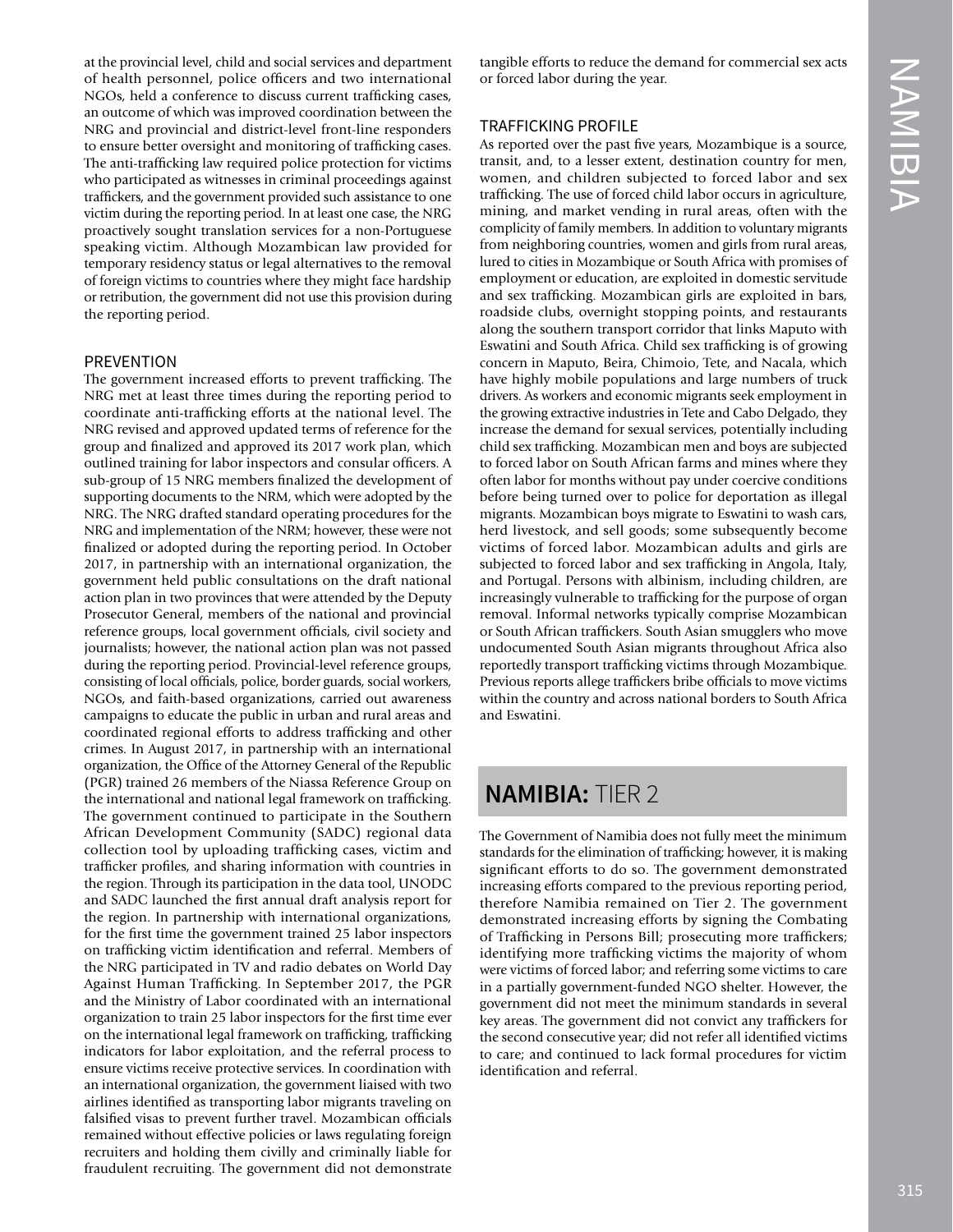

### RECOMMENDATIONS FOR NAMIBIA

Adopt and implement the draft national mechanism to identify victims and refer them to care; increase funding and efforts to provide care to trafficking victims; increase efforts to investigate, prosecute, and convict traffickers; gazette and implement the Combating of Trafficking in Persons Bill; finalize and implement a new national action plan to guide anti-trafficking efforts; train officials on relevant legislation; strengthen coordination among government ministries at both the ministerial and working level; and increase efforts to raise public awareness, especially in rural areas.

### PROSECUTION

The government increased anti-trafficking law enforcement efforts. The 2009 Prevention of Organized Crime Act (POCA) criminalized labor and sex trafficking and prescribed penalties of up to 50 years imprisonment or a fine not exceeding 1 million Namibian dollars (\$81,200). These penalties were not sufficiently stringent and, with respect to sex trafficking, commensurate with punishments prescribed for other serious crimes, such as rape. In March 2018, the president signed the Combating of Trafficking in Persons Act which explicitly criminalizes human trafficking and provides protection measures for victims of trafficking; however, it was not included in the official gazette, which is a requirement for the law to be fully operational.

During the reporting period, the government investigated seven trafficking cases involving 10 suspects, compared to eight cases in 2016; of these, two involved alleged sex trafficking and five alleged forced labor. The government initiated prosecution in four cases involving five defendants, an increase from two cases prosecuted during the previous year. All defendants were charged under the POCA of 2004 and two of five defendants were also charged with knowingly soliciting a victim of sex trafficking under the Combatting of Immoral Practices Act of 1980. One of the two defendants solicited sex from a trafficking victim in 2015 and absconded to South Africa shortly after being charged; the government proactively requested and then secured his extradition to Namibia in December 2017. The government did not convict any traffickers for the second consecutive year; one defendant was prosecuted and acquitted under the POCA.

The government trained more than 1,000 front-line responders, including immigration, customs, and labor officials, law enforcement officers, prosecutors, social workers, church leaders, and journalists. In partnership with an international organization, the government conducted two train-the-trainer events on victim-centered investigations and prosecutions covering seven of Namibia's 14 regions. The government continued implementing its training curriculum for new immigration officers and in-service personnel. The government provided advanced training on investigation methods to police in the High Profile Crime Division, those responsible for investigating all potential trafficking crimes, and prosecutors likely to encounter trafficking victims. The government provided anti-trafficking training to an unknown number of law enforcement officers in three police colleges during

the reporting period. The High Profile Crime Unit trained student social workers at the University of Namibia on victim identification. The government did not report any investigations, prosecutions, or convictions of government employees complicit in human trafficking offenses.

### PROTECTION

The government maintained efforts to protect trafficking victims. The government identified 21 trafficking victims, including 11 adult male victims, one adult female victim, and nine female child victims, and referred five victims to an NGO shelter, which was partially government-funded. This was compared to 12 victims identified and referred in 2016. Fifteen victims were exploited in forced labor and six were sex trafficking victims. The government did not have formal written procedures for use by all officials on victim identification and referral to care; however, the government created a checklist for law enforcement to aid in victim identification, which was introduced into the Namibian Police's (NamPol) Standard Operating Procedure Manual. The national anti-trafficking coordinating body drafted but did not adopt a national referral mechanism to formalize identification and referral procedures. In practice, labor inspectors and immigration officials contacted NamPol when an instance of potential trafficking occurred; NamPol referred victims of all crimes to temporary shelter and medical assistance. The Gender-based violence Protection Units facilities offered initial psycho-social, legal, and medical support to crime victims, in cooperation with the police, the Ministry of Gender Equality and Child Welfare (MGECW), the Ministry of Health, and NGOs. Government shelters for victims of gender-based violence, including trafficking, were inadequately staffed and non-operational during the reporting period. Adult victims had the ability to seek employment and work while receiving assistance, though it is unknown how many victims did so during the reporting period. The NGO shelter that received victims during the reporting period expanded its ability to receive families and teen boys; however, there were no facilities equipped to shelter adult male victims of trafficking. The government provided 26,000 Namibian dollars (\$2,110) per month to the NGO that received victims, which funded approximately 13 percent of operating costs. The government also assigned social worker interns during their final year of training to support the NGO. The government lacked standard operating procedures for shelters, which remained under development by MGECW. The Ministry of Home Affairs and Immigration continued to provide immigration officials a printed manual to guide identification of trafficking victims.

The government did not have a policy to encourage victims' participation in investigations; the law provides for witness protection or other accommodations for vulnerable witnesses that in principle would be available for trafficking victims. There were no reports that the government detained, fined, or jailed victims for unlawful acts committed as a direct result of being subjected to trafficking; however, without uniform victim identification measures, victims may be left unidentified in the law enforcement system. The media reported that 22 Angolan nationals, many of them minors, were deported without being screened for trafficking indicators. The police and prosecutor general began implementing a formal policy to screen individuals who have been identified for deportation for trafficking before deportation. While the government had no formal policy to provide residence permits to foreign victims of trafficking, during previous reporting periods government officials made ad-hoc arrangements for victims to remain in Namibia.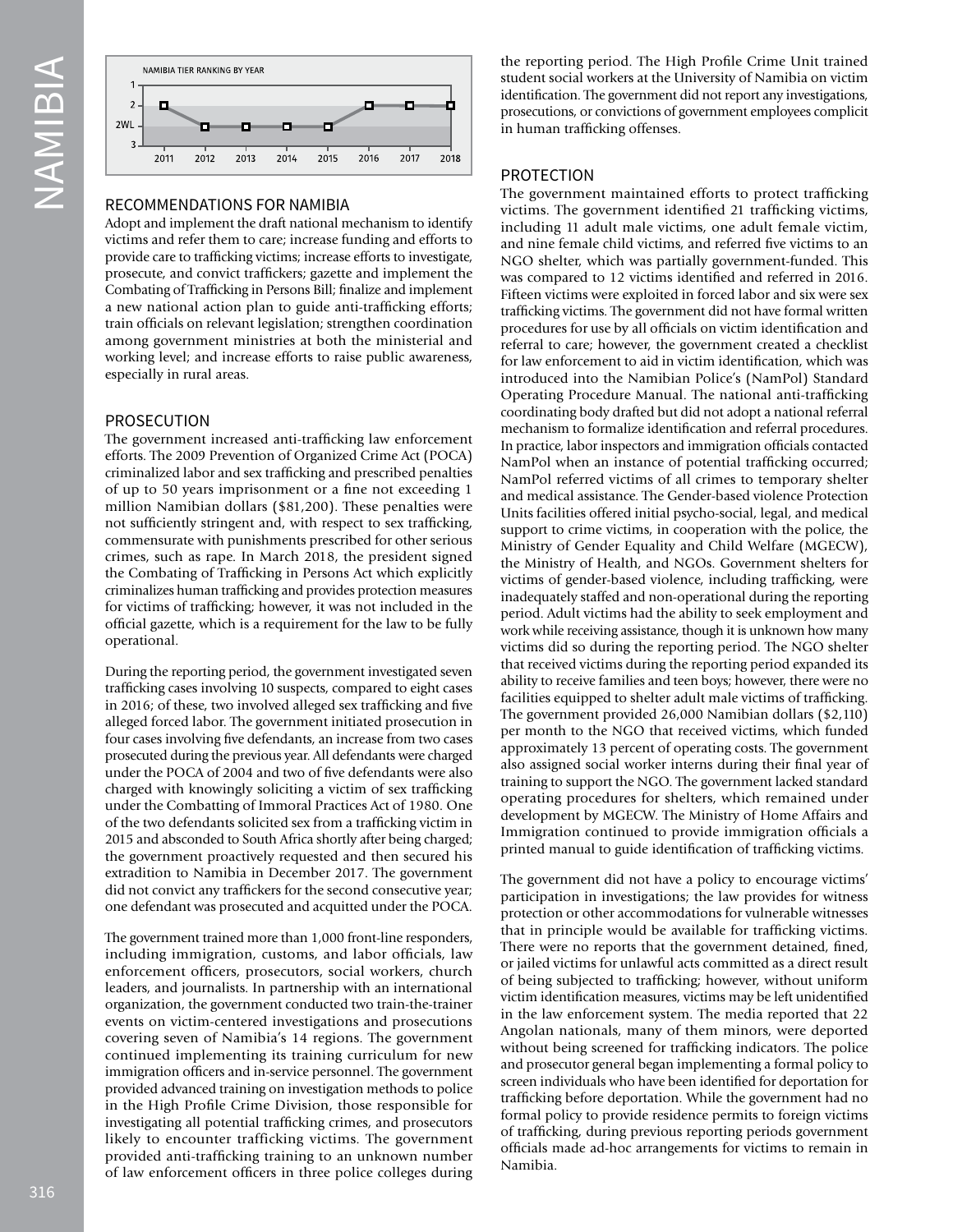### PREVENTION

The government maintained prevention efforts. The ministeriallevel national committee to combat trafficking and its technical committee did not hold any official meetings during the reporting period. A working level committee met three times during the reporting period with support from an international organization. The National Action Plan to Combat Trafficking in Persons expired at the end of 2016; the government began drafting the National Gender Based Plan of Action, which will include trafficking; however, it remained pending at the close of the reporting period. The government hosted the second annual commemoration of World Day Against Trafficking in Persons where the deputy prime minister addressed the media about the importance of combating human trafficking. Government officials trained journalists on best practices for reporting on trafficking cases. The government did not report additional efforts to raise awareness. Other senior government officials held press conferences to raise awareness of the government's efforts to combat trafficking. The government continued to participate in the Southern African Development Community (SADC) regional data collection tool by uploading trafficking cases, victim and trafficker profiles, and sharing information with countries in the region. Through its participation in the data tool, UNODC and SADC launched the first annual draft analysis report for the region. The Ministry of Labor and Social Welfare employed 97 labor and occupational health and safety inspectors, who were responsible for enforcing laws against child labor. The government did not make efforts to reduce the demand for commercial sex acts or forced labor. The government provided anti-trafficking training to its diplomatic personnel.

### TRAFFICKING PROFILE

As reported over the past five years, Namibia is a source and destination country for children, and to a lesser extent women, subjected to forced labor and sex trafficking. Some victims are initially offered legitimate work for adequate wages, but are then subjected to forced labor in urban centers and on commercial farms. Namibian children are subjected to forced labor in agriculture, cattle herding, and domestic service, and to sex trafficking in Windhoek and Walvis Bay. A 2015 media report alleged foreign sex tourists from southern Africa and Europe exploit child sex trafficking victims. Namibians commonly house and care for children of distant relatives to provide expanded educational opportunities; however, in some instances, these children are exploited in forced labor. Among Namibia's ethnic groups, San and Zemba children are particularly vulnerable to forced labor on farms or in homes. Children from less affluent neighboring countries may be subjected to sex trafficking and forced labor, including in street vending in Windhoek and other cities as well as in the fishing sector. Angolan children may be brought to Namibia for forced labor in cattle herding.

# **NEPAL:** TIER 2

The Government of Nepal does not fully meet the minimum standards for the elimination of trafficking; however, it is making significant efforts to do so. The government demonstrated increasing efforts compared to the previous reporting period; therefore Nepal remained on Tier 2. The government demonstrated increasing efforts through increased trafficking investigations, prosecutions, and convictions. Law enforcement investigated and arrested several allegedly complicit officials. With direct government support, NGOs opened two rehabilitation homes, 19 emergency shelters, and 19 community service centers for female victims of gender-based violence, including trafficking. The government established 312 Local Committees for Controlling Human Trafficking (LCCHTs) and issued a directive to recruitment agencies to furnish information demonstrating their adherence to the low-cost migration policy. However, the government did not meet the minimum standards in several key areas. Its laws do not prohibit all forms of forced labor and sex trafficking and it continued to lack standard operating procedures (SOPs) on victim identification and referral to rehabilitation services. Despite a large number of male migrant workers who experience abuse overseas, government protection efforts disproportionately focused on female victims, and the government did not report providing any services to male victims during the reporting period. Official complicity in trafficking offenses remained a serious problem due to both direct complicity in trafficking crimes as well as negligence. Many government officials continued to lack understanding of trafficking. Officials encouraged migrant workers who experienced exploitation abroad to register cases under the Foreign Employment Act (FEA), which criminalized fraudulent recruitment, rather than notify police of labor exploitation, and prosecutors frequently declined to charge a case under the trafficking law if it had already been charged under the FEA, despite the difference in crimes. The government maintained its policies preventing female migration in several ways, and observers continued to report the revised policies led women to use illegal methods to migrate, which subsequently increased their vulnerability to human trafficking.



### RECOMMENDATIONS FOR NEPAL

Amend the Human Trafficking and Transportation (Control) Act (HTTCA) to bring the definition of human trafficking in line with the 2000 UN TIP Protocol; respecting due process, increase investigations, prosecutions, and convictions against all forms of trafficking, including bonded labor, transnational labor trafficking of Nepali males, sex trafficking of Nepali females within Nepal, and against officials complicit in traffickingrelated crimes; institute formal procedures for proactive identification and referral of trafficking victims to protection services and train officials on the procedures; expand access to and availability of victim care, including to exploited workers overseas and male victims in general; penalize licensed labor recruiters who engage in fraudulent recruitment or charge excessive fees; implement victim witness protection provisions in the HTTCA; enforce the low-cost recruitment policy and continue to take steps to eliminate all recruitment fees charged to workers; ensure victims are not punished for unlawful acts committed as a direct result of being subjected to trafficking and remove the HTTCA provision reinstated in 2015 that allows victims to be fined if they fail to appear in court or held criminally liable for providing testimony contradicting their previous statements; lift current bans on female migration to discourage migration through undocumented channels; and accede to the 2000 UN TIP Protocol.

NEPAI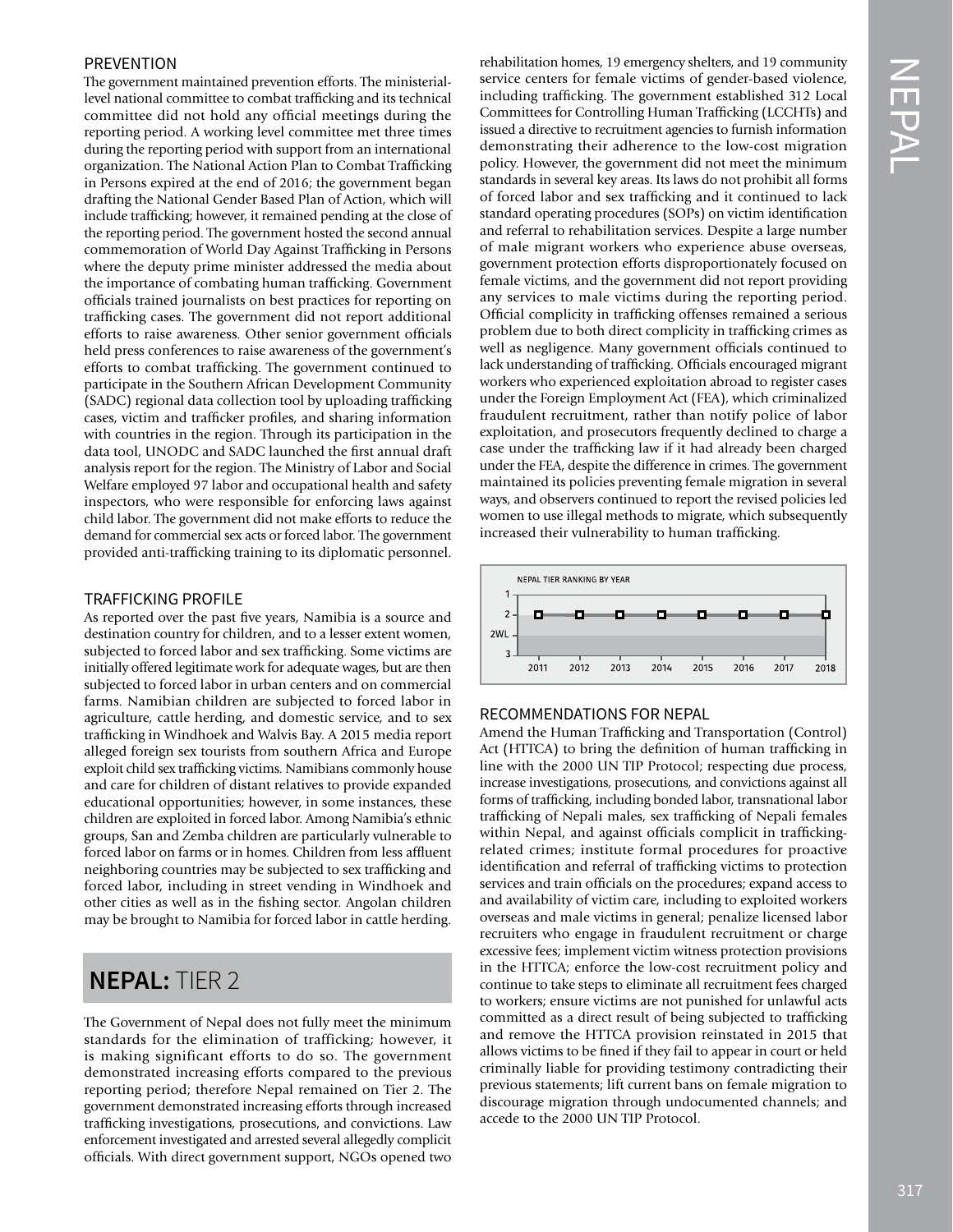### PROSECUTION

NEPAL

The government increased anti-trafficking law enforcement efforts. The 2007 HTTCA criminalized some forms of labor and sex trafficking. The HTTCA criminalized slavery and bonded labor but did not criminalize the recruitment, transportation, harboring, or receipt of persons by force, fraud, or coercion for the purpose of forced labor. It criminalized forced prostitution but, inconsistent with international law, required a demonstration of force, fraud, or coercion to constitute a child sex trafficking offense, and therefore did not criminalize all forms of child sex trafficking. Prescribed penalties ranged from 10 to 20 years imprisonment, which were sufficiently stringent and, with respect to sex trafficking, commensurate with those prescribed for other serious crimes, such as rape. The 2002 Bonded Labor (Prohibition) Act criminalized bonded labor and the Child Labor Act criminalized forced child labor. The FEA criminalized fraudulent and deceptive labor recruitment. For the third consecutive year, the National Committee for Controlling Human Trafficking (NCCHT) drafted revisions to the HTTCA to bring the definition of human trafficking in line with international law; the HTTCA had not been amended by the end of the reporting period.

The Nepal Police Women's Cells (NPWCs) conducted 227 investigations under the HTTCA during the Nepali fiscal year, compared with 212 cases in the previous fiscal year. The 227 cases involved 389 alleged traffickers of whom 259 were arrested and 130 remained at large. NPWCs investigated crimes in which women and girls were the primary victims; other police investigative units handled crimes involving male victims. The Central Investigative Bureau (CIB) investigated eight transnational cases between April and December 2017, compared with 20 transnational cases and six internal cases during the same time period in 2016. The government initiated prosecutions in 303 cases during the fiscal year, an increase compared with 218 cases in the previous year, and continued to prosecute 184 cases from the previous reporting period. This data was not disaggregated to distinguish between sex and labor trafficking cases. At the district level, courts convicted 274 traffickers during the fiscal year, compared with 262 traffickers in the previous year, and acquitted 233 accused.

**Example 18**<br>
The government to a distriction and the results associated with the propose prosiduation but identically a reception of sex trafficking of forms of child sext trafficking of forms of child sext preservised fo Legal experts stated that prosecutors could pursue a case under both the HTTCA and the FEA for transnational labor trafficking and foreign employment fraud, respectively; however, prosecutors regularly refused to do so believing such action would violate the prohibition against double jeopardy. Department of Foreign Employment (DFE) officials continued to advise abused migrant workers returning to Nepal to register complaints under the FEA rather than notify police. Victims of transnational labor trafficking preferred to submit claims for restitution through the FEA rather than pursue lengthy criminal prosecutions under the HTTCA, often to avoid the stigma associated with being labeled a trafficking victim (assumed to insinuate sex trafficking) and because the potential to be awarded restitution was higher. The government had standard training for labor, immigration, judicial, law enforcement, and foreign employment officials that incorporated antitrafficking training. During the reporting period, the police and judicial academies hosted two separate trainings, with the support of a foreign government, on combating trafficking for police, prosecutors, NGO representatives, and DFE officials. Despite these trainings, police lacked sophisticated investigative techniques and skills to interact in a victim-centered way with trafficking survivors; these deficiencies subsequently undermined prosecution efforts.

Official complicity in trafficking offenses remained a serious problem. NGOs alleged some police and political party leaders were complicit in domestic sex trafficking because of their financial involvement in the adult entertainment sector. Observers alleged some traffickers enjoyed impunity due to personal connections with politicians or by bribing police. Some government officials were reportedly bribed to include false information in genuine Nepali passports or to provide fraudulent documents to prospective labor migrants or foreign employment agents. In August 2017, a parliamentary committee stated due to the negligence or complicity of immigration officials and police, girls and women were able to depart from the international airport without completing the required migrant work exit procedures; the committee stated up to 60 percent of Nepali domestic workers in the Gulf states were working illegally without the proper visa and safeguards. In November 2017, the commission arrested the Director General of DFE and two DFE officials for allegedly attempting to collect a bribe from a foreign employment agency; the three officials were released on bail or their own recognizance and were awaiting trial at the end of the reporting period. In December 2017, police arrested a recentlyelected local official for allegedly exploiting two Nepali girls in sex trafficking in India; while the official was released on bail and awaiting trial for this offense, CIB arrested him for a prior trafficking crime for which he had been convicted in absentia and initiated his six-year term of imprisonment.

### PROTECTION

The government maintained overall efforts to protect female trafficking victims; however, protection efforts for male victims remained wholly inadequate. The government did not have SOPs for victim identification and referral to rehabilitation services, although police did have internal guidelines on the identification and treatment of victims. Authorities did not systematically track the total number of victims identified, but did identify 368 victims connected to the 235 investigations initiated during the Nepali fiscal year, compared with 419 victims identified the previous year. Of the 311 NPWCs identified victims, 67 were subjected to sex trafficking, 125 to forced labor, and 119 victims' cases were uncategorized. It was unknown how many of these victims were exploited abroad, although 57 victims identified by CIB were victims of transnational trafficking, primarily in Gulf states. Of the total victims identified, 89 were under age 18 and almost all were female—only four were male. Officials' poor understanding of the crime, a lack of formal SOPs for identification, and victims' reluctance to be identified due to stigma hindered proper and proactive identification, especially among returning male labor migrants who reported exploitation abroad. NGOs continued to report government efforts to identify domestic sex trafficking victims improved. Police increased the number of inspections of Kathmandu adult entertainment businesses and more consistently worked to screen for sex trafficking to avoid penalizing victims for prostitution crimes. When properly identified, victims were not detained, fined, or jailed for crimes committed as a result of being subjected to human trafficking.

Although the government had national minimum standards for victim care and referral to services, referral efforts remained ad hoc and inadequate. It is unclear how many victims were referred to and able to utilize services during the year. Ministry of Women, Children, and Social Welfare (MWCSW) reported its online directory, launched in the previous reporting period to catalog service providers for trafficking victims and migration-related exploitation, had not met its expectations for utilization but there were no efforts to improve it. The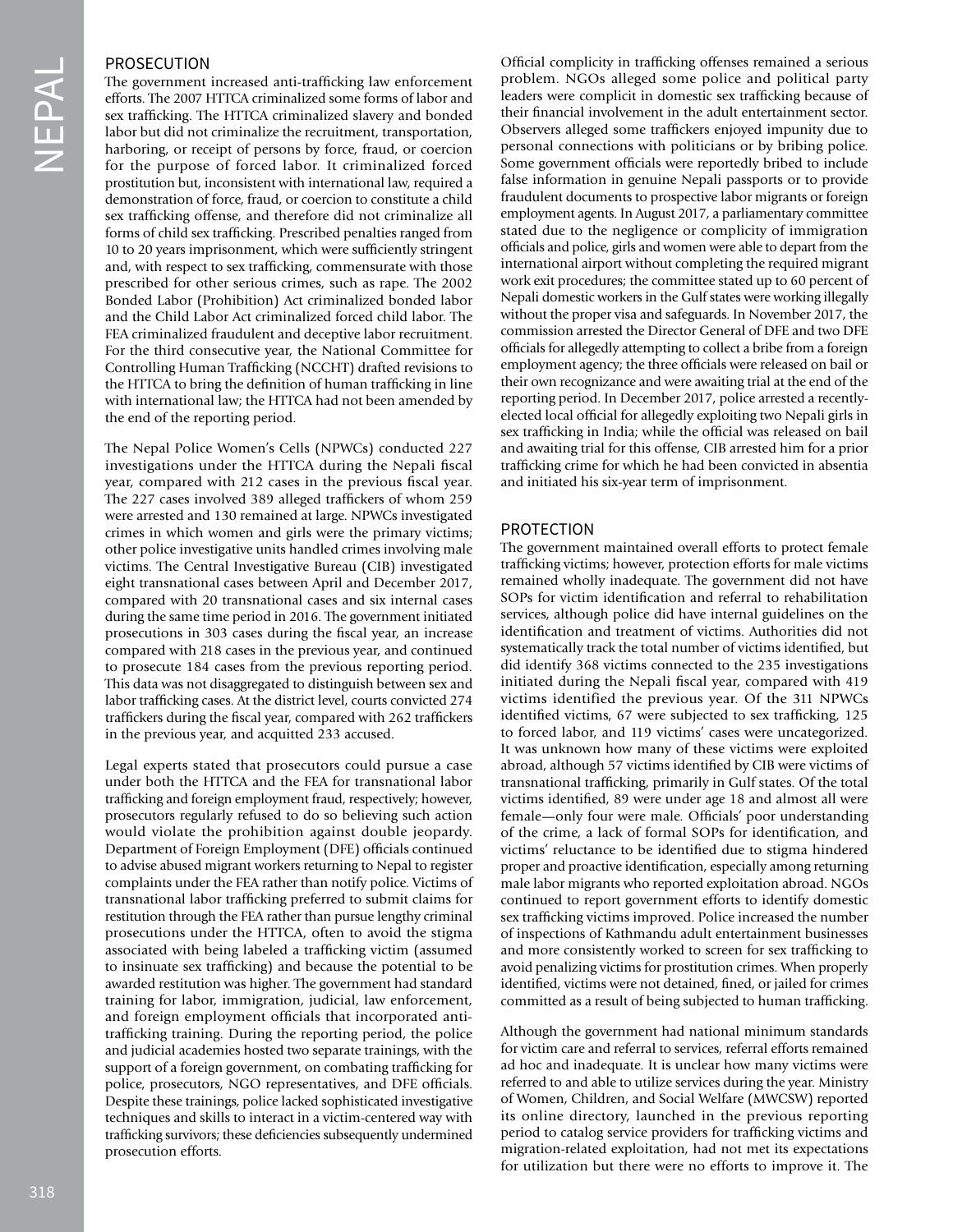government decreased its contribution to provide services for female victims of violence, including trafficking, from 19 million Nepali rupees (NPR) (\$186,000) during the 2016-2017 fiscal year to 10 million NPR (\$97,700) for the 2017-2018 fiscal year, although this fund's financing was cumulative and had approximately 16 million NPR (\$156,000) in the fund at the beginning of the year. During the reporting period and with support from MWCSW, NGOs opened two rehabilitation homes, 19 emergency shelters, and 19 community service centers for female victims of gender-based violence, including trafficking, bringing the total of government-supported homes to 10, emergency shelters to 36, and community service centers to 123. MWCSW also supported an NGO-run long-term shelter for female victims of violence, including trafficking. MWCSW provided the NGOs funding for three staff members per shelter, some facility expenses, and victim assistance, including legal assistance, psychological support, transportation, medical expenses, and skills training, although NGOs reported this funding was only distributed if NGOs requested reimbursement. Unlike in previous years, MWCSW did not allocate funds for the protection and rehabilitation of male trafficking victims; however, according to the MWCSW, male victims were entitled to the same support as female victims and the government could re-allocate funds for their rehabilitation if male victims sought services. An NGO ran one shelter for men in Kathmandu. Victims had the ability to seek restitution from a rehabilitation fund if the government was unable to collect fines from traffickers under the HTTCA. District courts in Kathmandu, Bhaktapur, and Chitwan ordered their respective district committees for controlling human trafficking (DCCHTs) to provide restitution from the fund, and MWCSW reported DCCHTs had initiated the process for some victims.

Overall victim-witness protection mechanisms remained insufficient. Notably the victim's right to police protection was not upheld due to resource limitations and observers stated victims were reluctant to file criminal complaints under HTTCA in part because of personal or family safety concerns. Victim protection mechanisms were also impeded by a 2015 amendment to the HTTCA that reinstated a provision allowing victims to be fined if they failed to appear in court or to be held criminally liable for providing testimony contradicting their previous statements. The government did not have established procedures for alternatives to the deportation of foreign victims.

While Nepali embassies in Kuwait, Oman, Saudi Arabia, Qatar, Bahrain, and United Arab Emirates provided emergency shelters for vulnerable female workers, some of whom were trafficking victims, the Foreign Employment Promotion Board (FEPB) acknowledged the shelters lacked sufficient space and resources to meet the high demand for assistance. FEPB collected fees from departing registered migrant workers for a welfare fund to provide repatriation and one year of financial support to families of injured or deceased workers, which could include trafficking victims. During the fiscal year, the fund provided financial support to the families of 102 injured and 810 deceased migrant workers, and paid to repatriate 50 workers. FEBP may also repatriate unregistered migrant workers by requesting funds through the finance ministry on an ad hoc basis. It is unknown if unregistered workers were repatriated during the reporting period. In December 2017, DFE launched an online application for migrant workers facing abusive or untenable situations overseas, or someone on the migrant worker's behalf, to file a request with officials for repatriation. In the first two months of the application, DFE received 227 repatriation requests; it is unknown how many of these requests were fulfilled or stemmed from trafficking crimes.

### PREVENTION

The government increased efforts to prevent human trafficking. The government continued to establish LCCHTs and funded them through the DCCHTs. As of January 2018, 732 LCCHTs were in operation, an increase of 312 from the previous reporting period. MWCSW allocated approximately 110,240 NPR (\$1,080) to each of the 75 DCCHTs to support awareness campaigns, meeting expenses, and emergency victim services. This was a slight increase from the 98,900 NPR (\$970) allocated last fiscal year. While the NCCHT continued to meet with and train officials from the DCCHTs, observers continued to note the need for improved coordination between the NCCHT, DCCHTs, and LCCHTs. In January 2018, MWCSW reviewed the government's implementation of the 2012-2022 national action plan and found the government had completed 68 percent of prevention and 52 percent of protection activities, but only 31 percent of prosecution and 21 percent of capacity building, cooperation, and coordination activities. The review also highlighted the need to revise the national action plan to align anti-trafficking programming with the constitutional transition to federalism, as well as to better address forced labor. MWCSW issued its fifth report on the government's anti-trafficking efforts, and the National Human Rights Commission's Office of the Special Rapporteur on Trafficking in Women and Children issued its eighth report on human trafficking. The government conducted public awareness campaigns throughout the country, sometimes in partnership with NGOs or international organizations. In nine districts, special committees continued to monitor the adult entertainment sector for abuses. Observers stated their effectiveness was limited, however, due to a lack of funding and legislation to establish the committees' formal role.

The government's 2015 labor migration guidelines include a policy requiring foreign employers to pay for visa and transportation costs for Nepali migrant workers bound for Malaysia and the Gulf states and restrict agency-charged recruitment fees to 10,000 NPR (\$98). In April 2017, DFE issued a directive to recruitment agencies to furnish financial details demonstrating their adherence to the policy; by September 2017, 750 of 1,097 agencies had fulfilled the requirement and DFE fined 30 agencies between 50,000-100,000 NPR (\$488-\$977) for failing to provide details of or clarification on their adherence. Both NGOs and officials noted enforcement of the low-cost migration policy was difficult and reported employment agencies regularly charged migrant workers for visa and transportation costs and fees above the 10,000 NPR (\$98) limit. In October 2017, the government signed a bilateral labor agreement with Jordan stipulating employment conditions and the employer's responsibility to pay for migrant worker expenses such as airfare, insurance, health screenings, and visas. The government maintained its ban on migration of female domestic workers under age 24 to Gulf states and of mothers with children under age two. At the government's invitation, the UN Special Rapporteur on the Human Rights of Migrants visited Nepal in January 2018. The UN, other international organizations, and local NGOs continued to argue any ban on female migration increased the likelihood such women would migrate illegally and therefore heightened their vulnerability to human trafficking. The government did not make efforts to reduce the demand for commercial sex acts or forced labor. The government provided anti-trafficking training for all Nepali peacekeeping forces before deployment. Nepal is not a party to the 2000 UN TIP Protocol; however, during the reporting period, MWCSW finalized its study on the costs of acceding to the protocol and the home ministry forwarded to the Cabinet a recommendation to accede to the protocol.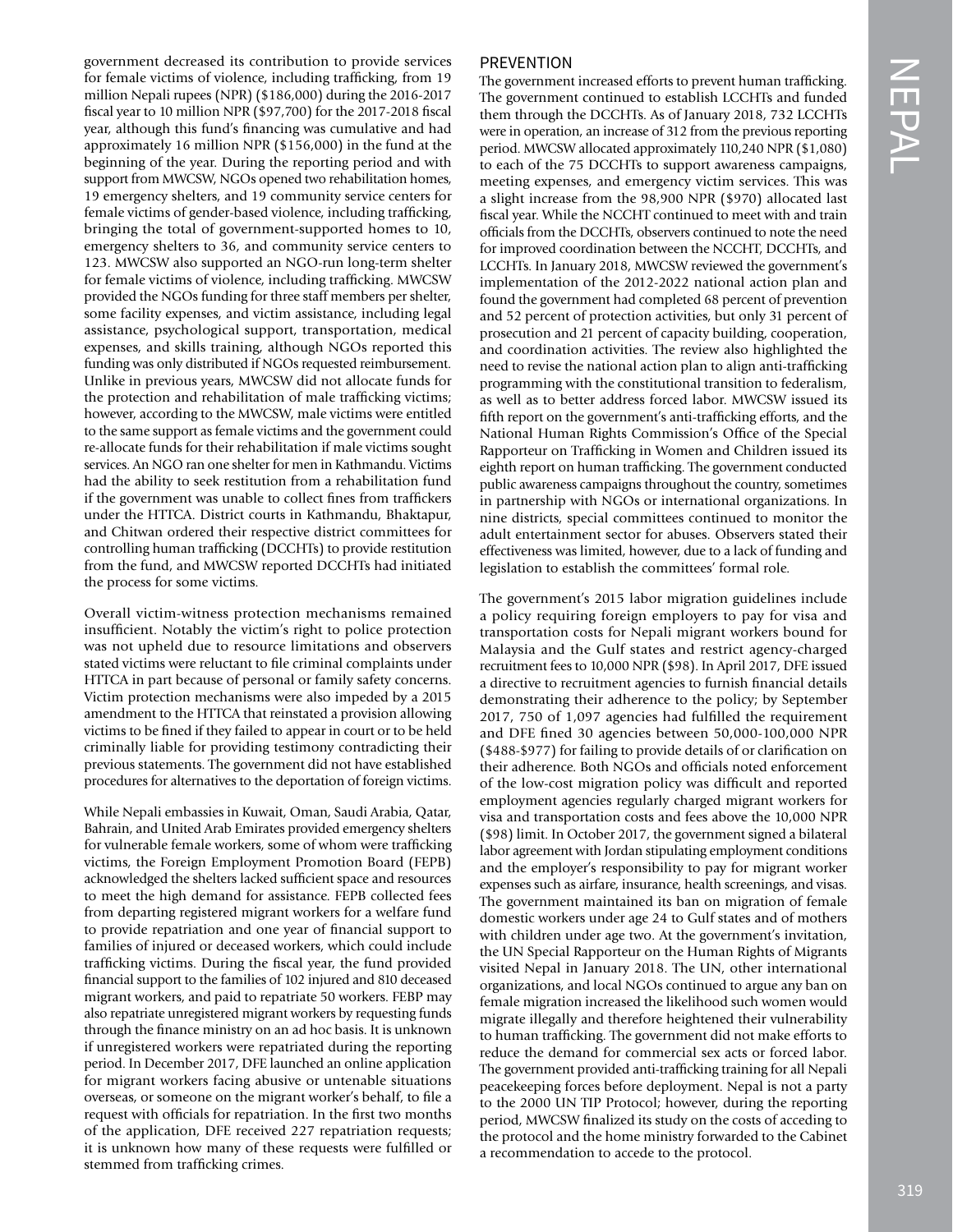FRAFFICKING PROFILE<br>
As reported over the past five dust rank of the stat for the destination country for me<br>
destination country for me<br>
uship edd to sex trafficking<br>
Asia, and Stub-Saharan Africa<br>
and Stai, and Stub-Saha As reported over the past five years, Nepal is a source, transit, and destination country for men, women, and children subjected to forced labor and sex trafficking. Nepali women and girls are subjected to sex trafficking in Nepal, India, the Middle East, Asia, and Sub-Saharan Africa. Nepali men, women, and children are subjected to forced labor in Nepal, India, the Middle East, and Asia in construction, factories, mines, domestic work, begging, and the adult entertainment industry. Manpower agencies or individual employment brokers who engage in fraudulent recruitment practices and impose high fees may facilitate forced labor. Unregistered migrants—including the large number of Nepalis who travel through India or rely on unregistered recruiting agents—are particularly vulnerable to forced labor and sex trafficking. Some Nepali women who agree to arranged marriages through Nepali companies to men in China and South Korea may experience fraud and be vulnerable to domestic servitude in which their freedom of movement is restricted. Some migrants from Bangladesh, Sri Lanka, and possibly other countries transit Nepal en route to employment in the Middle East, using potentially falsified Nepali travel documents, and may be subjected to human trafficking. Some government officials reportedly accept bribes to include false information in Nepali identity documents or provide fraudulent documents to prospective labor migrants, a tactic used by unscrupulous recruiters to evade recruitment regulations.

Within Nepal, bonded labor exists in agriculture, brick kilns, the stone-breaking industry, and domestic work. Sex trafficking of Nepali women and girls increasingly takes place in private apartments, rented rooms, guest houses, and restaurants. Nepali and Indian children are subjected to forced labor in the country, especially in domestic work, brick kilns, and the embroidered textile, or zari, industry. Under false promises of education and work opportunities, Nepali parents give their children to brokers who instead take them to frequently unregistered children's homes in urban locations, where they are forced to pretend to be orphans to garner donations from tourists and volunteers; some of the children are also forced to beg on the street. Many Nepalis, including children, whose home or livelihood was destroyed by the 2015 earthquakes continue to be vulnerable to trafficking. Traffickers increasingly utilize social media and mobile technologies to lure and deceive their victims.

# **NETHERLANDS:** TIER 1

The Government of the Netherlands fully meets the minimum standards for the elimination of trafficking. The government continued to demonstrate serious and sustained efforts during the reporting period; therefore the Netherlands remained on Tier 1. The government demonstrated serious and sustained efforts by investigating, prosecuting, and convicting a significant number of traffickers; increasing the number of convictions; and identifying a significant number of victims. The national rapporteur increased monitoring and evaluation of trafficking and law enforcement increased efforts to fight child sex tourism. Although the government meets the minimum standards, authorities identified fewer victims for the fourth consecutive year, did not uniformly offer the three-month reflection period to foreign victims, and the government did not report complete statistics for the reporting period.



### RECOMMENDATIONS FOR THE NETHERLANDS

Increase efforts to identify victims and provide all potential trafficking victims with care services, regardless of their ability to cooperate with an investigation; improve data collection on sentences and victim identification; increase efforts to investigate, prosecute, convict, and sentence traffickers to penalties proportionate to the seriousness of the crime; finalize the national action plan; continue outreach to potential victims in labor sectors and identify forced labor; fill all regional victim care coordinator posts; pursue more covenants with business sectors to reduce the risk of human trafficking in supply chains; and improve mentoring of officials in Bonaire, St. Eustatius, and Saba to increase identification of victims and prosecution of traffickers.

### PROSECUTION

The government maintained law enforcement efforts. Article 273f of the criminal code criminalized sex and labor trafficking, including forced begging and forced criminality, and prescribed punishments of up to 12 years imprisonment. These penalties were sufficiently stringent and, with respect to sex trafficking, commensurate with those prescribed for other serious crimes, such as rape. In 2017, the police received 186 reports of possible human trafficking and arrested 141 trafficking suspects, compared with 184 and 220 respectively in 2016. In 2017, the government prosecuted 157 trafficking defendants, compared with 150 in 2016. The government convicted 127 on trafficking crimes in 2017, compared with 103 in 2016.

The government did not report complete sentencing data but confirmed several cases in which traffickers received strong sentences during the reporting period. For instance, in December 2017, a district court in Leeuwarden sentenced a man to five years in prison and a fine of €350,000 (\$420,170) in compensation to two victims of forced prostitution. In July 2017, a court of appeals in The Hague convicted a woman to three years in prison for forced labor of a child in domestic servitude. In October 2017, a district court in Utrecht convicted four Bulgarian men for forced prostitution with prison sentences respectively of 23, 43, 53, and 64 months. Prosecutorial statistics did not disaggregate labor and sex trafficking cases, but according to the national rapporteur's 2016 official statistics, 25 percent of victims were subjected to forced labor. The government increased investigations of child sex tourists; most notably, the Dutch police coordinated with Nepalese authorities to arrest two suspects on trafficking charges. The government continued to participate in international investigations with Europol and led joint investigation teams with other EU nations. Judges with trafficking-specific training heard all trafficking cases in 2017. The government allocated €2 million (\$2,400,960) to train 30,000 first-line police officers on victim identification in 2018 and train 20 anti-trafficking investigators each year. Police officers' basic training included anti-trafficking courses, and anti-trafficking police officers were required to pass examinations in a training course focused on policing commercial sex. Judges, prosecutors, and defense attorneys continued to receive specialized training in applying the anti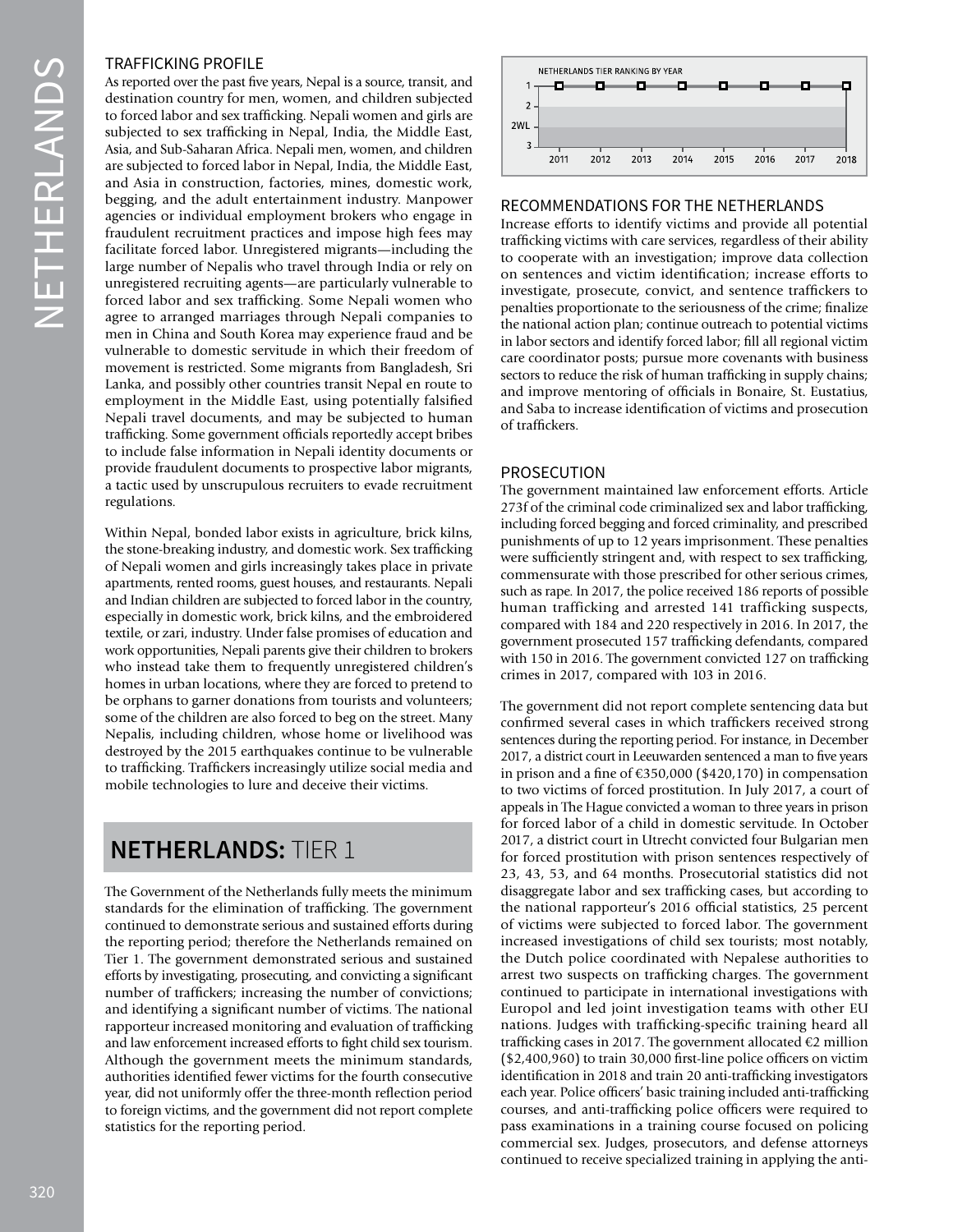trafficking law and dealing with traumatized victims. In 2017, labor inspectors referred 12 cases for prosecution for forced labor, an increase from 10 in 2015. The government arrested a deputy chief prosecutor in the national prosecutor's office for soliciting a child; the investigation was ongoing.

### PROTECTION

The government maintained efforts to protect victims. In 2016, the latest year for which these data were available, the government-funded national victim registration center and assistance coordinator registered 952 possible trafficking victims, a decrease from 1,150 in 2015. Of the 952 identified, 523 were victims of sex trafficking, 244 of labor trafficking and forced crime, 35 of both labor and sex trafficking, and 150 of uncategorized trafficking. Two-hundred and twenty seven of the victims were children. The top countries of victim origin in 2016 (in order of prevalence) were the Netherlands, Poland, Romania, Nigeria, and Bulgaria. The police reported identifying 462 victims; regional health care organizations, 240; labor inspectors, 38; military police, 12; and other organizations, 352. The number of registered victims identified continued to decline over the past four years, but government and civil society did not interpret this trend as a decrease in trafficking prevalence. Government officials and civil society reported that a shift in police resources away from trafficking to counterterrorism and a reorganization of the force, which led to a loss of accumulated trafficking expertise contributed to fewer victims being identified. In 2017, the national rapporteur conducted a multiple systems estimation study, which estimated 6,250 trafficking victims within the country.

The government-funded an extensive network of care facilities for both foreign and domestic victims. The government fully funded three NGO-managed shelters that provided dedicated services for child, adult females, and adult male trafficking victims. In 2017, the government provided  $€1.6$  million (\$1,920,770) to the shelters, a slight increase compared to 2016. However, from 2018 to 2021, the government proposed to allocate €800,000 (\$960,380) to the three shelters each year, a reduction of 50 percent. Local governments also funded shelters for domestic violence victims, which had dedicated space for trafficking victims. The government did not provide data on the number of victims referred to care facilities, but over the past four years, only 960 of the 5,765 identified victims, or 16.7 percent, received services at the shelters. For victims to receive official designation as trafficking victims, their trafficker must be convicted in court; without this status, foreign victims could not obtain permanent residency, with some exceptions. NGOs reported non-EU victims were increasingly unwilling to report to the authorities under this condition as they were concerned with participating in a long court process, fearful of possible retribution from convicted traffickers due to light sentencing, and uncertain of obtaining permanent residency.

Each of the Netherlands' 35 health care regions was required to have one coordinator for trafficking to assist victims; however, in November 2017, media reported 16 of the 35 regions had not filled the position. The Royal Dutch Medical Association, upon recommendation from the rapporteur, adopted improved guidelines for doctors to identify victims without violating patient confidentiality. The government permitted potential victims to stay for a three-month reflection period to decide whether to assist law enforcement. The national rapporteur reported the three investigative agencies—the police, the military police, and the labor inspectorate—did not uniformly offer the three-month reflection period to foreign victims. In 2016, the most recent year data was available, 116 of the 584 foreign victims made use of the reflection period. During the reflection period, non-EU victims had access to specialized shelters, but were not permitted to work. After the reflection period, victims who agreed to assist police could continue to stay in shelters. All shelters provided medical and psychological care, schooling, language and skills training, and legal assistance; some also provided self-defense classes and most had facilities accessible to disabled individuals. Adult victims could leave shelters at will and unchaperoned, and authorities placed child victims in special shelters for children or in specialized foster homes. Several shelters were specifically designated for "lover-boy" trafficking victims.

Victims willing to testify against their alleged trafficker were eligible to receive a B-8 permit, a temporary residence permit for trafficking victims, if authorities decided to prosecute a suspected trafficker. Victims received permanent residency when the trafficker in their case was convicted or when they maintained B-8 status for three or more years. In 2016, 160 foreign victims applied for the B-8 permit. The national rapporteur reported about 75 percent of all foreign victims apply for the B-8 permit, but indicated this number was declining because more foreign victims applied for residency under asylum status. If a trafficker was not prosecuted or was acquitted in a victim's case, or if a potential victim did not want to assist the police investigation, the victim could apply for asylum. The government did not collect statistics on the number of potential victims who applied for asylum. Some NGOs criticized the B-8 process, reporting that residency contingent on prosecution and conviction can be detrimental to the victim. The government addressed this concern by creating the multi-disciplinary trafficking victimhood designation program, to better assess victims on a case-by-case basis; the program has received its first cases at the time of this report. Authorities worked with civil society to repatriate foreign victims unable to acquire residency permits. In addition to the new multi-disciplinary trafficking victimhood designation program, a procedure also existed to circumvent B-8 eligibility requirements for residency in cases where victims were seriously threatened or had serious medical or psychological conditions.

### PREVENTION

The government maintained efforts to prevent trafficking. The government's national anti-trafficking action plan was under development at the close of the reporting period. The government's Human Trafficking Task Force, which was composed of local and national government authorities, the private sector, and NGO representatives, was extended with another three-year term until 2020. The government partially funded the implementation of an action plan developed by NGOs. The rapporteur published five reports during the reporting period addressing human trafficking trends and the government's response, and the Ministry of Security and Justice published two reports on the protection of victims of sexual crime and an evaluation of the rapporteur. The government continued several awareness campaigns with videos, websites, handouts, and school prevention curricula; the labor inspectorate continued to focus on sectors with an elevated risk of exploitation. Teams of police, labor inspectors, and health care personnel continued to conduct brothel inspections, which included close observation for signs of trafficking. Authorities trained immigration, hotel, aviation, customs, and labor inspection staff in methods to identify trafficking victims and child sex tourism. The gold sector became the sixth sector to sign the government's Covenant on Reducing Human Rights Violations in Supply Chains. The number of textile sector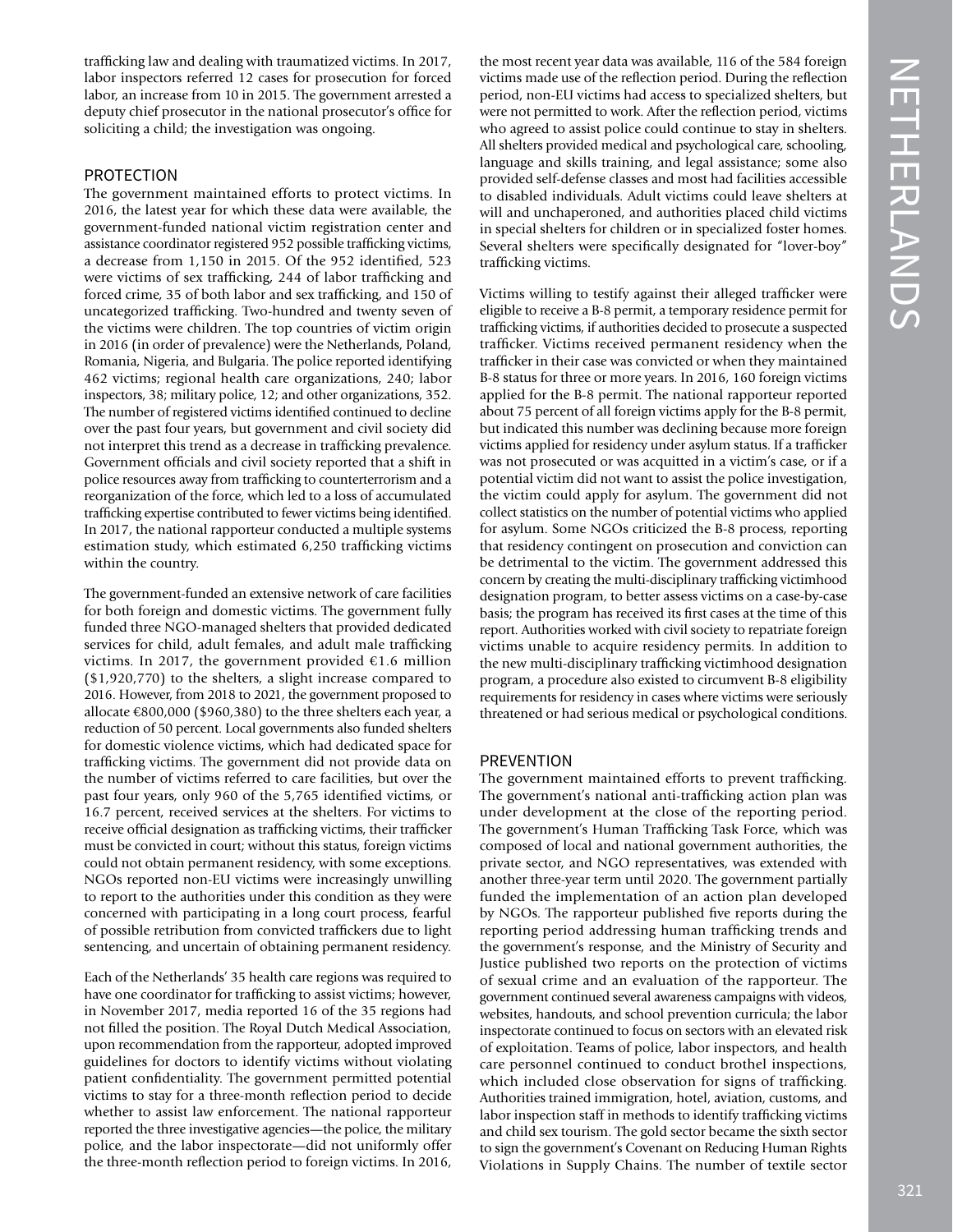The government did not demonstrate efforts to reduce the demand for commercial sex. The government had a national plan against child sex tourism, and in cooperation with foreign governments screened potential child sex tourists at airports. The government provided anti-trafficking training assistance to foreign governments. The foreign ministry continued to conduct outreach to foreign diplomats' domestic workers, without their employers present, on how to report cases of abuse. The ministry of foreign affairs reported one possible incident of labor exploitation by foreign diplomats, but made no arrests. The government provided training on trafficking to Dutch troops prior to their deployment abroad as part of international peacekeeping missions.

### TRAFFICKING PROFILE

Sigmatories to the coverant increased from 55 it 66 in 2017.<br>
The general dot of emocratic effects to reduce the definal dot contains and the comparison that a strong plus agains dild see column and his co-perture correla As reported over the past five years, the Netherlands is a source, destination, and transit country for men, women, and children subjected to sex trafficking and forced labor. The largest group of identified victims are Dutch girls enticed by young male traffickers, known as "lover boys," who coerce vulnerable girls into sexual exploitation, often through a sham romantic relationship. Women and child refugees and asylum-seekers are vulnerable to sex trafficking. Men and women from Eastern Europe, Africa, and South and East Asia are subjected to labor trafficking in industries such as inland shipping, agriculture, horticulture, hospitality, domestic servitude, and forced criminal activity. Criminal groups force Romani children into pickpocketing and shoplifting rings, and refugees and asylumseekers, including unaccompanied children, are vulnerable to labor trafficking. The Netherlands is a source country for child sex tourists.

### BONAIRE, ST. EUSTATIUS, AND SABA (BES)

The BES islands are municipalities of the Netherlands and a transit and destination area for men, women, and children subjected to sex trafficking and forced labor. Women in prostitution and unaccompanied children are highly vulnerable to trafficking. Local authorities believe men and women have been subjected to domestic servitude and forced labor in the agricultural and construction sectors. Some migrants in restaurants and local businesses may be vulnerable to debt bondage.

The BES criminal code criminalized both sex and labor trafficking under article 286f, prescribing penalties ranging from six to 15 years imprisonment. Authorities did not initiate any new trafficking investigations or prosecutions in 2017. The prosecution of Bonaire's first trafficking case, involving Colombian women in forced prostitution, was initiated in October 2012 and remained ongoing at the close of the reporting period. The mandate of the Netherlands' national rapporteur did not extend to the BES islands, so the office could not conduct local research. Local governments on the BES islands ran multidisciplinary anti-trafficking teams, which cooperated with each other and with Dutch counterparts. Victims of violence, including human trafficking, were eligible for compensation from the Violent Offenses Compensation Fund.

# **NEW ZEALAND:** TIER 1

The Government of New Zealand fully meets the minimum standards for the elimination of trafficking. The government continued to demonstrate serious and sustained efforts during the reporting period; therefore New Zealand remained on Tier 1. The government demonstrated serious and sustained efforts by obtaining two trafficking convictions, increasing training for law enforcement, developing a new written framework for victim services, and increasing efforts to prevent trafficking, including by enforcing new regulations to prevent employers who breach employment laws from recruiting migrant workers. Although the government meets the minimum standards, it did not provide sufficient resources to increase trafficking investigations and prosecutions, convict any offenders under the trafficking statute, or formally identify child sex trafficking victims, despite providing services to child victims in prostitution.



### RECOMMENDATIONS FOR NEW ZEALAND

Amend the trafficking statute to explicitly remove the possibility of a fine alone as a sentence for trafficking crimes and to define the sex trafficking of children as not requiring the use of deception or coercion; increase resources for anti-trafficking law enforcement; increase efforts to identify victims through proactive screening of vulnerable populations, including women and children in prostitution, foreign workers, and illegal migrants; update the national action plan to address current trafficking trends in the country; provide trafficking training to judges and prosecutors; expand anti-trafficking awareness campaigns; and engage in efforts to reduce demand for forced labor, including in supply chains, and commercial sex.

### PROSECUTION

The government maintained law enforcement efforts. The Crimes Act of 1961, as amended, criminalized sex and labor trafficking. Inconsistent with international law, the trafficking provision of the Crimes Act, section 98D, required a demonstration of deception or coercion to constitute a child sex trafficking offense, and therefore did not criminalize all forms of child sex trafficking. However, section 98AA of the Crimes Act criminalized all forms of child sex trafficking under its "dealing in persons" provision. Section 98D prescribed sentences of up to 20 years imprisonment, which were sufficiently stringent penalties. While section 98D technically allowed for penalties resulting solely in a fine for sex trafficking of adults—which is not commensurate with penalties for other serious crimes, such as rape—the absence of recent trafficking convictions resulting solely in a fine, coupled with the Sentencing Act of 2002, indicated such penalties were not in fact permissible. Section 98AA also prescribed a maximum penalty of 14 years imprisonment for child sex trafficking, which was commensurate with the penalties imposed for rape.

During the reporting period, the government initiated three trafficking investigations, initiated prosecutions of six defendants, and obtained two convictions, compared to seven investigations, four prosecutions, and two convictions in the previous reporting period. The government pursued human trafficking charges against two defendants in one case involving forced labor, exploitation charges against one defendant, and prosecuted three defendants for child sex trafficking. The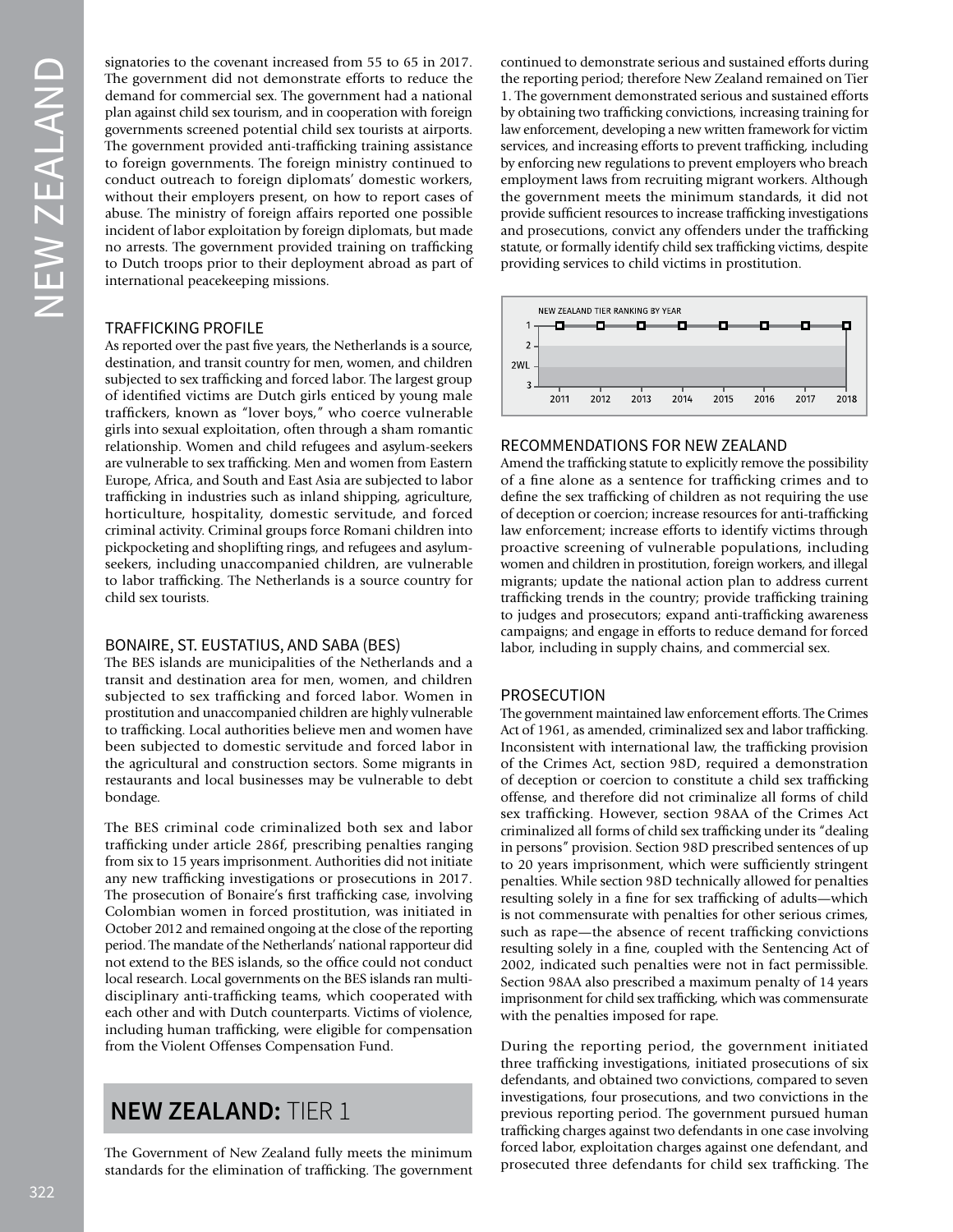government convicted two restaurant owners on exploitation charges under the Immigration Act and sentenced them to 26 months imprisonment and eight months home detention, respectively, and ordered each to pay 7,200 New Zealand dollars (\$5,120) in restitution. Authorities reported a lack of sufficient resources, as well as high evidentiary and procedural standards, resulted in prosecutors charging some suspected traffickers under different statutes, such as labor violations. The immigration department established a trafficking intelligence and prosecution unit. The government continued to train law enforcement officials on trafficking, and in 2018 included an anti-trafficking component within mandatory training for criminal investigators; it did not report training prosecutors or judiciary officials. The government did not report any investigations, prosecutions, or convictions of government officials complicit in trafficking offenses.

### PROTECTION

The government maintained victim protection efforts. It reported having standardized guidance to identify trafficking victims, but it identified only a small number of victims. The government completed a new operational framework to improve and guide the process of identification, referral, and provision of victim services for government officials. During the reporting period, the government identified two victims (compared with two in 2016) and one potential victim—two male victims of labor trafficking were formally identified and one child exploited in sex trafficking was provided services; however, the government did not identify the child as a victim of trafficking. The government provided services to victims identified in 2017 and continued to provide services for 18 victims of labor trafficking, compared to 37 victims assisted in 2016. The Ministry of Health issued written victim identification guidelines to medical providers throughout New Zealand in 2017. In addition to police, the government provided training for labor inspectors, immigration, and customs officials on victim identification and referral. Labor inspectors reported inspecting legal brothels to ensure working conditions complied with the law and conducting investigations and routine audits in work places that employed migrant workers. The government reported routinely providing assistance to child victims in prostitution, but did not formally identify any child victims of sex trafficking. Through arrangements with local community groups, the government provided temporary housing, food, clothing, and other services, as well as emergency grants in cases involving debt bondage. The law authorized the extension of temporary residence visas to foreign trafficking victims for up to 12 months, which also made them eligible for legal employment; the government issued such visas to labor trafficking victims identified during the reporting period. The government provided legal alternatives to the removal of foreign victims to countries where they may face hardship or retribution. There were no reports of victims penalized for unlawful acts committed as a result of being subjected to trafficking; however, some may have been as a result of inadequate screening. For example, reports indicated immigration officials focused on the visa status violations of some exploited migrant workers rather than identifying them as victims and referring them to services, though the government denied these reports. Victims could seek restitution through civil claims, although no such civil claims were filed in 2017.

### PREVENTION

The government increased efforts to prevent trafficking. Police, labor, and immigration officials led the government's antitrafficking efforts under an anti-trafficking coordinator. The government initiated a review of its 2009 anti-trafficking action plan in early 2018; the lack of an updated plan reportedly impeded governmental efforts throughout the reporting period. Immigration New Zealand met with consultation groups, including NGOs, businesses, and other stakeholders to further its anti-trafficking efforts; however, these meetings did not result in significant outcomes during the reporting period. The government introduced regulations in April 2017 that banned employers who breach employment standards from recruiting migrant workers for periods of six to 24 months and publicly published a list of all offending employers. Since implementing these regulations, the government placed approximately 100 businesses on the list.

The government continued to distribute guides for employers recruiting Filipino workers and send welcome emails with workers' rights information to all approved residence, work, and student visa holders. In an attempt to reduce the demand for forced labor, the labour inspectorate established a unit to engage employers on increasing compliance with employment standards within their own supply chains, focusing on high-risk industries. The government also hosted forums with businesses, NGOs, and other civil society stakeholders to increase awareness and engage the private sector to combat trafficking in supply chains. The government conducted compliance tests of employment contracts used in work visa applications. The government did not make efforts to reduce the demand for commercial sex acts, which are decriminalized in New Zealand.

### TRAFFICKING PROFILE

As reported over the past five years, New Zealand is a destination country for foreign men and women subjected to forced labor and sex trafficking and a source country for children subjected to sex trafficking within the country. Foreign men and women from the Pacific islands, China, India, the Philippines, Bangladesh, Sri Lanka, and Latin America are vulnerable to forced labor in New Zealand's agricultural, dairy, construction, viticulture, food service, and hospitality sectors, and as domestic workers. Unregulated and unlicensed immigration brokers operating in New Zealand and source countries, particularly in India and the Philippines, assist victims of labor exploitation in New Zealand obtain visas. Some foreign workers are charged excessive recruitment fees and experience unjustified salary deductions, non- or under-payment of wages, excessively long working hours, restrictions on their movement, passport retention, and contract alteration. Some migrant workers are forced to work in job conditions different from those promised during recruitment but do not file complaints due to fear of losing their temporary visas. Foreign workers aboard foreign-flagged fishing vessels in New Zealand waters are vulnerable to forced labor. Foreign women from Asia and South America are at risk of sex trafficking. Some international students and temporary visa holders are vulnerable to forced labor or prostitution. New Zealand girls and boys (often from minority communities) are at risk of sex trafficking. Some children are recruited by other girls or compelled by family members into sex trafficking.

# **NICARAGUA:** TIER 2 WATCH LIST

The Government of Nicaragua does not fully meet the minimum standards for the elimination of trafficking; however, it is making significant efforts to do so. The government demonstrated significant efforts during the reporting period by reactivating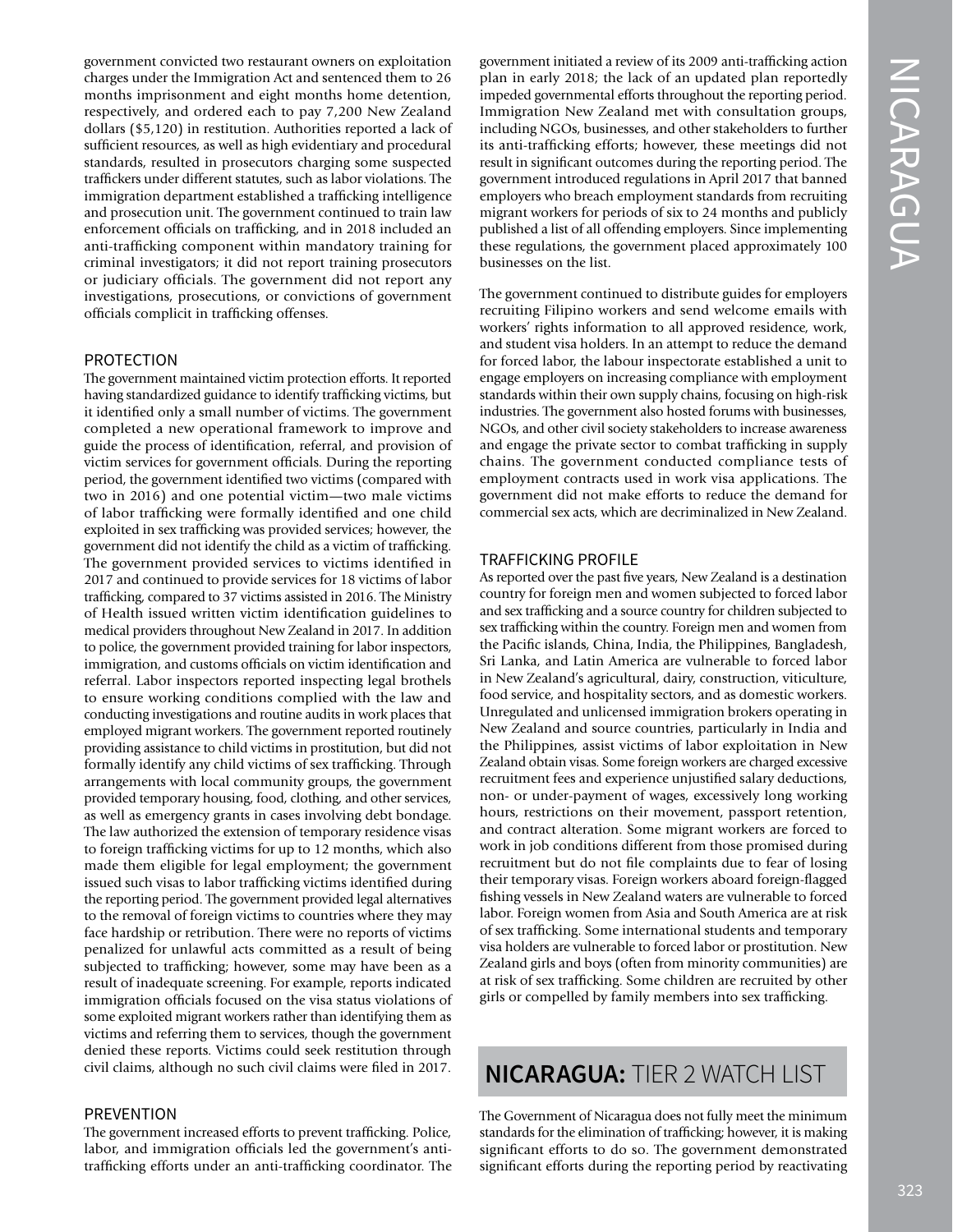and convicting traffickers; and providing limited victim services. However, the government did not demonstrate increasing efforts compared to the previous reporting period. Continuing a multiyear trend, authorities identified fewer victims and prosecuted and convicted significantly fewer traffickers. The government decreased its already inadequate level of funding for victim services and did not cooperate with NGOs in victim assistance or in the national coalition. Prosecution, protection, and prevention efforts in the two Caribbean autonomous regions of Nicaragua continued to be much weaker than in the rest of the country. Therefore Nicaragua remained on Tier 2 Watch List for the second consecutive year.



### RECOMMENDATIONS FOR NICARAGUA

324 Is instained more than the controllation coalities of the determinant data of the more than the controllation in the controllation in the controllation in the controllation of the controllation in the controllation of Significantly increase efforts to investigate, prosecute, and convict traffickers; increase funding for victim protection, including through financing the trafficking fund, and provide specialized services for trafficking victims; develop and vigorously implement formal procedures for identifying victims among vulnerable populations and effectively refer victims to appropriate services; partner with NGOs to ensure victims receive long-term care and reintegration services; amend the 2014 anti-trafficking law to include a definition of human trafficking consistent with international law; increase training for government officials—including social workers, labor inspectors, and law enforcement officials—to facilitate increased victim identification and assistance, including securing restitution; strengthen law enforcement and victim protection efforts in the Caribbean Autonomous Regions, including through increased staff and funding; improve coordination and cooperation with NGOs, including by inviting NGOs to hold formal membership on both the national and local anti-trafficking coalitions; and publish the anti-trafficking national action plan and annually report on progress toward its objectives.

### PROSECUTION

The government maintained minimal law enforcement efforts. The Law against Trafficking in Persons of 2015 criminalized sex and labor trafficking and prescribed penalties ranging from 10 to 15 years imprisonment; these penalties were sufficiently stringent and, with respect to sex trafficking, commensurate with penalties prescribed for other serious crimes, such as rape. Inconsistent with the definition of trafficking under international law, the law established the use of force, coercion, or deceit as an aggravating factor rather than an essential element of the crime; the penalties increased to 16 to 18 years imprisonment for trafficking offenses involving these factors. The penalty for child trafficking increased to 19 to 20 years imprisonment. The law also defined trafficking broadly to include illegal adoption without the purpose of exploitation.

Authorities reported initiating five investigations in 2017—three sex trafficking and two forced labor—compared to eight sex trafficking investigations in 2016. The government prosecuted two suspects, compared to 13 in 2016. In 2017, the government convicted three traffickers, two for sex trafficking and one for

forced begging, compared to nine convicted sex traffickers in 2016. In 2017, the two sex traffickers received prison sentences ranging from 19 to 20 years each. Observers reported weak rule of law and judicial corruption adversely affected legal proceedings in the country, including trafficking cases. The government did not report any investigations, prosecutions, or convictions of government employees complicit in trafficking offenses. The government trained investigators, prosecutors, judges, and other law enforcement officials on trafficking indicators. The government reported cooperating with two foreign governments involving Nicaraguan nationals, but did not report the results of this cooperation.

### PROTECTION

The government maintained minimal protection efforts. The government identified 12 trafficking victims, including three adults, five girls, and four boys—six sex trafficking and six forced labor victims. This is compared with 13 in 2016, 30 in 2015, and 51 in 2014. The government provided 10 of these victims with temporary shelter, medical care, and legal assistance; NGOs provided two victims services. NGOs reported identifying and assisting 10 additional victims, including Nicaraguan and foreign men, women, and children exploited in both sex and labor trafficking. Authorities did not have formal procedures for identifying victims among vulnerable populations, such as individuals in prostitution, migrants, or working children. Officials identified fewer victims in the autonomous regions than other regions, where identification and referral mechanisms were lacking.

The government reported providing limited assistance for victims of gender-based violence, which included trafficking victims, but did not provide funding for specialized services or shelters. NGOs reported the government closed the offices of the specialized women's unit and its short-term shelters, which has led to challenges in coordination between the government and NGOs. There were no shelters available for men. The government did not provide long-term care, and the availability of extended services from NGOs was limited. The government did not provide funding to or collaborate with NGOs that provided the majority of victim protection, sometimes leaving victims without vital assistance. The government put some child victims at risk of re-victimization by placing them with family members who may have been complicit in their exploitation. Regions outside Managua most affected by human trafficking largely lacked adequate services.

Law 896 established a dedicated fund—to be financed through budget allocation, donations, and seized assets from traffickers for victim protection and prevention activities. However, for the third year, the government did not make it operational. The Ministry of Family provided funding for services through its annual budget, but these appropriations decreased by 32 percent in 2017. Victims may obtain damages by filing civil suits against traffickers; however, the government and NGOs reported that in practice victims had never exercised this right. The government did not report assisting Nicaraguan victims through its diplomatic missions overseas despite evidence of Nicaraguan victims of both sex trafficking and forced labor in Spain, Panama, and Costa Rica. Authorities sometimes detained victims for questioning, but there were no other reports of victims penalized for unlawful acts committed as a direct result of being subjected to trafficking. The government reported screening for indicators of trafficking among migrant populations and those involved in prostitution, but failed to identify any labor trafficking victims or foreign victims.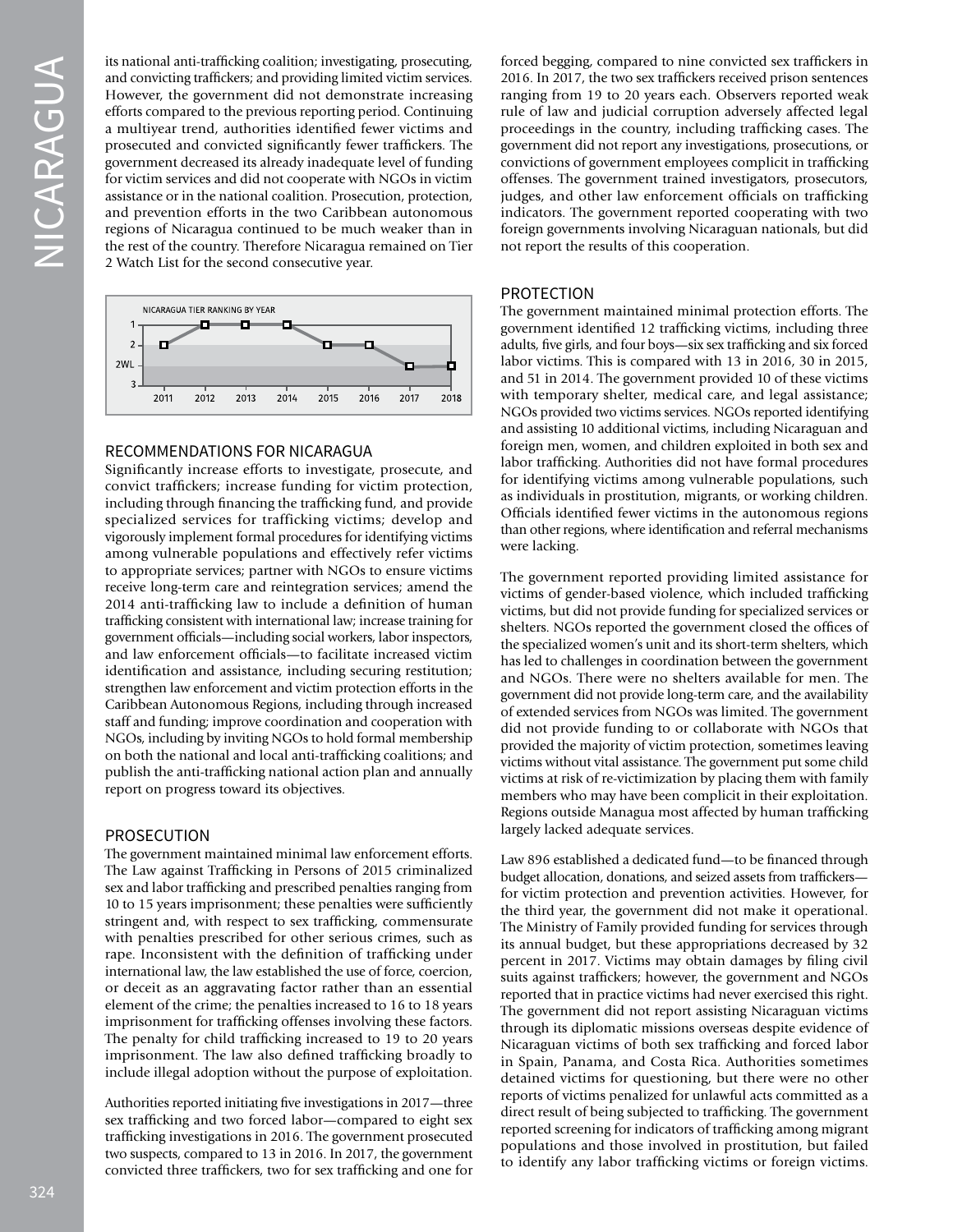Nicaraguan law provided for humanitarian visas for foreign trafficking victims, but the government did not report granting any such visas in 2017.

### PREVENTION

The government maintained some efforts to prevent trafficking. The government reactivated its national anti-trafficking coalition, but it lacked a legally required executive secretariat, and its various working groups did not cover all regional, departmental, and municipal jurisdictions. For a third consecutive year, the national coalition and its regional working groups did not meet with NGOs, despite requirements under Law 896 that the coalition include an NGO representative. The government reported it developed a national action plan, but did not publish the plan or otherwise provide its contents. The government reported it conducted research, monitored its efforts, met to track trends and cases, and provided a report of its activities to the National Assembly; however, it had not made its research or report public. The government reported it conducted and funded 511 prevention campaigns during the reporting period targeting students, faculty, parents, indigenous communities, and community leaders along border towns and tourism destinations. Some Nicaraguans could not easily obtain national identification cards, which increased their vulnerability to trafficking. The Ministry of Labor reported that it monitored private employment agencies, which must be registered under Nicaraguan law, but no cases of forced labor were identified. The government did not provide anti-trafficking training for its diplomatic personnel. Authorities did not investigate, prosecute, or convict any tourists for the purchase of commercial sex acts from children in 2017, although NGOs reported child sex tourism continued to be an issue in the country. The government made limited efforts to reduce the demand for commercial sex acts and forced labor.

### TRAFFICKING PROFILE

As reported over the past five years, Nicaragua is principally a source and transit country for men, women, and children subjected to sex trafficking and forced labor. Nicaraguan women and children are subjected to sex trafficking within the country and in other Central American countries, Mexico, Spain, and the United States. Victims' family members are often complicit in their exploitation. Nicaraguan women and children are subjected to sex and labor trafficking in the two Caribbean Autonomous Regions, where the lack of strong law enforcement institutions and a higher crime rate increase the vulnerability of the local population. Nicaraguans from Northern-Central departments who migrate to other Central American countries and Europe are reportedly vulnerable to sex and labor trafficking. During the reporting period, Nicaraguans were reported as sex and labor trafficking victims in Panama and Spain. In addition, children left by these migrants in Nicaragua reportedly become vulnerable to sex and labor trafficking. Nicaraguan adults and children are subjected to forced labor in agriculture, construction, mining, the informal sector, and domestic service within the country and in Costa Rica, Panama, the United States, and other countries. Children in artisanal mining and quarrying are vulnerable to forced labor. Children and persons with disabilities are subjected to forced begging, particularly in Managua and near tourist centers. Male migrants from Central American countries transit Nicaragua en route to Panama in search of employment; some are subjected to labor trafficking in Panama. Nicaragua is a destination for child sex tourists from the United States, Canada, and Western Europe.

# **NIGER:** TIER 2 WATCH LIST

The Government of Niger does not fully meet the minimum standards for the elimination of trafficking; however, it is making significant efforts to do so. The government demonstrated significant efforts during the reporting period by reporting law enforcement and victim identification data for the first time in three years, increasing anti-trafficking training for law enforcement officials and judges, and expanding outreach and awareness programs that included civil society, religious leaders, journalists, and security forces. However, the government did not demonstrate increasing efforts compared to the previous reporting period. The government did not report investigating, prosecuting, or convicting any individuals for traditional slavery practices. Victim protection services remained inadequate and the government has not formalized its standard operating procedures to identify or refer trafficking victims to care. Because the government has devoted sufficient resources to a written plan that, if implemented, would constitute significant efforts to meet the minimum standards, Niger was granted a waiver per the Trafficking Victims Protection Act from an otherwise required downgrade to Tier 3. Therefore Niger remained on Tier 2 Watch List for the third consecutive year.



### RECOMMENDATIONS FOR NIGER

Vigorously investigate, prosecute, and convict traffickers, including those engaged in traditional slavery practices, using the 2010 anti-trafficking law; increase training for law enforcement and judicial officials throughout the country on the anti-trafficking law; increase coordination with regional, sub-regional, and international organizations to investigate and prosecute international trafficking cases, separate from smuggling cases; fully adopt and implement systematic procedures for the proactive identification of trafficking victims—especially among vulnerable populations, such as children exploited in sex trafficking, women and girls born into slave castes, and children at worksites—and their subsequent referral to care; direct the Ministry for the Promotion of Women and the Protection of Children to increase efforts to provide support to victims of trafficking, and more closely collaborate with NGOs; provide victims with information about their rights and support victims of trafficking, including forced labor and traditional slavery practices, in seeking redress from, and participating in the prosecution of, their traffickers; amend the law to increase penalties in the 2010 anti-trafficking law for trafficking of adults and in the penal code for forced child begging and child sex trafficking, and remove the option of imposing a fine in lieu of jail time for forced labor crimes in the labor code; increase the quantity and quality of services available to victims; proactively identify and refer victims of traditional slavery practices to services; raise public awareness about the anti-trafficking law, specifically targeting vulnerable populations, religious leaders, and traditional chiefs; work with international organizations to draft and implement a revised national action plan to combat trafficking in persons; and develop a system among law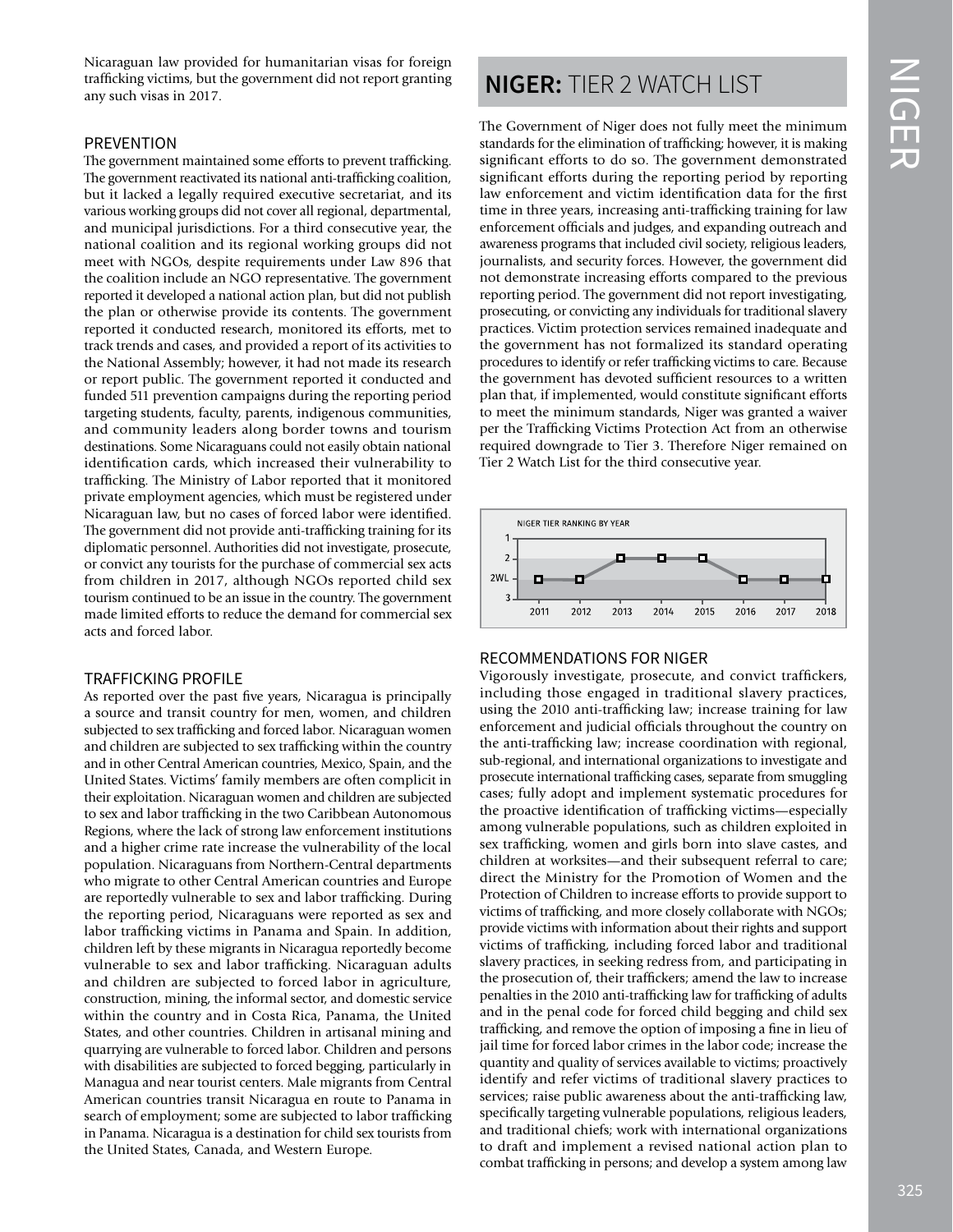to track suspected human trafficking cases and prosecution and protection data.

### PROSECUTION

The government maintained prosecution efforts; it reported law enforcement statistics for the first time in three years. Order No.2012-86 on Combating Trafficking in Persons, enacted in 2010, criminalized sex and labor trafficking, including slavery, practices similar to slavery, and exploitative begging. This law prescribed sufficiently stringent punishments of five to 10 years imprisonment for committing trafficking offenses against adults and 10 to 30 years when the victim was a child. Penalties for child sex trafficking were commensurate with those prescribed for other serious crimes, such as rape, but those prescribed for sex trafficking of adults were not. Article 270 of the penal code also criminalized slavery and prescribed penalties of 10 to 30 years imprisonment. The labor code, enacted in September 2012, criminalized forced labor, prescribing penalties of two to five years imprisonment or a fine.

The government reported investigating 29 suspected traffickers, one prosecution, and no convictions during the reporting period, compared with zero reported investigations, prosecutions, or convictions during the previous two reporting periods. The government did not make progress in addressing impunity for *marabouts*, teachers at Quranic schools, who forced children to beg, or customary chiefs who facilitated traditional slavery practices, including the enslavement of children. There was a lack of access to justice for victims, as they were often uninformed about their legal rights and lacked the necessary capacities and resources to seek punitive action against their exploiters. There were no reported developments in pending slavery cases, some of which have reportedly been ongoing for years. A lack of judicial capacity and limited government budgets resulted in prosecutorial delays and unfulfilled victim protection requirements of the 2010 anti-trafficking law.

**EV ALCON CON ACCON ACCON CONSERVATION** In the mail and the society actors and the main matricial of the fitst interaction of the system simulation of the fitst interaction of the system of the system of the system of the In 2017, the government trained police, prosecutors, and judges on the national trafficking law and victim protection. The government coordinated with INTERPOL in a regional anti-trafficking operation. During this operation, the National Agency for the Fight against Trafficking in Persons and the Illicit Transport of Migrants (ANLTP/TIM) reported that Nigerien law enforcement officials identified a fraudulent employment agency placing Nigerien women in Middle Eastern countries; the investigation of this agency remained ongoing at the end of the reporting period. ANLTP/TIM provided training and written materials to law enforcement personnel on proactive identification of trafficking victims. Additionally, two trainings in February 2017 involved 40 judges and focused on differentiating between human trafficking and migrant smuggling cases. A workshop in November 2017 in Niamey brought together 20 judges for an information exchange focused on prosecuting traffickers under current legal frameworks.

There were no investigations, prosecutions, or convictions of government officials for complicity in trafficking or trafficking-related criminal activities; however, corruption and official complicity in trafficking crimes remained concerns and may have impeded law enforcement action during the year. Extreme poverty across the country further exacerbated law enforcement challenges, as many border officials were reportedly not adequately resourced. The UN investigated Nigerien peacekeepers for sexual exploitation in two countries; investigators determined that Nigerien peacekeepers serving

in an African nation sexually exploited two adults in 2015. The government did not provide an update on the outcomes of the two cases.

### PROTECTION

The government increased efforts to identify victims, but protection efforts remained inadequate. The government did not compile comprehensive victim identification and assistance statistics, although it did leverage partnerships with international organizations to overcome resource constraints and provide services to victims. The Ministry of Justice (MOJ) reported identifying 108 victims in the course of law enforcement operations, a change from the lack of victim identification data reported by the government during the previous two reporting periods. The government did not report whether it referred these victims to care.

Authorities did not employ systematic measures to identify trafficking victims among vulnerable populations, such as women and girls born into traditional slave castes or children at worksites. ANLTP/TIM developed a national referral mechanism, which remained pending ratification by the National Assembly at the close of the reporting period. The government did not provide any specialized services for adult victims or victims of hereditary slavery. The government partnered with NGOs and international organizations to provide services to victims and provided in-kind support, including building space, land, and professional staff, to support an international organization in Agadez, and funded research related to traditional slavery with one NGO. International organizations and NGOs provided services to 193 trafficking victims, but had limited capacity to provide shelter or long-term services to all victims. Due to budget constraints, law enforcement officials commonly lacked resources to provide shelter and services, which decreased their ability to identify victims and reduced the government's ability to encourage victims of trafficking to assist in investigations and prosecutions.

Victims of forced labor and caste-based servitude could file civil and criminal complaints simultaneously; however, there were no reports they did so during the reporting period. The MOJ and the Office of the Administration of Prisons, with limited support from international organizations, operated treatment and transition centers for child soldiers formerly affiliated with Boko Haram and ISIS-West Africa. In 2017, 52 minors attended the center, and 51 had been reunited with their families. The MOJ provided limited vocational training and psychological support to children. There were no reports that the government penalized victims for unlawful acts committed as a result of being trafficked; however, some victims may have remained unidentified in the law enforcement system due to the failure to employ systematic measures to identify trafficking victims among vulnerable populations.

The law provided for the possibility of granting victims legal residency in Niger, including the ability to obtain employment, if it is unsafe for them to return to their countries of origin. The ANLTP/TIM reported that Algeria deported more than 8,200 migrants to Niger, including 1,998 children, during the year. The government coordinated with an international organization to provide temporary shelter, food, and primary health care before assisting in the return of both Nigerien citizens and non-Nigeriens to their home regions and countries. The ANLTP/TIM identified 58 trafficking victims among the more than 8,200 migrants, but did not report providing services to those victims.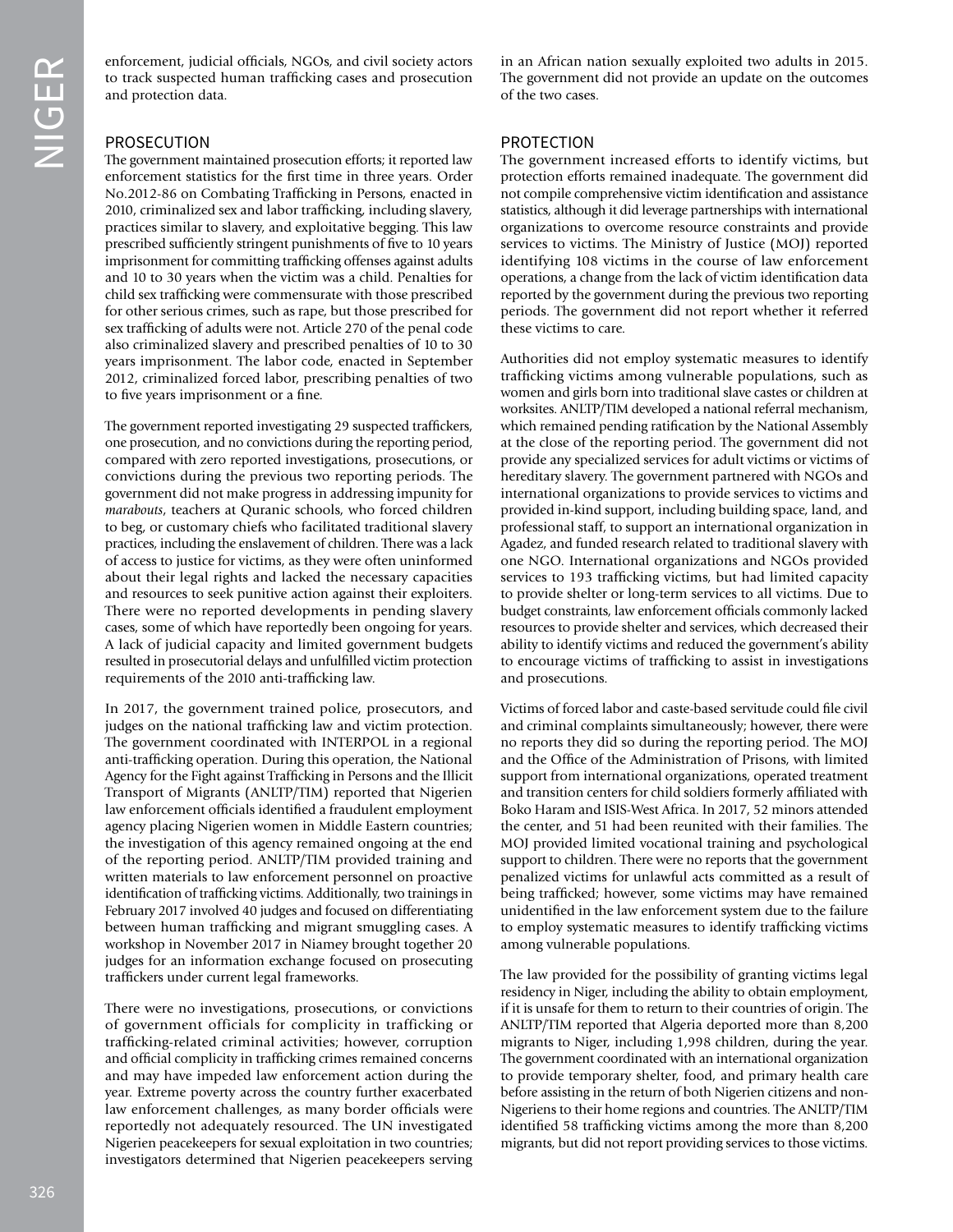### PREVENTION

The government marginally increased efforts to prevent trafficking. The National Coordinating Commission for the Fight against Trafficking in Persons continued to serve as the coordinating body for the government's anti-trafficking efforts, and the ANLTP/TIM was the government's permanent implementing body to address trafficking in persons, although budget constraints impeded anti-trafficking efforts. The ANLTP/ TIM increased its public awareness campaigns and used multiple media platforms to familiarize the public with trafficking, and partnered with an Islamic cleric to address the common issue of *marabouts* using children for forced labor and begging, in addition to traditional slavery practices. The government increased public engagement around its annual September 28 anti-trafficking day events, which featured government officials on radio and television to raise awareness of the crime. The government may have shut down or charged labor recruiters or brokers who recruited workers with knowingly fraudulent offers of employment or job placement. The government took no discernible measures to address the demand for forced labor or commercial sex acts. The government was in the final year of its five-year national action plan to combat trafficking in persons, but implementation was an issue due to funding constraints.

The ANLTP/TIM expanded its national engagement with prosecutors' offices, improving its collection of trafficking statistics and law enforcement coordination across the country, and partnered with an international organization to study forced begging. The government did not take measures to establish the identity of local populations, although the majority of Nigeriens lacked valid identity documents, the lack of which increased individuals' vulnerability to trafficking. The government increased monitoring of its borders. Bylaws governing the armed forces required troops to receive antitrafficking training prior to their deployment abroad on international peacekeeping missions and the government addressed such requirements through a program conducted by a foreign donor. The government did not report providing anti-trafficking training for its diplomatic personnel.

### TRAFFICKING PROFILE

Niger is a source, transit, and destination country for men, women, and children subjected to forced labor and sex trafficking. Traditional slavery practices perpetuated by politically powerful tribal leaders continue primarily in the northern part of the country. No reliable estimate exists of the number of traditional slaves in the country, though a study in 2003 estimated traditional slavery may affect some 40,000 people.

Victims from West and Central Africa are exploited in sex and labor trafficking in Niger. Nigerien boys are subjected to forced labor, including forced begging, within the country and in neighboring countries, especially by corrupt *marabouts*. Loosely organized clandestine networks may also place Nigerien girls into domestic servitude. Nigerien children are subjected to forced labor in gold, salt, trona, and gypsum mines; agriculture; stone quarries; and manufacturing within the country. In the Tahoua region of Niger, girls born into slavery are sold or given as gifts to men as "fifth wives," a status in which they are subject to forced labor and sexual servitude, a practice known as *wahaya*; their children are then born into slave castes which perpetuates the cycle. Traditional chiefs play a primary role in this form of exploitation by arranging "marriages" for other powerful individuals. Some girls in forced marriages may be exploited in commercial sex after fleeing these nominal unions. In Algeria, Nigerien children are forced to beg and Nigerien women and girls are vulnerable to sex trafficking.

Nigerien women and children are recruited from Niger and transported to Nigeria, North Africa, the Middle East, and Europe where they are subjected to domestic servitude, sex trafficking, or forced labor in agriculture or animal herding. Some migrants were suspected to be traffickers, particularly Nigerien migrants to Algeria traveling with children unrelated to them. Traffickers operated primarily small, freelance operations in loosely organized networks of individuals. There have been reports of freelance businesspeople (both men and women) and informal travel agencies recruiting women for exploitation in sex trafficking or domestic servitude in the Middle East or northern Nigeria.

Niger is a transit country for men, women, and children from West and Central Africa migrating to North Africa and Western Europe, where some are subjected to forced labor or sex trafficking. Increasingly, West African migrants fall victim to traffickers while transiting Niger en route to Libya and Europe. Niger's implementation of its 2015 anti-smuggling law has forced the previously open (albeit illicit) transportation industry underground, which has increased migrants' vulnerability to forced labor or sex trafficking. Nigerian women are transported into neighboring West African countries, and are exploited in sex trafficking inside Niger, especially in northern mining cities or in transportation centers. In some instances, law enforcement and border officials reportedly accepted bribes from traffickers to facilitate the transportation of victims through the country. Boko Haram and ISIS-West Africa forcibly recruit Nigerien boys and girls to serve as child soldiers. According to several reports, the Government of Niger provided some limited material and logistical support within Niger to the Imghad Tuareg and Allies Self-Defense Group (GATIA). GAITIA has been reported to recruit and use child soldiers.

# **NIGERIA:** TIER 2 WATCH LIST

The Government of Nigeria does not fully meet the minimum standards for the elimination of trafficking; however, it is making significant efforts to do so. The government demonstrated significant efforts during the reporting period by disbursing significantly more funding to the National Agency for the Prohibition of Trafficking in Persons (NAPTIP); supporting the signing and implementation of a UN action plan to end and prevent the recruitment and use of children by the Civilian Joint Task Force (CJTF); with an international organization, beginning a screening and sensitization campaign to identify and prevent sexual exploitation and abuse of IDPs; and prosecuting three suspected traffickers for child forced begging, although judges ultimately acquitted them. However, the government did not demonstrate overall increasing efforts compared to the previous reporting period. Despite persistent and egregious reports of government employees complicit in human trafficking offenses, the government made negligible efforts to address the allegations, and the military generally denied such allegations without investigation. The Nigerian military continued to conduct on-the-ground coordination with the CJTF, a non-governmental self-defense militia that recruited and used children, and which received limited financial and material support from the Borno State government. In addition, the government failed to provide evidence that use of children in support roles in detention in the Giwa Barracks had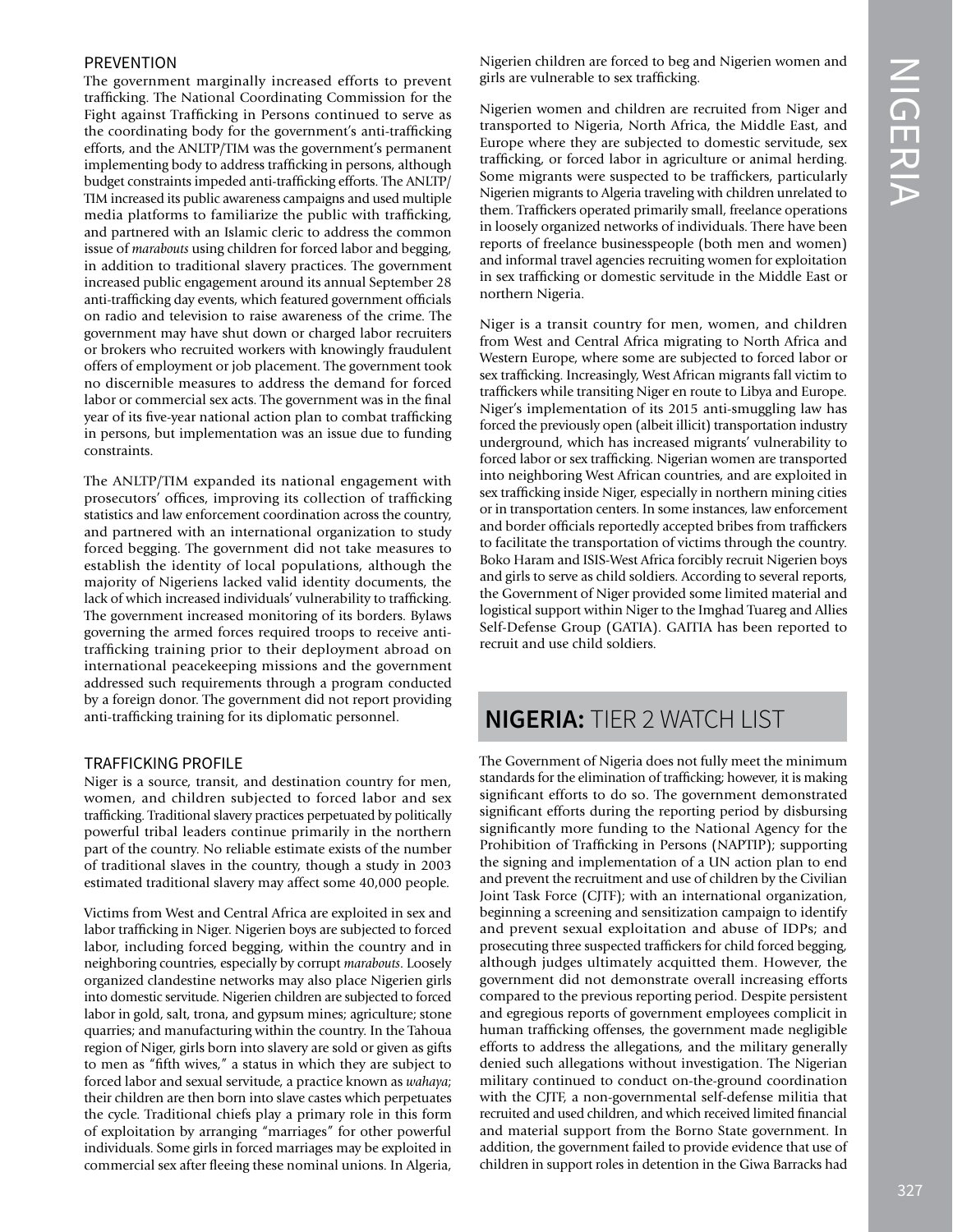prosecution, or conviction—including of any government official—for child soldiering offenses. Sexual exploitation of women and girls displaced by Boko Haram and the Islamic State-West Africa (ISIS-WA) remained widespread, including by state security, military personnel, and CJTF, some of whom forced women and girls to provide commercial sex acts in exchange for food and freedom of movement inside IDP camps and others who fraudulently recruited female IDPs for jobs outside of IDP camps but transported them to military barracks for sexual exploitation by Nigerian military personnel. The Nigerian military continued to inappropriately detain, arrest, and interrogate female and child trafficking victims for alleged association with the insurgencies and did not provide trafficking victim protections. Therefore Nigeria remained on Tier 2 Watch List for the second consecutive year.



### RECOMMENDATIONS FOR NIGERIA

Examele The government has never reported an investigation. The government has never reported and the result of red in the distribution of the result of the distribution of the result of the distribution of the result of Ensure the Nigerian military has ceased unlawful use of children, including in collaboration with CJTF, and investigate any reports of military personnel's use of children; work with CJTF and the UN to implement fully the child soldier action plan to remove all children from CJTF's ranks and, if it is not, cut provision of financial and in-kind support to CJTF; vigorously investigate, prosecute, and convict traffickers including complicit officials, those who recruit and use child soldiers and sexually exploit IDPs, and labor traffickers, including those who force children to beg—and impose sufficiently stringent sentences involving imprisonment; expand existing efforts to identify trafficking victims among IDPs, investigate cases, and implement preventative measures; release those suspected child ex-combatants and women who are inappropriately detained, screen for trafficking among those detained, and provide appropriate care; further increase funding for NAPTIP, particularly to provide adequate victim care; increase investigations into forced begging in Quranic schools; finalize the draft protocol to hand children identified in armed conflict over to civilian authorities; implement programs for the disarmament, demobilization, and reintegration (DDR) of child ex-combatants that take into account their specific needs, and work with the Nigerian military and CJTF to implement these plans; increase training for judges on the 2015 law, specifically the provision prohibiting the issuance of fines in lieu of imprisonment; allow trafficking victims to obtain employment and move freely in and out of NAPTIP shelters; expand ongoing police and immigration training to include identifying trafficking victims among vulnerable populations, such as women in prostitution and young females traveling with non-family members; increase the capacity of Nigerian embassies to identify and provide assistance to victims abroad, including by providing replacement travel or identity documents free of charge; and provide pre-departure information for migrants on how to find assistance if exploited abroad.

### PROSECUTION

The government maintained anti-trafficking law enforcement efforts, but there were continued reports of, and negligible efforts to address, government officials complicit in human trafficking offenses. The Trafficking in Persons Law Enforcement and Administration Act, as amended in 2015, criminalized labor and sex trafficking and prescribed a minimum penalty of five years imprisonment and 1 million naira (\$2,790) for both sex and labor trafficking; the minimum penalty for sex trafficking increased to seven years imprisonment if the case involved a child. These penalties were sufficiently stringent and, with regards to sex trafficking, commensurate with those prescribed for other serious crimes, such as rape.

NAPTIP received 662 cases for investigation, completed 116 investigations, prosecuted at least 43 suspects in 43 cases, and convicted 26 traffickers, compared with 654 cases for investigation, 24 prosecutions, and 23 convictions the previous reporting period. NAPTIP did not report how many investigations remained pending, led to prosecutions for other offenses, or had been dismissed at the end of the reporting period. NAPTIP reported newly initiating all 662 investigations during the reporting period but did not report the status of the 630 investigations it had initiated in the previous reporting period. Judges convicted most traffickers under the 2015 antitrafficking law, although some judges also convicted traffickers under the 2003 anti-trafficking law. Prison sentences upon conviction ranged from six months to 15 years imprisonment. Despite a 2015 amendment that removed judges' ability to sentence traffickers with fines in lieu of imprisonment, Nigerian courts penalized seven traffickers with the option of a fine or imprisonment; this is an increase from the previous reporting period, when judges only penalized one trafficker with the option of a fine. Judges issued fines reportedly due to a lack of familiarity with the 2015 anti-trafficking law and at times due to corruption. The government convicted five labor traffickers, an increase from two labor trafficking convictions the previous reporting period but still not commensurate to the scale of the labor trafficking problem. NAPTIP prosecuted three alleged traffickers for child forced begging, having identified at least 175 child forced begging victims during the reporting period, but judges acquitted all three suspects. The government had convicted one trafficker for child forced begging the previous reporting period. Enforcement of the anti-trafficking law remained ineffective in many parts of the country, and while officials made efforts to address trafficking cases, insufficient resources hampered efforts. The government acknowledged many judges remained insufficiently familiar with the antitrafficking law—including the provision requiring judges to prescribe sentences that include imprisonment—which hindered law enforcement efforts. In addition, the judiciary remained slow and corrupt generally, which impeded prosecutions and convictions of most crimes, including trafficking.

Widespread and pervasive corruption affected all levels of government and the security forces and undermined accountability for trafficking offenses; for example, one NGO reported a suspected trafficking case to police, but the police refused to investigate the case because the NGO did not pay a bribe. There were continued reports of egregious trafficking offenses committed by government officials. Several international organizations and media reported that the sexual exploitation of IDPs in camps, settlements, and host communities around Maiduguri remained a pervasive problem. In more than 14 IDP camps, reports documented government officials, service providers, and security forces, including the Nigerian military and CJTF, who forced IDPs to have sex in exchange for food and freedom of movement in and outside of the camps. As previously reported by media, there were continued reports that camp officials and members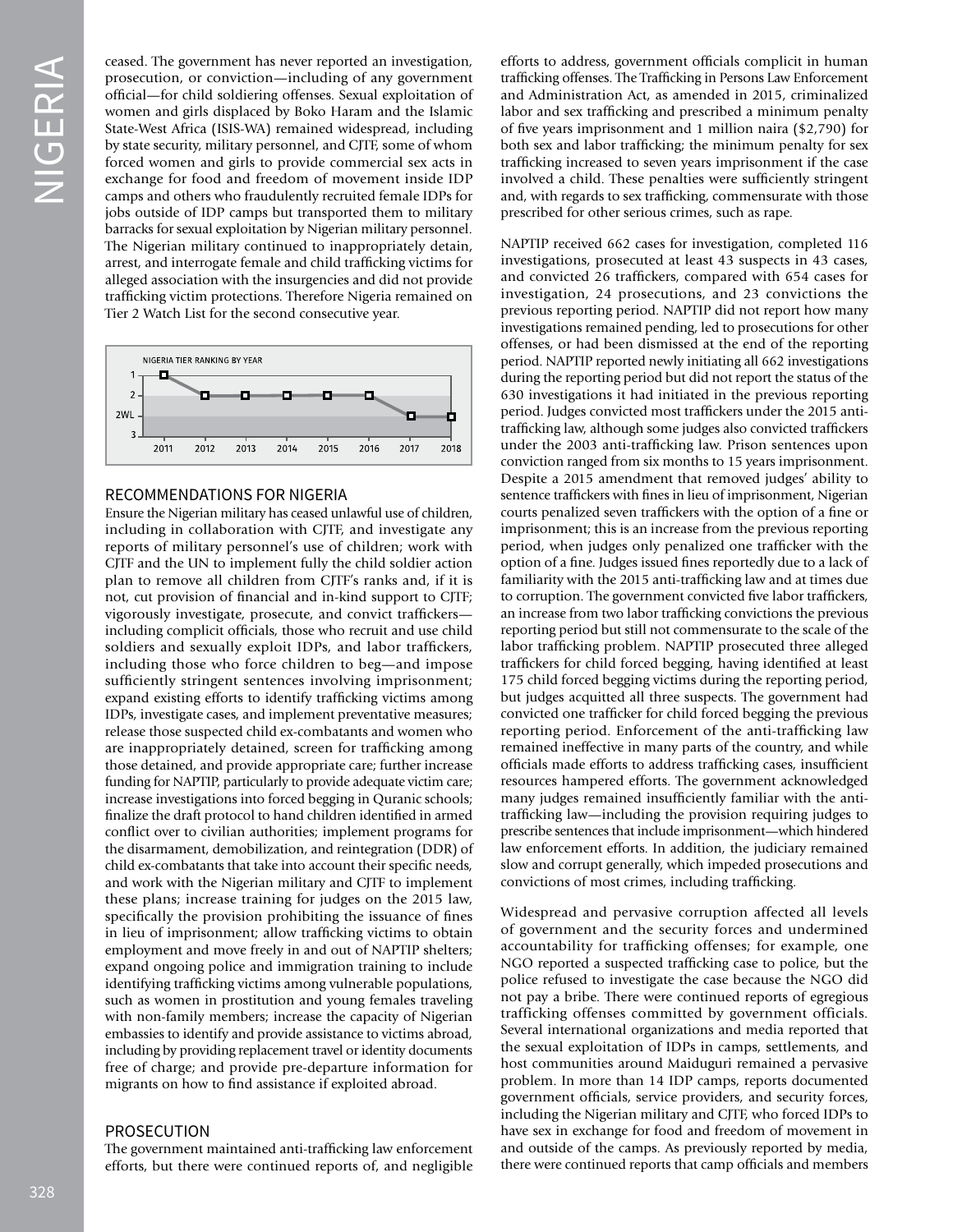of security forces, including some individual Nigerian military personnel, used fraudulent or forced marriages to exploit girls in sex trafficking and new reports that the Nigerian military, CJTF, and other camp officials fraudulently recruited female IDPs for jobs outside of IDP camps but transported them to military barracks for sexual exploitation by Nigerian military personnel. Although NAPTIP reportedly investigated two cases of sexual exploitation of IDPs, which were identified through NAPTIP's sensitization and screening campaign, NAPTIP was unable to investigate or prosecute accusations of trafficking perpetrated by military or law enforcement personnel. The government did not report any prosecutions or convictions for sexual exploitation of IDPs, including children, and did not investigate, prosecute, or convict any government security officials, including military officials alleged to have exploited IDPs. In the previous reporting period, the government had arrested seven government officials and two CJTF members for alleged sexual misconduct towards IDPs, including sex trafficking. During the reporting period, however, no entity could provide information on the status of the investigations, including if they were ongoing, and several law enforcement entities denied knowledge of and responsibility for these cases. Furthermore, despite NAPTIP receiving reports of individual military personnel involved in trafficking crimes, the Nigerian Army categorically denied that any of its personnel used child soldiers or sexually exploited IDPs, which impeded investigation of such reports.

As reported by the Secretary-General of the UN, as of May 2016, Nigerian military personnel were using four boys between ages 14 and 16-years-old in support roles. At the close of the reporting period, there was no evidence the government had released these children. The CJTF also reportedly used some child trafficking victims recovered from Boko Haram to lead CJTF and army personnel to Boko Haram camps, putting the children at serious risk for retaliation and denying them trafficking victim care. The government did not report any investigations, prosecutions, or convictions for child soldiering offenses, including of government officials who committed such offenses. Both NAPTIP and the police reported addressing the crime of child soldiering was not within their mandates. NAPTIP arrested two immigration officials at Lagos International Airport for allegedly facilitating travel of six girls to Oman and Kuwait, purportedly for exploitation; the investigation was ongoing at the close of the reporting period. A foreign government reported to NAPTIP a Nigerian diplomat who attempted to secure a visa for their domestic employee by posing as a family member—an indicator of trafficking; neither NAPTIP nor the Ministry of Foreign Affairs reported conducting an investigation or taking disciplinary action against the suspect. The government continued an investigation from the previous reporting period of a Department of Petroleum Resources official allegedly complicit in a trafficking offense. There were reports 46 Nigerian soldiers deployed as UN peacekeepers to Liberia sexually exploited 58 women and children from 2003- 2017, including in sex trafficking. Some trafficking victims in Libya reported Nigerian embassy officials in Tripoli asked for payment before removing victims from Libyan detention camps. For the fourth consecutive year, the government did not report any prosecutions or convictions of government employees complicit in human trafficking offenses, despite consistent reports of officials committing trafficking offenses each year. Despite 15 years of reports of significant government complicity in human trafficking offenses and trafficking-related corruption, the government has only reported convicting one official for complicity in human trafficking.

The government demonstrated significantly more sophisticated collaboration with foreign governments on anti-trafficking cases. It participated in joint investigations with nine countries and assisted 11 other countries through training courses, joint intelligence sharing, and mutual legal assistance on trafficking cases. Through the UK-Nigerian Joint Border Task Force, NAPTIP supported law enforcement to make significant arrests and prosecutions in multiple European countries and improved investigative capacity domestically. The government and a foreign donor trained officials and law enforcement academy instructors on identifying and investigating human trafficking. The government increased NAPTIP's budget by 86 percent over the previous year. Despite this increase, however, NAPTIP did not have sufficient resources given the scale of the problem. For example, the agency did not have resources to carry out sufficient proactive anti-trafficking operations, and NAPTIP officers were often concentrated in state capitals, which hindered identification and investigation of trafficking in rural areas.

### PROTECTION

The government maintained efforts to identify and protect internal trafficking victims and increased efforts to assist Nigerians exploited abroad. The government identified 1,121 potential trafficking victims, including 538 people in prostitution, 203 child labor victims—some of whom were forced—and 188 forced labor victims. This was similar to 1,128 potential trafficking victims (529 people in prostitution, 165 child labor victims, and 434 forced labor victims) identified in the previous reporting period. NAPTIP provided initial care for all trafficking victims, which could have included referrals to government facilities for medical care, shelter, vocational training, or education assistance. NAPTIP did not report how many victims it referred to NGOs for additional care, compared to referring 302 victims to NGOs the previous reporting period. The government had formal written procedures to guide law enforcement, immigration, and social services personnel in proactive identification of trafficking victims among highrisk populations, and NAPTIP trained police, immigration, and social services personnel to identify trafficking victims and direct them to NAPTIP. Additionally, the government's national referral mechanism provided formal guidelines for law enforcement, immigration officials, and service providers to improve protection and assistance to trafficking victims, both within Nigeria and abroad. NAPTIP, in conjunction with an international organization, also developed a referral mechanism specifically for sex trafficking and sexual abuse victims in the Northeast.

The government allocated approximately 3.14 billion naira (\$8.7 million) to NAPTIP in 2017, a significant increase from 1.69 billion naira (\$4.7 million) allocated in 2016. The government disbursed at least 2.64 billion naira (\$7.4 million) to NAPTIP during the reporting period, an increase from 1.48 billion naira (\$4.1 million) disbursed in the previous reporting period. Although the law mandated NAPTIP to care solely for victims of crimes under the 2015 anti-trafficking law, the government often referred victims of other crimes to NAPTIP, which reduced its capacity to care for trafficking victims. NAPTIP opened a new zonal command and victim shelter during the reporting period, increasing its total to 10 shelters for trafficking victims with a total capacity of 315, compared to nine shelters with a combined capacity of 313 the previous reporting period. NAPTIP required victims to go to its shelters for short-term care and determined how long victims were required to stay, while also requiring their support in law enforcement investigations. NAPTIP staff did not permit victims to leave shelters without a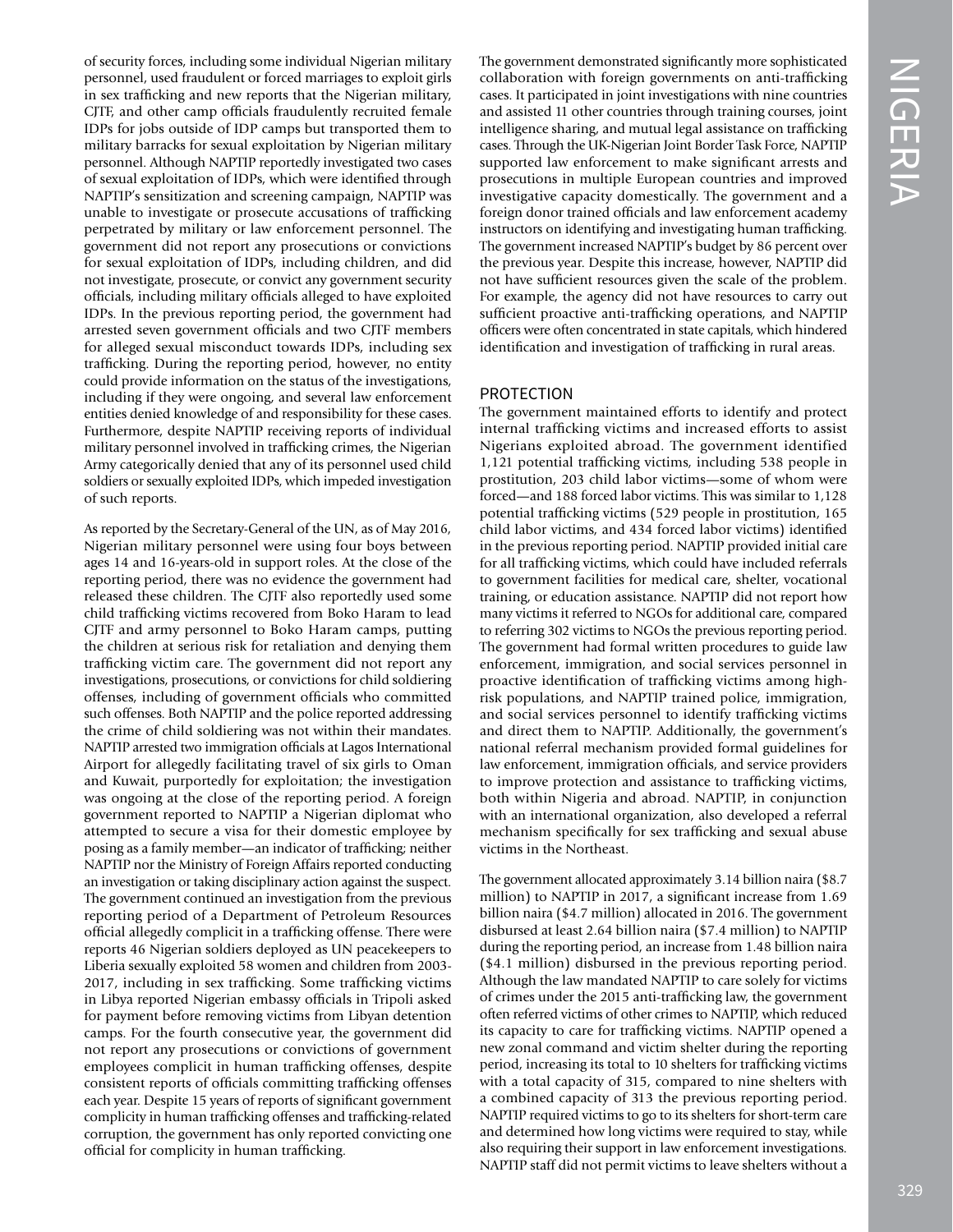educational and work opportunities. Because NAPTIP operated closed shelters, it referred school-aged victims to foster care so they could attend school. NAPTIP generally limited victims' stays to six weeks, although victims could extend their stays under special circumstances; both men and women received specialized care. Through these shelters, NAPTIP provided access to legal, medical, and psychological services, as well as vocational training, financial empowerment, and business management skills. These shelters were also available to Nigerian trafficking victims exploited abroad upon repatriation. NAPTIP had agreements with certain hospitals and clinics to provide additional medical and psychological treatment for victims, as needed. Additional government and NGO shelters provided services, including long-term shelter, to vulnerable children and victims of crime, including trafficking; authorities sometimes assigned child trafficking victims to foster homes or orphanages for care. Foreign victims had access to the same services as domestic victims. In contrast with previous years, for the second consecutive year NAPTIP did not report providing funding, inkind donations, or services to NGOs and other organizations that provided protection and services to trafficking victims. NAPTIP authorities sometimes deemed adults in prostitution, who claimed to be working voluntarily, trafficking victims and detained them in shelter facilities against their will.

Chaperone, which limited victims' because the movement and declines, it redevels and the movement and the second state of the content and the second victims of the content and the second victims are content and the second In response to continued reports of sexual exploitation of IDPs in the Northeast, NAPTIP partnered with an international organization to create and implement a screening and sensitization campaign to identify sex trafficking victims. NAPTIP reached at least 14 camps in the Maiduguri area—including all 13 state-run IDP camps—with screening, sensitization, or both. In response to a large number of Nigerian migrants stranded in Libya, including some trafficking victims, the government created an inter-ministerial committee to facilitate repatriation and resettlement in Nigeria for those migrants; in January 2018, the government repatriated more than 1,501 Nigerians from Libya and, with funding from a foreign donor, provided some reintegration assistance. The influx of migrants returned from Libya, some of whom were trafficking victims, overwhelmed the shelter and service system, including NAPTIP facilities, and not all trafficking victims received care. During the reporting period, the governor of Edo State created the Edo State Task Force (ESTF), chaired by the state attorney general, to combat transnational trafficking of Nigerians to Europe in one of the regions of Nigeria most affected. Its mandate included investigation and prosecution of trafficking cases, alongside NAPTIP, and coordinating national and international actors' protection and reintegration efforts for returning trafficking victims. ESTF increased coordination among victim protection actors and screened some returnees from Libya for trafficking and referred the identified trafficking victims to NAPTIP facilities. The Edo State government allocated additional funding for victim protection, including 36,000 naira (\$100) to 200 trafficking or smuggling victims repatriated from Libya. Several Nigerian embassies, particularly within West Africa, provided funding or in-kind support to repatriate Nigerian trafficking victims exploited abroad. Victims and activists, however, reported some Nigerian embassies did not always assist trafficking victims with removal from situations of exploitation or law enforcement efforts against their traffickers, which impeded access to care and justice. One Nigerian embassy reportedly stopped issuing identity documents to Nigerian trafficking victims seeking repatriation, which required NGOs and the host government to provide such documents and facilitate repatriation.

of trafficking victims for unlawful acts committed as a result of being subjected to trafficking, multiple credible international organizations reported the government continued to arrest and in some cases inappropriately detain for prolonged periods, reportedly for screening and perceived intelligence value, women and children removed from or allegedly associated with Boko Haram and ISIS-WA, including women and girls who had been forcibly married to or sexually enslaved by the insurgents; authorities did not screen for trafficking. The military, in cooperation with an international organization, released some adults and children from detention but also newly detained other children during the reporting period. The government began working with an international organization to develop standard procedures to refer children identified in armed conflict to civilian care providers. After release from detention, the military generally referred women and children classified through a security screening process as "low risk" or "inactive" in the conflict to a government-run rehabilitation center. While the process improved identification of potential trafficking victims among those detained, some trafficking victims—including women and children forced to be combatants—remained in the detention system and subject to criminal prosecution for crimes committed as a result of being subjected to trafficking. International organizations provided medical care, psycho-social support, education, and nutritional services through a 12-week rehabilitation program at the center. The government also had a separate 16-week deradicalization and rehabilitation program for individuals classified as both "low risk" and "surrendered." Some women and child ex-combatants participated in this program, in addition to men, and the project remained in development at the end of the reporting period. The government adopted a communique and national action plan on DDR for persons formerly associated with Boko Haram or ISIS-WA, including children.

Officials encouraged victims to assist in the investigation and prosecution of trafficking cases but did not report how many did so during the reporting period, compared with 43 victims who served as witnesses or gave evidence during trial in the previous reporting period. The government did not have a formal policy to prevent the removal of victims to countries where they would face hardship or retribution; there were no reports of trafficking victims removed to such countries during the reporting period. It could grant temporary residence visas to a trafficking victim that had a pending criminal, civil, or other legal action; the government did not report that any foreign victims requested this relief during the reporting period. The victims' trust fund, financed primarily through confiscated assets of convicted traffickers, was available to all victims. The government did not allocate any funding to or disburse funding from the fund during the reporting period, although overall spending on victim support through the normal budget process increased. In the previous reporting period, it had allocated 2.5 million naira (\$6,960) to and disbursed 5.6 million naira (\$15,600) from the fund to provide vocational training and school tuition to trafficking victims. The anti-trafficking law provided for victim restitution and allowed victims to file civil suits against their traffickers. While NAPTIP prosecutors regularly sought restitution in trafficking cases, NAPTIP did not report successfully receiving restitution for victims in any cases, largely because judges were unfamiliar with that provision of the anti-trafficking law.

### PREVENTION

The government increased efforts to prevent human trafficking. The government appointed a new director general of NAPTIP

Although the anti-trafficking law prohibited the penalization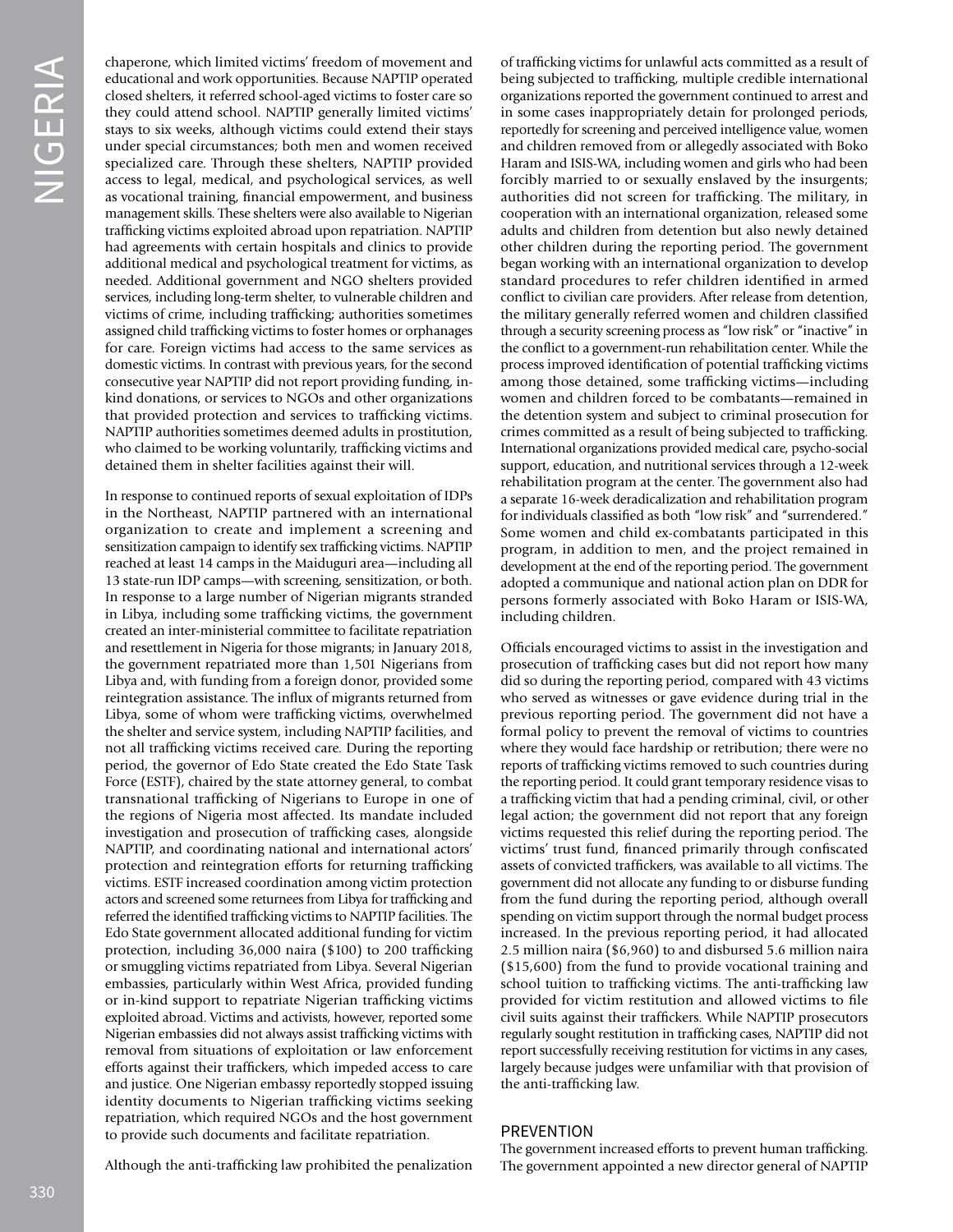in April 2017, and NAPTIP continued to lead government efforts to combat trafficking. The inter-ministerial committee on trafficking met several times throughout the year and helped to develop national policies on trafficking, including the first draft of a Protocol for Identification, Safe Return, and Rehabilitation of Trafficked Persons. NAPTIP continued drafting a 2018-2023 national action plan, which was considered by the inter-ministerial committee. NAPTIP continued awareness campaigns at schools, churches, and transit centers, among other places, and significantly expanded media outreach via television and radio to educate the public on the identification and dangers of human trafficking. In response to reports that some individual government employees, service providers, and security officials sexually exploited female IDPs, NAPTIP and an international organization conducted a screening and sensitization campaign in IDP camps around Maiduguri, including all state-run camps, which reportedly led to the arrests of two alleged sex traffickers. NAPTIP also conducted outreach activities in IDP camps in Benue State for persons displaced by mass flooding and rural violence, worked with local celebrities and social media influencers to support the fight against human trafficking, and increased outreach to traditional community and religious leaders to address traffickers' use of the *juju* oath to coerce victims. After consistent engagement by Edo State government and NAPTIP officials, in March 2018 the Oba of Benin—the most powerful religious ruler in Benin City—issued a curse on sex traffickers and revoked all *juju* spells that had been administered by priests to bind victims to their traffickers, which could increase victim identification and victims' willingness to participate in trials against their traffickers. The government did not provide sufficient protections for workers employed in the informal economy—including children working in agriculture, domestic work, and artisanal mining—rendering such workers vulnerable to trafficking. In addition, despite identifying 606 child labor violations in 2017, which likely included child forced labor violations, NAPTIP only penalized and referred three exploiters for prosecution. Furthermore, at the close of the reporting period, none of the penalties imposed on the three penalized violators had actually been implemented. NAPTIP began, but did not complete, discussions on how to provide pre-departure information to migrants on available assistance if exploited abroad. The government did not make discernible efforts to reduce the demand for forced labor. To reduce the demand for commercial sex acts, several states maintained prohibitions on soliciting commercial sex. There were reports Nigerians traveled to Togo for child sex tourism.

The Borno State government continued to provide financial and in-kind resources to the CJTF, a non-governmental self-defense militia, which according to credible observers continued to use and recruit children. The Borno State government witnessed the signature of, and provided administrative support to help implement, an action plan between CJTF and an international organization to end CJTF's recruitment and use of children. The Nigerian government has publicly criticized and imposed restrictions on those who have portrayed the government in a negative light on human rights, including human trafficking. The government provided anti-trafficking training for its diplomatic personnel and, with foreign donor support, to Nigerian troops prior to their deployment abroad on international peacekeeping missions. A foreign government reported to NAPTIP a Nigerian diplomat suspected of attempted smuggling, trafficking, or both. There were reports that 46 Nigerian soldiers deployed on a UN peacekeeping mission to Liberia exploited 58 women and children, including in sex trafficking.

### TRAFFICKING PROFILE

As reported over the past five years, Nigeria is a source, transit, and destination country for women and children subjected to forced labor and sex trafficking, and a source country for men subjected to forced labor. Nigerian trafficking victims are recruited from rural areas—especially the country's southern regions—and, to a lesser extent, urban areas. Women and girls are victims of domestic servitude and sex trafficking, and boys are victims of forced and bonded labor in street vending, domestic service, mining, stone quarrying, agriculture, textile manufacturing, and begging. The government estimates as many as 9.5 million young boys studying in Quranic schools, commonly known as *Almajiri*, are subjected to forced begging. Traffickers operate "baby factories"—often disguised as orphanages, maternity homes, or religious centers—where traffickers hold women against their will, rape them, and force them to carry and deliver a child. The traffickers sell the children, sometimes with the intent to exploit them in forced labor and sex trafficking. In southern Nigeria, especially Lagos, some women drug and "rent" their infants out to street beggars to increase the beggars' profits; in at a least one case, an infant died from a drug overdose. Nigerian traffickers take women and children to other West and Central African countries including Mali, Senegal, Cote d'Ivoire, and Cabo Verde—as well as to South Africa, where they are exploited in forced labor and sex trafficking. Nigerian women and children are recruited and transported to destinations in North Africa, the Middle East—including Saudi Arabia, Oman, and United Arab Emirates—and Central Asia, and held captive in commercial sexual exploitation or forced labor. West African children are subjected to forced labor in Nigeria, including in granite and gold mines. Women from West African countries transit Nigeria en route to Europe and the Middle East, where they are forced into prostitution. Nigeria's ports and waterways around Calabar are transit points for West African children subjected to forced labor in Cameroon, Equatorial Guinea, and Gabon. Nigerians travel to Togo for child sex tourism.

Authorities identified Nigerian trafficking victims—often exploited by Nigerian traffickers—in at least 40 countries during the reporting period. Nigerian women and girls are subjected to sex trafficking within Nigeria and throughout Europe, including in Italy, Spain, Austria, and Russia; an international organization estimated 80 percent of all female Nigerian migrants in Italy are or will become sex trafficking victims. In 2015, a foreign government reported that with the exception of internal trafficking within the EU, Nigerian nationals are the most common trafficking victims in the EU. The majority of Nigerian trafficking victims in Europe come from Edo State, via Libya. One local press report noted that traffickers recruit women and girls from IDP camps in Northeast Nigeria for ostensibly legitimate jobs in Italy but exploit them in prostitution in Italy. Nigerian sex traffickers operate in highly organized criminal webs throughout Europe, and many sex trafficking victims begin to work for their traffickers in exchange for leaving sex trafficking themselves. Before departure for work abroad, many Nigerian women participate in a traditional ceremony with a *juju* priest; some traffickers exploit this tradition and tell the women they must obey their traffickers or a curse will harm them, which prevents victims from seeking assistance or cooperating with law enforcement. While some sex trafficking victims arrive in Europe believing they will be working in prostitution, traffickers coerce them to stay in prostitution by changing the working conditions and increasing victims' travel debts. Some victims' parents encourage them to obey their traffickers and endure exploitation to earn money. Nigerians are increasingly exploited in Libya—by both Libyans and Nigerians—in forced labor in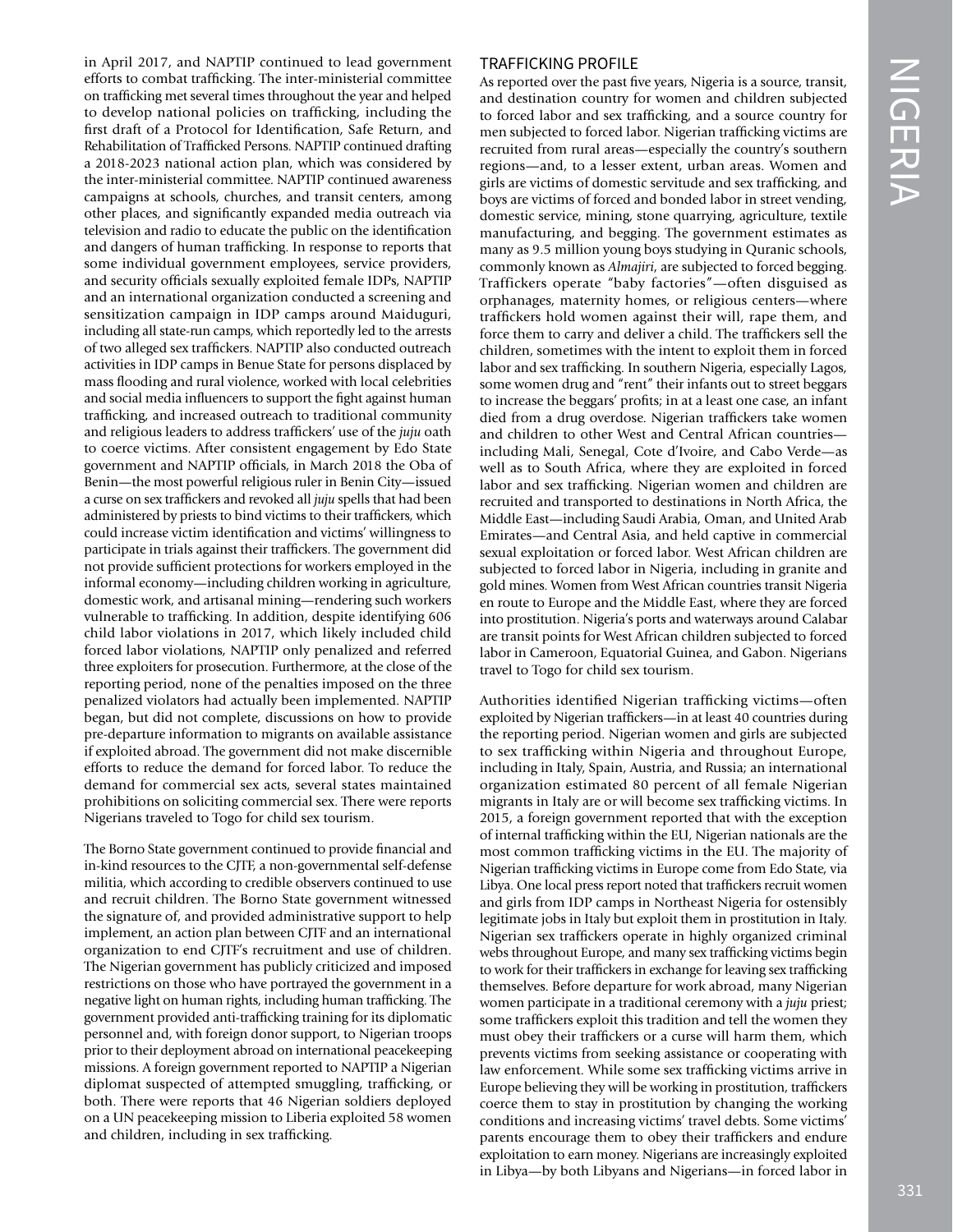Benghazi, and Misrata. Lured by the promise of reaching Europe, traffickers keep victims in "control houses" or "prostitution camps" located on the outskirts of Tripoli and Misrata until they can repay travel debts; sometimes before victims repay the debt, traffickers sell them again. Some trafficking victims in Libya reported Nigerian embassy officials in Tripoli asked for payment before removing victims from Libyan detention camps. In 2017, an international organization repatriated more than 4,316 Nigerians from Libya, some of whom were trafficking victims or vulnerable to trafficking; 4,000 had departed from Edo State. There were reports of re-trafficking among the trafficking victims repatriated from Libya. A foreign government estimated as many as 20,000 Nigerians await repatriation from Libya, some of whom are trafficking victims. ISIS has captured Nigerian women and girls in Libya and exploited them in sexual slavery. Criminal gangs—some of whom might have had ties to so-called student cults—partner with organized crime networks to transport Nigerians to Europe for exploitation.

construction, agriculture, and procedures in Tripoli, Sabha, the state of the constrained in the constraints in the constraints in the constraints in the constraints in the constraints in the constraints in the constraint As in past years, reports continue to indicate government officials and security forces commit widespread sexual exploitation including sex trafficking—and such exploitation is a major concern across the Northeast, including in informal IDP camps and all of the 13 formal, state-run IDP camps in and around Maiduguri, the Borno State capital, which hosts IDPs affected by the ongoing conflict with Boko Haram and ISIS-WA. "Gatekeepers" in control of some IDP camps, at times in collusion with Nigerian policemen and soldiers, reportedly force women and girls to provide sex acts in exchange for food and services in the camps. In July 2016, a Nigerian research organization surveyed 400 IDPs in Adamawa, Borno, and Yobe states, and 66 percent said camp officials sexually abused women and girls, some of which constitutes sex trafficking. As previously reported by media, there were continued reports that camp officials and members of security forces, including some individual Nigerian military personnel, used fraudulent or forced marriages to exploit girls in sex trafficking. Some Nigerian military personnel and CJTF members promised female IDPs jobs but instead took them to military barracks for sexual exploitation by Nigerian military personnel. Various NGOs and news outlets report that children in IDP camps are victims of labor and sex trafficking, and some alleged that government officials managing the camps are complicit in these activities. Media and an international organization reported Cameroonian soldiers coerced Nigerian female refugees in a Cameroon refugee camp to have sex in exchange for food or protection from deportation.

Boko Haram and ISIS-WA continued to forcibly recruit, abduct, and use child soldiers as young as 12-years-old as cooks, spies, messengers, bodyguards, armed combatants, and increasingly as suicide bombers in attacks in Nigeria, Cameroon, and Chad. In 2017, Boko Haram used at least 158 children as human bombers, significantly more than 19 used in all of 2016. The groups continue to abduct women and girls in the northern region of Nigeria, some of whom they subject to domestic servitude and forced labor. Boko Haram routinely forces girls to choose between forced marriages to its fighters—for the purpose of sexual slavery—or becoming suicide bombers. In some cases, Boko Haram forced child soldiers to marry one another. International organizations continue to express concerns about the arrest and detention of children by the Nigerian military for alleged association with Boko Haram. The government continued to arrest and, in some cases, inappropriately detain for prolonged periods, reportedly for screening and perceived intelligence value, women and children

removed from or allegedly associated with Boko Haram and ISIS-WA, including women and girls who had been forcibly married to or sexually enslaved by the insurgents. For example, as previously reported, in 2016, the government detained and considered to be combatants at least 78 child trafficking victims aged 13-17-years-old.

As previously reported, the Nigerian military unlawfully used children as young as 12 years old in support roles such as messengers, porters, and guards and failed to provide evidence these activities had ceased. The Nigerian military interrogated children in detention for later use as collaborators to identify Boko Haram members among newly arrested persons. As reported by the Secretary-General of the UN, as of May 2016, Nigerian military personnel were using four boys between ages 14 and 16-years-old in support roles. At the close of the reporting period, there was no evidence the government had released these children. The Nigerian military also conducted on-the-ground coordination with the CJTF, a non-governmental self-defense militia that received state government funding and continued to recruit and use children in support roles. Media reported that the CJTF also used some child trafficking victims recovered from Boko Haram to lead CJTF and army personnel to Boko Haram camps, putting the children at serious risk for retaliation and denying them trafficking victim care. CJTF continued to recruit and use children. As previously reported, CJTF has recruited children as young as 12-years-old to man checkpoints, conduct patrols, search and arrest suspected insurgents, guard IDP camps, and gather intelligence, at times in collaboration with the Nigerian military. As of March 2018, CJTF and an international organization compiled a list of children potentially associated with CJTF and were in the process of interviewing the children and separating those associated with the group.

# **NORWAY:** TIER 1

The Government of Norway fully meets the minimum standards for the elimination of trafficking. The government continued to demonstrate serious and sustained efforts during the reporting period; therefore Norway remained on Tier 1. The government demonstrated serious and sustained efforts by increasing prosecutions and convictions, referring more victims to care, and allocating more funding for victim assistance. Although the government meets the minimum standards, it continued to lack formal written victim identification procedures and a national victim referral mechanism. Legal procedures for appealing rejected asylum applications risked limiting identification of trafficking victims among asylum-seekers. Also, a lack of training and will among investigators, prosecutors, and judges to pursue complex trafficking cases has reportedly led many trafficking cases to be tried as lesser crimes—which leads to diminished rights for victims of trafficking—or not be prosecuted at all.

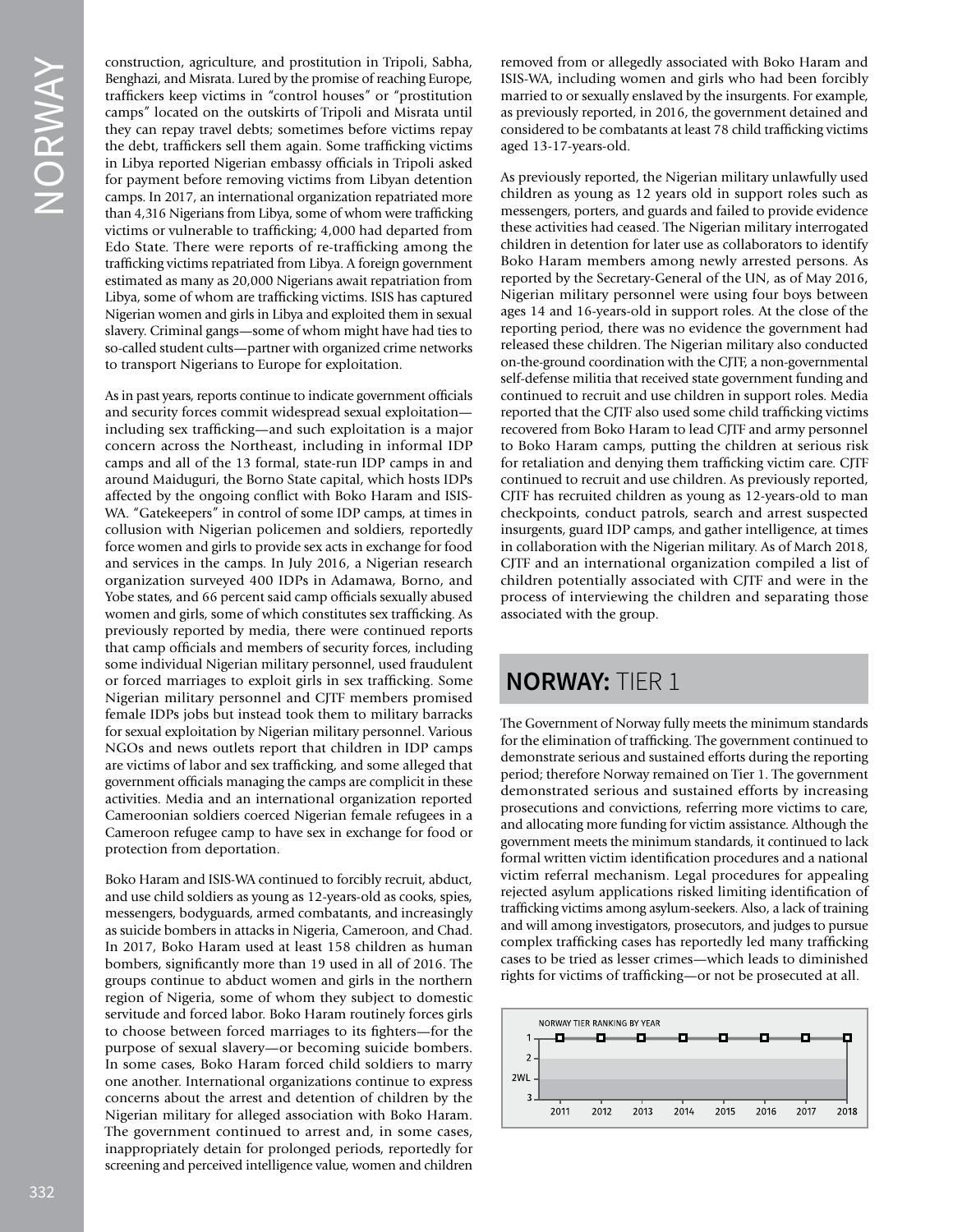# NORWAY NORWAY 333

## RECOMMENDATIONS FOR NORWAY

Increase training for investigators and prosecutors on compiling evidence, especially in labor trafficking cases, that goes beyond victim testimony; train prosecutors and judges on the application of penal codes 257 and 258; vigorously investigate, prosecute, and convict sex and labor traffickers; allocate earmarked resources for all police departments to investigate trafficking crimes; reassess national legislation limiting the period for appealing rejected asylum decisions to allow sufficient time for identifying victims of trafficking; complete a comprehensive national referral mechanism (NRM) that receives adequate input from NGOs and defines procedures and roles of all relevant government agencies and front-line actors; create national written victim identification procedures; complete a comprehensive statistical system on trafficking data, including victim identification and assistance as well as investigation, prosecution, conviction and victim compensation data; proactively screen foreigners and asylumseekers in detention for indicators of trafficking prior to their deportation; and produce public awareness campaigns on trafficking.

### PROSECUTION

The government maintained law enforcement efforts. Sections 257 and 258 of the penal code criminalized labor and sex trafficking and prescribed penalties of up to six years imprisonment for offenses involving adult victims and up to 10 years imprisonment for those involving child victims. These penalties were sufficiently stringent, and with respect to sex trafficking, commensurate with penalties for other serious crimes, such as rape. Authorities initiated 46 investigations (30 sex trafficking cases and 16 labor trafficking cases), compared with 46 (42 sex trafficking cases and four labor trafficking cases) in 2016. The government reported 13 concluded prosecutions, compared with seven in 2016. Authorities convicted 11 traffickers in six cases (four sex trafficking and two labor trafficking) —with five traffickers convicted in appeals and six traffickers convicted through district courts. In 2016, four individuals were convicted in four cases (three sex trafficking and one labor trafficking)—two in appeals and two through district courts. All of the convicted traffickers in the 2017 reporting period were sentenced to one year imprisonment or more. In one high-profile case involving 13 Norwegian nationals accused of trafficking 12 Pakistani citizens, the court postponed making its decision and the case remained pending at the close of the reporting period.

In 2017, the National Criminal Investigation Service conducted a national seminar on trafficking, utilizing a new standardized training curriculum developed at the end of the prior reporting period, for police officers that did not have experience working on trafficking crimes. In 2015, the government earmarked 15 million kroner (\$1.8 million) annually for the establishment of anti-trafficking units in all 12 districts in Norway. Funds were allocated for five of these police districts as of 2016; the government did not report providing any of this funding in 2017. The Bergen police maintained a specialized unit dedicated to combating trafficking, yet reports alleged its efforts to investigate trafficking and collaboration with NGOs decreased. GRETA's most recent report indicated that while the Coordination Unit for Victims of Human Trafficking (KOM)—responsible for overseeing coordination among all organizations and authorities who address trafficking—held numerous presentations and lectures annually, more specific trainings on different aspects of trafficking, such as rights of victims and investigations, should increase. Many police districts did not have prosecutors with specialized training in trafficking cases; as a result, prosecutors sometimes brought pimping charges in trafficking cases when the accused trafficker used forms of force, fraud, or coercion other than physical violence. In these cases, victims were not automatically provided the benefits given under the trafficking laws, and convicted offenders could receive penalties that were not dissuasive or proportionate to the crime. Even when trafficking perpetrators were prosecuted for pimping, if authorities believed there might have been elements of trafficking associated with the crime, the victims have sometimes been eligible for a residence permit. With a residence permit, victims were entitled to social benefits such as financial support and welfare services. A government report found a large number of trafficking cases that were investigated were not prosecuted, due in part to limitation on prosecutorial capacity and training to deal with trafficking cases, as well as investigators relying solely on victims' testimonies without additional evidence that would help support successful prosecutions; this could discourage potential victims from reporting their trafficking cases. The government did not report any investigations, prosecutions, or convictions of government officials complicit in trafficking offenses.

### PROTECTION

The government decreased protection efforts. The government began creating a comprehensive statistical system, per a recommendation from GRETA, on trafficking statistics including victim identification and assistance data. As a result, the government did not report how many victims it identified or assisted in 2017; the government identified and provided services for 262 trafficking victims in 2016. In 2017, the government's ROSA project (re-establishment, organizing safe places to stay, security, assistance) received 38 victim referrals from government agencies, compared with 13 victim referrals in 2016. The government did not have any formal written identification procedures, but government agencies that came into contact with potential victims often referred to KOM's national guidelines on how to identify and refer potential victims. The government provided protection to trafficking victims through municipal crisis centers and government-funded NGOs. These NGOs provided foreign and domestic victims with shelter, legal aid, stipends for food, psychological care, medical assistance, fitness facilities, and Norwegian language classes. ROSA provided training to both airport and border police on victim identification during the reporting period.

Additionally, ROSA managed a 24-hour hotline for potential victims and continued seeing an increase in calls, particularly from potential labor trafficking victims. ROSA received 118 initial contacts from possible victims through their hotline, compared with 97 contacts in 2016. The contrast in numbers is a result of the type of assistance needed once contact is made with ROSA. Of the 118 making initial contact, 45 ultimately accepted shelter, compared to 40 in 2016. In 2017, Parliament earmarked 20 million kroner (\$2.4 million) in grant schemes to NGOs, exclusively for measures to prevent trafficking and support victims. ROSA remained the largest project exclusively intended to assist victims of trafficking and received 6.2 million kroner (\$756,470) in government funding. Various NGOs received grants of the remaining 13.9 million kroner (\$1.7 million) to operate shelters, including one for male victims. Another publicly supported NGO assisted sex trafficking victims who had been granted a reflection period with vocational programs and sponsored internships. Child Welfare Services provided specialized care to child victims, including accommodation in a child protection institution or a foster home. Foreign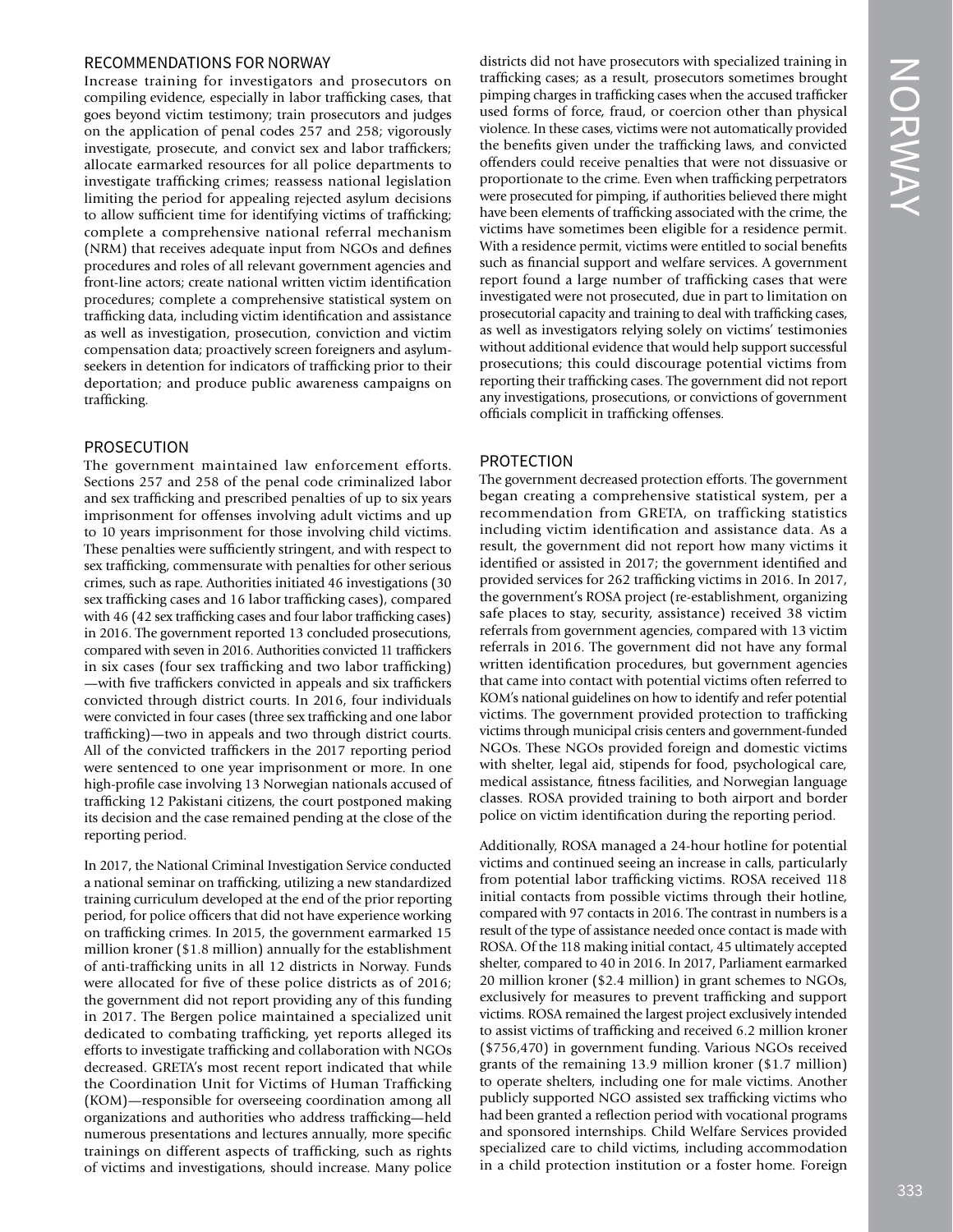their knowledge of available care and services may have been more limited. KOM did not collect detailed statistics on child trafficking victims, as child victims are under care of the Child Welfare Service. GRETA previously reported Norwegian border officials did not adequately identify potential victims. Experts observed the police were under pressure to deport individuals without legal status and often pursued deportation without screening for indicators of trafficking, particularly among individuals in prostitution.

**EV strains had the same access to care as domestic victims, but the same access to care as domestic victims of the same accelerated anticic strength and the same accelerated and the same accelerated and the same accelera** The government did not have a national referral mechanism (NRM), but KOM and the MOJ were developing one during the reporting period. Observers expressed concern the proposed NRM and identification procedures would be under the labor and welfare administration agency, an agency with minimal experience and knowledge on how to deal with victims, or of trafficking trends in general. Additionally, the proposed NRM would reduce the reflection period for victims from six months to 45 days, raising the fear that victims would not seek assistance or file a report with police, and authorities would deport victims without proper screening. NGOs had limited engagement with MOJ in the planning process for the NRM; GRETA's recent report recommended that the government give NGOs a larger role in decisions concerning victims of trafficking. Authorities granted a six-month reflection period to eight victims and limited residence permits, up to 12 months, to 15 victims in 2017, compared with 24 and 23, respectively, in 2016. Victims were required to file a formal complaint to police and assist authorities on their trafficking investigation in order to be eligible for the limited residence permits. Ten possible victims were granted residence permits due to compelling humanitarian considerations or a particular connection to Norway during the reporting period. Reports claimed that fewer residence permits were issued to victims on the basis of human trafficking, which diminished the victims' status as a trafficking victim and hindered the ability to fully understand the scale of trafficking in-country. Observers expressed concern over the lack of communication between police and immigration authorities, resulting in the deportation of victims who may have merited temporary residency or whose country of origin were conflict-ridden or left victims susceptible to threats of violence. GRETA raised concerns that new amendments to asylum legislation, shortening deadlines for asylum-seekers to appeal a rejected application from three weeks to one week, risked limiting the possibilities for identifying victims of trafficking among asylum-seekers. Forced labor victims who were material witnesses against a former employer could obtain other employment while awaiting trial and are eligible to leave the country before trial proceedings. Victims facing retribution or hardship in their countries of origin could apply for asylum after law enforcement no longer required their assistance; seven victims received asylum status in 2017 (17 in 2016).

### PREVENTION

The government maintained modest prevention efforts. Norway continued to implement measures from the anti-trafficking action plan. The government did not fund any information campaigns targeted towards potential trafficking victims in 2017. The government raised awareness among employers about regulations for employing migrants, as well as notifying the public to refrain from using abnormally cheap services, in an attempt to combat forced labor. The government did not report any specific measures to reduce the demand for commercial sex. The government prosecuted and convicted some citizens who committed online sexual exploitation of children in Norway and foreign countries; the government reported criminally charging 84 Norwegians as a result of these investigations since 2016. The government provided antitrafficking training to troops prior to their deployment abroad as part of international peacekeeping missions.

### TRAFFICKING PROFILE

As reported over the past five years, Norway is a destination and, to a lesser extent, transit and source country for women and girls subjected to sex trafficking, and for men and women subjected to forced labor in domestic service, cleaning, and construction. Children are subjected to domestic servitude, forced begging, and forced criminal activity, such as shoplifting and drug sales. Trafficking victims identified in Norway primarily originate from Eastern Europe and Africa—particularly Bulgaria, Lithuania, Nigeria, and Romania, as well as victims from Pakistan and the Philippines. Foreign au pairs are vulnerable to trafficking in Norway. Some unaccompanied children, who applied for asylum or disappeared from asylum centers were subjected to trafficking by organized trafficking groups.

# **OMAN:** TIER 2

The Government of Oman does not fully meet the minimum standards for the elimination of trafficking; however, it is making significant efforts to do so. The government demonstrated increasing efforts compared to the previous reporting period; therefore Oman was upgraded to Tier 2. The government demonstrated increasing efforts by investigating, prosecuting, and convicting more suspected traffickers and standing up a specialized anti-trafficking prosecutorial unit, in addition to identifying more victims and providing them with robust care. The government also developed, funded, and began implementing a new five-year national action plan, which included funding a full-time liaison between relevant agencies to facilitate a whole-of-government effort. It also promulgated its first-ever national public awareness campaign. However, the government did not meet the minimum standards in several key areas. The government continued to process some potential labor trafficking cases through mediation in labor courts rather than criminally investigating and prosecuting them. Officials remained without standardized mechanisms for the proactive identification of trafficking victims among vulnerable groups, relying on victims to self-identify, and only referred victims to protective services if they filed cases with the public prosecutor.



### RECOMMENDATIONS FOR OMAN

Continue to increase efforts to investigate, prosecute, and convict traffickers, especially for forced labor offenses; expand labor law protections to, and enforce legal protections for, domestic workers; amend the sponsorship-based employment scheme that renders expatriate workers vulnerable to exploitative labor; institute formal procedures to identify trafficking victims among vulnerable populations, such as migrant workers and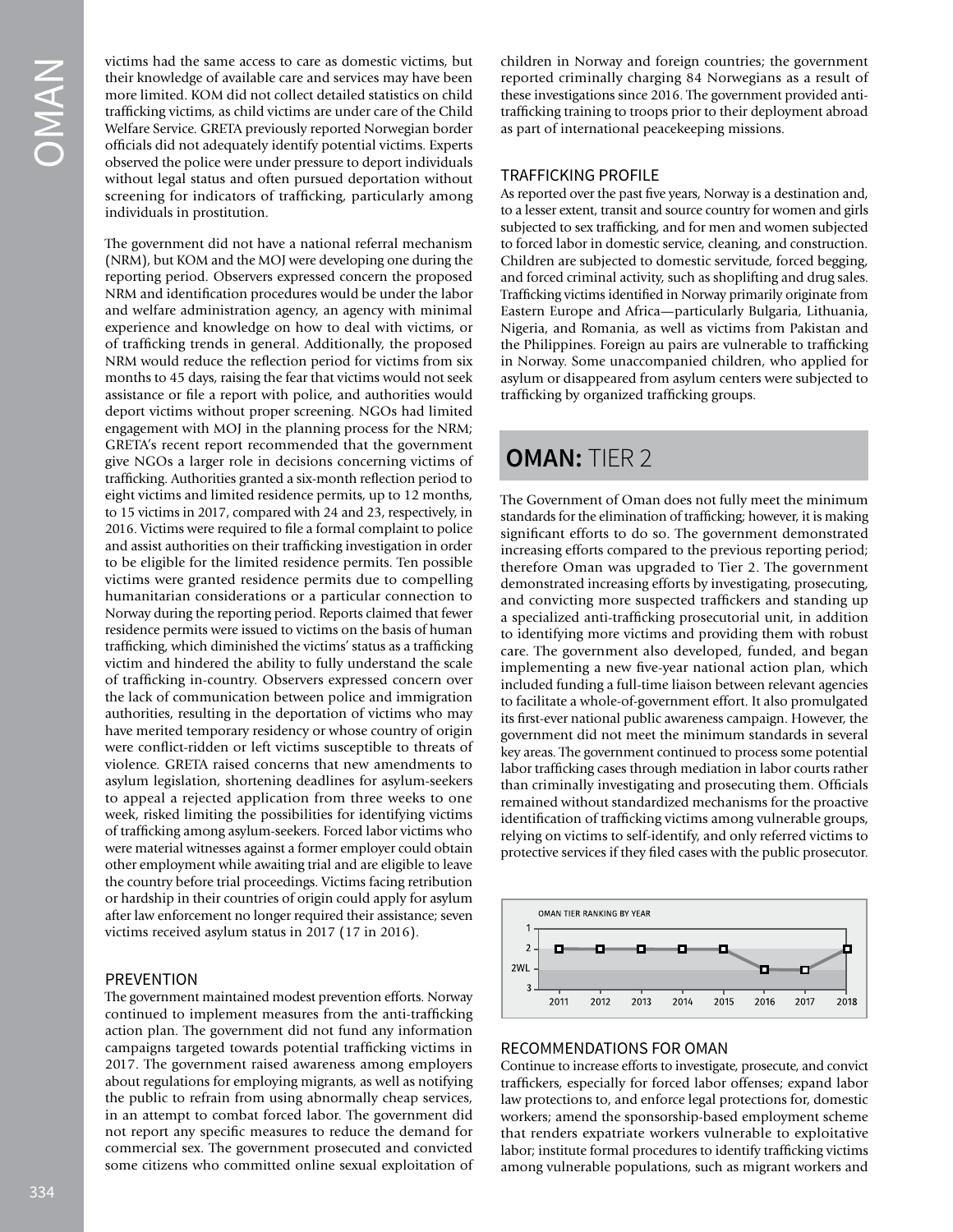people in prostitution; refer suspected trafficking victims to the government shelter, regardless of whether they file charges against, or there is a corresponding prosecution of, an alleged offender; repeal the restrictions on victim referrals to allow broader victim access to shelter care; impose dissuasive penalties on employers who withhold their employees' passports; fully utilize the newly launched, specialized unit to prosecute trafficking crimes, and continue to expand trainings for officials involved in criminal investigations and judicial proceedings; fully implement the national action plan; continue to broaden public awareness campaigns.

### PROSECUTION

The government increased its anti-trafficking law enforcement efforts. While the government increased investigations, prosecutions, and convictions, its efforts to criminally prosecute forced labor crimes remained weak. Oman's 2008 anti-trafficking law criminalized labor and sex trafficking and prescribed punishments of three to seven years imprisonment and a fine between 5,000 and 100,000 Omani rial (\$12,990- \$259,740) for offenses involving adult victims and seven to 15 years imprisonment and a minimum fine of 10,000 Omani rial (\$25,970) for offenses involving child victims. These punishments were sufficiently stringent and, with regards to sex trafficking, commensurate with penalties prescribed for other serious crimes, such as rape. Ministry of Manpower (MoM) circular No.2/2006 prohibited employers from withholding migrant workers' passports but did not specify penalties for noncompliance.

The government reported investigating nine alleged human trafficking cases—six sex trafficking and three for forced labor as compared to only one sex trafficking case and one forced labor case investigated during the previous reporting period. It prosecuted three cases involving 12 defendants, all of whom reportedly faced trial; in 2016, the government prosecuted nine defendants whose verdicts were inconclusive at the close of the year. The government achieved 12 trafficking convictions—a marked increase from zero the previous two years. Officials sentenced three defendants to ten years imprisonment and a fine of 10,000 Omani rial (\$25,970) for sex trafficking; the government convicted the remaining nine of labor trafficking, but all nine awaited sentencing at the end of the reporting period. In late 2017, the public prosecutor's office created a specialized unit to handle all trafficking cases in order to expedite their processing and ensure the defendants were criminally prosecuted and sufficiently punished as traffickers; the government did not report whether this division led the prosecution of any cases. Although it made a notable improvement during the year, the government continued to treat some forced labor cases as labor law violations rather than criminal offenses. The government did not report any investigations, prosecutions, or convictions of government officials complicit in human trafficking. The MoM received roughly 4,500 cases of passport retention during the reporting year, in comparison to 332 cases in 2016; it did not investigate these cases as potential labor trafficking crimes but rather settled via dispute mediation.

During the reporting period, the government provided venues, catering, and in-kind support totaling approximately 25,000 Omani rial (\$64,940) for numerous anti-trafficking training initiatives facilitated by an international organization and led by recognized trafficking experts, effectively reaching more than 420 government officials. The public prosecutor's office provided analogous support totaling 5,000 Omani rial (\$12,990) to offset the training costs supported by a foreign donor pertaining to trafficking prosecutions; this targeted training reached 51 prosecutors across three separate sessions during the reporting period. Justice officials added three courses to its curriculum related to trafficking and conducted one training during the year involving 25 judges and prosecutorial personnel, which cost roughly 1,000 Omani rial (\$2,600). The Royal Oman Police continued to train all incoming cadets on the legal framework for trafficking and related crimes, victim identification, and mechanisms for transferring potential cases to court.

### PROTECTION

The government improved its efforts to identify and protect victims, although institutional constraints continued to impede robust victim protection services. The government reported identifying and referring to its shelter 24 trafficking victims including 19 for forced labor—compared to 15 total in the previous reporting period. However, it continued to largely rely on victims to self-identify and report abuses to authorities, and victims could only obtain government-provided services if the public prosecutor filed a case and issued a referral for them. Some source-country embassies in Oman offered victim services for their nationals. As the labor law does not adequately cover domestic workers, authorities continued to treat some potential domestic servitude cases as labor violations, and did not readily identify potential victims of domestic servitude. Although the government lacked formalized identification and referral procedures, it became more proficient at proactively screening—on an ad hoc basis—for potential sex trafficking victims, particularly among persons in prostitution, during the reporting period. Expatriate workers, whose legal status continued to be tied to employment, could be compelled to work for lower or no wages under the credible threat of deportation by their respective employers. Additionally, labor regulations continued to require an employer to provide a "no objection" certificate to an expatriate employee to seek a job with a new employer in Oman; employers who charged a month's salary or more to administer this certificate continued to be a common, although illegal, practice across the Sultanate.

During the reporting period, the government operated, and allocated 191,860 Omani rial (\$498,340) to its permanent shelter, and overarching victim care, which could accommodate up to 50 women and child victims of forced labor, sex trafficking, or other types of abuse. The shelter provided lodging, psychological counseling, legal support, monetary stipends, recreational opportunities, rehabilitation activities, resiliency training, and medical care to victims. Victims in the shelter were only permitted to leave the premises with a chaperone, allegedly to deter reprisal from traffickers. The government did not provide shelter services for male or child victims during the reporting period. Victims were permitted and encouraged to stay in Oman for the duration of court proceedings against traffickers; however, they were not permitted to work or integrate into society in the interim, and given protracted court cases coupled with prolonged unemployment they were thereby disincentivized from participating in trials. The government provided foreign victims with legal alternatives to removal to countries in which they may face retribution or hardship; however, it did not report if any victims benefited from this policy.

### PREVENTION

The government significantly expanded its efforts to prevent human trafficking. During the reporting period, the government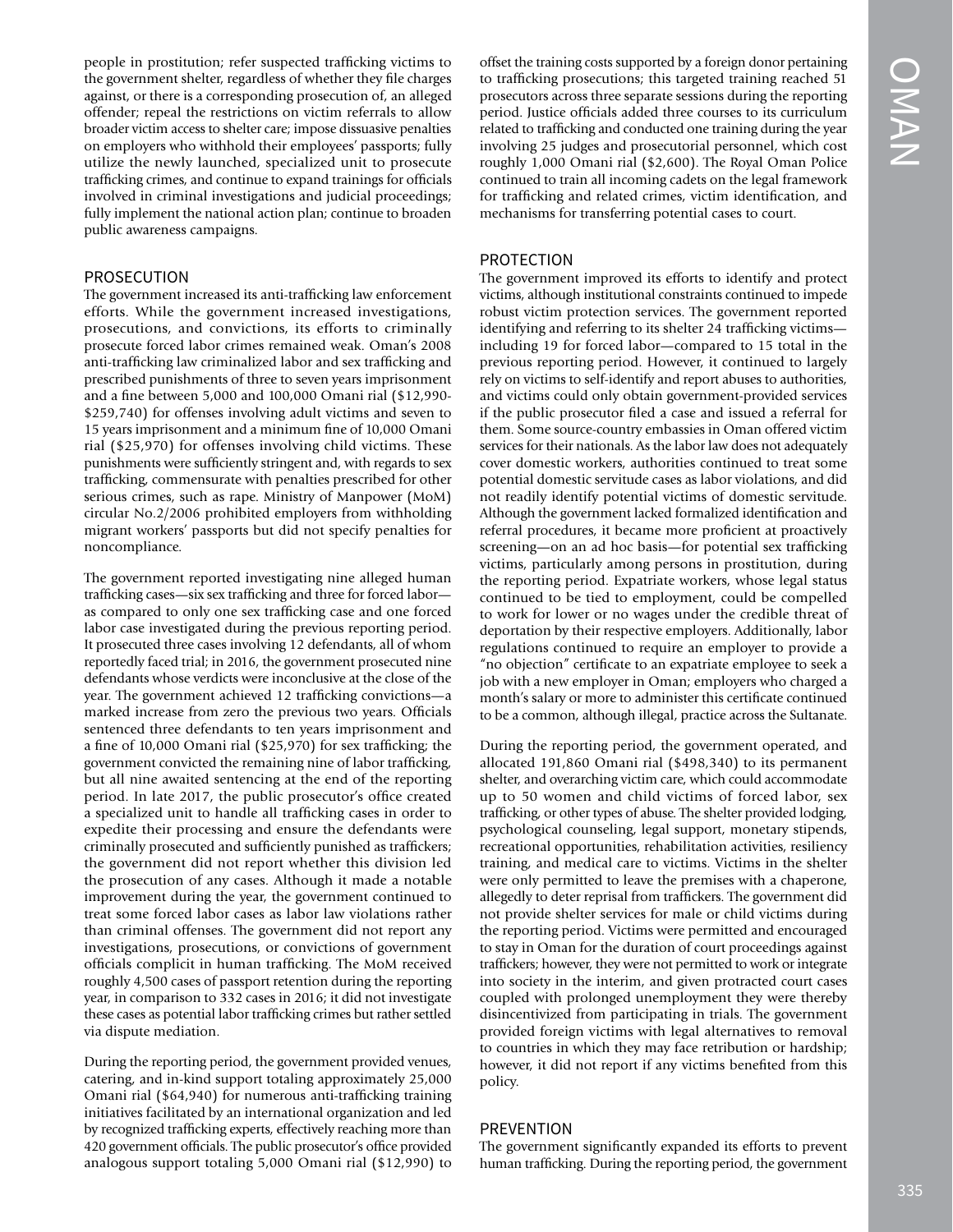Fractical potential policy, finited the enumerated of a mew 2018-2122 and and For the finite time from the filtre in the first time fractical policy funded in the first time fractice and Fa and Fa and Fa and Fa and Fa and activities, and commenced implementation of various elements of a new 2018-2022 national action plan. For the first time in Oman's history, officials launched a national awareness campaign that focused on trafficking issues relevant in the country; the campaign lasted six months with an operating budget of 20,000 Omani rial (\$51,950). It involved large advertisements in six languages (English, Arabic, Urdu, Hindi, Bahasa, and Bangla) posted in 22 areas throughout the Muscat governorate, including the Muscat international airport, and also targeted embassies of prominent laborsending countries such as India, the Philippines, Nepal, and Indonesia, in addition to hotels and high schools. Magazines and newspapers also featured the campaign. The government reported the significant increase in passport retention cases was linked to the success of the national awareness campaign, which sought to educate vulnerable workers about their rights. Throughout the year, the Ministry of Foreign Affairs continued to fund an international expert on combating trafficking to assist the government in standing up a task force focused on victim-centered investigations and to guide Omani interagency entities on training, legislative improvements, and enhanced information-gathering techniques. In 2017, the MoM held more than 650 trafficking-related outreach events targeting companies to educate them about worker rights; these events highlighted the anti-trafficking law's harsh sentences in an effort to dissuade employers from engaging or being complicit in labor trafficking crimes. The police maintained the government's main trafficking hotline, and its phone number was displayed on all promotional materials related to the new aforementioned awareness campaign. The MoM had a labor violation hotline, and the government shelter operated one that served as an all-purpose victim's helpline. All hotlines were active yearround and staffed with Arabic and English interpreters, and Urdu, Hindi, and Bangla-speaking contractors were on-call; the government did not report the number of calls any line received during the reporting period. The government reported having memoranda of understanding with Iran, India, Bangladesh, Sri Lanka, Vietnam, Syria, Palestine, Egypt, and Morocco; some included articles prohibiting unlawful labor recruitment and trafficking. During the reporting period, authorities inspected more than 4,800 establishments to ensure compliance with labor law provisions. The government did not report efforts to reduce the demand for commercial sex acts. It provided antitrafficking training to its diplomatic personnel.

### TRAFFICKING PROFILE

As reported over the past five years, Oman is a destination, and to a lesser extent, transit country for trafficking victims. Oman's migrant worker community hails primarily from Bangladesh, India, Pakistan, Sri Lanka, and the Philippines. However, under Omanization during the reporting period, a series of laborrelated policies designed to prioritize Omanis for employment over expatriates, the number of migrant workers in Oman in every sector declined for the first time in eight years. Male victims are generally from South Asia and more susceptible to forced labor. Female victims are predominantly from South, Southeast, and East Asia and East Africa and vulnerable to forced labor and sex trafficking. Expatriate workers seeking low-wage jobs continue to be at risk for trafficking under the visa-sponsorship employment system in Oman, which permits individuals' recruitment agency and/or Omani visa sponsor significant unilateral control over their freedom of movement. Trafficking victims typically migrate to Oman willingly and legally, with men seeking employment in construction, agricultural, and service sectors, while women often seek domestic worker jobs.

Some unscrupulous recruitment agencies in Oman and their sub-agents in labor-sending countries mislead migrant workers in their respective countries of origin to accept work that upon arrival actually constitutes forced labor; conditions of forced labor include excessive work hours, passport confiscation, non-payment of wages, food deprivation, and psychological and sexual abuse. Such dishonest agencies provide fraudulent employment contracts with fictitious wages and charge workers exorbitant recruitment fees with high interest rates. Employers sometimes compel the foreign worker to repay the hiring costs, such as recruitment fees, and are reluctant to release them until such costs are recouped. These practices can render workers vulnerable to trafficking. Oman is a destination and transit country for some women from Southeast and East Asia who are exploited in sex trafficking. Domestic workers who flee their employers are also vulnerable to forced prostitution.

# **PAKISTAN:** TIER 2

The Government of Pakistan does not fully meet the minimum standards for the elimination of trafficking; however, it is making significant efforts to do so. The government demonstrated increasing efforts compared to the previous reporting period; therefore Pakistan was upgraded to Tier 2. The government demonstrated increasing efforts by increasing the number of victims it identified and investigations and prosecutions of sex trafficking. The provincial government of Punjab increased investigations, prosecutions, and convictions for bonded labor, the country's largest human trafficking problem. The government of Azad Jammu and Kashmir adopted a law prohibiting bonded labor. The governments of Khyber Pakhtunkhwa and Sindh reported operating two additional women's shelters and three additional child protection units, respectively. The government continued to implement its 2015-2020 national strategic framework against trafficking in persons and migrant smuggling. However, the government did not meet the minimum standards in several key areas. Overall government law enforcement efforts on labor trafficking remained inadequate compared with the scale of the problem; Punjab continued to be the only province to report prosecutions and convictions for bonded labor. Convictions for sex trafficking decreased and the government's overall convictions remained small compared with the extent of trafficking in Pakistan. Official complicity in trafficking crimes remained a pervasive problem, yet the government did not report new law enforcement efforts to hold such officials accountable, including failing to investigate serious allegations of trafficking regarding a high-ranking diplomatic official. Government protection efforts remained inconsistent; only a small number of the total victims identified were referred to assistance services.



### RECOMMENDATIONS FOR PAKISTAN

Increase prosecutions and convictions, particularly of forced and bonded labor, while strictly respecting due process; pass an antitrafficking law that criminalizes all forms of human trafficking,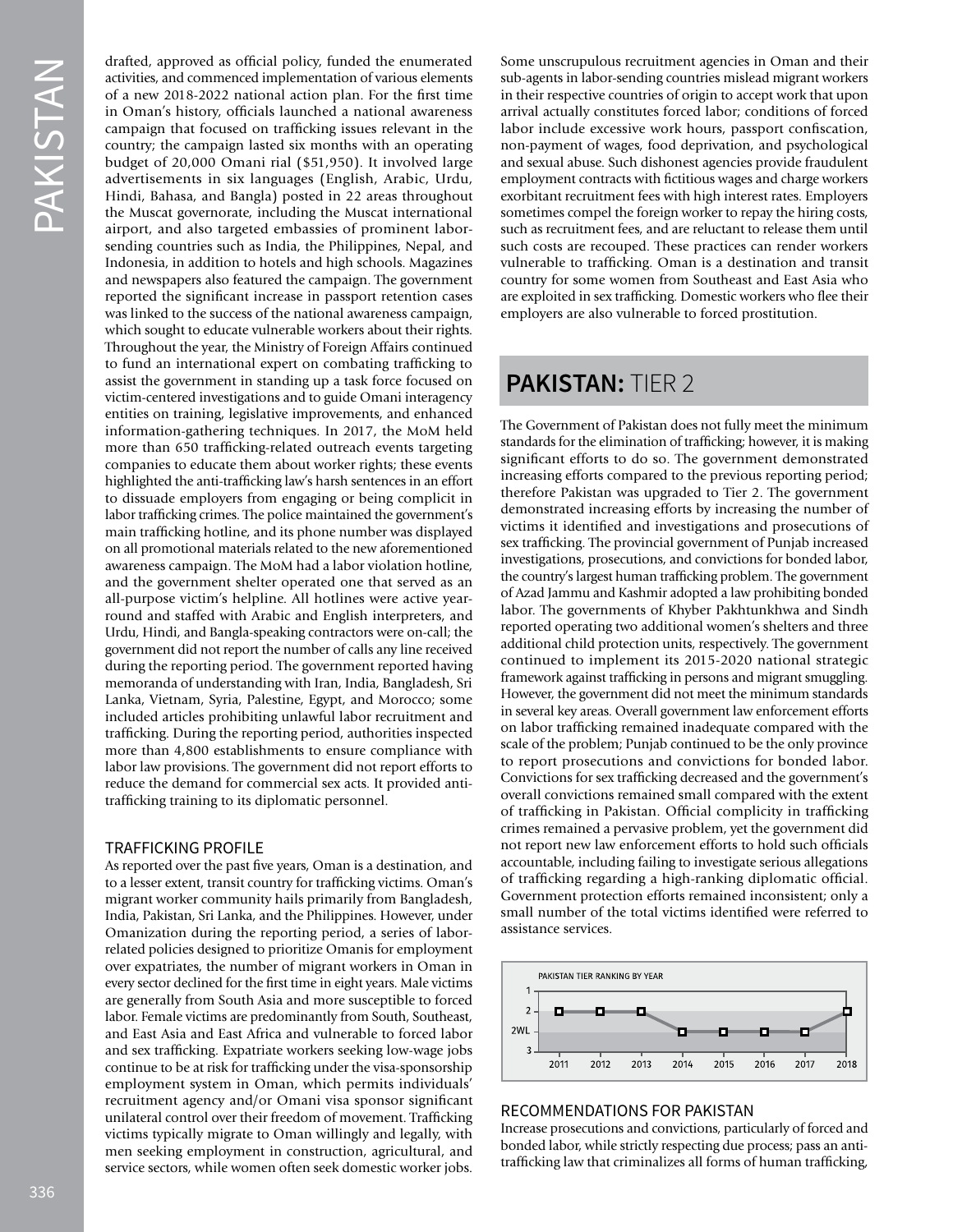including sex trafficking of those under 18 without requiring coercive means, and prescribes penalties commensurate with other serious crimes, such as rape; thoroughly investigate credible allegations of government complicity in trafficking and stringently prosecute and punish officials who are complicit; provide additional resources to increase trafficking-specific services for victims, including for men and boys, and ensure victims are not penalized for acts committed as a result of being subjected to trafficking; ensure the creation, dissemination, and use of standard operating procedures (SOPs) for victim identification and referral to rehabilitation services at the provincial level; expand ability for freed bonded laborers to obtain identification documents and gain access to government services; take steps to eliminate all recruitment fees charged to workers; issue policies and provide trainings to government officials that clearly distinguish between human trafficking and migrant smuggling; strengthen the capacity of provincial governments to address human trafficking, including bonded labor, through training, awareness raising, funding, and encouraging the creation of coordination task forces and the adoption of provincial-level anti-trafficking action plans; lift current bans on female migration to discourage migration through undocumented channels; improve efforts to collect, analyze, and accurately report anti-trafficking data, distinct from data on smuggling; and accede to the 2000 UN TIP Protocol.

### PROSECUTION

The government maintained law enforcement efforts against trafficking. Pakistani law did not criminalize all forms of sex and labor trafficking. Section 369A of the Pakistan Penal Code (PPC) amended in March 2016, criminalized transnational and internal forced labor and transnational and internal sex trafficking of women and children. Inconsistent with international law, Section 369A required a demonstration of force, fraud, or coercion to constitute a child sex trafficking offense, and therefore did not criminalize all forms of child sex trafficking. Section 369A prescribed penalties ranging from five to seven years imprisonment, or a fine between 500,000 and 700,000 Pakistani rupees (PKR) (\$4,530 and \$6,340), or both. These penalties were sufficiently stringent but, with respect to sex trafficking, were not commensurate with those prescribed for other serious crimes, such as rape. Several other sections of the PPC criminalized some forms of human trafficking, such as slavery and selling or buying a minor for the purpose of prostitution; maximum penalties for these offenses range from a maximum of five years to life imprisonment. These prescribed penalties were sufficiently stringent and, with regard to sex trafficking, were commensurate with those prescribed for other serious crimes, such as rape. Transnational sex and labor trafficking offenses, as well as some non-trafficking crimes such as migrant smuggling and fraudulent adoption, were criminalized in the Prevention and Control of Human Trafficking Ordinance (PACHTO), which prescribed penalties of seven to 14 years imprisonment. Prescribed penalties for PACHTO offenses were sufficiently stringent and with respect to sex trafficking, commensurate with those prescribed for other serious crimes, such as rape. The Bonded Labor System (Abolition) Act (BLSA) criminalized bonded labor, with prescribed penalties ranging from two to five years imprisonment, a fine, or both; these penalties were sufficiently stringent. Most of the provincial governments have adopted their own labor laws under a devolution process that began in 2010, although federal laws apply until corresponding provincial laws are enacted. During the reporting period, the government of Azad Jammu and Kashmir adopted the BLSA, joining the provinces of Khyber Pakhtunkhwa, Punjab, and Sindh. The National Assembly held multiple hearings during the reporting period to solicit input on a draft comprehensive trafficking bill that would take effect for all regions upon enactment; at the end of the reporting period the bill was in committee for review.

The government reported investigating 90 alleged traffickers, prosecuting 53, and convicting 29 under PACHTO in 2017, compared with investigating 98 alleged traffickers, prosecuting 60, and convicting 25 in 2016. Despite efforts to differentiate human trafficking and migrant smuggling in law and policies, some law enforcement officials continued to confuse the two crimes and may have reported statistics conflating them, as PACHTO criminalized both trafficking and smuggling. The government also reported data on trafficking investigations, prosecutions, and convictions under the penal code by province and special administrative area. Overall, the government reported investigating 6,376 alleged sex traffickers and prosecuting 6,232 during the reporting period, an increase from 2,979 alleged sex traffickers investigated and 2,021 prosecuted during the previous reporting period. The government's overall conviction of sex traffickers decreased from 111 to 72 during the reporting period, although the government of Khyber Pakhtunkhwa reported five sex trafficking convictions compared with zero during the last two reporting periods. Punjab continued to report the vast majority of law enforcement action against sex trafficking; of the national statistics on sex trafficking, 95 percent of investigations and prosecutions and 93 percent of convictions took place in Punjab.

The government's law enforcement action on labor trafficking remained inadequate compared with the scale of forced and bonded labor in Pakistan although overall investigations, prosecutions, and convictions for bonded labor increased in Punjab. While the Islamabad Capital Territory reported one investigation on bonded labor, Punjab remained the only province to report legal action under the BLSA during the reporting period. Punjab provincial authorities reported investigating 264 alleged traffickers, prosecuting 257, and convicting 37 traffickers for bonded labor, a significant increase compared with 27 alleged traffickers investigated, 12 prosecuted and 10 traffickers convicted during the previous reporting period. An international organization stated the BLSA was not adequately enforced countrywide because of police inaction on complaints and lower court judges' lack of understanding of the BLSA. Media reported three police raids on farms in Sindh, resulting in the release of 80 men, women, and children from bonded labor and one raid in Islamabad releasing 15 family members from bonded labor in a brick kiln; while the media stated charges were filed in the Islamabad case, the government and media did not report if charges were filed in the Sindh cases. Punjab was also the only province that reported taking law enforcement action under PPC section 374, unlawful compulsory labor, and section 369A, trafficking in human beings. Under section 374, Punjab reported the investigation and prosecution of four alleged traffickers during the reporting period. Punjab reported the investigation of 114 and prosecution of 112 alleged traffickers and the conviction of 17 traffickers under section 369A; it did not disaggregate these cases between sex and labor trafficking. The government of Sindh's law enforcement efforts on labor trafficking decreased during the reporting period with a total of three alleged traffickers investigated and three prosecuted under PPC sections 370, buying or disposing of any person as a slave, and 371, habitual dealing in slaves, compared with 19 alleged traffickers investigated and 16 prosecuted in the previous reporting period. The government also reported data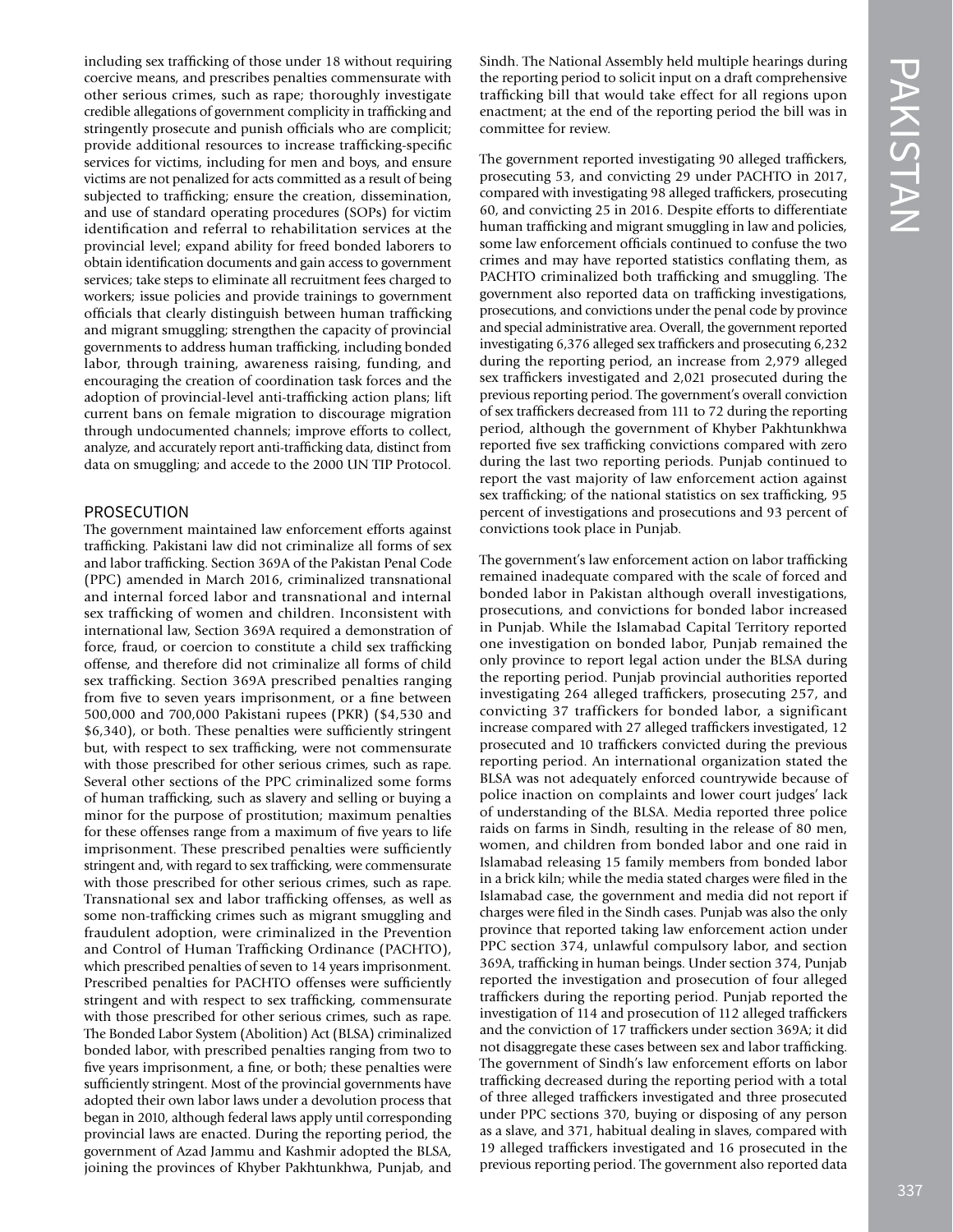trafficking crimes in addition to labor trafficking but did not disaggregate the data to document its specific efforts to combat forced labor under these penal codes. The government did not report individual sentences for any of the convictions.

The government's lead reporting and coordinating entity on human trafficking remained the Federal Investigative Agency (FIA), despite its statutorily limited jurisdiction on human trafficking encompassing only crimes punishable under PACHTO, which was focused on transnational offenses. FIA investigated human trafficking and migrant smuggling cases through its 27 anti-trafficking law enforcement joint task forces at the federal, provincial, and local level. FIA's basic training for new recruits included information on human trafficking and migrant smuggling. FIA also reported 17 law enforcement officers participated in six anti-trafficking trainings in 2017 held by foreign governments or international organizations; FIA contributed in-kind support to some trainings.

Some track of the measure of the measure of the measure of the measure of the measure of the measure of the measure of the measure of the measure of the measure of the measure of the measure of the measure of the measure Official complicity in trafficking remained a significant concern as the government did not report vigorous efforts to address credible allegations and has not reported the conviction of an official found to be complicit in trafficking crimes for ten years. Some feudal landlords and brick kiln owners were affiliated with political parties or held official positions and reportedly used their influence to protect their involvement in bonded labor. In some cases, when bonded laborers attempted to escape or seek legal redress, police refused to file a case and some police even returned bonded laborers to their traffickers. NGOs continued to report perpetrators of bonded labor successfully filed false charges against victims leading to their arrest and imprisonment. Some police reportedly acted against trafficking only when pressured by media and activists, and other reports indicated police accepted bribes to ignore prostitution crimes, some of which may have included sex trafficking. In November 2016, members of the Gilgit-Baltistan Legislative Assembly and senior officials from Gilgit-Baltistan were accused in media reports of involvement in a child sex trafficking ring; the government appointed a committee of members of the Gilgit-Baltistan assembly to investigate the allegations but did not report the outcome of the investigation. In January 2017, an Islamabad High Court judge was suspended and indicted for allegedly subjecting a 10-year-old girl to torture and domestic servitude; at the end of the reporting period the case was under trial. In February 2018, Australian media reported the High Commissioner for Pakistan in Australia had been accused of subjecting her domestic worker to forced labor for 18 months; the government of Australia investigated the allegations and granted the victim protected status. The Government of Pakistan did not report criminally or administratively investigating these claims.

### PROTECTION

The government increased victim identification but demonstrated mixed efforts to protect and assist victims. The government reported law enforcement, immigration, and social service personnel had SOPs for the identification of trafficking victims within their respective departments; however, it is unknown how widely such SOPs were disseminated and if officials regularly used SOPs for victim identification. The government did not report training provincial officials, other than immigration officers, on victim identification. The government reported identifying victims at both the federal and provincial level; overall, it identified a total of 14,588 victims, an increase compared with 4,649 victims identified in 2016. FIA's

anti-trafficking units reported identifying 17 Pakistani victims and no foreign victims in 2017, compared with 131 Pakistani victims in 2016. Provincial police reported identifying 14,571 victims in 2017, of which 12,133 were women, 2,133 were men, and 107 were children. This was a significant increase in the identification of women victims compared with the identification of 2,134 women, 2,184 men, and 200 children victims in 2016. The government did not report which form of trafficking the victims were subjected to or disaggregate the number of victims identified by province. In part due to lack of dissemination and training on SOPs, authorities may have charged sex trafficking victims with moral crimes. NGOs accused some law enforcement officials of allowing false charges against bonded laborers to be brought by brick kiln or landowners.

The government reported referring victims to care through various agencies and at both the federal and provincial level. It reported referring to care a total of 303 victims, compared with 351 in 2016. FIA reported it referred the 17 victims it identified to NGO-run shelter and rehabilitation services; however, provincial police referred only 286 of the 14,571 victims they identified to rehabilitative care and did not report what happened to the other 14,285 victims. Civil society continued to provide victim services without government support. Governmentrun shelters were available to women experiencing a range of difficult circumstances, including trafficking victims. Punjab reported all 36 district women's shelters in the province were operational. Sindh province operated three women's shelters in its 29 districts and also operated four centers that offered women in distress medical and legal aid and shelter for up to 72 hours. Khyber Pakhtunkhwa reported six of its 26 districts had women's shelters, an increase of two during the reporting period, and Balochistan reported it operated one women's shelter in its 32 districts. NGOs and local politicians noted concerns about the quality of government victim care services and lack of resources. NGOs also noted government women's shelters limited victims' freedom of movement and, in the recent past, traffickers forced some of the women in government shelters into prostitution. Punjab continued to operate its wholly integrated center providing shelter; medical and psychological support for female victims of violence; and facilities for law enforcement, judicial officials, and a courtroom. While the center was open to all female victims of violence, including trafficking victims, it did not report receiving referrals for trafficking victims.

Provincial child protection units (CPUs) in Punjab, Sindh, and Khyber Pakhtunkhwa identified and referred children in exploitative or vulnerable labor situations to NGO and government care. Sindh reported it operated 15 CPUs, an increase of three during the reporting period. Balochistan did not report if it had established any CPUs despite passing legislation in November 2016 to establish such units in all districts. Boys could access government shelters; however, the government did not fund shelters for males over the age of 18. The Punjab Child Protection and Welfare Bureau (CPWB) housed children in child protection shelters. CPWB operated open reception centers to identify and register children living on the street; during 2017, the centers identified and referred 6,474 child beggars to services, compared with 1,457 children in 2016. Authorities did not report how many of these children were identified as victims of forced begging. CPWB also identified and removed 17 children from domestic servitude. Khyber Pakhtunkhwa continued to fund and operate a 1,000 bed shelter for homeless children.

The BLSA required districts to establish bonded labor vigilance committees (DVCs) to ensure the implementation of the BLSA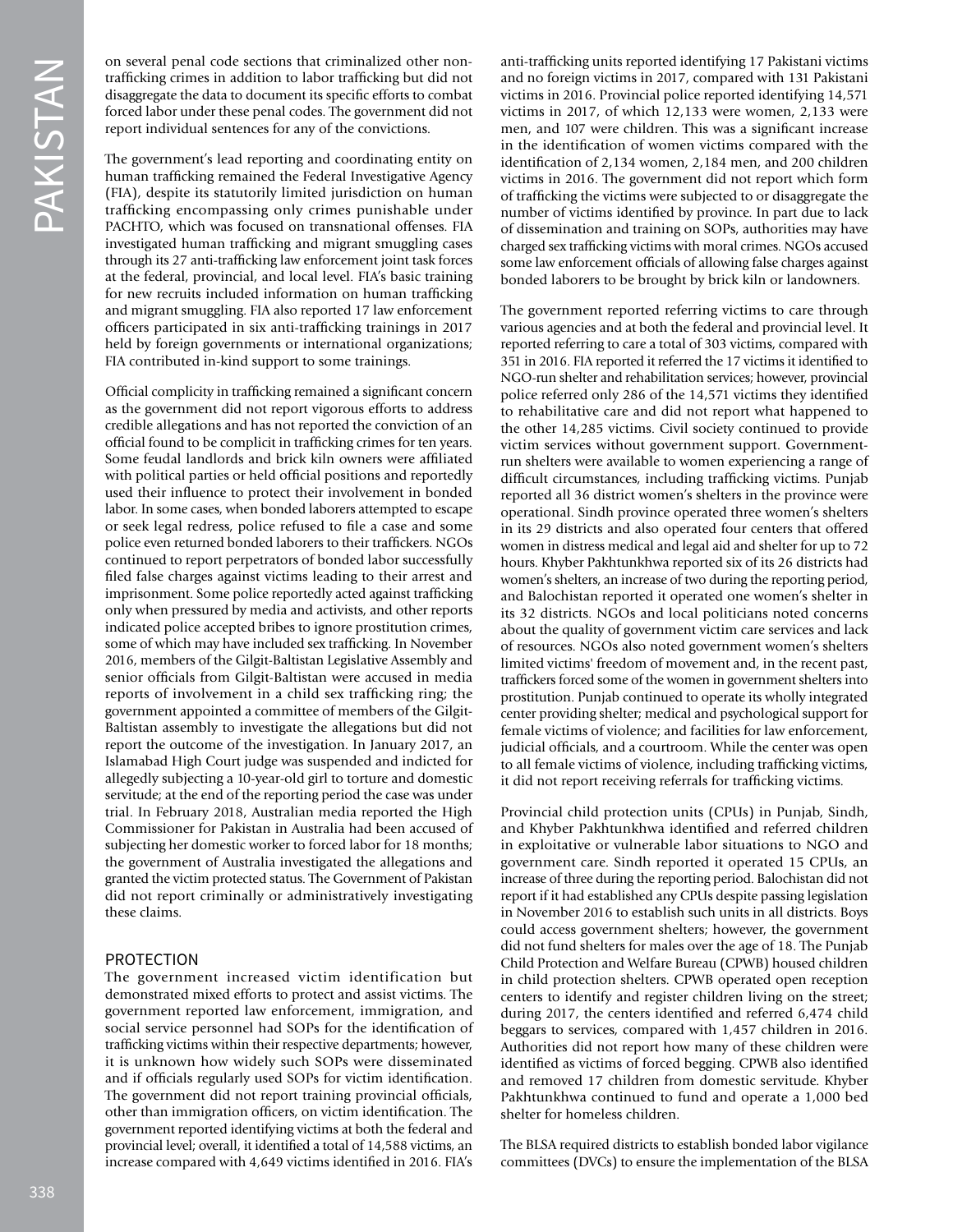and provide assistance to bonded labor victims. The government of Punjab reported its DVCs held 83 meetings during the reporting period. NGOs noted the Sindh government, in particular, had not implemented the BLSA or established the required DVCs. It is unknown if DVCs set up under the Khyber Pakhtunkhwa BLSA were operational during the reporting period. Punjab and Khyber Pakhtunkhwa provided free legal aid to bonded laborers who requested help. Bonded laborers who were released but lacked identity documents were unable to access government services, including health care and food stipends, and sometimes returned to brick kilns or farms and assumed more debt. Punjab's labor department issued 21,567 identity documents to brick kiln workers during the reporting period, which allowed them to access government benefits and reduced the vulnerability to trafficking. NGO-run shelters were available to bonded laborers, including entire families. The government reported it provided protection to victims to encourage their cooperation in investigations; however, it did not report how many it provided such protection to in 2017 and it is unclear how often protection was available or adequate. Victims expressed reluctance to testify against their traffickers due to threats of violence against them and their families. The Ministry of Interior had the authority to grant extensions for foreign victims to stay in the country until a decision was reached on the victims' repatriation by the Federal Review Board of the Supreme Court; however, it is unclear if this policy allowed permanent legal alternatives to removal to countries in which victims would face retribution or hardship.

### PREVENTION

The government maintained efforts to prevent trafficking. The government reported its continued implementation of the 2015-2020 national strategic framework against trafficking in persons and migrant smuggling. Provincial governments continued to allocate resources for development-related labor programs, some of which were specific to the prevention of bonded labor. Khyber Pakhtunkhwa's labor department dedicated 7 million PKR (\$63,410) for specialized inspection teams within its office on child and bonded labor. Punjab continued to implement its multi-year project to eliminate child and bonded labor. Punjab prosecuted 1,516 brick kiln owners for lack of compliance with labor laws, including nonpayment and illegal deductions from wages, and imposed fines totaling 519,000 PKR (\$4,700), compared with the prosecution of 3,989 brick kiln owners during the previous reporting period. Punjab's labor department continued to operate a hotline to report labor violations, including child labor in brick kilns and to remove children working in brick kilns and admit them to school; the Punjab government reported at the end of the reporting period it supported 87,013 children in school. The provincial governments of Balochistan, Khyber Pakhtunkhwa, Punjab, and Sindh continued to fund and implement multi-year programs focused on combating the worst forms of child labor and other labor abuses. Punjab continued to implement a birth registration program for brick kiln workers. FIA's research and analysis center published quarterly newsletters with statistics and information on the government's efforts to combat trafficking and smuggling.

The Bureau of Emigration and Overseas Employment (BEOE) monitored overseas migration by issuing licenses to private employment promoters and monitoring workers who migrate through their own arrangements. The Emigration Ordinance of 1979 prohibited the role of unregulated and unregistered sub-agents; however, sub-agents continued to operate widely with impunity. The government allowed licensed employment promoters to charge migrant workers a service fee of 6,000 PKR (\$54) and workers to pay all the costs associated with overseas employment. While the government stipulated a receipt should be issued to the migrant workers for these costs, the government did not specify any cost limit and the BEOE did not consistently review migrant workers' receipts—in 2016, an international organization's research revealed more than 80 percent of Pakistani workers' cost for employment in Saudi Arabia and United Arab Emirates was the result of exorbitant visa fees. BEOE reported it canceled 29 licenses of registered employment promoters and suspended 41 during the reporting period but it did not provide details of the promoter's violations. The government continued to ban female migrant workers under the age of 35 from migrating for domestic work. The UN and members of civil society argued any ban on female migration increased the likelihood such women would migrate illegally and therefore heightened their vulnerability to human trafficking. BEOE required migrant workers to attend a pre-departure briefing at one of its seven offices that included information on what to do if the migrant worker encountered problems; however, observers asserted the government did not take sufficient steps to inform emigrants about trafficking even though a number of migrant workers become trafficking victims. FIA partnered with an international organization to run an awareness campaign in Punjab and Balochistan against migrant smuggling and human trafficking. The Azad Jammu and Kashmir, Khyber Pakhtunkhwa, and Punjab governments reported providing information to the public on migrant smuggling and human trafficking, but did not provide details on how many potential migrant workers were reached. BEOE employed 21 community welfare attachés in 15 destination countries to provide support and information to Pakistani migrant workers; the government did not report how many Pakistani victims abroad the attachés identified or assisted.

In July 2017, the governments of Pakistan and Afghanistan partnered to provide Afghan Citizen Cards (ACCs) to the estimated one million undocumented Afghans living in Pakistan. The government received approximately 880,000 applications for ACCs, which provided legal protection from deportation under Pakistan's Foreigner's Act, and as of March 2018 had distributed 308,000 ACCs, valid through June 30, 2018. The government also granted previously registered Afghan refugees an extension of proof of registration cards until June 30, 2018; however, during the reporting period, there were reports of harassment and extortion of Afghan refugees by Pakistani provincial authorities, police, and host communities. In 2016, media reported some undocumented Afghan nationals who returned to Afghanistan due to alleged threats from Pakistani law enforcement were subjected to bonded labor in brick kilns in Afghanistan after being unable to pay their transportation cost from Pakistan. The government made efforts to reduce the demand for commercial sex acts. The government did not make overall efforts to reduce the demand for forced labor, although the provincial government of Khyber Pakhtunkhwa reported targeting more than 1,000 employers through trafficking awareness raising events. The government provided anti-trafficking training for its diplomatic and peacekeeping personnel. Pakistan is not a party to the 2000 UN TIP Protocol.

### TRAFFICKING PROFILE

As reported over the last five years, Pakistan is a source, transit, and destination country for men, women, and children subjected to forced labor and sex trafficking. The country's largest human trafficking problem is bonded labor, in which an initial debt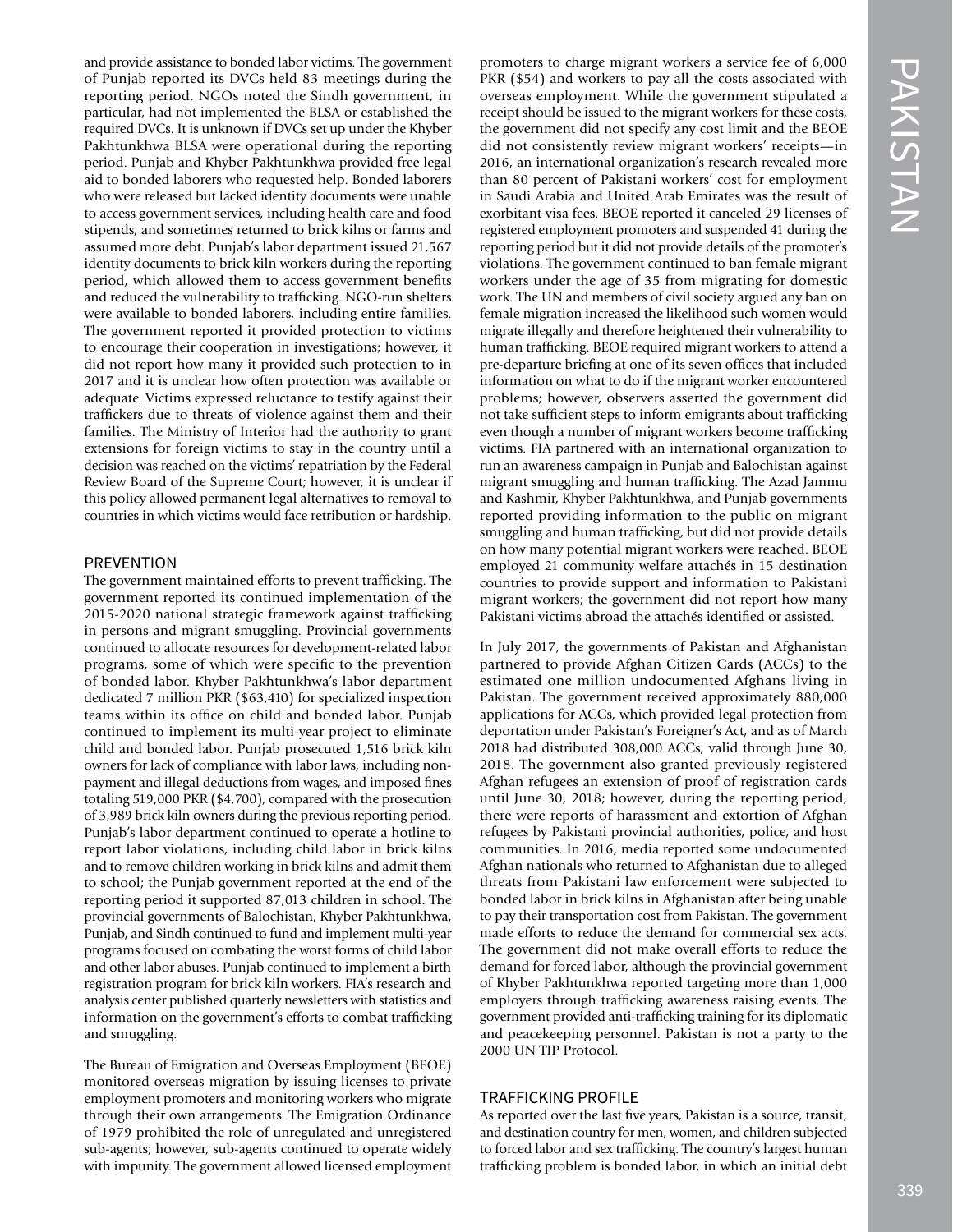38 assumed by a mode as the terms of the terms of employment and a single match is equivalent in generating the single standard and single match is the single and a single standard and the part of the single angular and p is exploited, ultimately entrapping other family members, sometimes for generations. Bonded labor is concentrated in Sindh and Punjab provinces, but also occurs in Balochistan and Khyber Pakhtunkhwa provinces, in agriculture and brick-making and, to a lesser extent, in fisheries, mining, and handicraft- and carpet-making. Some feudal landlords and brick kiln owners affiliated with political parties use their influence to protect their involvement in bonded labor. Children are bought, sold, rented, or kidnapped and placed in organized begging rings, domestic servitude, small shops, brick kilns, and sex trafficking. According to a prominent child rights NGO, the majority of children living on the street in Pakistan are subjected to forced begging. Begging ringmasters sometimes maim children to earn more money. NGOs report boys are subjected to sex trafficking around hotels, truck stops, bus stations, and shrines. Illegal labor agents charge high recruitment fees to parents in return for employing their children, some of whom are subjected to forced labor and sex trafficking. Trafficking experts describe a structured system for exploiting women, girls, and LGBTI individuals in sex trafficking, including offering victims for sale in physical markets. Observers report police accept bribes to ignore prostitution in general, some of which may include sex trafficking. Women and girls are sold into forced marriages; in some cases, their new "husbands" force them into prostitution in Iran or Afghanistan. In other cases, including some organized by extra-judicial courts, girls are used as chattel to settle debts or disputes. Non-state militant groups kidnap children, buy them from destitute parents, or coerce parents with threats or fraudulent promises into giving their children away; these armed groups force children to spy and fight in Pakistan and Afghanistan. Pakistan's large number of IDPs, due to natural disasters and domestic military operations, are vulnerable to trafficking.

Pakistani men and women migrate voluntarily to the Gulf states and Europe for low-skilled employment—such as domestic service, driving, and construction work; some become victims of labor trafficking. False job offers and high recruitment fees charged by illegal labor agents or sub-agents of licensed Pakistani overseas employment promoters entrap Pakistanis into sex trafficking and bonded labor. Some Pakistani children and adults with disabilities are forced to beg in Iran. Pakistan is a destination country for men, women, and children subjected to forced labor—particularly from Afghanistan, Bangladesh, and Sri Lanka. Women and girls from Afghanistan, China, Russia, Nepal, Iran, Bangladesh, Uzbekistan, and Azerbaijan are reportedly subjected to sex trafficking in Pakistan. Refugees from Afghanistan, Bangladesh, and Burma, including Rohinyga, as well as religious and ethnic minorities such as Christians and Hazaras, are particularly vulnerable to trafficking in Pakistan.

# **PALAU:** TIER 2

The Government of Palau does not fully meet the minimum standards for the elimination of trafficking; however, it is making significant efforts to do so. The government demonstrated increasing efforts compared to the previous reporting period; therefore Palau remained on Tier 2. The government demonstrated increasing efforts by establishing and funding a trafficking task force; increasing and reporting on investigations, prosecutions, and convictions of trafficking crimes, including complicit officials; identifying more victims; and funding a regional NGO providing legal services to several trafficking victims. However, the government did not meet minimum standards in several key areas. Courts issued light penalties such as suspended sentences for trafficking crimes and the government did not provide or fund emergency protective services such as shelter, medical, or psychological care. There was also a lack of proactive victim identification and referral protocols.



### RECOMMENDATIONS FOR PALAU

Using the 2005 anti-trafficking law and 2014 amendments to the criminal code, increase efforts to investigate and criminally prosecute trafficking offenses, convict sex and labor traffickers, and impose strong penalties on convicted traffickers—including complicit officials that are likely to deter future offenses; institute and implement victim identification and referral protocols, standard operating procedures, and training for law enforcement officers to identify and protect trafficking victims in vulnerable groups; fund and develop emergency and ongoing protective services for trafficking victims, including emergency housing options; establish witness confidentiality procedures; implement the anti-trafficking hotline; increase anti-trafficking awareness among vulnerable populations, including labor migrant communities; use funds obtained from asset seizure or fines imposed on convicted traffickers to support victims; do not penalize trafficking victims for illegal acts committed as a result of being subjected to human trafficking; enforce the anti-trafficking laws punishing recruiters, employment agents, and labor officials for illegal practices that facilitate trafficking; establish a mechanism for the systematic monitoring of government anti-trafficking efforts; and accede to the 2000 UN TIP Protocol.

### PROSECUTION

The government increased law enforcement efforts. The Anti-Smuggling and Trafficking Act of 2005 and 2014 amendments to the criminal code criminalized sex and labor trafficking and prescribed penalties of 10 to 50 years imprisonment and fines of up to \$50,000; these penalties were sufficiently stringent and, with regard to sex trafficking, commensurate with penalties prescribed for other serious crimes, such as rape. The government investigated 14 potential cases of trafficking with 24 defendants, a large increase compared with none reported in 2016. The government prosecuted three trafficking cases, compared with two cases last year. The government reported three convictions, one by the special prosecutor's office, compared with two convictions last year. The court-imposed penalties, however, reflected a failure to treat trafficking as a serious crime. A court convicted two labor traffickers and sentenced them to five years imprisonment; however, the court suspended the sentences and required the traffickers to self-deport within 30 days. A court convicted a labor recruiter on trafficking and smuggling charges with a sentence of 10 years probation; she served one year before she was deported. The government also convicted four defendants for promoting prostitution with minors with sentences ranging from six months to 13 years imprisonment; one was registered as a sex offender.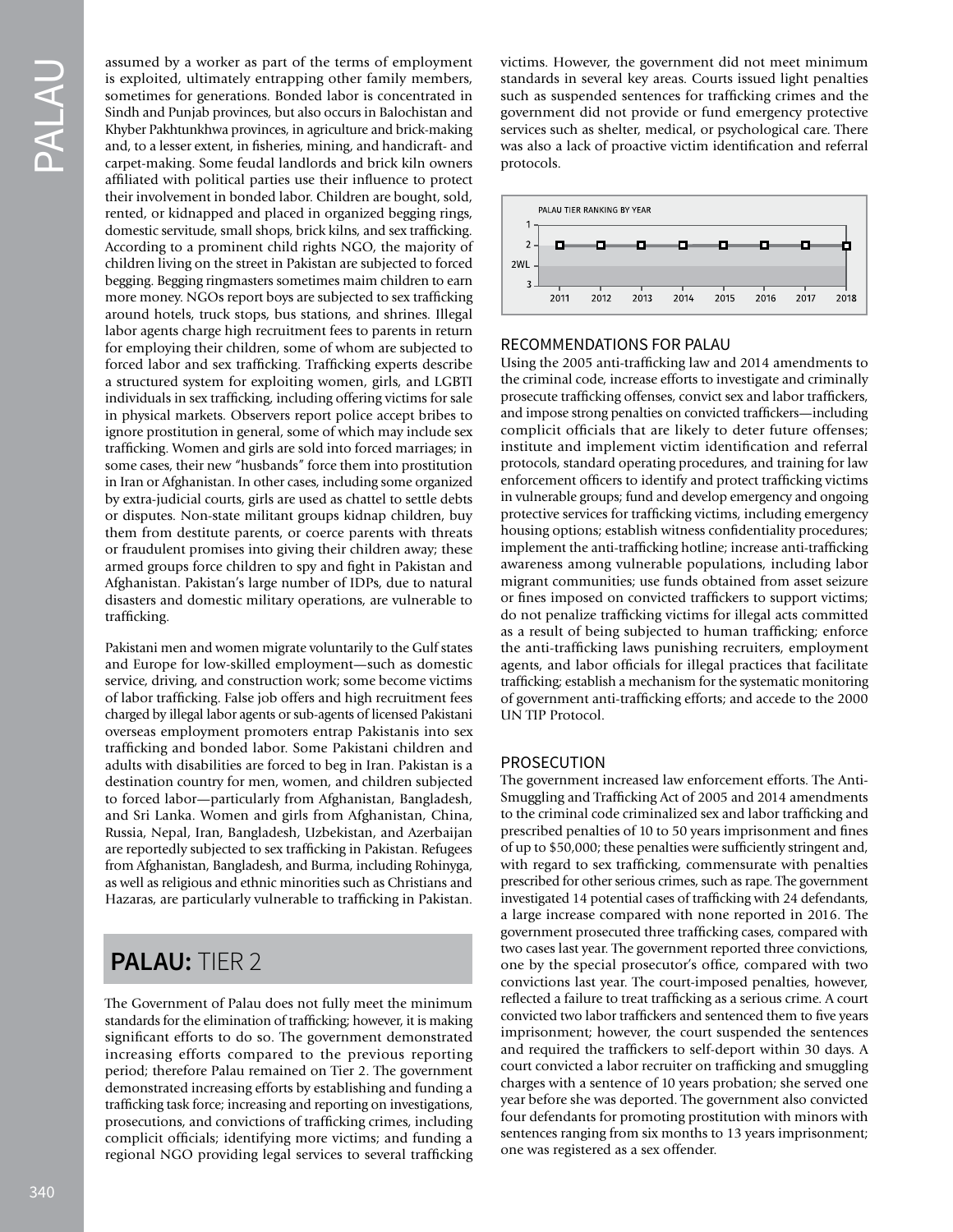Observers noted official complicity played a significant role in facilitating trafficking. The Attorney General's Office investigated allegations of official complicity during the reporting period but did not report the number of officials or the allegations made or initiate prosecutions or secure convictions of complicit officials during the year. The government did not report progress on two pending sex trafficking prosecutions involving complicit officials from 2012. The government launched a new trafficking task force, which led investigations of trafficking, including those that may implicate officials. The Attorney General's Office had a prosecutor dedicated to working on trafficking cases. The government sent one immigration officer to attend a regional conference on immigration enforcement, which included human trafficking cases as a secondary topic, but observers reported that training was lacking for law enforcement.

### PROTECTION

The government increased efforts to protect victims. The government reported that the police identified 10 foreign labor trafficking victims and four potential minor victims of sex trafficking, compared with none reported last year. The government did not report funding or provide emergency protective services to adult trafficking victims such as shelter, medical, or psychological care although the minor victims received some counseling at the hospital. There were no guidelines for proactive identification or referral process to guide officials in transferring identified victims to care providers or protective custody. The general lack of support services reportedly led some victims to leave the country rather than pursue legal recourse.

The government contributed approximately \$15,000 to an NGO, Micronesian Legal Services Corporation (MLSC), specifically to assist trafficking victims with legal counseling and representation before labor and immigration hearings. Trafficking victims may file claims with MLSC, which filed 10 civil lawsuits on behalf of 49 victims. The Attorney General's Office assisted some victims with work visa extensions and job placements, in coordination with labor and immigration officials. Prosecutors did not request restitution for trafficking victims, reportedly due to an inability to submit admissible evidence. Non-Palauan trafficking victims could seek to legalize their worker status or receive assistance with repatriation. Victim identities were not kept confidential. Authorities charged one of the defendants in a trafficking case with verbally threatening a potential witness. There were no reports of trafficking victims penalized for acts committed as a result of having been subjected to trafficking; however, insufficient identification efforts made victims vulnerable to law enforcement actions.

### PREVENTION

The government increased efforts to prevent trafficking. The government established and funded an Anti-Human Trafficking Office under the Ministry of Justice that will conduct investigations and promote public awareness campaigns on human trafficking. It did not conduct educational or public awareness campaigns for employers or labor recruiters. The government created and distributed a flyer with information on a planned victim hotline. The government's human rights task force submitted both an appraisal of Palau's anti-trafficking efforts and a draft national action plan to the president for review. The president announced a special law enforcement operation targeting illegal business practices in the tourism industry to reduce the demand for forced labor and commercial sex, but did not report any such actions during the reporting period. The government did not make efforts to oversee the labor recruitment and contract violations experienced by many foreign workers. The government did not provide anti-trafficking training for its diplomatic personnel. Palau is not a party to the 2000 UN TIP Protocol.

### TRAFFICKING PROFILE

As reported over the last five years, Palau is a destination country for women subjected to sex trafficking and for women and men subjected to forced labor. Palau's foreign population, about one-third of the country's population of 21,400, is the most vulnerable to trafficking. Filipino, Bangladeshi, Nepali, Chinese, and Korean men and women pay thousands of dollars in recruitment fees and willingly migrate to Palau for jobs in domestic service, agriculture, restaurants, or construction; upon arrival, some are forced to work in conditions substantially different from what had been presented in contracts or recruitment offers, and some become trafficking victims. Women from the Philippines and China are recruited to work in Palau as waitresses or clerks but some are subsequently forced into prostitution in karaoke bars or massage parlors. Foreign workers on fishing boats in Palauan waters also experience conditions indicative of human trafficking. Official complicity plays a role in facilitating trafficking. Government officials—including labor, immigration, law enforcement, and elected officials—have been investigated for complicity.

# **PANAMA:** TIER 2

The Government of Panama does not fully meet the minimum standards for the elimination of trafficking; however, it is making significant efforts to do so. The government demonstrated increasing efforts compared to the previous reporting period; therefore Panama remained on Tier 2. The government demonstrated increasing efforts by investigating, prosecuting, and convicting more traffickers; establishing the Commission on the Identification and Protection of Victims to address victim identification and administer victim services; and developing and implementing its 2017-2022 national anti-trafficking action plan. However, the government did not meet the minimum standards in several key areas. The government did not improve victim identification efforts or provide or fund trafficking-specific shelters or services.



### RECOMMENDATIONS FOR PANAMA

Significantly increase funding for specialized victim services, including by allocating funds to the dedicated victim assistance fund and civil society organizations; intensify law enforcement efforts to proactively investigate and prosecute labor trafficking crimes and trafficking of children, including cases involving Panamanian victims exploited within the country; institute standardized protocols on victim identification including proactive screening of vulnerable populations such as migrants and individuals in prostitution, referral procedures, and reporting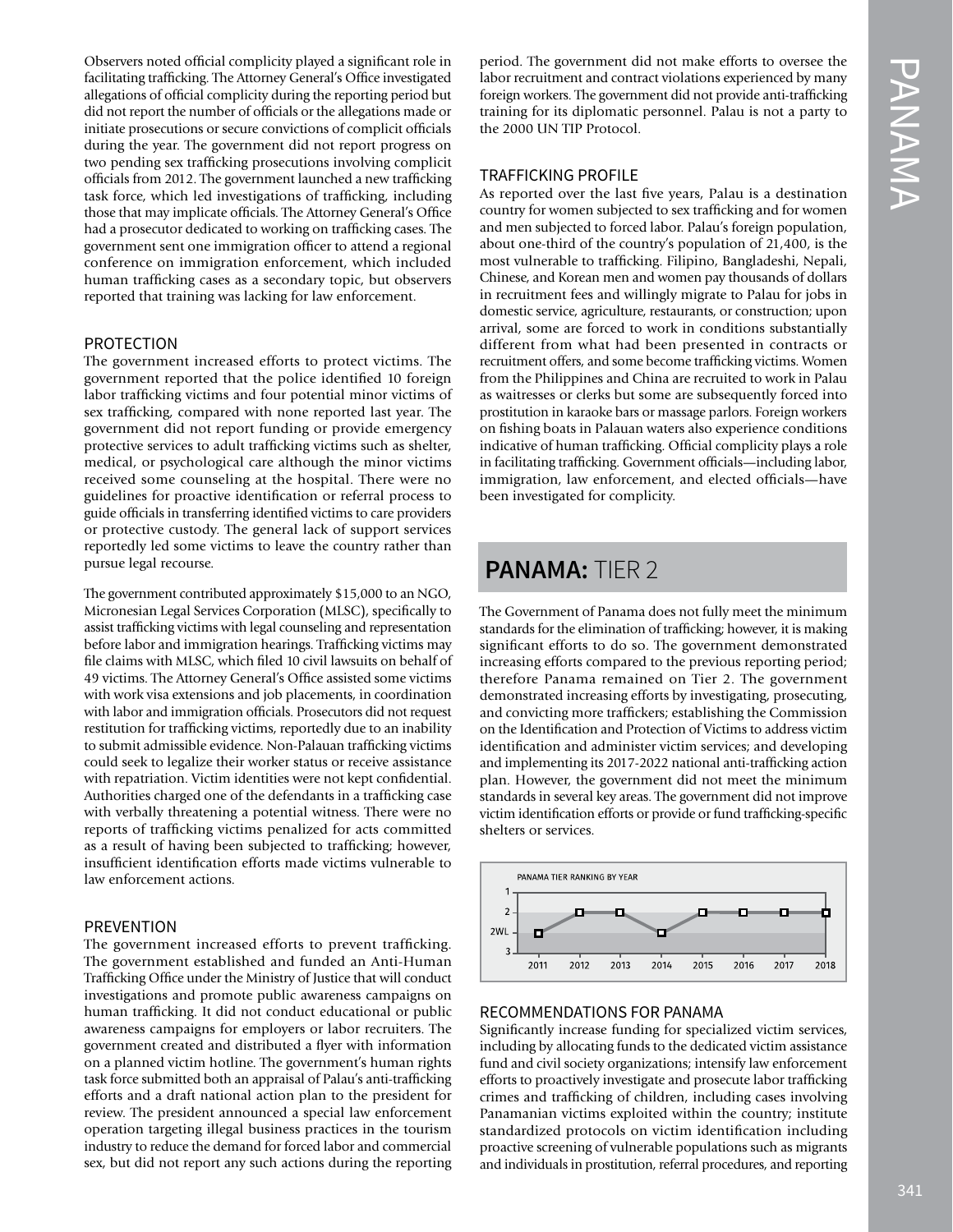border, and immigration officials—on victim identification and referral procedures, especially among populations vulnerable to trafficking; make specialized services available to male victims; fully implement the national anti-trafficking action plan; amend the anti-trafficking law to adopt a definition of human trafficking consistent with the 2000 UN TIP Protocol; and eliminate the disparity in penalties between the trafficking in persons law and other laws that criminalized sex trafficking crimes, such as commercial sexual exploitation of children.

### PROSECUTION

Show the main domination (train of mission-linde) police in the national commission of the national commission of the national commission including the mission of the national commission; training the mission of the natio The government increased law enforcement efforts. Article 456 of the penal code did not criminalize all forms of sex and labor trafficking because it required movement to constitute a trafficking offense. It specifically criminalized anyone who promotes, leads, organizes, finances, invites, or manages by any means of communication, mass or individual, or in any other way facilitates the entry into or the exit from the country or the movement within the country of a person of any sex, to realize one or several acts of prostitution or submit a person to exploitation, sexual or labor servitude, slavery or activities similar to slavery, forced labor, servile marriage, mendacity, illicit extraction of organs or irregular adoption, prescribing sentences from 15 to 20 years imprisonment. These punishments were sufficiently stringent and, with respect to sex trafficking, commensurate with those prescribed for other serious crimes, such as rape. Inconsistent with international law, the law established the use of force, fraud, or coercion as aggravating factors, rather than essential elements of the crime. The law defined trafficking broadly to include illegal adoption without the purpose of exploitation and labor exploitation. Panamanian officials continued to investigate and prosecute trafficking cases that did not involve the displacement of individuals as other crimes, such as commercial sexual exploitation. For example, the government charged some child sex traffickers with child sexual exploitation, which carries lighter sentences. Article 180 criminalized the prostitution of minors with penalties of four to six years imprisonment and a 5,200 balboas (\$5,200) fine. Article 186 criminalized purchasing commercial sex acts involving a child and prescribed penalties of five to eight years imprisonment.

Authorities initiated 18 trafficking investigations involving 17 suspects, compared to seven sex trafficking investigations involving 13 suspects in 2016. The government prosecuted 24 suspects under the trafficking law, compared with 13 in 2016. Authorities convicted seven traffickers—four sex traffickers and three labor traffickers—compared to two sex traffickers in 2016. The government sentenced these traffickers to 10 to 15 years imprisonment, compared to six to 18 years in 2016. The government did not report any investigations, prosecutions, or convictions of government employees complicit in trafficking offenses. At least 11 trafficking investigations remained ongoing from the previous reporting periods. The government continued to detain two suspected labor traffickers in a case from a previous year, pending additional evidence. Authorities investigated a sex trafficking operation run by Chinese nationals who recruited Venezuelan women and catered to Chinese-speaking purchasers in Panama.

The Panamanian National Police had 30 officers with specialized training in trafficking investigations and worked with the attorney general's organized crime office to investigate cases. The government dismantled the sub-unit dedicated to trafficking crimes, which had been set up in 2016. Panamanian authorities

cooperated with Central and South American countries on three trafficking operations, which led to three investigations and prosecutions. The government provided in-kind support to international organizations, which provided training on trafficking for officials, utilizing a train-the-trainer model that reached more than two dozen officials from eight ministries.

### PROTECTION

The government decreased protection efforts. The government identified 59 trafficking victims—57 sex trafficking victims and two forced labor victims; 55 foreign victims and four Panamanians—compared to 84 suspected adult sex trafficking victims in 2016 (82 foreigners and two Panamanians). The National Commission Against Human Trafficking established the Commission on the Identification and Protection of Victims to address victim identification and administer victim services, which led to the identification of four victims. However, the government did not have systematic procedures to proactively identify victims among some vulnerable populations, such as people in prostitution and undocumented migrants in detention. The government did not implement guidelines for victim identification and protection developed by an international organization, although the new national antitrafficking action plan for 2017-2022 included an objective related to the implementation of these guidelines. Officials referred all victims to the Technical Unit for Attention and Protection of Victims and Witnesses (UPAVIT), which provided assistance for victims and physical protection to victims, witnesses, and experts, but the government did not provide or fund trafficking-specific shelters or services. The government provided psychological and medical services and transportation to all 59 identified victims and legal services to three victims. Authorities placed victims in hotels and covered the cost of the hotel rooms or allowed victims to return to their country of origin. Officials maintained 24/7 security at hotels and did not permit victims to leave their hotels unescorted, which could re-traumatize them. The anti-trafficking law provided for temporary legal residency or repatriation for foreign victims, but the government did not provide such benefits to any victims during the reporting period. Many victims chose to return to their home countries or reside with family and friends rather than stay in hotels, potentially inhibiting victim-witness support in pending trafficking cases.

The government did not dedicate funds for anti-trafficking efforts and did not allocate sufficient resources for victim care. The government used specially designed interview rooms that separate trafficking victims from the courtroom, allowing them to provide testimony privately in order to minimize the risk of re-victimization during the judicial process. The government approved the design and construction of a dedicated trafficking shelter by an international organization.

UPAVIT implemented protocols to protect victims during the judicial process. Victims did not assist in the legal process during the reporting period. While victims could file civil suits against traffickers, no victim had ever done so. The government continued to partially implement a 2013 law mandating any seized assets derived from human trafficking activities be allocated to services for trafficking victims. The government did not provide repatriation assistance to its own citizens identified as trafficking victims abroad. While there were no reports of victims penalized for unlawful acts committed as a direct result of being subjected to trafficking, insufficient efforts to screen for indicators of trafficking may have led to some victims being penalized.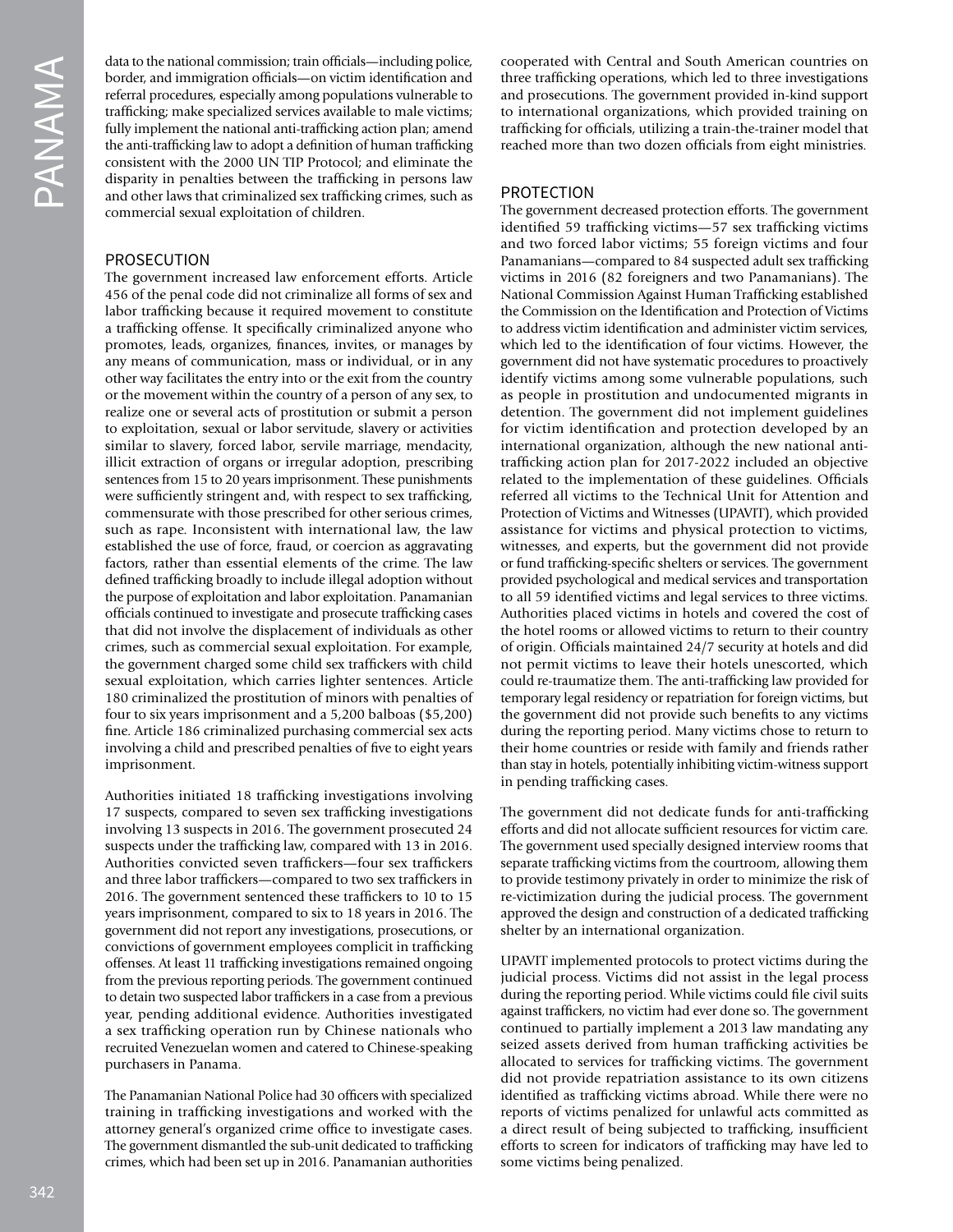# **PAPUA NEW GUINEA** UAPUA NEW GUINEA A 1343 AN ANGLIA NG MANGA NG MATAMBANG ANGLITA NG MANGANG ANGLITA NG MANGANG ANGLITA NG MANGA

### PREVENTION

The government increased prevention efforts. The government, with technical assistance from international organizations, developed and implemented its 2017-2022 national antitrafficking action plan, which addressed prevention, victim assistance and protection, prosecution, international cooperation, and monitoring. The National Commission Against Human Trafficking met nine times during the reporting period and hired dedicated staff to monitor and report progress toward the action plan. Panama assumed the presidency of the regional coalition against human trafficking and smuggling, which led to a regional anti-trafficking strategic plan and a guide for victim repatriation. The government worked with an international organization to update the multilateral Protocol for International Information Exchange at Border Areas, an information exchange mechanism for authorities in the region to share information on cases, to include trafficking. The commission provided judges with anti-trafficking materials and approved its members the ability to invite other institutions to meetings on victim service coordination. Individual government institutions used their own funds to conduct events, radio programs, concerts, marches, a social media campaign, and press conferences to promote awareness. National laws and regulations provided the authority to revoke the licenses of fraudulent recruiters and recruitment fees, but the government did not report enforcing them. The government made no new efforts to reduce the demand for forced labor and commercial sex acts. Panama criminalized child sex tourism, but did not prosecute any cases. The Panamanian Commission against Sexual Exploitation Crimes continued its campaign against the sexual exploitation of minors—including child sex trafficking—in collaboration with tourism authorities, which led to increased awareness among tourism professionals and authorities conducted 41 inspections of hotels. The government provided anti-trafficking training for its diplomatic personnel.

### TRAFFICKING PROFILE

As reported over the past five years, Panama is a source, transit, and destination country for men and women exploited in sex trafficking and forced labor. Children are exploited in forced labor, particularly domestic servitude, and sex trafficking in Panama. Most identified trafficking victims are foreign adults exploited in sex trafficking, especially women from South and Central America. However, traffickers also exploit Panamanian individuals in sex trafficking in Panama and in the Caribbean and Central and South America. Traffickers exploited transgender individuals in sex trafficking due in part to increased vulnerability on account of discrimination and high demand for sexual services from this population. Some men and women from Central America who transit Panama en route to the Caribbean or Europe are subjected to sex trafficking or forced labor in their destination countries. Traffickers exploit Central and South American and Chinese men in forced labor in construction, agriculture, mining, restaurants, door-to-door peddling, and other sectors using debt bondage, false promises, lack of knowledge of the refugee process and irregular status, restrictions on movement, and other means. In a change from previous years, police reported that victims were forced to consume illegal drugs by their traffickers as a coercive measure. Men from the United States have been investigated as child sex tourists in Panama.

# **PAPUA NEW GUINEA:** TIER 3

The Government of Papua New Guinea does not fully meet the minimum standards for the elimination of trafficking and is not making significant efforts to do so; therefore Papua New Guinea was downgraded to Tier 3. Despite the lack of significant efforts, the government took some steps to address trafficking, including initiating the first investigation of a government official under the country's anti-trafficking law. However, an acute lack of financial and human resources dedicated to trafficking, as well as very low awareness among government officials and the public, hindered progress. The government did not provide or fund protective services for victims, did not systematically implement its victim identification procedures, and did not identify any trafficking victims in 2017. It also did not initiate any prosecutions and did not achieve a single trafficking conviction for the fifth consecutive year.



### RECOMMENDATIONS FOR PAPUA NEW GUINEA

Disseminate, implement, and widely train police, immigration, and customs enforcement officers on the standard operating procedures (SOPs) for victim identification, referral, and protection; investigate and prosecute trafficking offenses and convict and apply strong sentences to traffickers, including family members and officials who facilitate or directly benefit from trafficking; in collaboration with civil society, screen for indicators of trafficking among fishermen apprehended for illegal fishing or immigration crimes; work with NGOs and international organizations to increase protective services for victims of trafficking; to protect victims from arrest, deportation, or other punishment for acts committed as a direct result of being subjected to trafficking, clarify who has the authority to designate an individual as a trafficking victim and simplify the process for doing so; allocate resources, including dedicated staff, to government agencies to implement the national action plan and SOPs; increase collaboration with civil society, private sector, religious, and community leaders to raise awareness of and reduce demand for forced labor and commercial sex acts, especially of children; strengthen the national trafficking committee by designating senior officials to represent their agencies; and accede to the 2000 UN TIP Protocol.

### PROSECUTION

The government decreased law enforcement efforts in 2017. The Criminal Code Amendment of 2013 criminalized sex and labor trafficking and prescribed penalties of up to 20 years imprisonment. These penalties were sufficiently stringent and, with respect to sex trafficking, commensurate with penalties prescribed for other serious crimes, such as rape. The police initiated investigations into one individual suspected of trafficking in 2017, compared with three in 2016. The police investigated a police commander for allegedly subjecting eight women to sex and labor trafficking; this was the first trafficking case involving a complicit official under the anti-trafficking law. Authorities did not initiate prosecutions of any suspects in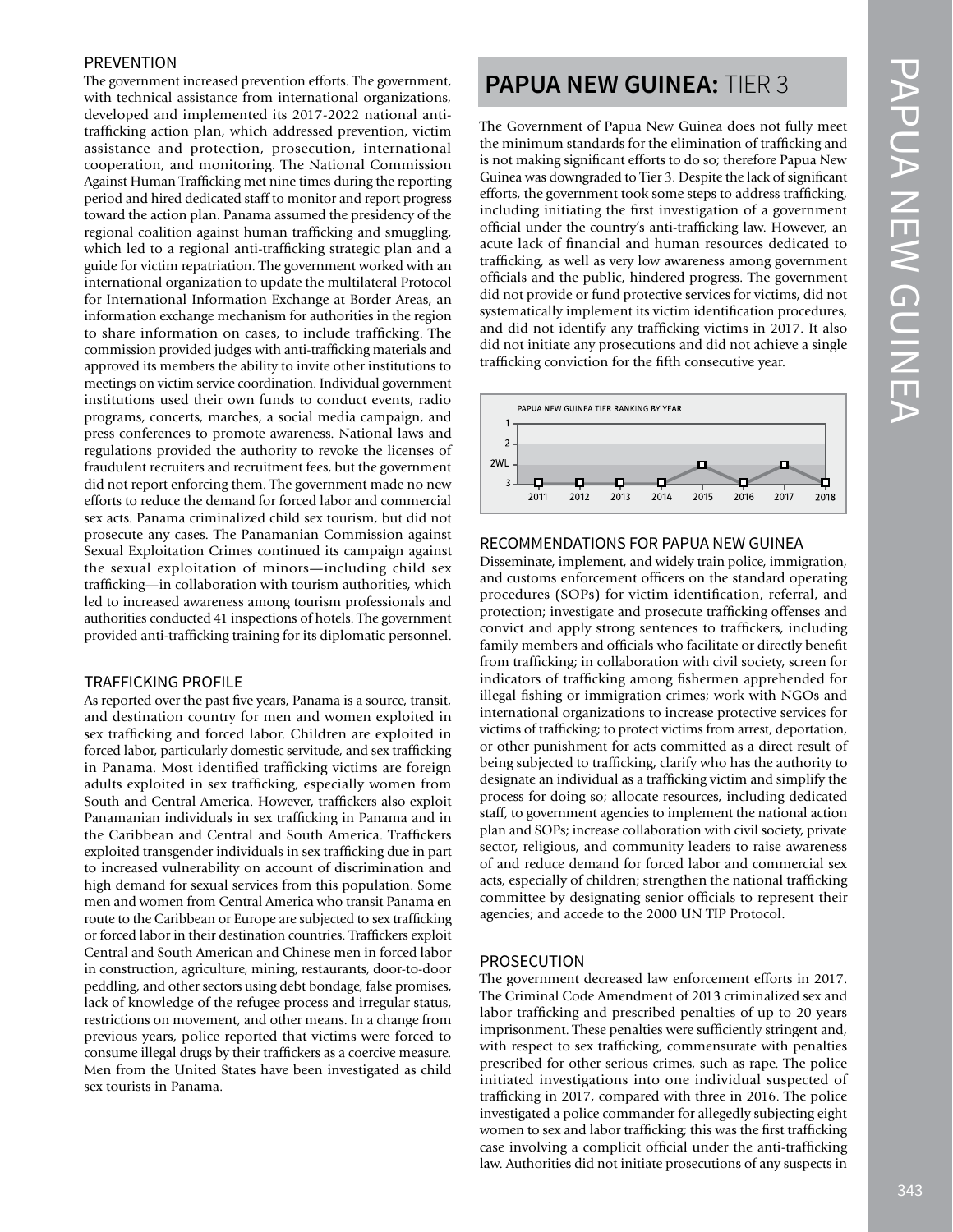in 2016 was still ongoing and awaiting trial. Similar to past years, the government did not achieve any trafficking convictions.

An international organization partnered with the government to conduct trainings for government officials. The government provided the venue and logistical support and co-facilitated some training sessions. The national action plan outlined future government-led trainings with the goal of implementing government agencies institutionalizing and delivering the training package. Provincial officials' limited understanding of trafficking hindered effective law enforcement activity. Enforcement agencies and most government offices remained weak as a result of underfunding, corruption, cronyism, a lack of accountability, and a promotion system based on patronage.

### PROTECTION

2017, compared with there in 2016. One protection initiated<br>one provided the coverage and awaiting ratio. Since provided with the 2018 compared with the compared with the compared with the compared with the compared with The government decreased efforts to protect victims. Authorities and civil society organizations did not identify any new victims, compared with six victims identified in 2016 and 31 in 2015. Although officials seized three foreign vessels for illegal fishing and trafficking in 2016, they did not apprehend any vessels in 2017. Logging and mining sites primarily operated in remote regions with negligible government oversight, and authorities did not make efforts to identify sex or labor trafficking victims at these sites. The government maintained their SOPs for victim identification; however, authorities lacked a written guide as recommended in the national action plan. The government provided law enforcement agencies rapid screening forms and related victim identification training; however, police continued to rely upon foreign expert assistance to identify victims. Civil society organizations provided medical and short-term shelter services to victims without financial or in-kind support from the government. Male victims could receive ad hoc services and female victims could receive services through NGO-run genderbased violence programs; there were no services specifically tailored to the needs of trafficking victims.

The victim identification procedures included guidance for protecting foreign victims from punishment for immigration crimes committed as a result of trafficking. However, authorities punished some victims for such crimes due to challenges in interagency coordination and a lack of clarity over who had the authority to verify an individual as a victim of trafficking. Authorities arrested and prosecuted children who were forced to pan for gold in areas where this activity was illegal; the national trafficking committee was working to have these children recognized as trafficking victims at the close of the reporting period. The law provided legal alternatives to the removal of foreign victims to countries where they may face hardship or retribution, but the government did not report offering this protection to any victim in 2017. The government allowed "ongoing stay" for trafficking victims but lacked provisions for victims to seek compensation through civil suits.

### PREVENTION

The government maintained minimal efforts to prevent trafficking. The national trafficking committee met quarterly in 2017. Committee members participated in monitoring visits to gather information from a variety of stakeholders on their awareness of trafficking. The government did not demonstrate measurable progress in the implementation of its national plan of action, or the government-led training or referral processes. The government did not conduct any awareness-raising campaigns or community outreach to educate

the public about trafficking indicators. The government did not make efforts to decrease the demand for forced labor or commercial sex acts. The government did not have effective policies to regulate foreign labor recruiters or hold recruiters liable for fraudulent recruiting. Papua New Guinea is not a party to the 2000 UN TIP Protocol. The government did not provide anti-trafficking training to its diplomatic personnel.

## TRAFFICKING PROFILE

As reported over the past five years, Papua New Guinea is a source, transit, and destination country for men, women, and children subjected to sex trafficking and forced labor. Foreign and local women and children are subjected to sex trafficking, domestic servitude, forced labor in the tourism sector, and forced begging and street vending. An international NGO conducted research with sex trafficking victims and concluded approximately 30 percent were children under the age of 18 and some were as young as 10 years old. Children are reportedly subjected to sex trafficking or forced labor by members of their immediate family or tribe. Parents force children to beg or sell goods on the street and sell or force their daughters into marriages or child sex trafficking to settle debts or to support their families. Marriages in Papua New Guinea commonly involve a "bride price" of money or chattel paid to the wife's family by the husband's family; this is sometimes used as a debt to compel women to remain in abusive or servile marriages. Young girls sold into polygamous marriages may be forced into domestic service for their husbands' extended families or exploited in sex trafficking. Within the country, children and women may be exploited with promises of legitimate work or education to travel to different provinces where they are subjected to sex trafficking or domestic servitude. Tribal leaders reportedly trade with each other the exploitative labor and service of girls and women for guns and to forge political alliances.

Malaysian and Chinese logging companies arrange for some foreign women to enter the country voluntarily with fraudulently issued tourist or business visas. After their arrival, many of these women—from countries including Indonesia, Malaysia, Thailand, China, and the Philippines—are turned over to traffickers who transport them to logging and mining camps, fisheries, and entertainment sites, and exploit them in forced prostitution and domestic servitude. Chinese, Malaysian, and local men are subjected to forced labor at commercial mines and logging camps, as well as on fishing vessels operating in Papua New Guinea's exclusive economic zone, where some receive little pay and are compelled to continue working for the company indefinitely through debt bondage. Vietnamese, Burmese, Cambodian, and local men and boys are subjected to forced labor on fishing vessels; they face little to no pay, harsh working conditions, and debt bondage, and many are compelled to fish illegally, making them vulnerable to arrest. Government officials reportedly facilitate trafficking by accepting bribes to allow undocumented migrants to enter the country or ignore trafficking situations, and some may exploit sex trafficking victims or procure victims for other individuals in return for political favors or votes.

# **PARAGUAY:** TIER 2

The Government of Paraguay does not fully meet the minimum standards for the elimination of trafficking; however, it is making significant efforts to do so. The government demonstrated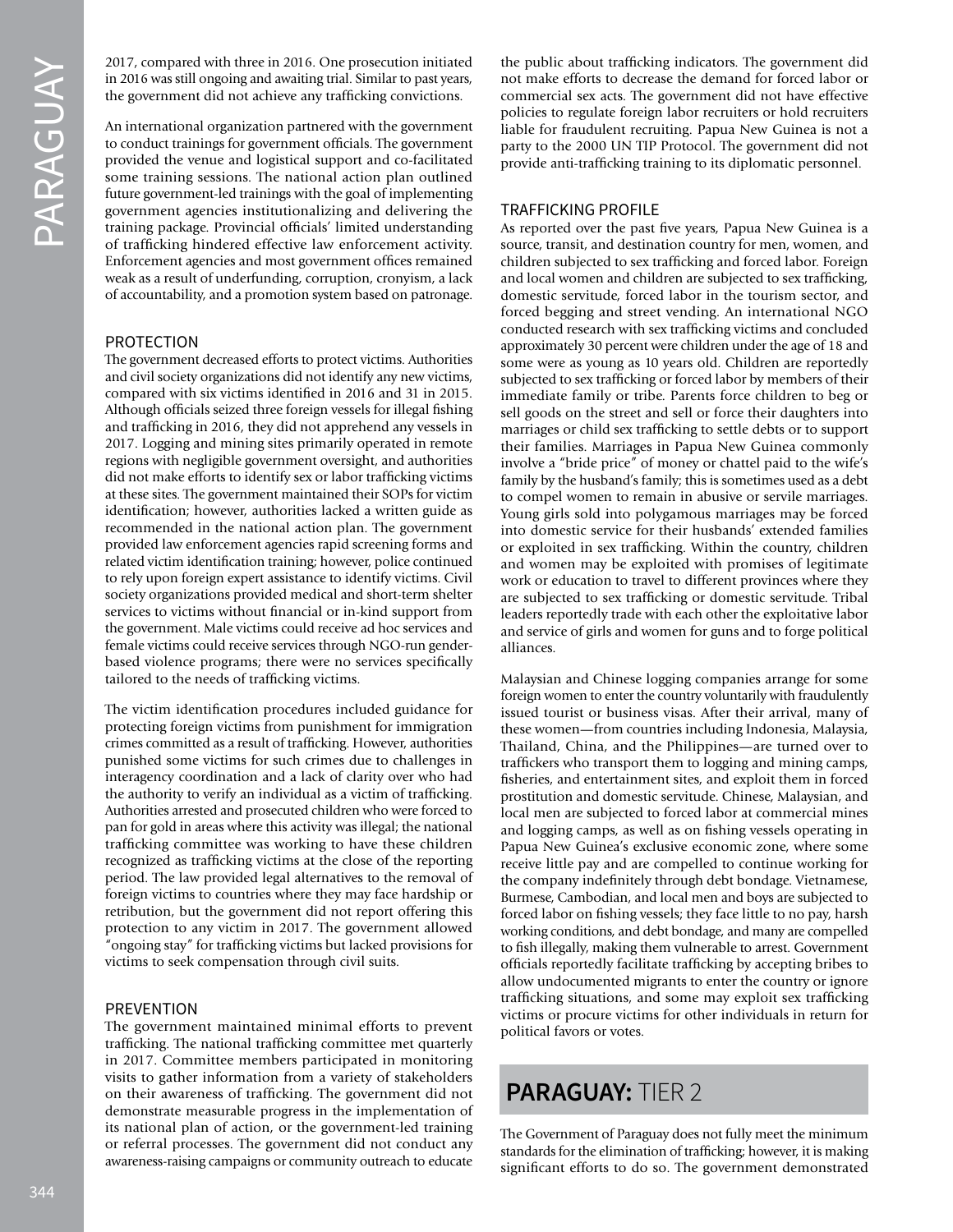increasing efforts compared to the previous reporting period; therefore Paraguay remained on Tier 2. The government demonstrated increased efforts by investigating more cases under the anti-trafficking law, allowing video testimony to prevent the re-traumatization of victims, issuing strong sentences, and continuing robust cooperation with foreign governments. Despite these efforts, the government did not sufficiently fund protection services for all victims of trafficking, and authorities did not implement or train officials on victim identification and referral protocols. Cooperation with civil society was extremely limited, and the 2014-2018 national action plan was still pending final approval.



## RECOMMENDATIONS FOR PARAGUAY

Increase access to adequate specialized victim services, including shelter options for all victims of trafficking; increase funding and training to implement previously existing victim identification protocols and victim referral mechanisms; increase engagement with civil society actors to assist the government's efforts to prevent trafficking and protect victims, and incorporate them as regular participants in the interagency roundtable; proactively investigate official complicity in the facilitation of trafficking; prosecute and convict traffickers, including complicit officials; obtain presidential approval for the national plan to combat trafficking and sufficiently fund its implementation; adopt reforms to eliminate situations of *criadazgo* and the related abusive practices and working conditions that may amount to trafficking; empower labor inspectors and law enforcement officials with the authority to be able to detect and investigate situations where trafficking is suspected; designate a government entity responsible for coordinating anti-trafficking efforts; improve transnational cooperation with neighboring governments located in the border area to ensure law enforcement coordination, victim protection, and consular assistance; train members of the navy on victim identification and increase inspections of barges and ships traveling through the major waterways; encourage municipalities and ministries involved in issuing operational permits to businesses to certify that entities have not been involved in trafficking before issuing permits; and amend the anti-trafficking law to incorporate the definition of trafficking from international law.

## PROSECUTION

The government maintained prosecution efforts. The Comprehensive Anti-Trafficking Law 4788 of 2012 criminalized sex and labor trafficking and prescribed penalties of up to eight years imprisonment; these penalties were sufficiently stringent and, with respect to sex trafficking, commensurate with penalties prescribed for other serious crimes, such as rape. Inconsistent with international law, law 4788/12 established the use of force, fraud, and coercion as aggravating factors rather than essential elements of the crime. Articles 129b and 129c of Law 3440/08 also criminalized international trafficking for the purpose of sexual exploitation and forced labor, respectively.

The public ministry's Anti-Trafficking Unit (ATU) was the lead agency responsible for investigating and prosecuting traffickers. In 2017, the ATU initiated 134 trafficking investigations (54 for sex trafficking, 21 for forced labor, and 59 for child sex trafficking), an increase from 77 in 2016 and 68 in 2015. Authorities reported 53 prosecutions for trafficking offenses (71 in 2016 and 17 in 2015). Authorities often charged traffickers with lesser crimes, such as pimping or soliciting. In 2017, authorities reported 17 convictions, 10 for trafficking crimes and seven for other trafficking related offenses. It was unclear how many of the seven convictions were for forced labor or sex trafficking. In 2017, sentences for trafficking offenses averaged five years, compared with an average of two years imprisonment in 2016. In a high-profile case, the government allowed several victims to testify against their traffickers using video-conferencing technology; in this case, three traffickers received sentences from 10 to 12 years in prison. During the reporting period, the ATU cooperated with Argentina, Bolivia, France, Spain, EUROPOL, and INTERPOL on the investigation of several cases. In coordination with a foreign government, the ATU conducted four training sessions on labor trafficking reaching 400 government officials, including judges, prosecutors, investigators, labor inspectors, and immigration officials. Although the government did not report investigating any cases of official complicity, several observers alleged police involvement in trafficking activities, including reports of local police chiefs who received bribes from massage parlors and brothels under their jurisdiction to allow the exploitation of trafficking victims. During the reporting period, new anecdotal allegations surfaced in which police facilitated sex trafficking of women and girls on barges operating along the Paraguay River.

### PROTECTION

The government maintained protection efforts. In 2017, the Ministry of Women Affairs (MWA) identified 90 women victims of trafficking, compared with 82 in 2016. Authorities did not report how many victims were identified by other government agencies. In 2016, with the assistance of an international organization, the government developed a formal victim identification protocol and national referral guide for prosecutors, police, labor inspectors, and border officials. However, the government did not widely distribute these tools to first responders. In practice, the government used an ad hoc process for victim identification and referral. The government made insufficient efforts to protect victims and lack of cooperation with civil society actors limited the provision of wholesome and comprehensive care. The ATU continued to provide basic assistance to victims of trafficking, going beyond their core investigative responsibilities. The ATU had three teams to assist trafficking victims; these teams provided psychological, social, and legal assistance. The overall quality of care for victims was insufficient due to limited resources and the lack of qualified personnel. The government relied heavily on international partners for support. In 2017, authorities cooperated with Argentina, Bolivia, France, Spain, EUROPOL, and INTERPOL on cases involving 20 Paraguayans and three foreign victims of trafficking. The government did not report if Paraguayan victims received assistance upon their return. In an effort to fill immediate budget gaps for victim assistance, the ATU used money collected from fines imposed on individuals driving under the influence of alcohol. Several observers reported that such subsidies were insufficient to adequately fund efforts. There were two shelters dedicated to helping female trafficking victims, one managed by the MWA and the other co-managed by The Secretariat for Children and Adolescents (SNNA) and an NGO. In 2017, the government provided shelter to a total of 27 victims (15 victims by MWA and 12 girl victims by the SNNA). In addition to shelter and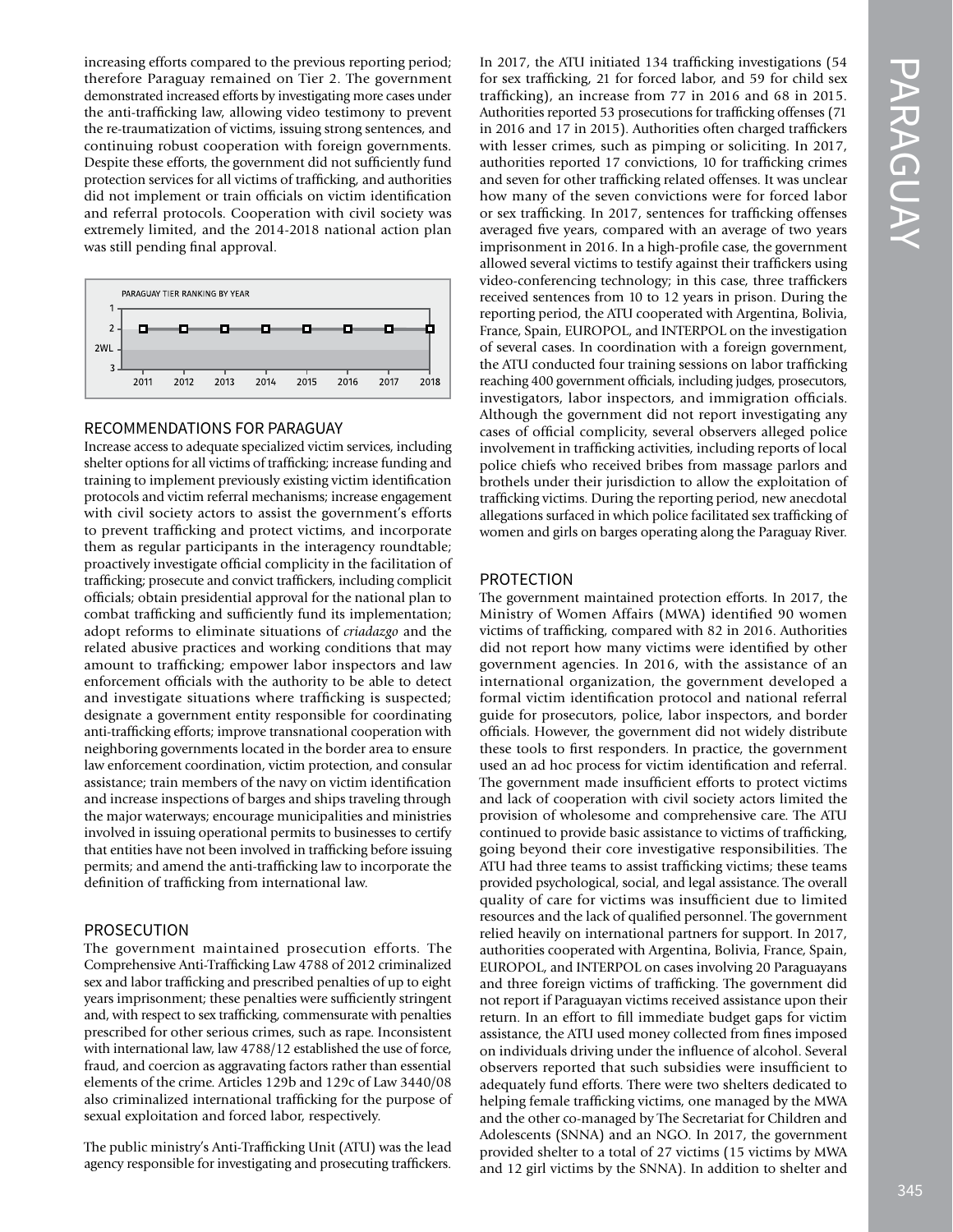social assistance, legal advice, and reintegration programs for trafficking victims. The government did not have a shelter to assist male trafficking victims; however, the ATU provided assistance on an ad hoc basis before facilitating the return of male victims to their community of origin.

The government provided approximately 5.3 billion guaranies (\$950,840) for the efforts of the ATU, the MWA, and SNNA. Authorities reported funding was insufficient to assist victims adequately. The Ministry of Public Health and municipalities had statutes that allowed the inspection of brothels; however, federal authorities complained that municipalities continued to issue operational permits to establishments where victims had previously been found. The government helped repatriate three trafficking victims and referred them to care facilities to receive medical, psychological, and legal services. Authorities did not provide any training for government officials on victim protection in 2017.

### PREVENTION

The government increased prevention efforts. The Office of the Director General for Consular Affairs was the government entity responsible for coordinating anti-trafficking programs, including the activities of an interagency roundtable that consisted of subcommittees on prevention, prosecution, assistance, and legislation and included representatives from 16 government agencies. The roundtable was effective in fostering dialogue and coordination among government agencies; however, it continued to face challenges in collecting and reporting statistics. The comprehensive anti-trafficking law of 2012 did not stipulate the mandatory participation of civil society actors in the roundtable. During the reporting period, however, the government identified an NGO to serve as a liaison between the roundtable and civil society. In 2017, the interagency roundtable approved the 2014-2018 National Plan for the Prevention and Combat of Trafficking in Persons, but the plan lacked presidential approval at the close of the reporting period.

Food, the ASNA and the SNNA provided psychological usport, the MWA and the SNNA branching vectors and the stationary in the government of the ATU provided and the station in the government of the ATU provided and the stat The government lacked a national anti-trafficking secretariat, despite the 2012 law mandating its creation. Several observers reported the absence of a dedicated agency limited the effectiveness of anti-trafficking efforts. The MWA coordinated eight regional anti-trafficking meetings in five departments reaching 677 community members and local departmental representatives of the agencies that participated in the roundtable. The government continued to post brochures and posters in bus terminals, airports, and border crossings to promote awareness. The government maintained a hotline to report crimes against children, including trafficking; media reports indicated the government received more than 9,000 calls to the hotline during the first half of 2017, but it was unclear how many of those were reports of trafficking. In 2017, the SNNA launched a cellphone app version of the hotline to promote use among younger audiences. Individuals calling the hotline or using the app had to provide identification; lack of anonymity could hinder reporting of crimes due to fear of reprisal. The government sponsored training for 23 taxi drivers in Asuncion that included awareness on child sexual exploitation. The government did not make efforts to reduce the demand for commercial sex or forced labor. Authorities did not identify children from whom sex was purchased by foreigners in Ciudad del Este and the Tri-Border Area as victims of child sex tourism or trafficking. In 2017, the government launched an awareness campaign focused on the prevention of child commercial sexual exploitation in the

tourism sector. The campaign displayed pamphlets, stickers, and banners at hotels, airports, and places of mass circulation in Ciudad del Este and the border region. The government did not provide anti-trafficking training to its diplomatic personnel. The government provided all peacekeepers with UN-approved training on trafficking prior to their deployment on international peacekeeping missions.

### TRAFFICKING PROFILE

As reported over the past five years, Paraguay is a source, destination, and transit country for men, women, and children subjected to sex trafficking and forced labor. Paraguayan women and girls are subjected to sex trafficking within the country, and transgender Paraguayans are vulnerable to sex trafficking. The practice of *criadazgo* appears to be the most visible and common form of trafficking in the country. Middle- and upper-income families in both urban and rural areas took on children, almost exclusively from impoverished families, as domestic workers and provided varying compensation that included room, board, money, a small stipend, and/or access to educational opportunities. Although not all children in situations of *criadazgo* are victims of trafficking, it made them more vulnerable. An estimated 46,000 Paraguayan children work in situations of *criadazgo*; many of these children are highly vulnerable to sex and labor trafficking. Although *criadazgo*  mainly affects young girls, boys are increasingly at risk. Boys are often victims of labor exploitation in the agriculture industry, domestic servitude, forced criminality, and in some cases as horse race jockeys. Indigenous persons are particularly at risk for forced labor and sex trafficking. Children engaged in street vending and begging and working in agriculture, mining, brick making, and ranching are vulnerable to trafficking. Foreign victims of sex and labor trafficking in Paraguay are mostly from other South American countries. Paraguayan victims of sex trafficking and forced labor are found in Argentina, Brazil, Chile, China, Colombia, Mexico, Spain, and other countries. Paraguayan women are recruited as couriers of illicit narcotics to Europe and Africa, where they are often subjected to forced prostitution. Paraguayan children are subjected to forced labor in the cultivation and sale of illicit drugs in Brazil. The Tri-Border Area, between Argentina, Brazil, and Paraguay, is vulnerable to human trafficking given the lack of regulatory measures, insufficient transnational cooperation, and the fluidity of illicit goods and services. Government officials—including police, border guards, judges, and public registry employees—facilitated human trafficking, including taking bribes from brothel owners in exchange for protection, extorting suspected traffickers in order to prevent arrest, and producing fraudulent identity documents. Paraguayan women and girls are vulnerable to trafficking in ships and barges navigating along country's major waterways. Reports from 2015 indicated isolated instances of the now-defunct organized criminal group the Armed Peasant Association (ACA) forcibly recruiting children and adolescents to participate in logistical and communication support roles.

# **PERU:** TIER 2

The Government of Peru does not fully meet the minimum standards for the elimination of trafficking; however, it is making significant efforts to do so. The government demonstrated increasing efforts compared to the previous reporting period; therefore Peru remained on Tier 2. The government demonstrated increasing efforts by investigating and convicting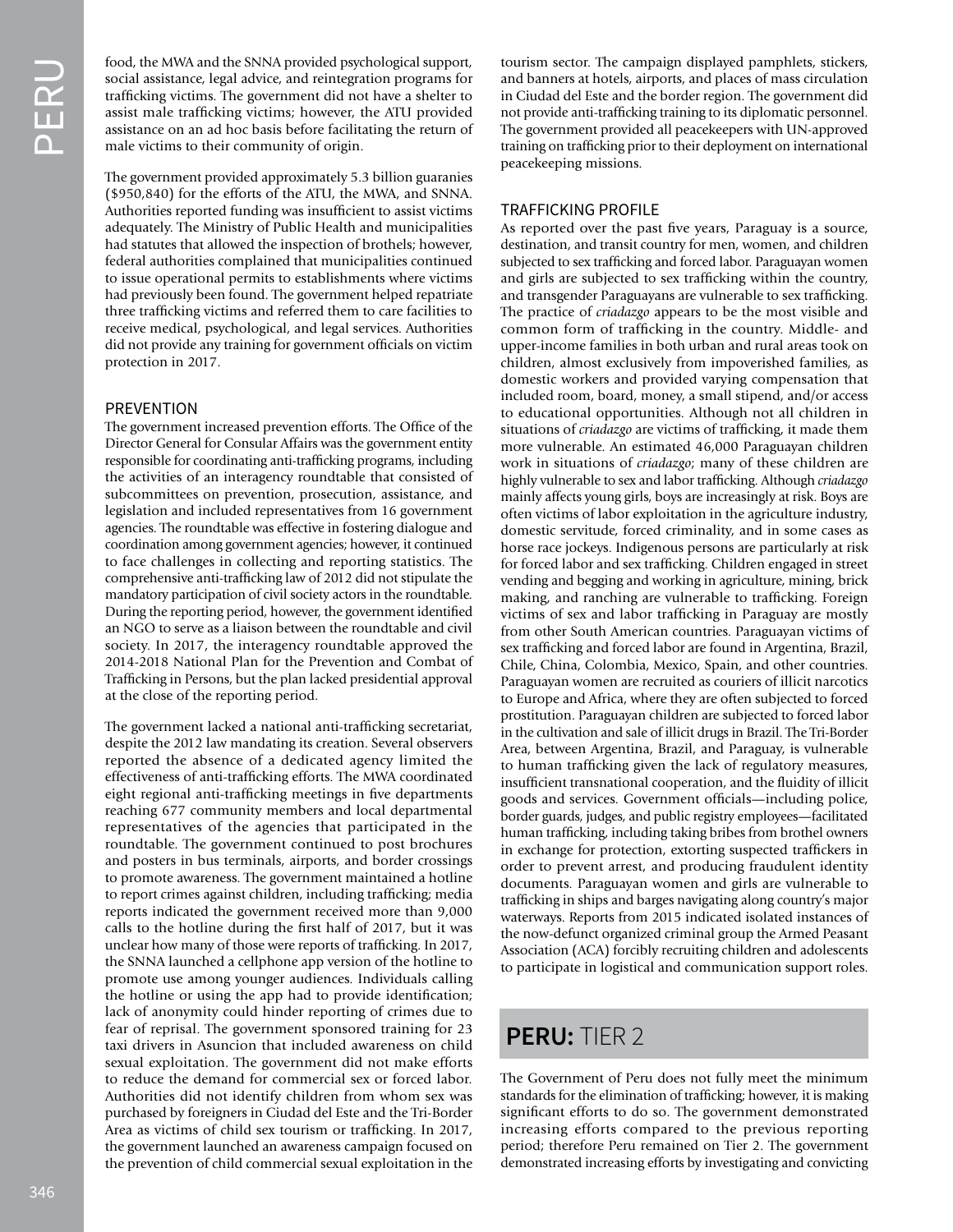more traffickers, increasing funding for law enforcement efforts, and implementing a new national anti-trafficking action plan. However, the government did not meet the minimum standards in several key areas. Poor interagency coordination continued to hinder victim identification and assistance. Many ministries reported they did not have adequate funding to fulfill their anti-trafficking mandates. Complicity of some government officials undermined efforts to combat trafficking, but the government only reported one ongoing investigation of a complicit official in 2017.



### RECOMMENDATIONS FOR PERU

Increase funding for, and access to, specialized, comprehensive services for all victims, including for adults and those exploited outside the capital; investigate and prosecute traffickingrelated corruption and official complicity, and convict and punish complicit officials for these crimes; increase efforts to prosecute trafficking offenses and convict and punish traffickers, especially for forced labor; consistently implement protocols for interagency coordination and victim-centered investigations and prosecutions; establish systematic training for government officials to increase their understanding of trafficking and improve victim identification; conduct coordinated, intelligencebased raids and employ effective victim screening and referrals; protect victims' rights throughout the entire legal process, including by assigning victim advocates to all identified victims when they are identified rather than waiting for the prosecutor to file a case; cease holding victims in police stations, especially children; train police, prosecutors, and judges to apply anti-trafficking laws effectively and issue stringent dissuasive sentences for convicted traffickers, including in cases involving psychological coercion; harmonize anti-trafficking laws, including through amending laws to remove the legal basis for inadequate sentencing; improve efforts to collect and report comprehensive, disaggregated data on anti-trafficking victim protection, law enforcement, and prosecution efforts and collect data on cases where trafficking charges were reduced to lesser offences during prosecution or at the time of sentencing; dedicate adequate funding in ministry and regional government budgets to carry out anti-trafficking responsibilities; and enforce laws against crimes that facilitate trafficking, such as fraudulent job recruitment, illegal mining, and counterfeit operations.

### PROSECUTION

The government increased prosecution efforts. Article 153 of the penal code criminalized sex and labor trafficking, prescribing penalties of eight to 15 years imprisonment, which were sufficiently stringent and, with respect to sex trafficking, commensurate with those prescribed for other serious crimes, such as rape. The law defined trafficking broadly to include all forms of labor exploitation. Article 168-B of Legislative Decree No.1232 prescribed a six-year minimum sentence for forced labor, which increased to a minimum of 12 years if the victim was 14-18 years old, or a 15-year minimum if the victim was younger than 14. Other laws criminalized elements of sex trafficking: profiting from sex trafficking carried penalties of three to 10 years imprisonment (20 years if the victim was younger than 14, 15 years if the victim was aged 14-17); pimping carried penalties of two to five years imprisonment (four to five years if the victim was younger than 18). Peruvian law also criminalized child sex tourism and prescribed penalties ranging from four to eight years imprisonment or eight to 10 years imprisonment under aggravating circumstances. The government continued to introduce the New Criminal Procedures Code, implementing it in 28 of 31 judicial districts by February 2018. The new criminal code did not require victims of trafficking to submit a complaint in order for the government to prosecute a suspected trafficker.

Peru's overlapping legal framework on human trafficking and related crimes sometimes caused confusion for police, prosecutors, and judges in determining the appropriate charges, particularly in cases of alleged sex trafficking. For example, prosecutors often charged lesser, more readily provable offenses, such as pimping, that carried significantly lower penalties than trafficking offenses. Even when sex trafficking charges were filed, officials reported judges often reduced them to lesser charges, particularly in cases involving adult female victims. Judges applied the law unevenly in cases involving child victims; they occasionally ignored victims' ages and therefore failed to apply the harsher penalty provisions applicable for crimes involving child victims. Prosecutors reported challenges in obtaining convictions in cases where traffickers used psychological coercion, rather than physical force or confinement, to compel victims into sex or labor exploitation.

Although several ministries operated data collection systems to track their anti-trafficking law enforcement and victim protection efforts, the government lacked a single authoritative system to record all government actions, making it difficult for authorities to assess efforts and identify trends. The Ministry of Interior (MOI) and the public ministry, however, tested an integrated data collection system during the year. Police reported conducting 865 anti-trafficking operations in 2017 (764 in 2016), resulting in the arrest of 410 suspected traffickers (427 in 2016). The public ministry's anti-trafficking unit reported participating in 122 anti-trafficking operations and investigating 228 suspected traffickers' cases. Authorities did not report specific details for all operations, including how many victims were identified or received protection services. Several operations involved large, coordinated raids on fraudulent employment agencies and bar-brothels, each resulting in multiple arrests and possible victims removed from the trafficking situation. Police often conducted raids on commercial sex establishments with limited intelligence-gathering and ineffective victim identification procedures. The government did not report comprehensive data on the total number of prosecutions initiated, convictions obtained, or sentencing information for trafficking offenses in 2017. However, the public ministry reported its trafficking-related prosecutions resulted in 50 court decisions in 2017, compared with 18 in 2016. Thirty-three of these cases resulted in convictions (13 in 2016). In one case, a court in Cusco issued Peru's longest-ever sentence in a trafficking case—35 years—to a trafficker convicted of subjecting four teenage girls to child sex trafficking. In July 2017, prosecutors opened a case charging two individuals under forced labor and aggravated human trafficking statutes following a June industrial fire at an illegal counterfeiting operation that resulted in the deaths of two workers, including a 17-year-old, who had been locked inside. One U.S. citizen arrested in December 2015 for suspected sex trafficking remained in custody while under investigation in Peru; police arrested an alleged accomplice in April 2017.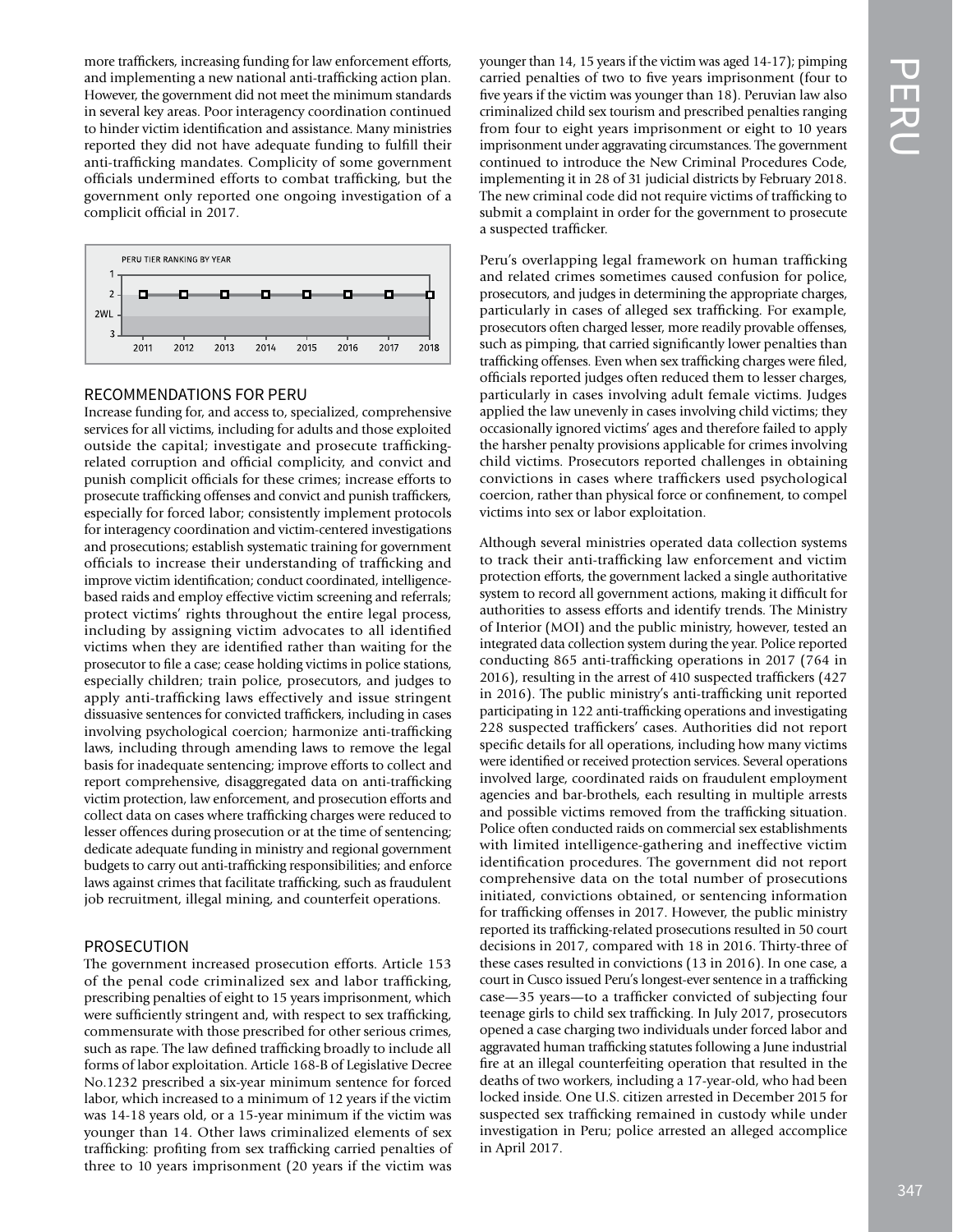The government operation and difficiling procedure and the material of the specifical specific inference in a statistic properties and reaching the control of the specific method in the specific method in the specific met regional prosecutor offices and maintained 147 specialized anti-trafficking police officers. The MOI's overall anti-trafficking budget increased to 7.5 million soles (\$2.3 million) in 2017, from approximately 826,000 soles (\$255,250) in 2016, the majority of which it spent on police hiring, operations, training, and equipment. Nevertheless, poor communication and coordination between police and prosecutors sometimes compromised efforts to identify and assist victims and investigate cases, especially during law enforcement operations. NGOs and regional officials reported regional police often did not involve the national anti-trafficking police or public ministry in their cases and did not share investigative information with prosecutors. Inadequate budgets for personnel and logistical support, combined with inconsistent regional and local government capacity, hindered law enforcement efforts; this was particularly acute in regions where trafficking occurred in remote locales with limited government presence. In partnership with NGOs and an international organization, officials trained police, prosecutors, and other officials on trafficking, including how to differentiate between sex trafficking and other prostitutionrelated crimes. The MOI conducted several sessions to certify police officers to train additional law enforcement officials and the public ministry provided training for prosecutors and police. Authorities coordinated with foreign governments on trafficking investigations; the government maintained bilateral counter-trafficking agreements with Bolivia, Colombia, and Ecuador and signed new agreements with Chile and Argentina.

The government did not report any new investigations, prosecutions, or convictions of government employees complicit in trafficking offenses; however, corruption and official complicity in trafficking crimes remained significant concerns, inhibiting law enforcement action during the year. NGOs and government officials reported widespread corruption in Peruvian law enforcement and judicial systems severely hampered antitrafficking law enforcement efforts. Government officials, NGOs, and victims reported police engaged in extortion and threatened nightclub and brothel owners with sex trafficking charges; they falsely charged victims trying to escape bars or brothels with crimes such as theft or trafficking and accepted money to close investigations, drop charges, or exonerate traffickers, including by compelling victims to sign declarations absolving their traffickers. Some judges and prosecutors may have accepted bribes to downgrade trafficking charges to lesser crimes. Some officials' involvement in the mining industry posed a conflict of interest that impeded law enforcement action against trafficking in mining areas. Government officials and NGOs reported some police officers, including members of the specialized anti-trafficking units, accepted bribes from bar-brothels and illegal mining sites to avoid police anti-trafficking raids. A former member of congress remained under investigation for allegedly operating a hotel where child sex trafficking occurred. The government did not track accusations against or involvement of government officials in trafficking cases.

### PROTECTION

The government maintained weak victim protection efforts. Most victims continued to lack access to specialized services. The anti-trafficking law (law 28950) required the government to assist and protect victims by providing temporary lodging, transportation, medical and psychological care, legal assistance, and reintegration assistance, although the government did not fulfill this mandate. Peru's anti-trafficking law and implementing regulations assigned responsibility to several ministries, as well as regional and local governments, for identifying suspected

victims among the high-risk populations they served and referring them to appropriate authorities, but government capacity and some local officials' understanding of trafficking was limited and hindered victim identification and assistance. The MOI attempted to address these capacity gaps by providing training for officials, police, and service providers on victim care and protection protocols. Police reported identifying 1,229 suspected victims in 2017, compared with 1,134 identified in 2016, though this number could not be verified. Of these, 1,155 were female and 74 were male; 302 of the total were children.

The Ministry of Women and Vulnerable Populations (MIMP) was responsible for coordinating and providing services to victims in partnership with regional governments, although confusion over whether the national or regional government was ultimately responsible for service provision at times hampered victim assistance. MIMP did not report how many victims received services in 2017. The public ministry's program for victims and witnesses assisted 521 trafficking victims in 2017, compared with 437 trafficking victims assisted in 2016. The government operated two shelters, in Lima and Masuco, exclusively for trafficking victims, with a total capacity of 28 beds. While the government operated 48 residential centers for children and adolescents, staff in these shelters lacked the expertise and resources to provide adequate protection services to trafficking victims. Many civil society organizations operated shelters or provided other services for victims without government support, although few offered trafficking-specific services. Many shelters were in secure locations and victims could not leave unaccompanied. There were no facilities that could accommodate adult male victims and no specialized services for LGBTI victims. Shelter and specialized psychological, employment, and other services remained unavailable in most areas and for most adults and labor trafficking victims.

The law required the government to provide a victim advocate, known as a public defender, to safeguard victims' legal rights, and to provide for witness protection. Because the government did not assign public defenders to victims until the prosecutor officially filed the case, which could take several weeks, many victims, including children, faced questioning from law enforcement and justice officials without this advocate's assistance. The Ministry of Justice reported it provided legal assistance to 394 trafficking victims in 2017 and increased the number of public defenders available for trafficking victims from 217 to 225. Some anti-trafficking operations, however, were conducted without adequate resources, such as safe places to screen potential victims and provide them immediate care. Coordination problems between ministries often meant services for victims were unavailable immediately following law enforcement operations. Peruvian law granted victims the ability to receive restitution, but the government did not report any victims receiving restitution in 2017. Most victims did not receive sufficient protective services, leaving them at high risk of re-trafficking. Officials cited the lack of adequate protective services as a key impediment to their ability to combat trafficking effectively in the country as victims' needs and safety concerns were not addressed sufficiently. The new national anti-trafficking action plan sought to reduce the risk of re-victimization by including a specific "victim reintegration plan" within the national action plan.

According to an international organization, the government treated foreign victims as refugees, referring them first to the UN, which then assisted them in filing a complaint and seeking government services. It was not clear whether all foreign victims went through this process or how many foreign victims were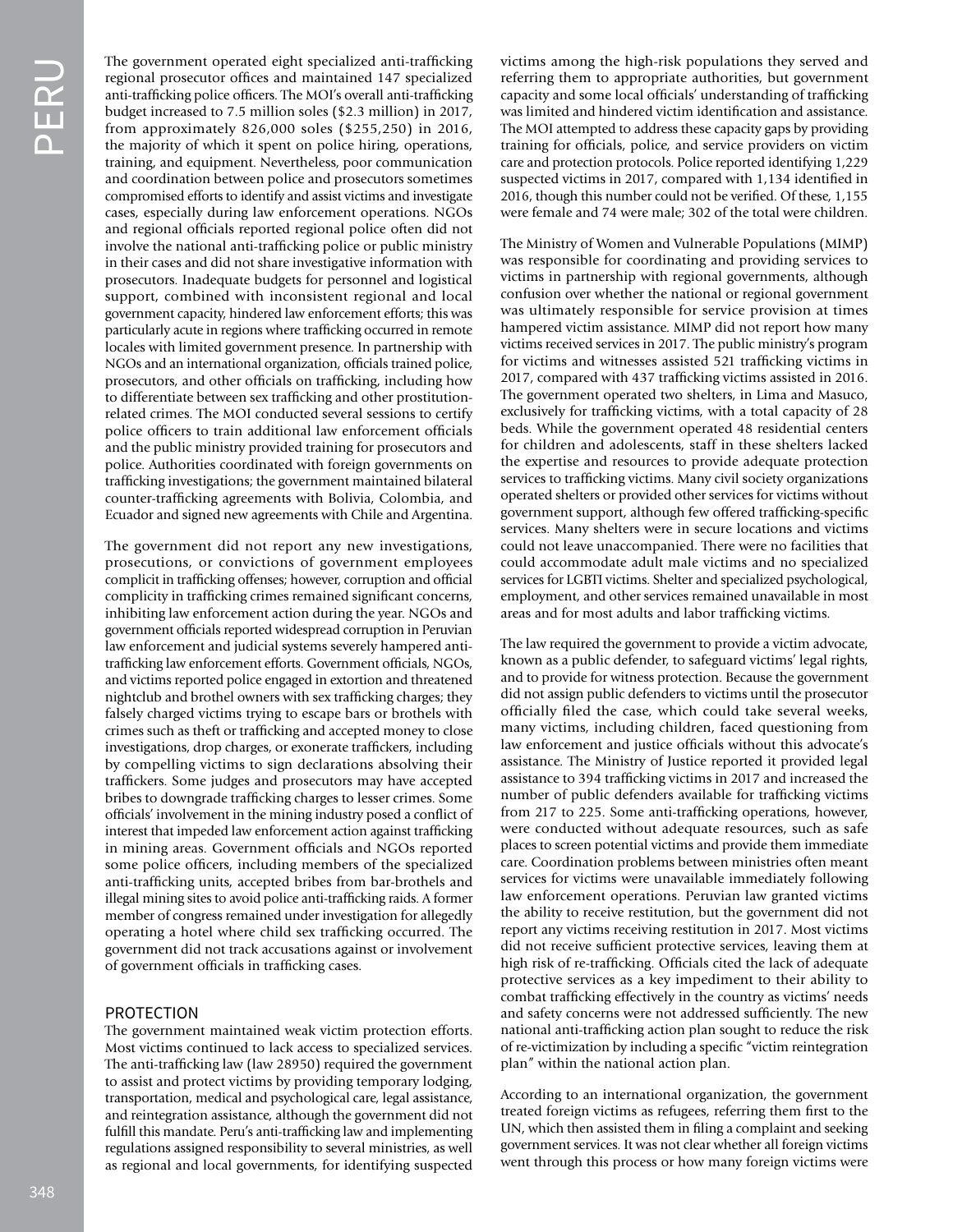identified during the reporting period, although MOI reported identifying 59 possible foreign victims (all female). Foreign victims were eligible for temporary and permanent residency status under Peruvian refugee law, but the government did not report if any victims received this status in 2017. The government did not report whether it assisted in the repatriation of any Peruvian victims exploited abroad.

Due to inadequate victim identification procedures, some sex trafficking victims may have remained unidentified and been arrested, detained, or otherwise punished for unlawful acts committed as a direct result of being subjected to trafficking. Authorities often lacked training to identify sex trafficking victims among women in prostitution and authorities often made such determinations based on whether an individual had access to identity documents and a required public health certificate. The government had both inter- and intra-ministerial protocols for providing protection to trafficking victims, but implemented them unevenly due to insufficient resources and poor interagency coordination. At times, the government placed child victims in police stations among children apprehended for crimes, where they sometimes remained for extended periods. These children faced conditions similar to detention, though they were not charged with crimes.

### PREVENTION

The government maintained prevention efforts. The interagency commission, which also included NGOs and international organizations, met regularly and produced an annual report of the government's anti-trafficking efforts. The commission finished drafting a new national anti-trafficking action plan for 2017-2021, which took effect in June 2017. Twenty-four regional governments maintained anti-trafficking working groups, which varied in effectiveness. The national government provided technical support and training to some of these groups. The government dedicated 11 million soles (\$3.4 million) to its anti-trafficking activities in 2017, an increase from 5.6 million soles (\$1.7 million) in 2016. However, although several key ministries, including MIMP and MOI, had funding specifically for anti-trafficking activities, most government agencies did not have dedicated anti-trafficking budgets. Officials noted this lack of funding significantly impacted ministries' ability to implement their duties as outlined in the national action plan, especially victim protection efforts. The government had a separate commission, inter-ministerial protocol, and plan for combating forced labor and child labor, which included greater oversight of employment agencies and strengthened response mechanisms to suspected forced or child labor. The government opened four new regional labor inspection offices in 2017 and continued to conduct inspections on formal businesses and employment and recruitment agencies. In response to the growing number of Venezuelan migrants arriving in Peru since 2016—of which more than 200,000 are expected to remain in Peru as of April 2018—the government created a permanent residence permit for Venezuelans that allowed them to work legally in the country, reducing their vulnerability to trafficking. Approximately 36,000 Venezuelans have received such permits. Various ministries conducted awareness-raising efforts, often in partnership with international organizations and NGOs and with foreign donor funding. Some of these efforts focused on preventing child sex tourism and providing information for reporting suspected abuses. In June 2017, the government entered into a partnership with another government to combat child sex and labor trafficking. The government made efforts to reduce the demand for commercial sex acts involving children by investigating and assisting in prosecutions of child sex

tourists. The government introduced a new law to criminalize illegal gold mining, which fuels the demand for trafficking in January 2017, although its impact was not clear. The government provided anti-trafficking training for its diplomatic personnel and for Peruvian peacekeepers prior to their deployment abroad on international peacekeeping missions.

### TRAFFICKING PROFILE

As reported over the past five years, Peru is a source, destination, and transit country for men, women, and children subjected to forced labor and sex trafficking. Indigenous Peruvians are particularly vulnerable to trafficking. Peruvian women and girls, and to a lesser extent boys, are exploited in sex trafficking within the country, often recruited through false employment offers. Peruvian women and children are exploited in sex trafficking in other countries, particularly within South America, and women and girls from neighboring countries are subjected to sex trafficking in Peru. LGBTI Peruvians, especially transgender women, are vulnerable to sex trafficking. Communities located near illegal mining operations are often isolated and lack a permanent government presence, increasing the likelihood of illicit activity, including sex and labor trafficking. The high demand for commercial sex in these towns increases incentives for traffickers to bring in women and girls from various regions in Peru. Women and girls exploited in sex trafficking near mining communities are often indebted due to the cost of transportation and unable to leave due to the remoteness of camps. Tourists from the United States and Europe purchase sex from child trafficking victims in areas such as Cuzco, Lima, and the Peruvian Amazon. In the Loreto region, criminal groups facilitate transportation of foreign tourists by boat to remote locations where women and children are exploited in sex trafficking in venues on the Amazon River.

Peruvian men, women, and children are exploited in forced labor in the country, principally in illegal and legal gold mining and related services, logging, agriculture, brick-making, unregistered factories, counterfeit operations, organized street begging, and domestic service. Peruvians working in artisanal gold mines and nearby makeshift camps that provide services to miners are subjected to forced labor, including through deceptive recruitment, debt bondage, restricted freedom of movement, withholding of or non-payment of wages, and threats and use of physical violence. Forced child labor occurs in begging, street vending, domestic service, cocaine production and transportation, and other criminal activities. The terrorist group Shining Path recruits children using force and coercion to serve as combatants or guards, and uses force and coercion to subject children and adults to forced labor in agriculture, cultivating or transporting illicit narcotics, and domestic servitude, as well as to carry out its terrorist activities. While the group forcibly recruits children from the surrounding communities, many recent recruits are the children of adult members of the group. Peruvian men, women, and children are subjected to forced labor in other South American countries, the United States, and other countries. The number of Venezuelan migrants, many of whom are vulnerable to exploitation, has increased significantly each year since 2016. Migrants from other parts of South America, China, and Senegal transiting Peru to Brazil were reportedly vulnerable to sex and labor trafficking, as were migrants along Peru's southern border with Chile.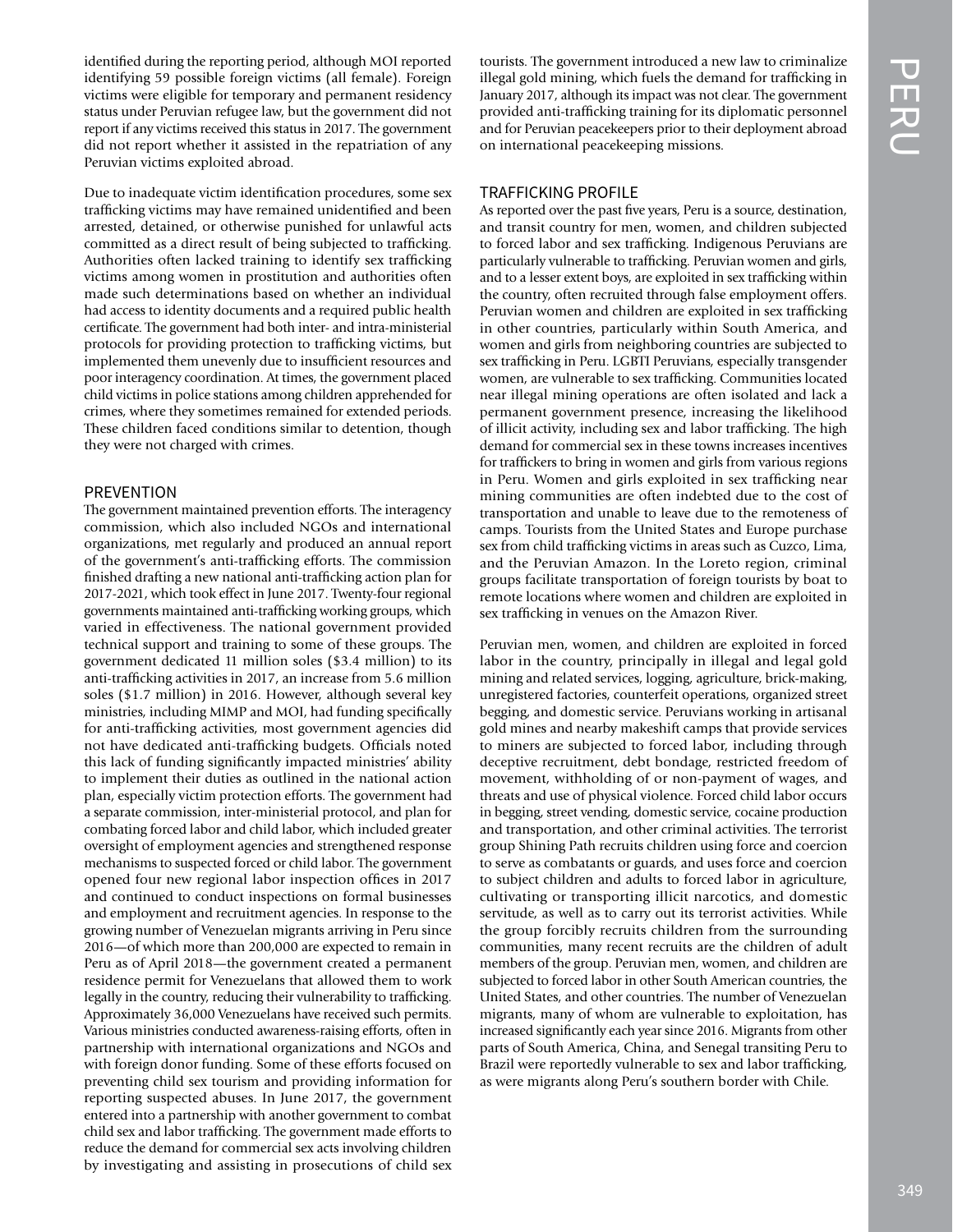# **PHILIPPINES:** TIER 1

The Government of the Philippines fully meets the minimum standards for the elimination of trafficking. The government continued to demonstrate serious and sustained efforts during the reporting period; therefore the Philippines remained on Tier 1. The government demonstrated serious and sustained efforts by convicting and punishing more traffickers; effectively coordinating identification, referral, and provision of services to more victims; increasing efforts to prevent trafficking of Filipino migrant workers and to assist those who become victims of trafficking overseas; and implementing procedures to reduce the backlog of trafficking cases in the courts. Although the government meets the minimum standards, it did not improve the availability and quality of protection and assistance services for trafficking victims, particularly specialized shelter care, mental health services, access to employment training and job placement, and services for male victims. Further, the government did not vigorously investigate and prosecute officials allegedly involved in trafficking crimes or punish labor traffickers.



### RECOMMENDATIONS FOR THE PHILIPPINES

Increase the availability of specialized shelter and mental health services for victims of trafficking, including child victims of online sexual exploitation and male victims; increase efforts to investigate, prosecute, and convict perpetrators of trafficking, particularly complicit officials and labor traffickers; increase resources for anti-trafficking task forces to support coordinated operations, protection services, and timely preliminary investigation and prosecution of trafficking, including in cases involving online sexual exploitation of children; increase efforts to identify and assist child labor trafficking victims; expand the number of victim and witness coordinators to assist anti-trafficking task forces and increase efforts to prevent re-traumatization caused by multiple interviews; expand government support for follow-up services for trafficking victims that facilitate reintegration, including increased access to job training and employment; develop and implement programs aimed at reducing the demand for commercial sex acts, including child sex tourism and online child sexual exploitation; increase efforts to protect children demobilized from armed groups; and implement improved and consistent data collection across agencies.

### PROSECUTION

The government maintained law enforcement efforts. The 2003 and 2012 anti-trafficking acts criminalized sex and labor trafficking and prescribed penalties of six years to life imprisonment and fines of up to 5 million pesos (\$100,300). These penalties were sufficiently stringent and, with respect to sex trafficking, commensurate with those prescribed for other serious crimes, such as rape.

During the reporting period, authorities investigated 488

suspected trafficking cases, compared with 553 in 2016. These actions led to the arrest of 283 suspects, an increase from 272 in 2016. During the reporting period, the government initiated prosecution of 177 alleged traffickers (441 in 2016) and convicted 65 traffickers (55 traffickers in 2016). One trafficker was convicted of labor trafficking, compared to no labor trafficking convictions in 2016. Sentences imposed ranged from 12 years to life imprisonment, with most offenders sentenced to life imprisonment. The government filed no criminal cases to punish the recruitment and use of child soldiers by armed groups operating in areas affected by intensified violence.

During the year, the supreme court issued revised guidelines for continuous trial of criminal cases to streamline the litigation process; however, endemic inefficiencies and, in some cases, corruption, left nearly 1,200 trafficking cases pending in the judicial system. The government's use of plea agreements in the conviction of 19 traffickers in seven trafficking cases involving online sexual exploitation of children reduced the potential for re-traumatization of child victims who served as witnesses as well as the litigation time; however, the government did not implement measures to reduce the re-traumatization of victims throughout all investigations and prosecutions. While the government increased funding for equipment and facilities for the Philippine National Police Women and Children's Protection Center from 23 million pesos (\$461,390) in 2017 to 106 million pesos (\$2.1 million) in 2018, support for antitrafficking task forces declined as the number of prosecutors assigned to the task forces decreased from 240 in 2016 to 203 in 2017. In addition, a lack of equipment and resources for logistics limited the capacity of trafficking task forces to conduct enforcement operations. With support from foreign law enforcement, NGOs, and international organizations, the government conducted more operations to remove child victims of online sexual exploitation from exploitative situations and convicted more perpetrators of this crime. These cases continued to present challenges including difficulty in obtaining timely search warrants, inadequate prosecutorial resources dedicated to preliminary investigations, logistics, and computer evidence analysis, as well as the limited amount of case law pertaining to this form of human trafficking. Late in the reporting period, the Interagency Council Against Trafficking (IACAT) released new guidelines on data collection and monitoring for its member agencies, but inconsistencies in data collected by agencies and a lack of case-specific information continued to impede analysis of enforcement and protection efforts. With donor support, the IACAT also introduced and pilot tested a case management system for prosecutors working with 16 anti-trafficking task forces to facilitate monitoring of prosecutions. To facilitate evidence collection in online child sexual exploitation and child pornography cases, a second municipality enacted an ordinance requiring money transfer outlets to preserve customer information and transaction data and to provide it to authorities investigating such cases.

The government sustained its efforts to provide anti-trafficking training to its officials by supporting the provision of basic and advanced skills training through 238 programs that included a focus on the investigation and prosecution of cases involving forced labor, child soldiers, child victims of online sexual exploitation, as well as the provision of trauma-informed care in residential facilities. The IACAT and regional anti-trafficking task forces conducted 61 anti-trafficking training programs and the IACAT member agencies provided in-kind support for 177 donor-funded training programs that trained a total of 6,400 local, regional, and national government officials, including law enforcers, prosecutors, judges, and social service personnel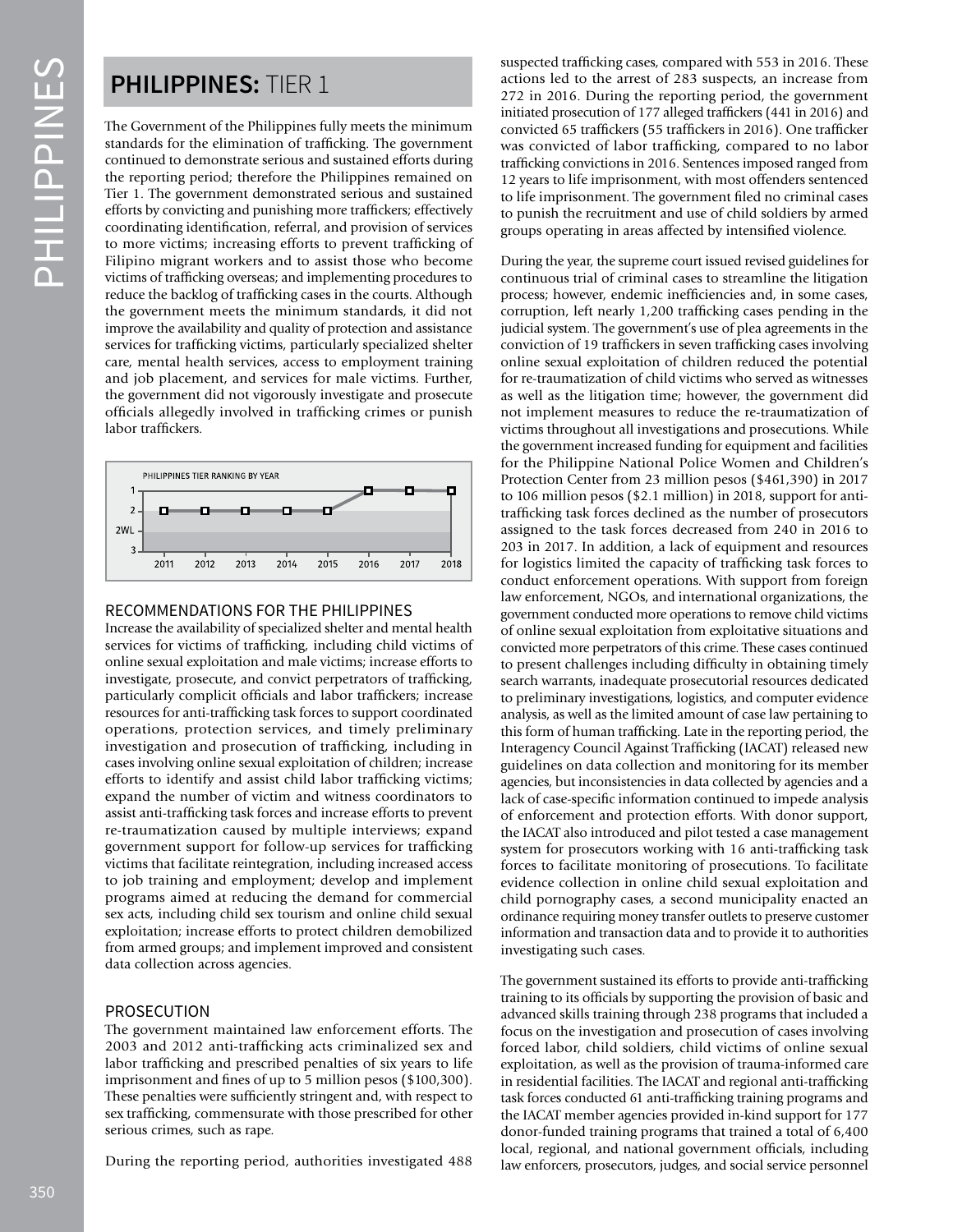in 2017. Philippine officials continued to cooperate with other governments to pursue international law enforcement action against suspected foreign traffickers in six cases.

The government did not convict any officials for complicity in trafficking despite continued reports of corruption at all levels of government during the reporting period and officials investigating several cases. The government reported initiating administrative investigations of six Bureau of Immigration (BI) employees for immigration act violations, such as permitting at least 24 female domestic workers to depart for the Middle East with tourist visas, and a government official for irregularly issuing an overseas employment certificate to a female hired by the official to work as a personal employee overseas. In addition, the government initiated an investigation of two BI employees for trafficking a female victim in the Middle East. The government did not provide information on the trafficking prosecution of two police officers and a Department of Foreign Affairs (DFA) official whose cases were pending in 2017.

### PROTECTION

The government increased protection efforts. Through law enforcement activities, the government identified 1,839 potential victims of trafficking, of whom 1,422 were females and 410 were children. The Department of Social Welfare and Development (DSWD) reported serving 1,659 possible trafficking victims, of whom 1,139 were female, compared with 1,713 victims in 2016. DSWD reported assisting 516 victims of sex trafficking, 646 victims of labor trafficking, and 298 victims of illegal recruitment, compared with 465 victims of sex trafficking, 232 victims of labor trafficking, and 530 victims of illegal recruitment the prior year. Through its recovery and reintegration program for trafficked persons, DSWD provided psycho-social support, medical services, legal assistance, livelihood assistance, skills training, and reintegration services to identified victims and led implementation of the national referral system. The government allocated 24.8 million pesos (\$497,500), an increase of approximately 1.8 million pesos (\$36,110), to implement this program. DSWD also continued to operate 44 residential care facilities that provided services to victims of trafficking and other forms of exploitation. Of these facilities, 24 served children, 12 served women, and one served both women and men. No DSWD shelter is designated solely for the specialized care of trafficking victims. The government provided 419 victims with temporary shelter in a DSWD residential care facility, an NGO facility, or in a local government shelter. The government also provided an unknown amount of support for two NGO-operated halfway houses at border entry points and a facility in the national capital region that serves as a safe space and processing center where law enforcement officials, working with DSWD, interviewed suspected victims immediately after they were removed from a trafficking situation during an enforcement operation. Department of Labor and Employment Relations (DOLE) removed 58 children from hazardous or exploitative working situations, including one child domestic servant, and referred some of these families for livelihood assistance. Available shelter and other assistance services such as mental health services, community reintegration, job training, and access to employment remained inadequate to address the specific needs of trafficking victims, including child victims of online sexual exploitation and male victims.

The government increased its resources and provided robust services for Filipino victims abroad. The Department of Foreign Affairs (DFA), in coordination with DSWD social welfare attaches and DOLE labor attaches deployed in Philippine embassies, assisted 1,476 potential Filipino trafficking victims in the Middle East, Asia, and Europe. The government maintained a temporary shelter for male Filipino victims in Saudi Arabia and migrant resource centers in three other countries where the government admitted 1,097 Filipinos, of whom 1,019 were lured illegally for work in the United Arab Emirates. DFA increased its allocation for the Assistance to Nationals (ATN) Fund from 400 million pesos (\$8 million) to 1 billion pesos (\$20.1 million) and its Legal Assistance Fund (LAF) from 100 million pesos (\$2 million) to 200 million pesos (\$4 million). In 2017, DFA disbursed 22.7 million pesos (\$455,380) from its ATN Fund, which covered airfare, meal allowance, medical care, and other needs of nearly 15,000 trafficking victims; this represented an increase of more than 21 million pesos (\$421,270). In 2017, DFA revised its LAF guidelines to establish priority funding for legal assistance to trafficking victims and it expended 92 percent of its budget by the end of the year. Through its hotline, the Commission of Filipinos Overseas (CFO) assisted 61 possible victims utilizing 5.3 million pesos (\$106,320) allocated by the IACAT. The Philippine Overseas Employment Administration (PEOA) reported identifying 140 adult trafficking victims, all but two of whom were victims of domestic servitude, but did not report information about services provided to these victims. The government continued to implement formal procedures to identify trafficking victims in the Philippines and overseas and to refer them to official agencies or NGO facilities for care. As a result, DSWD social workers and representatives of the Overseas Workers Welfare Authority, working in coordination with anti-trafficking task forces, assisted 2,149 repatriated and 15 deported Filipino workers.

During the reporting period, the government supported victims who served as witnesses during trials by providing assistance, security, and transportation. Continuing a donor-supported pilot program, two Department of Justice (DOJ) victim-witness coordinators assisted victims whose cases were investigated and prosecuted by anti-trafficking task forces. The IACAT operations center reported assisting 81 witnesses, 51 of whom were minors. Under its witness protection program, justice officials protected 74 victims from reprisals by providing security, immunity from criminal prosecution, housing, livelihood and travel expenses, medical benefits, education, and vocational placement. Judicial officials awarded damages to victims in amounts ranging from 100,000 pesos (\$2,010) to 500,000 pesos (\$10,030); however, victims were often unable to navigate the complex legal process required to obtain the restitution from convicted traffickers. NGOs confirmed government officials did not punish victims for unlawful acts committed as a result of being subjected to trafficking. Adult victims residing in shelters were permitted to leave unchaperoned, provided there were no threats to their personal security or psychological care issues. While the government did not identify foreign victims in the Philippines during the reporting period, it had long-term alternatives to deportation of victims to countries where victims may face hardship or retribution.

In the Autonomous Region in Muslim Mindanao, where an estimated 420,000 persons were displaced during the reporting period due to intensified violence and reports of recruitment and use of child soldiers by armed groups continued, the government declared martial law on May 23, 2017, and extended it into 2018. There were reports soldiers of the Armed Forces of the Philippines detained and interrogated children, and in one instance tortured a child, suspected of associating with armed groups; however, the government did not provide information regarding efforts to investigate these allegations or efforts to provide services or reintegrate children subjected to soldiering.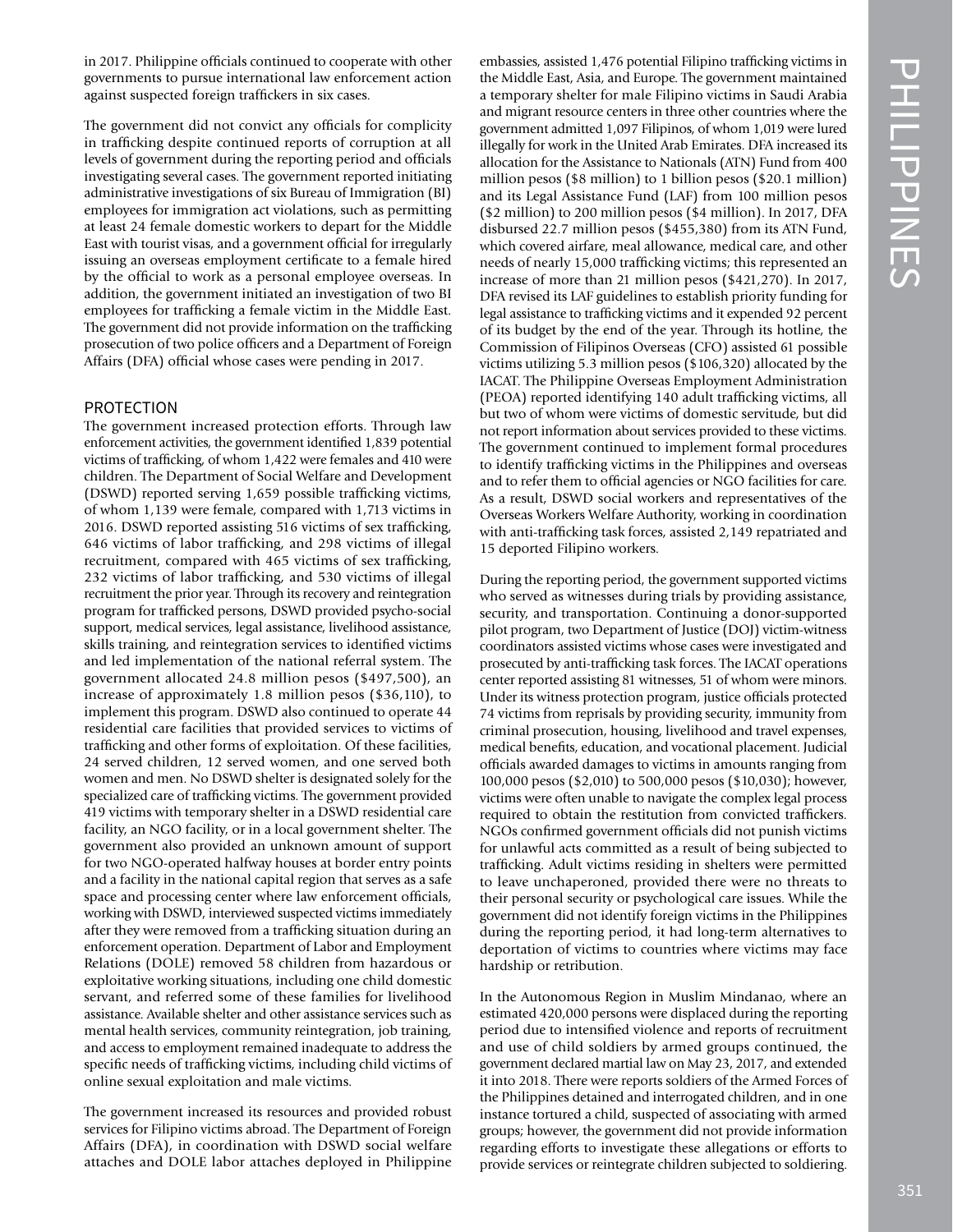### PREVENTION

PHILIPPINES

The government increased its efforts to prevent trafficking. The IACAT, which was chaired by the secretaries of DOJ and DSWD and included the heads of the key anti-trafficking agencies and three NGO members, met three times during the year and approved 13 resolutions setting policy and approving interagency protocols, including approval of the government's third strategic action plan against human trafficking (2017–2021), as well as the national systems for referral, case management, and data collection. In addition, 24 anti-trafficking regional and municipal task forces met regularly during the reporting period to share information and coordinate interagency activities. The IACAT's budget increased from 93.88 million pesos (\$1.88 million) in 2016 to 95.28 million pesos (\$1.91 million) in 2017. The IACAT and its member agencies led national and regional trafficking awareness raising events. The CFO continued its national prevention campaign and reached approximately 8,000 persons. The POEA conducted 29 seminars for 3,400 law enforcement and other officials on how to detect illegal recruitment and amplified these efforts by training 2,825 officials and NGO partners to provide such training locally. During the reporting period, 722,132 individuals completed pre-employment seminars that provided information about worker protection, legal recruitment, and government services available to overseas foreign workers. Recognizing the increased vulnerability of people living in conflict-affected areas of Mindanao, DOLE and local government officials conducted orientation and trafficking awareness campaigns attended by 820 university students, community leaders, and local officials.

**SEVENTION**<br>
The government<br>
The HACAT, whis meand and independent on the proton and independent and the pear and and approving inter government's trafficking (2011) metric of a start interrelation of the set of 3.400 law POEA developed a database of persons known to be involved in trafficking or illegal recruitment and delisted recruitment agencies for use by the relevant enforcement agencies. National Bureau of Investigation and POEA officials investigated 309 cases of alleged illegal recruitment in 2017, and eight cases resulted in a conviction, compared with 356 investigations and four convictions in 2016. The POEA filed 2,014 administrative charges against licensed agencies for fraudulent employment or exorbitant fees, resulting in the cancellation of 33 agencies' licenses. The BI Travel Control and Enforcement Unit continued to screen departing passengers and deferred the departure of 29,357 passengers due to incomplete or missing travel documents or misrepresentation, referred 104 potential cases of suspected trafficking to IACAT task forces for further investigation, and identified 55 possible victims of illegal recruitment. Despite stopping 168 foreign registered sex offenders from entering the country, local and foreign demand for the country's vast commercial sex trade remained high and the government's efforts to reduce the demand for commercial sex acts were negligible. During 2017, the government signed a regional anti-trafficking convention, led the drafting of its plan of action, and entered into a partnership with another government aimed at addressing child trafficking. The DFA also reviewed 30 bilateral labor agreements with other countries and signed five agreements aimed at reducing the vulnerability of Filipinos working overseas. The government also banned the issuance of new contracts for work in Kuwait following reports of the alleged murder of a Filipina domestic worker there and provided air transport for Filipino workers who wished to return to the Philippines. The government provided anti-trafficking training to Philippine troops prior to their deployment abroad on international peacekeeping missions. The DFA provided training on trafficking and guidelines on the employment of personal staff for its diplomatic personnel.

### TRAFFICKING PROFILE

As reported over the past five years, the Philippines is a source country and, to a lesser extent, a destination and transit country for men, women, and children subjected to sex trafficking and forced labor. An estimated 10 million Filipinos reside or work abroad and the government processes approximately 2.3 million new or renewed contracts for Filipinos to work overseas each year. A significant number of these migrant workers are subjected to sex and labor trafficking—predominantly via debt bondage—in the fishing, shipping, construction, education, home health care, and agricultural industries, as well as in domestic work, janitorial service, and other hospitality-related jobs, particularly in the Middle East and Asia, but also in all other regions. Traffickers, typically in partnership with local networks and facilitators, engage in illegal recruitment practices that leave migrant workers vulnerable to trafficking, such as charging excessive fees, producing fraudulent travel and contract documents, and confiscating identity documents. Illegal recruiters use student, intern, exchange program, and tourist visas, as well as travel through other countries to circumvent the Philippine government and destination countries' legal frameworks for foreign workers. Traffickers also recruit Filipinos already working overseas through fraudulent offers of employment in another country.

Forced labor and sex trafficking of men, women, and children within the country remains a significant problem. Women and children from indigenous communities and remote areas of the Philippines are the most vulnerable to sex trafficking, and some are vulnerable to domestic servitude and other forms of forced labor. Men are subjected to forced labor and debt bondage in the agricultural, fishing, and maritime industries. Persons displaced due to the conflict in Mindanao, Filipinos returning from bordering countries without documents, and internally displaced persons in typhoon-affected communities are vulnerable to domestic servitude, forced begging, forced labor in small factories, and sex trafficking in Metro Manila, Metro Cebu, central and northern Luzon, and urban areas in Mindanao. Sex trafficking also occurs in tourist destinations, such as Boracay, Angeles City, Olongapo, Puerto Galera, and Surigao, where there is a high demand for commercial sex acts. Although the availability of child sex trafficking victims in commercial establishments declined in some urban areas, child sex trafficking remains a pervasive problem, typically abetted by taxi drivers who have knowledge of clandestine locations. In addition, young Filipino girls and boys are increasingly induced to perform sex acts for live internet broadcast to paying foreigners in other countries; this typically occurs in private residences or small internet cafes, and may be facilitated by victims' family members and neighbors. NGOs report high numbers of child sex tourists in the Philippines, many of whom are citizens of Australia, Japan, the United States, Canada, and countries in Europe; Filipino men also purchase commercial sex acts from child trafficking victims. Organized crime syndicates allegedly transport sex trafficking victims from China through the Philippines en route to other countries. The UN reports armed groups operating in the Philippines, including the New People's Army, Maute Group, the Moro National Liberation Front, the Abu Sayyaf Group, and the Bangsamoro Islamic Freedom Fighters recruit and use children, at times through force, for combat and noncombat roles; the Islamic State is reported to subject women and girls to sexual slavery.

Officials, including those in diplomatic missions, law enforcement agencies, and other government entities, allegedly have been complicit in trafficking or allowed traffickers to operate with impunity. Some corrupt officials, particularly those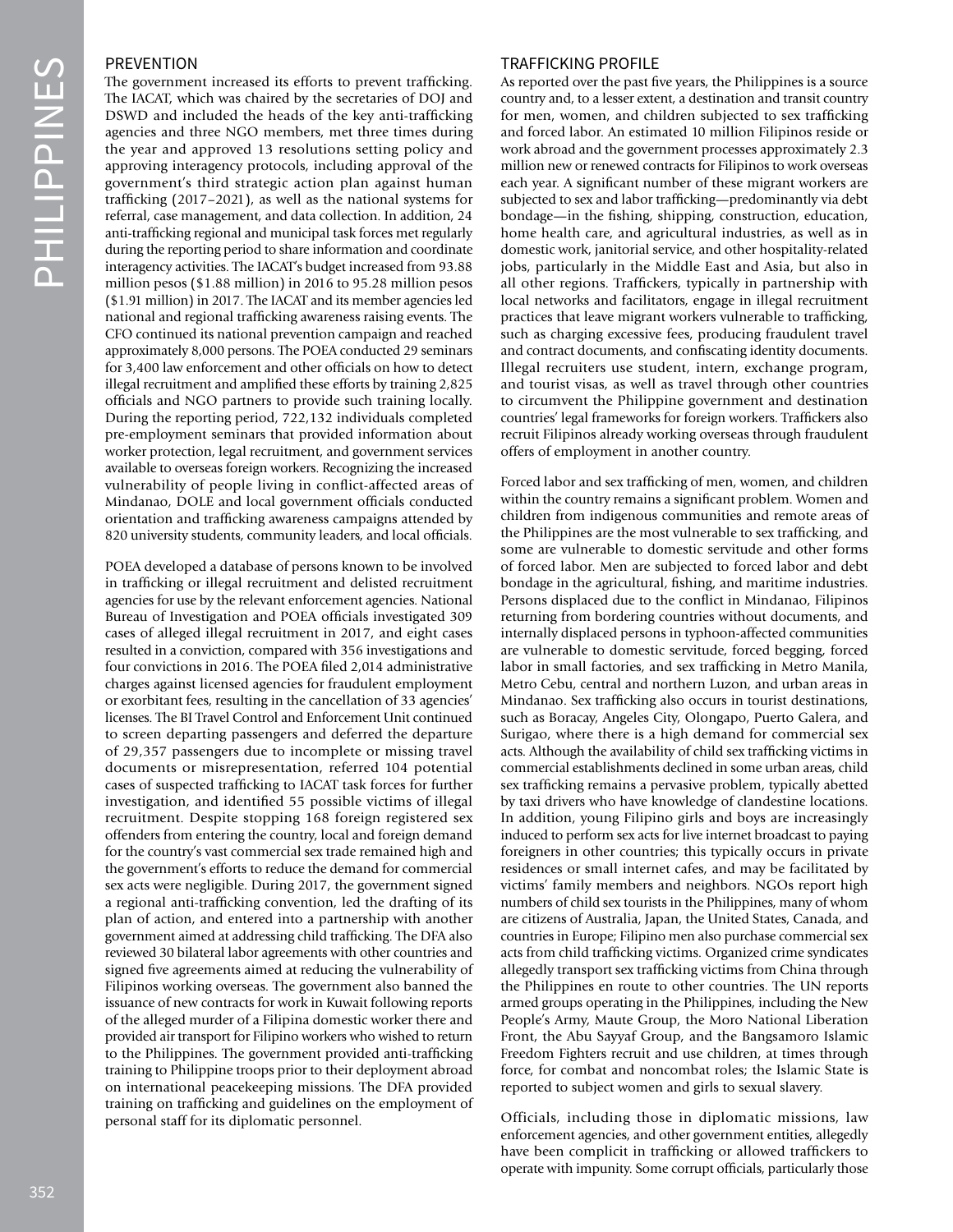working in immigration, allegedly accept bribes to facilitate illegal departures for overseas workers, reduce trafficking charges, or overlook illegal labor recruiters. Reports in previous years asserted police conduct indiscriminate or fake raids on commercial sex establishments to extort money from managers, clients, and victims. Some personnel working at Philippine embassies reportedly withhold back wages procured for their domestic workers, subject them to domestic servitude, or coerce sexual acts in exchange for government protection services.

# **POLAND:** TIER 1

The Government of Poland fully meets the minimum standards for the elimination of trafficking. The government continued to demonstrate serious and sustained efforts during the reporting period; therefore Poland remained on Tier 1. The government demonstrated serious and sustained efforts by increasing investigations and prosecutions. The government also enhanced penalties for recruiters charging excessive recruitment fees and increased efforts to protect foreign workers. Although the government meets the minimum standards, it still had challenges identifying forced labor and child trafficking victims and prosecuting labor trafficking cases.



### RECOMMENDATIONS FOR POLAND

Sentence convicted traffickers to penalties proportionate with the severity of the crime; increase training for prosecutors and judges on the severity of the crime and the importance of prosecuting under the anti-trafficking statute; vigorously investigate and prosecute trafficking crimes, particularly forced labor cases; increase training of law enforcement on investigating and prosecuting labor trafficking cases and consider creating specialized prosecution units for trafficking crimes; improve training and efforts to identify victims proactively, particularly among unaccompanied children, migrants, and children exploited in prostitution; increase referrals of victims to services and the witness protection program; provide specialized services for child victims; educate and incentivize foreign victims to enroll in the witness protection program and assist prosecution; increase training for labor inspectors on trafficking indicators; facilitate victims' access to compensation by encouraging prosecutors to request restitution during criminal cases and systematically informing victims of their right to pursue civil suits against their traffickers; and improve central operational coordination and data collection for anti-trafficking activities.

### PROSECUTION

The government increased law enforcement efforts. Article 189a of Poland's penal code criminalized sex and labor trafficking and prescribed punishments of three to 15 years imprisonment. These penalties were sufficiently stringent and, with respect to sex trafficking, commensurate with those prescribed for other serious crimes, such as rape. In addition, Article 203 criminalized inducing an adult into prostitution through force, fraud, or coercion, and Article 204.3 criminalized inducing a child into prostitution; both articles prescribed punishments of one to 10 years imprisonment.

The government lacked a central mechanism to cross-reference and consolidate law enforcement statistics, and it only considered convictions and sentences issued after appeals to be final. Authorities initiated 27 investigations under Article 189a in 2017, compared with 31 in 2016 and 30 in 2015. In 2017, 34 prosecutorial investigations conducted involved forced labor (12 in 2016 and 17 in 2015). Authorities reported prosecuting 47 suspected traffickers under Article 189a in 2017 (30 in 2016 and 23 in 2015). First-level courts issued six convictions under Article 189a in 2016 (33 in 2016 and 36 in 2015). In addition, first-level courts issued 24 convictions (15 in 2016) under Article 203. In 2016, the most recent year for which post-appeal judgments were available, judges issued a total of 58 final convictions (58 in 2015, 37 in 2014, and 41 in 2013). Courts upheld 34 convictions under Articles 189a and 253 (30 in 2015 and nine in 2014). Courts also upheld seven convictions under Article 204.3 (12 in 2015). In addition, there were 17 upheld convictions for forced prostitution under Article 203 (16 in 2015). One trafficker received a fine instead of a prison sentence. Prison terms imposed ranged from less than one year to up to eight years. Fifty-five percent of sentences were for two years or less (58 percent in 2015 and 78 percent in 2014); two for seven to 11 months; 10 for one year; 14 for one to two years; five for two years. Authorities suspended 43 percent of prison sentences for trafficking convictions (45 percent in 2015 and 62 percent in 2014), including two sentences for seven to 11 months, ten for one year, and 12 for one to two years. The justice ministry began drafting new legislation in 2016 to reduce the number of suspended sentences on trafficking cases, but did not pass it in 2017.

Authorities provided training on victim identification to police, border guards, 154 consular officers (189 in 2016), 30 labor inspectors (99 in 2016), 94 employees of crisis intervention centers (79 in 2016), and 13 officials who interview asylumseekers (11 in 2016). The border guard organized training for 410 officers on standard operating procedures for assisting child victims of trafficking, compared with 2,065 in 2016. Police and prosecutors, however, acknowledged authorities lacked the expertise to identify forced labor victims and child victims. During 2017, authorities held trafficking training sessions for 111 prosecutors and judges, compared with 236 in 2016.

The government did not report any investigations, prosecutions, or convictions of government employees complicit in trafficking offenses. Authorities collaborated on investigations with counterparts in several foreign countries and requested extradition of two Bulgarian citizens on trafficking-related charges. Despite NGOs assisting more than 82 victims of forced labor, authorities reported there were very few prosecutions for forced labor for several reasons: law enforcement had difficulty identifying this type of crime, there was no clear definition of what constitutes forced labor in the Polish criminal code, prosecutors and judges often lacked expertise in labor trafficking cases, and victims were often unwilling to testify against their traffickers.

### PROTECTION

The government maintained protection measures. Law enforcement identified 155 potential trafficking victims during the reporting period (compared with 144 in 2016), of which 21 joined the nationwide witness and victim protection program.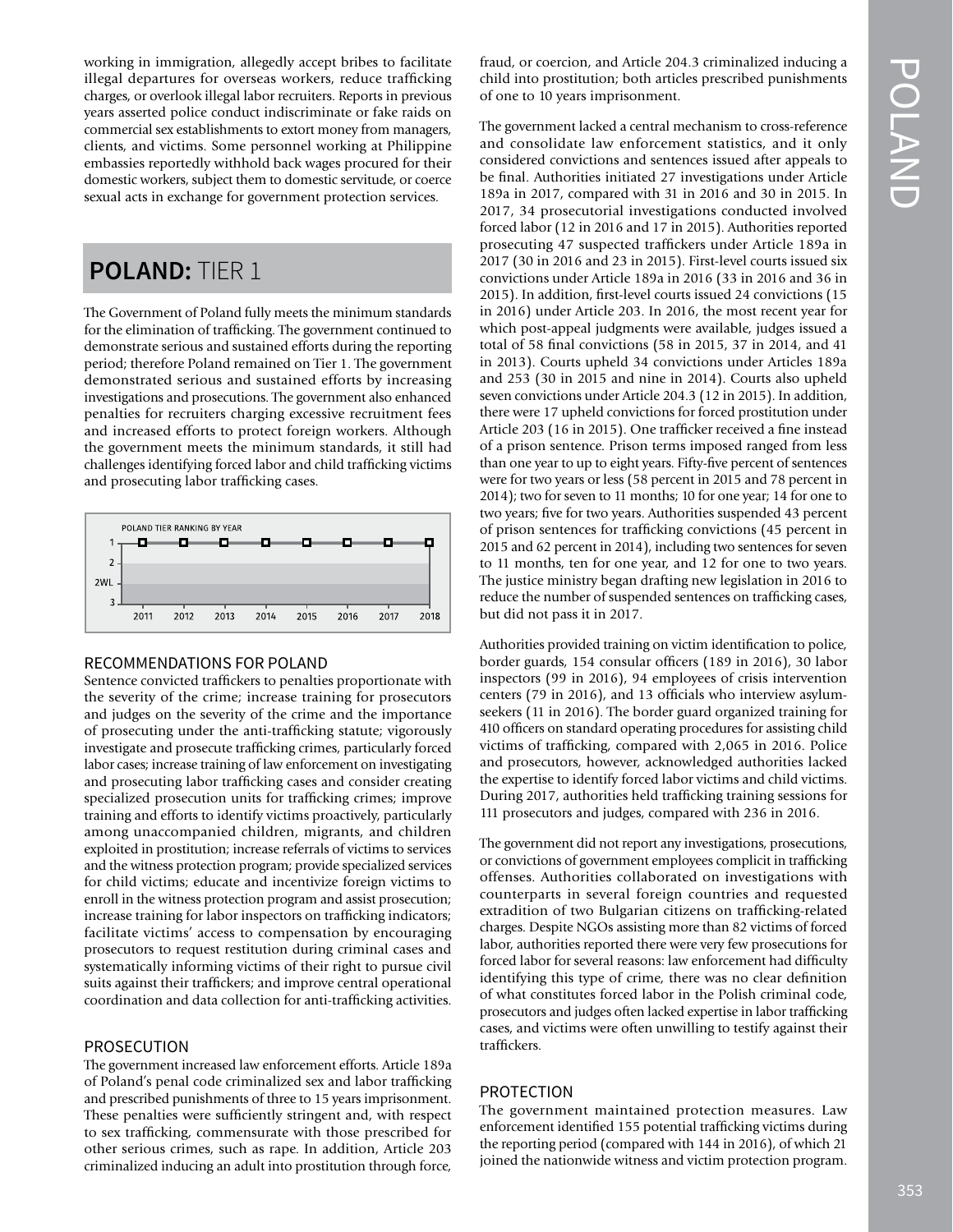The National Intervention Center for Victims (For Victims) when the National Intervention-Consultation Center for Victims) and the National Intervention Center of Mathematical Intervention-Consultation-Consultation Center of Trafficking (KCIK) provided assistance to 169 potential victims, including 10 minors, in 2017, compared with 200 in 2016 and 229 in 2015. Of these potential victims, 74 were for forced labor; 50 sexual exploitation and abuse; 25 violation of workers' rights; four forced begging; four inhumane or degrading treatment; three domestic violence; three combined sexual exploitation and forced labor; two domestic slavery and violence; one sexual exploitation and violence; one domestic slavery, sexual exploitation and forced labor; one forced marriage; and one forced labor and slavery-like conditions. KCIK offered victims medical and psychological care, legal counseling, shelter referrals, and welfare support. KCIK included two shelters for adult female victims and one shelter for male victims that opened in the reporting period. The shelters housed a combined total of 46 victims in the reporting period. KCIK arranged accommodations for an additional 61 victims, using crisis centers, hotels, and hostels for this purpose. Victims also could receive comprehensive assistance (social, medical, psychological, and legal) in 17 crisis intervention centers operated and funded by local governments, where staff were trained in assisting trafficking victims. The government did not report the number of trafficking victims served by these nonspecialized centers. In addition to KCIK services, all foreign victims from outside the European Economic Area (EEA) formally identified by law enforcement were entitled to social welfare benefits, including crisis intervention assistance, shelter, meals, necessary clothing, and financial assistance; 11 non-EEA national victims received assistance through the welfare system during the first six months of 2017. EEA victims had access to the full scope of welfare benefits offered to Polish citizens. Non-EEA national victims had access to services to normalize their presence in Poland. The government did not have facilities available to provide specialized care to child victims, who typically were placed in orphanages or with foster families. Observers reported orphanages often were not well prepared to assist child victims of trafficking. In 2017, law enforcement did not refer any child victims to the national referral program. The border guard had a formal procedure for screening unaccompanied children for trafficking, but NGOs and academics reported there was no clear system of assistance to meet the needs of unaccompanied children.

In 2017, the government allocated 1.1 million zloty (\$315,820) to two NGOs that run KCIK, which covered the majority of operating expenses; this was the same amount allocated in 2016 and 2015. The government allocated 79,800 zloty (\$22,910) to train welfare assistance personnel on assisting trafficking victims and witnesses, compared with 78,000 zloty (\$22,390) in 2016.

The government's witness protection program provided foreign victims with a temporary residence permit, medical and psychological care, legal assistance, and shelter for those who cooperated with a prosecution; this program also provided for a victim's repatriation. The government enrolled 21 trafficking victims into this program in 2017, compared with 39 in 2016 and 38 in 2015; from 2012 to 2014, the government enrolled at least 56 victims each year. Foreign victims were entitled to a three-month reflection period, during which they could stay legally in Poland to decide whether to assist in the criminal process; 12 victims used this reflection period in 2016 (23 in 2016 and 33 in 2015). Foreign victims were eligible for a residency permit valid for up to three years and were entitled to work; victims could also apply for permanent residency and were protected against deportation. Foreign victims were eligible for repatriation and may receive assistance upon return to their country of origin; the assistance did not depend on

cooperation with law enforcement. In 2017, the government, in cooperation with an international organization, assisted four trafficking victims to return to their home countries (seven in 2016). In 2017, 35 foreign victims who joined the witness protection program agreed to participate in the prosecution of their traffickers (23 in 2016 and 27 in 2015). Polish law permitted victims to provide testimony via video or written statements; however, in cases where victims left Poland, judges often requested additional testimony that resulted in a longer and more complicated legal process. Media reports indicated North Korean laborers in the country were highly vulnerable to forced labor and showed indicators of trafficking. One ongoing prosecutorial investigation involved suspected forced labor of 107 North Korean potential victims in the agricultural sector with trafficking indicators, such as workers paying money to middlemen in advance to obtain employment. None of the workers were referred to services. The labor inspectorate inspected all companies employing North Korean workers, but did not report finding actionable evidence to justify recommending formal law enforcement investigations. Officials acknowledged inspections usually were confined to paperwork and investigators typically relied on translators provided by employers. Victims could file civil suits against traffickers, prosecutors could request restitution, and judges could order compensation for victims in criminal cases. Prosecutors rarely requested compensation. No victims received court ordered restitution in criminal cases in 2016 or 2017.

### PREVENTION

The government increased prevention efforts. The government allocated 135,000 zloty (\$38,760) for the implementation of the 2016-2018 action plan, a 43 percent decrease from 235,000 zloty (\$67,470) allocated in 2016, but the same amount as allocated in 2015 for the 2013-2015 plan. The interior ministry continued to lead the inter-ministerial anti-trafficking team, which met twice during the reporting period, as well as a working-level group of experts and NGOs, which met four times to coordinate efforts and develop national policies. During the reporting period, provincial-level interagency anti-trafficking teams in all 16 regions conducted prevention and public awareness campaigns, and organized trafficking-related trainings and conferences for NGOs and professional associations. In September, the interior ministry published a report analyzing the child identification system and offering recommendations for enhancing the capacity of law enforcement to better identify child victims. The interior ministry approved an assessment of the government's anti-trafficking activities in February 2018, but had not make it publicly available by the end of March 2018. The government lacked a central mechanism to crossreference and consolidate trafficking-related statistics, hindering officials' ability to assess the scope of trafficking in Poland and the efficacy of law enforcement efforts.

The government sponsored information campaigns on human trafficking, several of which focused on forced labor, and targeted students, migrant workers in Poland, at-risk Polish communities, and Poles seeking work abroad. The ministry of interior's web portal continued to operate, offering information on prevention, the system of victim support, and relevant statistics and publications. A government-funded NGO operated a hotline (10 hours per day on weekdays and 24 hours per day on weekends) for trafficking victims and witnesses, which received approximately 9,600 calls during the reporting period. In June 2017, the government increased the minimum fine for recruitment agencies operating without a license and agencies charging excessive fees for job placement and mandated agencies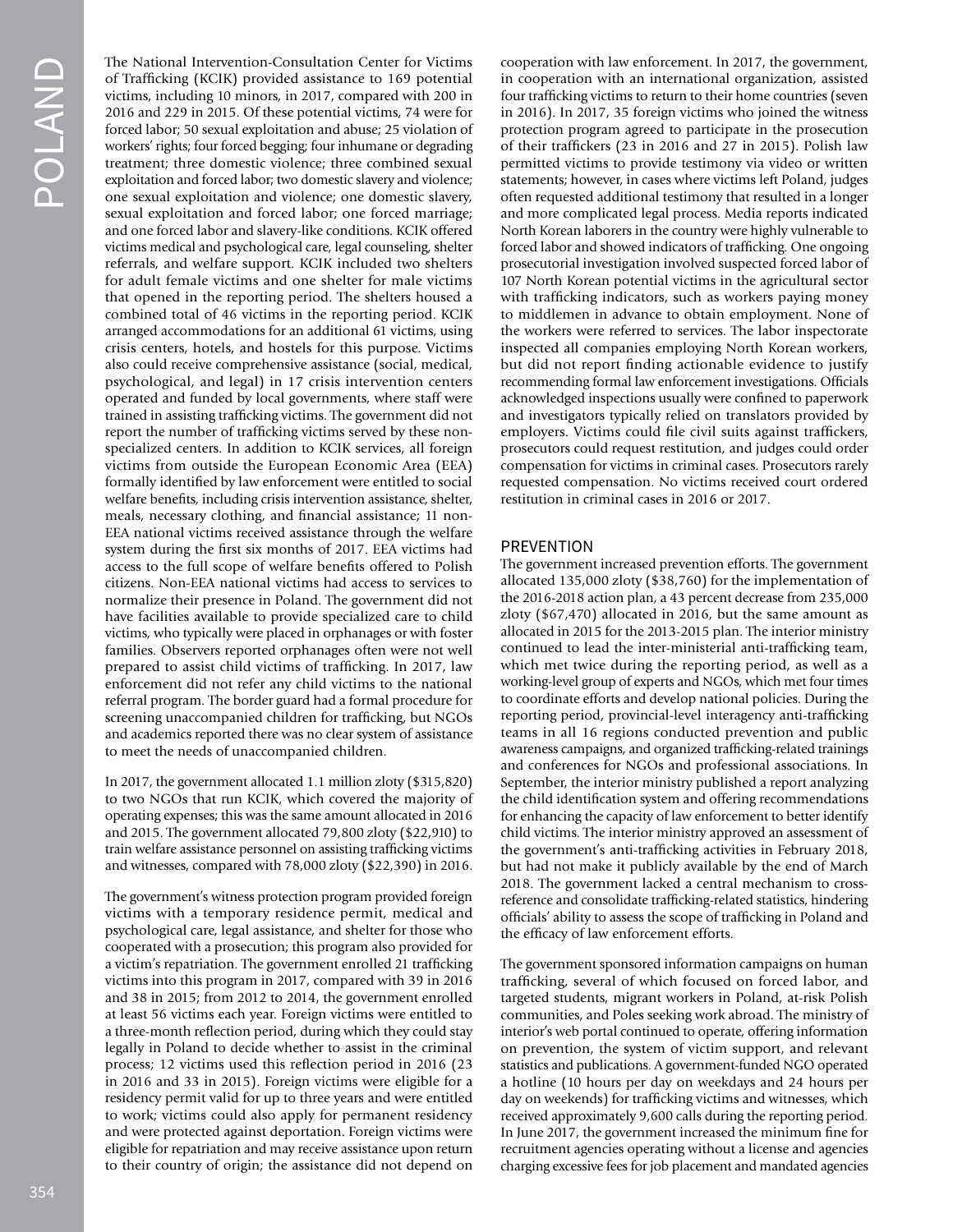provide foreigners with a copy of their employment agreement in their own language, as well as their rights and responsibilities as workers in Poland. The government also enhanced local regulatory control over the simplified procedure of hiring foreigners from six countries in the region, which came into effect in January 2018; local authorities could ban employers previously convicted of trafficking from hiring foreigners. The government did not confirm whether any employers were banned in the reporting period. The National Labor Inspector identified 51 job recruiting agencies operating illegally during the reporting period, but did not report taking punitive action. To help address experts' concerns that Poland may become a destination country for child sex tourism, the government continued to operate an NGO-designed internet platform for reporting cases of child sex trafficking. The government made efforts to reduce the demand for commercial sex acts and forced labor during the reporting period. The government provided training for several foreign governments on anti-trafficking measures.

### TRAFFICKING PROFILE

Poland is a source, transit, and destination country for men, women, and children subjected to forced labor and sex trafficking. Labor trafficking is increasing in Poland; victims originate from Europe, Asia, and Africa. There is an increasing vulnerability to labor trafficking among Poland's growing Ukrainian and Belarusian migrant populations, particularly in restaurants and construction, and North Korean migrant workers, particularly in shipyards, construction, and agriculture. Children, particularly Roma, are recruited for forced begging in Poland. Men and women from Poland are subjected to forced labor in Europe, primarily Western and Northern Europe. There is an increasing number of Polish victims of forced labor for construction in the United Kingdom. Women and children from Poland are subjected to sex trafficking within the country and also in other European countries. Women and children from Eastern Europe, particularly Bulgaria, Romania, and Ukraine, are subjected to sex trafficking in Poland. A growing number of Vietnamese victims transit Poland en route to Western Europe after being subjected to labor trafficking in Russia.

# **PORTUGAL:** TIER 1

The Government of Portugal fully meets the minimum standards for the elimination of trafficking. The government continued to demonstrate serious and sustained efforts during the reporting period; therefore Portugal remained on Tier 1. The government demonstrated serious and sustained efforts by increasing the number of investigations, training more law enforcement personnel, and sentencing the majority of convicted traffickers with strong penalties. The government approved its fourth national action plan for 2018 to 2021. Although the government meets the minimum standards, it prosecuted significantly fewer traffickers, identified significantly fewer victims, and lacked specialized services for child victims.



### RECOMMENDATIONS FOR PORTUGAL

Increase proactive identification of victims, particularly adult and child sex trafficking victims; increase resources for law enforcement and labor inspectors monitoring for labor trafficking; increase prosecutions and convictions of traffickers; provide specialized shelter and assistance for child trafficking victims; increase victim identification training within the health care sector, specifically for victims of sexual exploitation; continue to increase and document use of victim services, such as shelters and residence permits, and ensure availability of a sufficient number of places to accommodate all victims in need of shelter; continue to train immigration and social workers, law enforcement, labor inspectors, and NGOs on victim identification and referral; strengthen monitoring and regulation of temporary employment agencies, including employing and recruiting domestic workers; and increase efforts to reduce the demand for commercial sex.

### PROSECUTION

The government maintained law enforcement efforts. Article 160 of the penal code criminalized sex and labor trafficking and prescribed penalties of three to 10 years imprisonment, which were sufficiently stringent and, with respect to sex trafficking, commensurate with those for other serious crimes, such as rape. Article 159 prohibited slavery and prescribed penalties of five to 15 years imprisonment. Article 175 prohibited child sex trafficking, with penalties of one to 10 years imprisonment, although it classified these crimes as pimping rather than trafficking.

In 2017, the government investigated 103 potential trafficking cases, compared with 83 in 2016. Authorities did not report how many cases involved labor or sex trafficking. In 2017, authorities prosecuted 45 defendants in 12 cases, compared with 77 defendants in nine cases prosecuted in 2016. Courts convicted and sentenced 12 traffickers in 2017 (one sex trafficking and 11 forced labor), compared with 15 convictions in 2016. Eleven out of the 12 sentences issued were more than one year imprisonment, and the average sentence was seven and a half years imprisonment. Authorities suspended only one sentence compared with five in 2016. The government did not report any investigations, prosecutions, or convictions of government employees complicit in trafficking offenses. The judiciary police provided training in investigations and victim identification to 40 of its senior officials and 80 mid-level officials. The office of the attorney general reported more than 100 prosecutors received anti-trafficking training in 2017. The immigration and border service provided victim identification training to 60 border officers and 44 new border officers received antitrafficking training as part of their initial training. The national rapporteur held training programs for first responders in districts vulnerable to labor trafficking, including police, social workers, and health professionals. Authorities cooperated with Ireland, Romania, Spain, and the United Kingdom on international trafficking cases during the reporting period.

### PROTECTION

The government maintained protection efforts. The government's national referral system coordinated victim assistance efforts between law enforcement and government-supported NGOs. During the reporting period, the government, with input from two NGOs, updated the referral system process to streamline communication between law enforcement and victim assistance providers and to ensure all stakeholders were represented nationwide. The government's anti-trafficking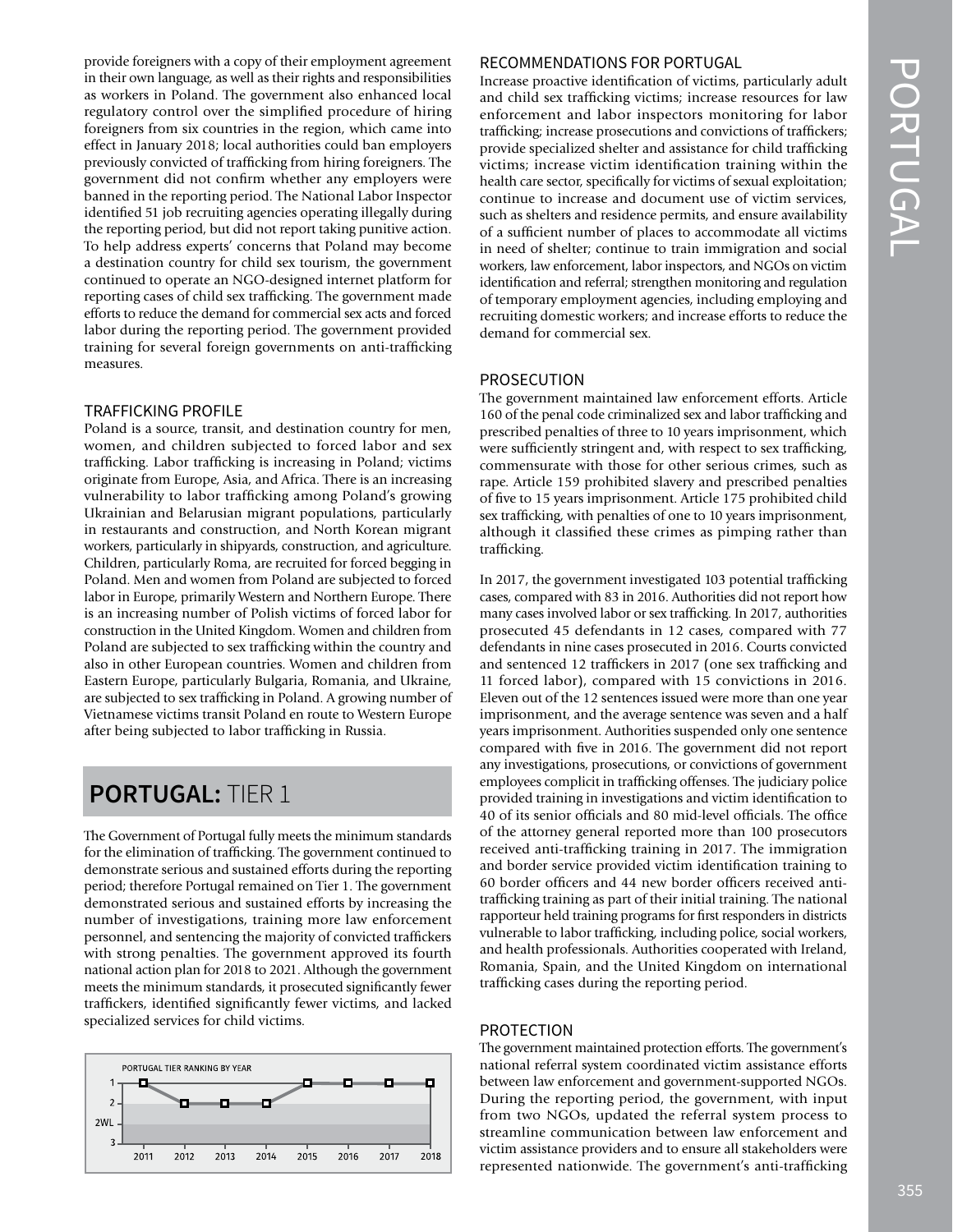care professionals, and social workers on identifying victims of forced prostitution, forced labor, and forced begging and criminality. The government also provided victim identification guidelines to labor inspectors. Civil society reported the health care sector lacked sufficient training on identification for victims of sexual exploitation.

Example provided a checklist to law enforcement, NGOs, health and consistent of the distribution, by consistent of the state of the state of the state of the state of the state of the state of the state of the state of th Upon encountering a potential victim, law enforcement personnel conducted an initial standardized risk assessment; individuals deemed vulnerable or at risk were referred to one of five regional multidisciplinary NGO teams to receive specialized shelter and assistance. The multidisciplinary teams comprised psychologists and social workers. First responders and social service providers could refer potential victims to services, but only law enforcement officials could officially "confirm" an individual a victim of trafficking. GRETA reported there was no timeline for authorities to confirm official victim status; the process depended on the duration of the related prosecution. In 2017, authorities identified 171 potential victims and four confirmed victims, compared with 143 potential and 118 confirmed victims in 2016. Potential victims received the same access to services as confirmed victims. In 2017, the government provided approximately  $\epsilon$ 1 million (\$1.2 million) to shelters and the multidisciplinary regional teams, the same amount as 2016. Victims and their minor children had the right to shelter, health care, psycho-social, legal, and translation and interpretation services, as well as education and employment training. The three government-funded NGO-operated shelters were exclusively for trafficking victims—two for female victims and their minor children and one for adult male victims. GRETA reported the shelters could each accommodate a limited number of victims and noted a growing need for additional shelter places. Adult victims could leave the shelters at will unless authorities determined victims' safety was at risk. There were no specialized services for child trafficking victims; child victims instead received care under Portugal's child protection system and were placed in institutions if they could not be placed with family members. The government reported it would open a fourth shelter solely for child trafficking victims in 2018. The shelter would offer comprehensive assistance tailored to child victims. The government, working through its five regional anti-trafficking teams, conducted 303 training and awareness sessions (220 in 2016), which reached 70,487 beneficiaries, including health care professionals, law enforcement, lawyers, social services professionals, and students.

The government could offer witness protection to victims participating in trials; victims could testify by deposition or videoconference and had access to medical and psychological services to prevent re-traumatization. The government offered victims a reflection period of 30 to 60 days, during which they could recover before deciding whether to cooperate with law enforcement. The law also provided for a one-year residence permit for victims based on cooperation with law enforcement or a personal situation regarding their security, health, family situation, or vulnerability; this permit could be renewed indefinitely. Civil society reported the need for expedited issuance of residency permits for victims. Portuguese law allowed victims to seek compensation from and file criminal proceedings against their traffickers; victims may seek compensation from the government if the convicted trafficker was unable to pay the awarded restitution. The government did not report whether any victims received compensation from their traffickers or the government. There were no reports the government penalized victims for unlawful acts committed as a result of being subjected to trafficking; however, GRETA reported the

lack of a specific provision in Portuguese law protecting victims from prosecution for acts they were coerced to commit could leave victims vulnerable to individual prosecutors' decisions to bring charges.

### PREVENTION

The government maintained prevention efforts. The government maintained a multi-stakeholder anti-trafficking network, including a national rapporteur, representatives from various government agencies, and three NGOs. In March 2018, the government approved the fourth national action plan for 2018 to 2021. The plan was created with input from the full anti-trafficking network and focused on victim assistance, awareness, and combating criminal networks. The government's anti-trafficking was expected to publish an annual report and issued three internal quarterly reports detailing the trafficking situation in the country. The multidisciplinary regional teams held awareness campaigns on sexual and labor exploitation throughout the reporting period. According to the rapporteur, labor authorities increased inspections in areas where persons are vulnerable for exploitation, particularly places of agricultural activity, construction sites, catering facilities, and nightlife establishments. However, a trade union representing labor inspectors reported to the media there was a lack of resources to inspect farms for forced labor. The government screened vetted visa applicants' work contracts and travel documents. GRETA noted, however, a need to strengthen monitoring and regulation of temporary employment and recruitment agencies, especially those employing and recruiting domestic workers. The government continued to conduct a corporate social responsibility campaign to address labor exploitation, which targeted Portuguese companies' supply chains. The government did not make efforts to reduce the demand for commercial sex. Laws prohibiting sexual crimes against children had extraterritorial reach, allowing the prosecution of suspected child sex tourists for offenses committed abroad; there were no reported investigations of Portuguese citizens engaging in child sex tourism abroad. The government provided anti-trafficking training to its diplomatic personnel and peacekeeping troops.

### TRAFFICKING PROFILE

As reported over the past five years, Portugal is a destination, transit and, to a lesser extent, source country for men, women, and children subjected to forced labor and sex trafficking. Trafficking victims primarily originate from West Africa, Eastern Europe, Asia, and, to a lesser extent, Latin America. Most victims are subjected to forced labor, with seasonal migrant workers especially vulnerable. Foreign labor trafficking victims are exploited in agriculture, construction, and domestic service, while Portuguese victims are exploited in restaurants, agriculture, and domestic service, primarily in Portugal and Spain. Poor and uneducated Portuguese in the country's rural interior are especially vulnerable to forced labor networks in Spain, which may extend into Northern and Eastern Europe. Authorities noted an increase in recent years in the number of labor trafficking victims from Bangladesh, India, Nepal, and Pakistan. Foreign women and children, mostly from Africa and Eastern Europe, and Portuguese women and children are subjected to sex trafficking within the country. Portuguese victims have also been subjected to sex trafficking in other countries, mostly in Europe. Children from Eastern Europe, including those of Roma descent, are subjected to forced begging and forced criminal activity in Portugal. Authorities report traffickers bring women and children, many from West Africa, to Portugal to claim asylum and obtain false documents before bringing them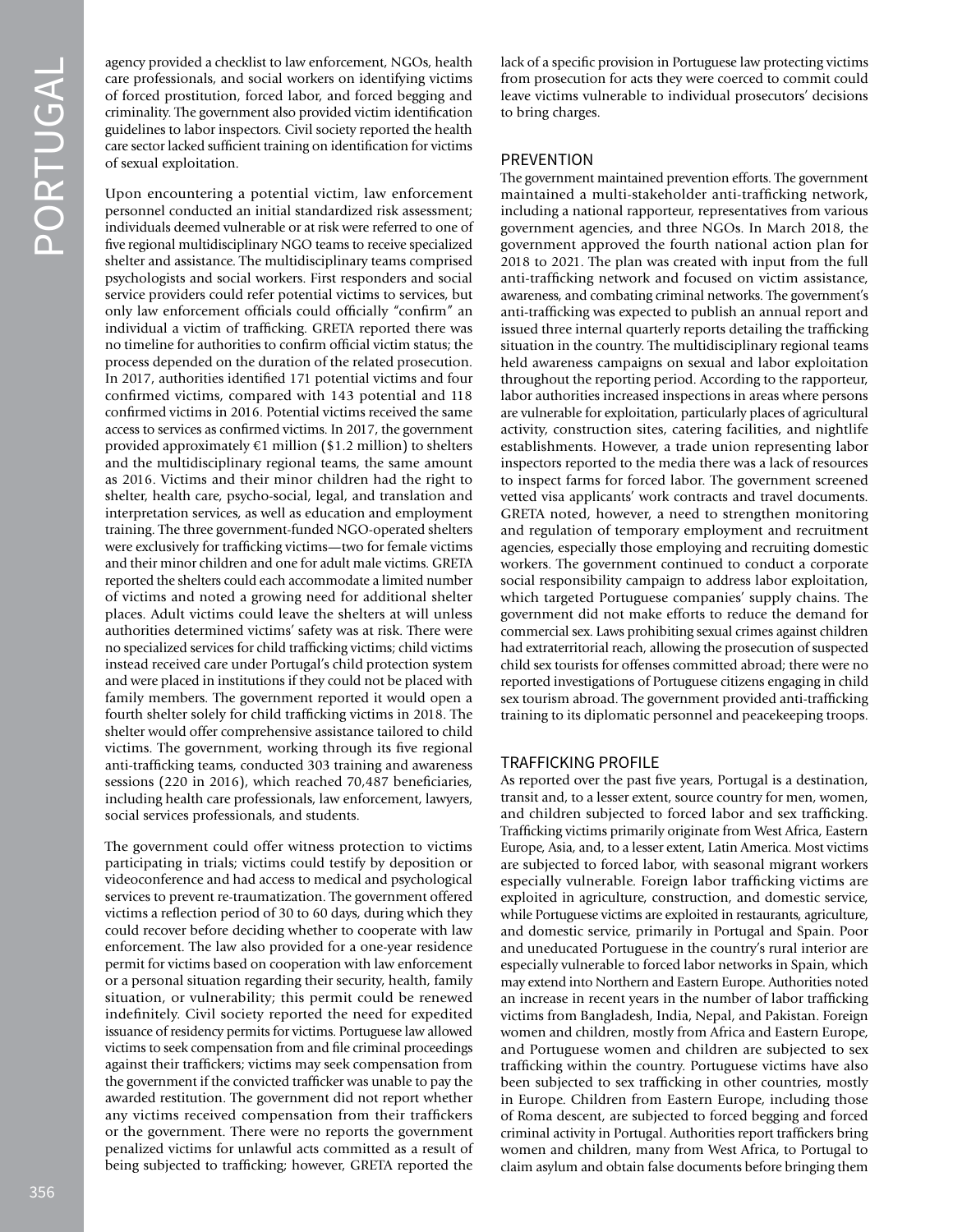to other European countries to be exploited in sex trafficking. Portugal is being used as a new route into the Schengen area by Sub-Saharan African criminal networks trafficking children for both sexual exploitation and forced labor.

# **QATAR:** TIER 2

The Government of Qatar does not fully meet the minimum standards for the elimination of trafficking; however, it is making significant efforts to do so. The government demonstrated increasing efforts compared to the previous reporting period; therefore Qatar remained on Tier 2. The government demonstrated increasing efforts during the reporting period by enacting the Domestic Worker Law to better protect domestic workers and a labor law amendment to overhaul the onerous labor court system and establish Labor Dispute Resolution Committees (LDRC). Substantial progress was made towards implementing the electronic contracting system and new labor dispute panels designed to greatly accelerate resolution of labor dispute cases. It strengthened enforcement on prohibitions against passport retention and substantially increased the number of investigations and prosecutions of forced labor cases and trafficking-related crimes. It also signed major agreements with an international body and a foreign government committing itself to a substantial number of additional reforms and the elimination of remaining restrictions on movement. The government, however, did not meet the minimum standards in several key areas. It did not report prosecuting any Qatari employers or recruitment agencies for forced labor. The government often did not investigate for trafficking indicators such as passport retention, labor violations, and complaints of abuse, and authorities reportedly arrested, detained, and deported potential trafficking victims for immigration violations or for fleeing their employers or sponsors. The government did not provide data on the number of victims it identified or assisted, and it did not hold complicit officials criminally accountable.



### RECOMMENDATIONS FOR QATAR

Increase efforts to investigate indicators of trafficking, prosecute trafficking offenses, and convict and punish traffickers, particularly for forced labor crimes, under the anti-trafficking law; continue to implement reforms to the sponsorship system so it does not provide excessive power to sponsors or employers in granting and maintaining the legal status of migrant workers; fully implement reforms to protect migrant workers from abusive practices and working conditions that may amount to forced labor; fully implement the new domestic worker law, which conforms with international standards, and extend full labor law protections to domestic workers; continue to implement the new LDRCs to expedite cases pertaining to contract or employment disputes; continue to implement the electronic contracting system to reduce instances of contract substitution; strengthen enforcement of the law criminalizing passport retention; ensure the Wage Protection System (WPS) covers all companies, including small and medium-sized companies, joint ventures, and foreign-owned companies; consistently apply formal procedures to identify victims of all forms of trafficking proactively among vulnerable groups, such as those arrested for immigration violations or prostitution or who flee abusive employers; collect and report data pertaining to the number of victims identified and the services provided to them; continue to provide anti-trafficking training to government officials, targeting the judicial sector, labor inspectors, and diplomatic personnel; and continue to conduct anti-trafficking public awareness campaigns.

### PROSECUTION

The government increased overall anti-trafficking law enforcement efforts. The 2011 anti-trafficking law criminalized sex and labor trafficking and prescribed penalties of up to seven years imprisonment and a fine of up to 250,000 Qatari riyal (\$68,680) for offenses involving adult male victims and up to 15 years imprisonment and a fine of up to 300,000 Qatari riyal (\$82,420) if the offense involved an adult female or child victim. Heads of recruiting agencies found guilty of trafficking faced up to five years imprisonment and a fine of up to 200,000 Qatari riyal (\$54,950). These penalties were sufficiently stringent and, with respect to sex trafficking, commensurate with those prescribed for other serious crimes, such as rape. Under Law number 4 of 2009, the government criminalized the confiscation of workers' passports by a sponsor, punishable by a maximum fine of 25,000 Qatari riyal (\$6,870).

During the reporting period, the government reported investigating 149 potential trafficking cases, an increase from 93 in 2016; some of these cases likely involved other crimes often conflated with trafficking. The government reported prosecuting, but not yet convicting, one suspected trafficker under the 2011 anti-trafficking law, similar to the previous reporting period. The Public Prosecution Office (PPO), however, initiated prosecutions involving 109 cases of forced labor, up from zero the previous year, though none have yet resulted in convictions. During the previous reporting period, it achieved 28 trafficking-related convictions, including facilitating prostitution and unscrupulous employment practices. During the year, out of 4,230 cases of worker grievances, parties mutually resolved 2,720 in out-of-court settlements and officials referred 763 to the judiciary. Under various sections of the labor code, the PPO convicted up to 19 companies for labor law contraventions, including failure to comply with work hour limitations, grant a mandatory rest day, or pay overtime. Labor courts handed down 2,575 judgments, an improvement from the 2,039 judgments made in 2016. In 2017, the government continued to strengthen its enforcement of the law prohibiting passport retention by investigating 361 cases and referring 53 to the PPO; it prosecuted 48 cases and administered fines to the perpetrators of passport retention during the previous reporting period. However, the government did not investigate such instances as potential trafficking offenses.

Qatari labor protections remained biased in favor of the employer. Government authorities did not routinely categorize forced labor or exploitative working conditions of domestic workers as human trafficking, but rather as criminal assaults, immigration or labor law violations. The government lacked a clear and efficient judicial process to criminalize human trafficking offenses, and its primary solution for resolving labor violations continued to be a transfer of employer sponsorship,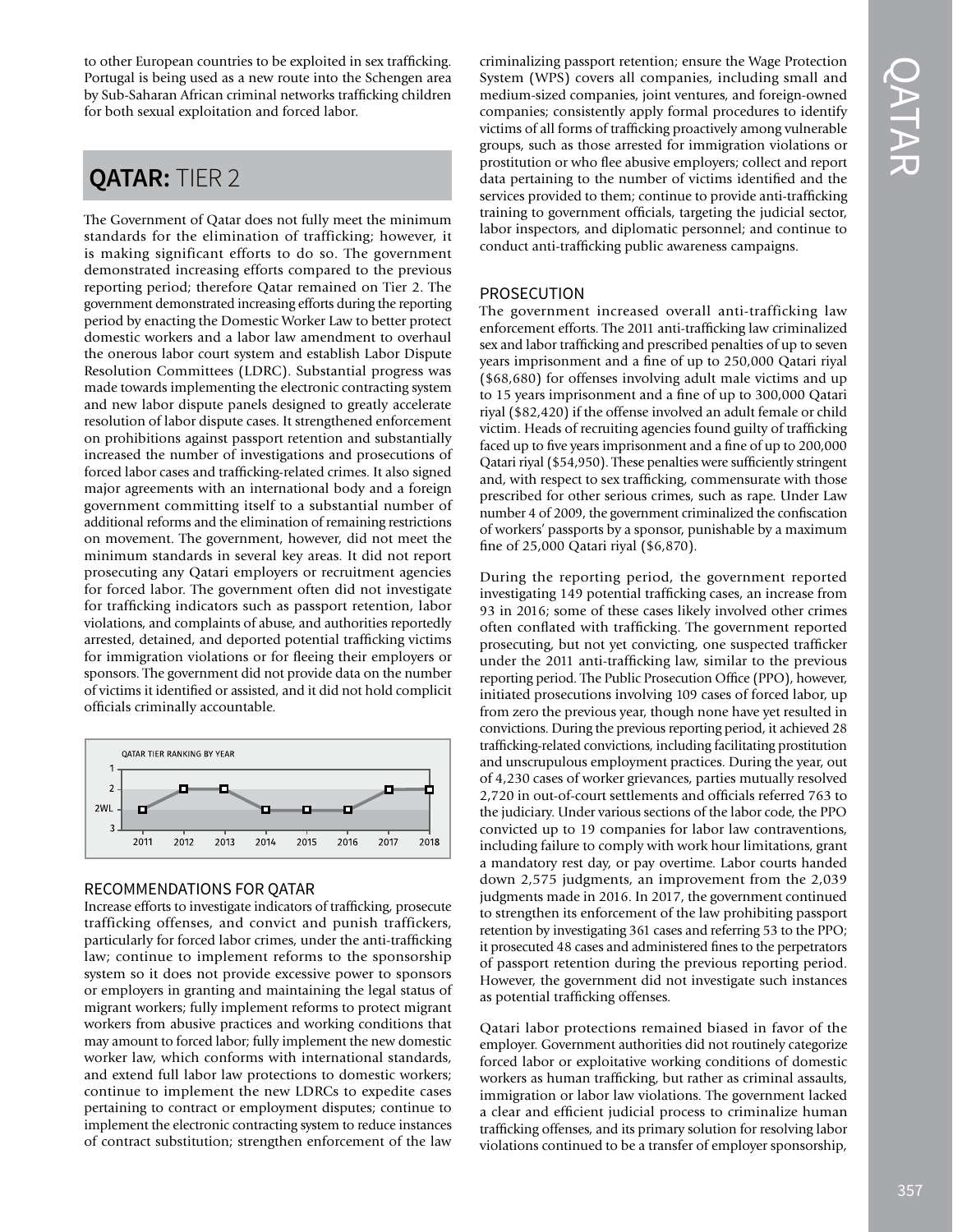of companies with limited efforts to investigate whether the violations constituted forced labor.

The government did not report investigations, prosecutions, or convictions of government officials for complicity in human trafficking offenses. In October 2016, two domestic workers filed a civil suit against a former Qatari diplomat posted in the United States alleging the official withheld their wages, forced them to work excessive hours, and threatened deportation and blacklisting, among other accusations indicative of forced labor; the case resulted in a confidential settlement during the current reporting period. In early 2017, a Qatari official formerly posted to the United States as a diplomat agreed to a confidential settlement after a federal court in Virginia issued a default judgment in a civil suit in May 2014 in the amount of nearly \$500,000 for claims the official subjected a domestic worker to forced labor. During the year, government entities financed and conducted specialized trainings on trafficking issues. The government continued its coordination with several international organizations and civil society stakeholders to improve training programs for federal employees, and the police training institute of the Ministry of Interior (MOI) conducted courses and workshops for an unknown number of officers and staff who investigate and work on trafficking cases. With government support, judges, inspectors, and police officers continued participation in a multi-year training program with an international organization on combating trafficking. Qatar University's Law Clinic conducted training related to human trafficking at the local Police Training Institute.

### PROTECTION

manulated back payment of way is and fines, and the same and the same and the same and the same and the same and the same and the same and the same and the same and the same and the same and the same and the same and the The government maintained efforts to protect victims. The government did not report the number of trafficking victims it identified, referred for care, or assisted during the reporting period, although it did vastly strengthen institutional protections for laborers, including the highly vulnerable domestic worker population. During the reporting period, the government again dispersed approximately 90 million Qatari riyal (\$24.7 million) to the Aman Protection and Social Rehabilitation Center shelter, which provided basic medical care, social services, psychological treatment, housing, rehabilitation, and reintegration for female workers who fled their sponsors as well as female and child victims of violence; shelter officials did not use established protocols to proactively screen vulnerable individuals for trafficking indicators. During the reporting period the National Committee to Combat Human Trafficking (NCCHT) also reported renting out six villas each capable of holding 20 people, specifically designated for victims of trafficking—both males and females. Some officials reportedly used a manual to proactively identify human trafficking victims, but law enforcement personnel and other government entities did not report proactively screening for any trafficking indicators among domestic workers, a vulnerable population typically isolated and mostly excluded from protections under labor laws. The government updated and continued to use its national victim referral system to coordinate victim identification and referral efforts between government authorities and NGOs. The referral system included the provision of shelter, health care, and legal assistance to trafficking victims. During the reporting period, victims were able to access the shelter even if their employers filed charges against them and maintained the right to leave the shelter without supervision.

In August 2017, the Emir signed into law the Domestic Workers Law, which was published in September 2017 and formally came into force in March 2018. The law required that domestic workers have government-verified contracts; receive adequate employer-provided food, accommodation, medical benefits, one day off per week, limited 10-hour workdays, sick leave, return flight tickets once each year, three weeks paid vacation per year, and full end-of-service payments; guaranteed access to the new dispute resolution committees to resolve workplace grievances; and allowances for domestic workers to leave their employers in cases of exploitation or violation of contract terms. However, at the close of the reporting period, enforcement and knowledge of the new law remained limited, thereby leaving significant vulnerabilities to forced labor among this population.

Systemic hurdles limited victim protection and impeded access to justice. In 2017, there were no reports of trafficking victims being detained, fined, or jailed for unlawful acts committed as a direct result of being subjected to trafficking; however, police did detain out of legal status workers for immigration violations and fleeing their employers or sponsors. The government generally encouraged victims to testify against their traffickers by providing free legal counseling and allowing them to pursue financial compensation; it did not report how many victims testified or received these benefits during the reporting period. The Qatari legal system lacked adequate privacy laws to protect victims against potential retribution and often did not provide adequate assistance or protection for victims during legal proceedings. Victims who lodged complaints were sometimes the subject of spurious counter-charges by their respective employers that resulted in administrative deportation proceedings. During the year, in an effort to address complaints directed against the prohibitive exit permit system, the government utilized its Grievance Committee—in accordance with Law No.21 of 2015—to evaluate and adjudicate refusals of employers to grant their employees exit permits. In 2017, the Grievance Committee reviewed 2,958 cases and, in all but two—due to preexisting criminal charges against the workers—it overturned employers' refusals to grant exit permits and gave employees permission to leave. The Grievance Committee began to alleviate some of the burden of the onerous exit permit system; however, authorities acknowledged more work was needed to ensure victims could expeditiously change employers or return to their respective countries of origin. The government assisted workers who wished to prematurely terminate their contracts and transfer employers in the event of employment malfeasance. The government reported the transference of 10,485 workers over the objections of their employers to new companies, far surpassing the 1,784 transferred in 2016. The MOI's Search and Follow Up and Human Rights departments coordinated with embassies to assist in the repatriation of migrant workers, including an unknown number of domestic workers. The MOI reported providing 15,646 complimentary repatriation tickets in 2017, more than doubled from 7,506 tickets granted in 2016. The government reported it did not deport those who faced retaliation or retribution in their country of origin.

### PREVENTION

The government sustained robust efforts to prevent trafficking in persons. The NCCHT, which included representatives of both government offices and NGOs, commenced regular meetings in 2017 and organized and hosted an international anti-trafficking conference in partnership with INTERPOL. The NCCHT began re-drafting its national strategy to combat trafficking, which spanned 2017-2022 and prioritized prevention, protection, judicial pursuits, and regional and international cooperation. The government did not report its financial allocation toward revision and implementation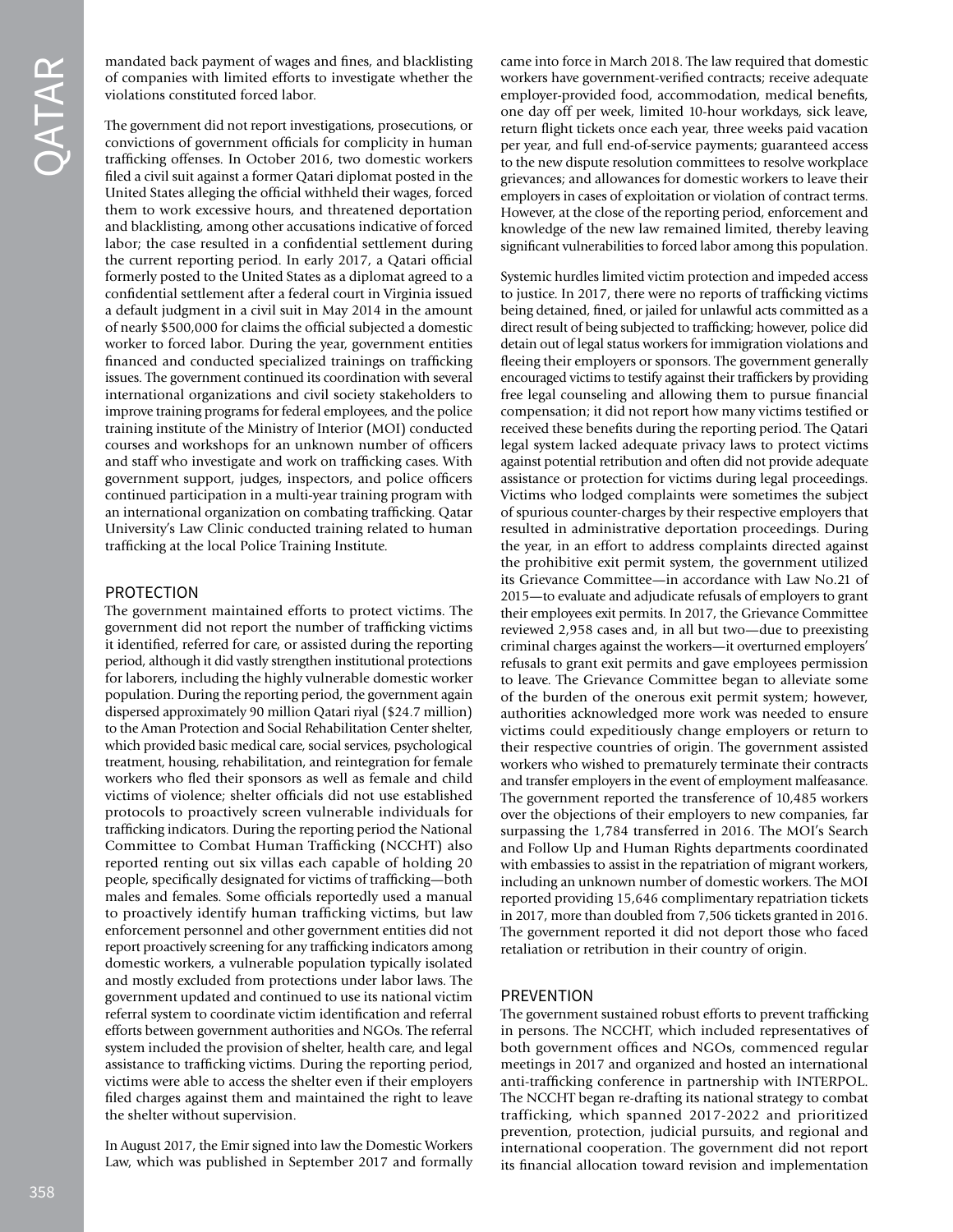of the strategy; it allocated approximately 7.2 million Qatari riyal (\$1.98 million) for such activity during the previous reporting year. The government-funded Aman Center continued to promote awareness campaigns on various forms of abuse, including trafficking, and outlined where to receive help; these campaigns targeted women, domestic workers, and exploitative employers. The Slavery Museum in Doha—part of a museum consortium chaired by the Emir's mother enhanced trafficking knowledge among the local population. The government maintained its publication of manuals for expatriates in Arabic, English, and several source country languages on proactive victim identification, domestic worker rights, and ways to combat trafficking in Qatar. It continued to publish and disseminate "worker rights" pamphlets in English, Arabic, Hindi, Bengali, Nepali, and Tagalog that contained relevant articles from the labor and sponsorship laws. Officials began to include in every domestic worker's passport a sticker with a number for the complaint hotline and that of the Ministry of Administrative Development, Labor and Social Affairs (MADLSA); the government did not report how many calls either line received during the reporting year. The MADLSA and MOI held lectures and town halls, and supported media publications, to explain Qatar's labor system reforms and solicit feedback from labor sending country representatives; these activities targeted companies, government entities, foreign embassies, the press, and migrant worker communities. The government did not report efforts to reduce the demand for commercial sex acts. The government did not regularly provide anti-trafficking training for its international peacekeepers or diplomatic personnel.

In 2017, a total of 408 labor inspectors conducted more than 19,000 inspections of recruitment agencies resulting in roughly 3,605 warnings, 1,210 violation reports and various penalties, 78 company blacklistings, cancelation of nine licenses for recruitment agencies operating in Qatar, and the revocation of one license—compared to 24 license revocations in 2016—that MADLSA's routine inspection and monitoring found to be noncompliant with the labor law; however, it did not report if it referred any companies, or their owners or staff, for further prosecution or whether it achieved any convictions for those suspected of illegal recruitment activities. The government continued its rollout of the WPS, which requires employers to pay workers electronically and increases penalties for violating the labor code. Officials blacklisted more than 18,000 companies for violating the WPS and roughly 3,400 for labor law contraventions, exceeding the blacklisting of 5,500 companies and 2,000 individuals in the previous reporting period. The WPS detected and, as a result, officials blocked from future transactions, more than 27,000 companies for labor violations, a notable increase from just 600 during the previous reporting period; however, it remained unclear whether the system flagged any potential trafficking cases for criminal investigation. During the reporting period, the government signed landmark agreements with a foreign government and the ILO to strengthen anti-trafficking operating capacity and generate sustainable labor reform efforts throughout Qatar. Committing itself to the ILO official agreement, the government allocated workplace space and funding for a 17-person staffed office to solely oversee the implementation of the activities contained therein. The government continued to address recruitment issues and worker rights through 36 bilateral agreements and five memoranda of understanding with labor-sending countries, and it worked with individual countries to certify vetted labor recruitment offices to reduce fraud or excessive debts that may lead to forced labor conditions. The quasi-governmental Qatar Foundation and the Qatar 2022 Supreme Committee published workers mandatory standards documents, which injected workers' rights into corporate social responsibility to provide contractual incentives to contractors and subcontractors to follow the labor law or risk losing lucrative, multiyear projects.

In 2017, the government advanced implementation of the new e-contract system, espoused by Law No.21 of 2015, which applies to all expatriate workers in Qatar, including those in the domestic sector. During the reporting year, the MOI signed an agreement with a biometric data company to establish 22 service centers in eight primary sending countries constituting 80 percent of Qatar's total workforce. The government planned these centers to be responsible for signing contracts in local languages, issuing Qatari residence permits, conducting rights awareness training, taking fingerprints, and opening bank accounts for migrant workers, to reduce instances of contract switching and falsified employment agreements. This contract system included standardized language, including in local languages of major labor-sending countries, and online instructional guidance in Arabic and English. On August 16, the Emir signed into law a 2004 Labor Law amendment to establish new LDRCs, which replaced the laborious labor court system that were plagued by inefficiencies, including protracted court proceedings and the imposition of heavy financial burdens on laborers. The LDRCs formally began operation on March 19, 2018. The LDRCs streamlined cases and were mandated by law to reach a decision within three weeks for any contract or labor dispute.

### TRAFFICKING PROFILE

As reported over the past five years, Qatar is a destination country for men and women subjected to forced labor and, to a much lesser extent, forced prostitution. Men and women from Nepal, India, Pakistan, Bangladesh, the Philippines, Indonesia, Sri Lanka, Sudan, Kenya, Nigeria, Uganda, and other countries voluntarily migrate to Qatar as unskilled laborers and domestic workers, often paying illegal and exorbitant fees to unscrupulous recruiters in the labor-sending countries, thereby increasing their vulnerability to debt bondage. Some workers subsequently face conditions indicative of involuntary servitude, to include restricted movement, payment withholding, passport confiscation, exit permit retention, and threats of deportation or abuse. Individuals in Qatar sell visas to migrants and occasionally demand regular payments, enabling migrant workers to work illegally and without legal recourse against their respective sponsors, although reportedly this trend is on the decline.

Qatar's unskilled migrant workers continue to comprise the largest group at risk of trafficking. Many migrant workers arriving in Qatar pay exorbitant fees to recruiters in their home countries, and some predatory recruitment agencies in laborsending countries lure foreign workers to Qatar with fraudulent employment contracts that bear no legal consideration in Qatar, rendering workers vulnerable to involuntary servitude once in the country. Among foreign workers, female domestic workers are particularly vulnerable to trafficking as, up until the current reporting period, they have not been protected under Qatari labor laws, and because officials lack authority to enter private residences. Some women who migrate for legitimate purposes may subsequently be subjected to forced prostitution.

Qatar's employment-based sponsorship system places significant power in the hands of employers, who have unilateral power to cancel residence permits, prevent workers from changing employers, and deny permission to leave the country. Debt-laden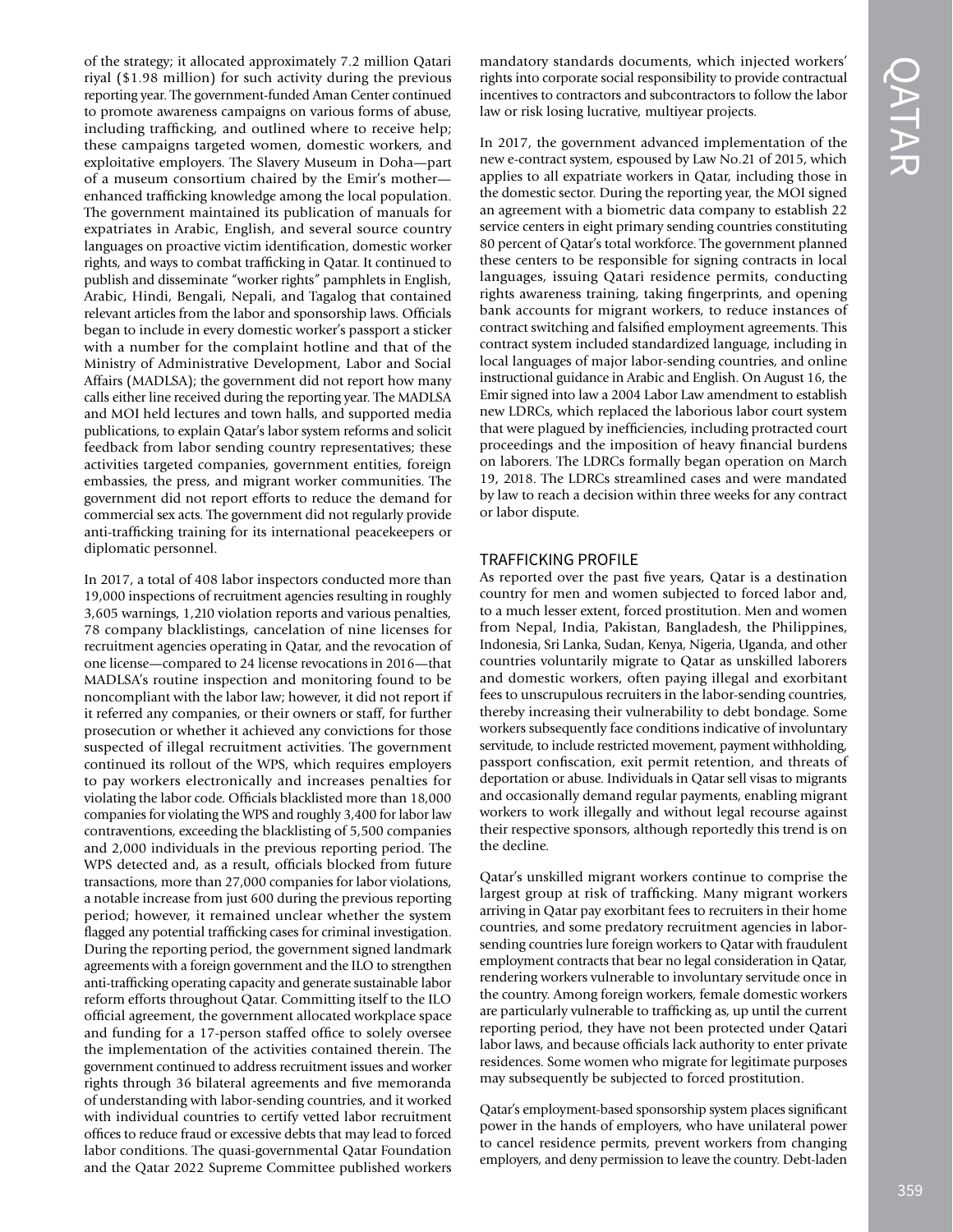their exploitation out of fear of reprisal or deportation, the protracted recourse process, or lack of knowledge of their legal rights, thereby exacerbating or prolonging their forced labor situation. Instances of delayed or unpaid salaries are a leading driver of forced labor in Qatar. Many migrant workers often live in confined, unsanitary conditions, and many complain of excessive working hours and hazardous working conditions; threats of deportation and physical or financial harm; and physical, mental, or sexual abuse. Reports allege the vast majority of expatriate workers' passports were in their employers' possession, despite laws against passport confiscation.

# **ROMANIA:** TIER 2

**EXERC INTERF AND CONSTRANT CONSTRANT CONSTRANT CONSTRANT CONSTRANT CONSTRANT CONSTRANT CONSTRANT CONSTRANT CONSTRANT CONSTRANT CONSTRANT CONSTRANT CONSTRANT CONSTRANT CONSTRANT CONSTRANT CONSTRANT CONSTRANT CONSTRANT CON** The Government of Romania does not fully meet the minimum standards for the elimination of trafficking; however, it is making significant efforts to do so. The government demonstrated increasing efforts compared to the previous reporting period; therefore Romania remained on Tier 2. The government demonstrated increasing efforts by significantly increasing prosecutorial use of the trafficking statute, increasing participation in joint investigative teams with several European counterparts, implementing new prevention campaigns, and developing a draft national action plan. However, the government did not meet the minimum standards in several key areas. Lack of sufficient government funding to NGOs for assistance and protection services remained a problem, leaving most victims unprotected, susceptible to re-traumatization, without services, and vulnerable to re-trafficking. Bureaucratic procedures continued to impede victims' access to medical care. Authorities investigated fewer trafficking crimes, courts convicted significantly fewer traffickers, and officials identified fewer victims. Judges continued to lack specialized training on working with trafficking cases and victims, which had detrimental effects on witness protection, restitution for victims, and sentencing for perpetrators.



### RECOMMENDATIONS FOR ROMANIA

Significantly increase efforts to investigate, prosecute, and convict traffickers, including complicit officials, and issue sentences that are proportionate with the severity of the crime; proactively identify potential victims, especially among vulnerable populations, such as migrants and asylum-seekers, children in government placement centers, children involved in begging, and individuals in prostitution, through enhanced training for police officers and labor inspectors on recognizing indicators of exploitation; provide financial support to NGOs for victim services and develop and institute a formal mechanism for administering the funds; amend legislation to allow authorities to sanction recruiting agencies for trafficking-related crimes; increase the quality of psychological counseling and improve access to medical assistance for victims; exempt all trafficking victims who testify in trials from the online disclosure of their names to protect participating witnesses from retaliation

and stigma and to incentivize greater victim participation in prosecutions; expand efforts to train officials involved in judicial proceedings, particularly judges, on sensitivity to trafficking issues, understanding all forms of trafficking, and applying antitrafficking laws; significantly increase anti-trafficking training for law enforcement officials on working with victims, evidence collection, and understanding psychological coercion; increase the number of financial investigators specializing in trafficking cases; finalize, adopt, and implement the 2018-2022 national action plan; and revise the restitution mechanism to include minimizing court fees and increasing efforts to ensure victims receive compensation.

### PROSECUTION

The government decreased overall law enforcement efforts. Articles 210, 211, and 367 of the penal code criminalized sex and labor trafficking and prescribed penalties of three to 10 years imprisonment, which were sufficiently stringent and, with respect to sex trafficking, commensurate with penalties prescribed for other serious crimes, such as rape. Authorities opened 675 new trafficking cases in 2017, a decrease from 864 and 858 in 2016 and 2015, respectively. A split reporting structure hindered police efficiency and coordination with investigations and prosecutions. Likewise, limited dedicated financial investigators impeded financial investigations and asset seizures, inhibiting evidence collection in trafficking cases and causing investigators and prosecutors to rely mainly on witness testimony. Prosecutors processed 481 alleged trafficking cases in 2017, compared to 552 in 2016; of these cases, 57 (12 percent) were prosecuted for pandering, rape, sexual activity with minors, and fraud, compared to 416 (75 percent) in 2016, indicating a significant increase in the use of the trafficking statute versus lesser crimes that carried weaker penalties. Prosecutors indicted 362 suspected traffickers in 2017, compared with 358 in 2016 and 480 in 2015. Courts convicted 222 traffickers in 2017, a decrease from 472 in 2016 and 331 in 2015. Fifty-five traffickers (25 percent) received suspended sentences, compared to 22 percent in 2016; the remaining traffickers received sentences of imprisonment, which ranged from one to more than 10 years. The government did not report how many fines were levied on convicted traffickers in 2017, compared with approximately 200,000 lei (\$51,550) in 2016. Authorities participated in 43 joint investigative teams with several European counterparts, compared with 21 in 2016. Authorities extradited 44 traffickers to other European countries to serve sentences. The government did not report any investigations, prosecutions, or convictions of government employees complicit in trafficking offenses.

The National Institute for Magistrates organized two conferences on strengthening legal knowledge and cooperation with prosecutors and judges to protect victims' rights during judicial proceedings; 93 judges, prosecutors, lawyers, and psychologists participated. Prosecutors received training on investigating and prosecuting trafficking cases. The government provided training to government employees on the early identification of victims. The police organized a series of training programs for its staff that included an anti-trafficking component. Regardless of the numerous training events, NGOs reported many police officers and judges lacked specialized training and sensitivity toward sex trafficking cases and trafficking issues. Judges typically did not differentiate between prostitution and sex trafficking as distinct crimes, which had detrimental effects on sentencing for perpetrators and compensation for victims. Observers frequently criticized police for being unaware of the exploitation potential in prostitution, leading to a failure to check for indicators of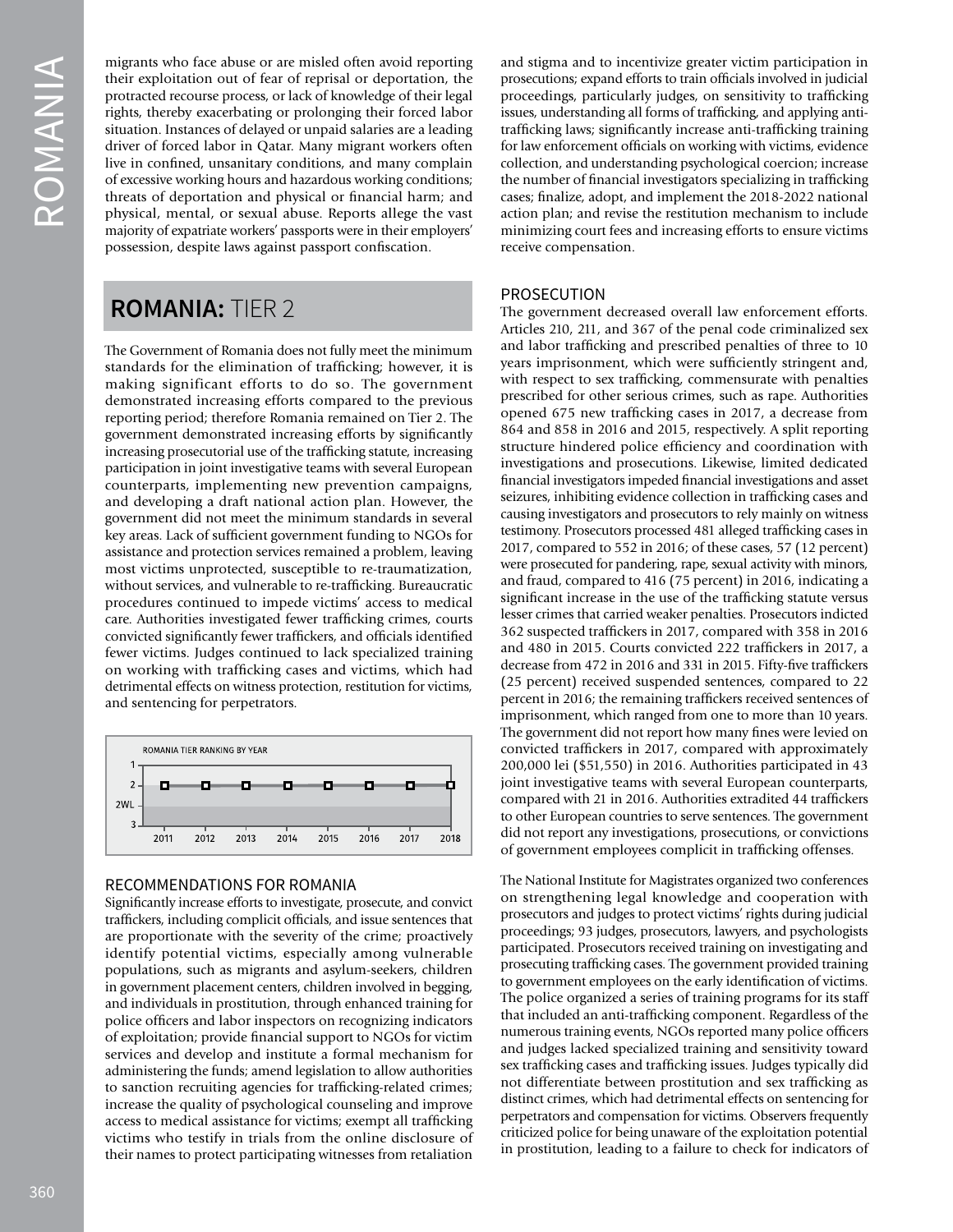force, fraud, or coercion when encountering individuals in prostitution.

### PROTECTION

The government maintained efforts in victim protection. Public officials and NGOs identified 662 victims in 2017, the lowest number identified in over a decade and a decline from 757 identified victims in 2016 and 880 in 2015; these statistics included victims from ongoing investigations and prosecutions initiated in previous years. Of these victims, 51 percent were children, 76 percent were female, and 69 percent were subjected to sex trafficking. Police used the government's national victim identification and referral mechanism, although observers reported the government did not proactively identify victims. In 2017, 46 percent (307) of registered victims received assistance provided by public institutions and NGOs, compared with 41 percent in 2016. While the government relied on NGOs to assist victims, it did not provide sufficient financial support. The government did not allocate grants directly to NGOs due to legislation precluding direct funding for NGOs, and it declined to allow its national anti-trafficking agency to become an implementing agency for European funding programs, a status that would have allowed them to allot European funds to NGOs. Additionally, for the second consecutive year, the government failed to channel a Swiss-funded grant (approximately \$2 million with the Romanian government co-financing 15 percent) to NGOs for victim assistance efforts. However, the government facilitated the transfer of the Swiss funds to IOM in order to disburse the funds to NGOs.

The government maintained five government-run shelters and one shelter jointly run by the government and an NGO that were designated for trafficking victims; these shelters also housed domestic violence victims in separate living areas. Officials referred victims to government-run domestic violence or homeless shelters or privately run shelters when the six trafficking shelters were full. Authorities placed child trafficking victims in general child facilities or in facilities for children with disabilities run by the governmental child protection service, which generally did not offer specialized assistance and frequently re-traumatized children. Perennial problems of abuse and neglect of institutionalized children and the lack of proactive identification in government facilities left children in placement centers and orphanages vulnerable to trafficking. Romanian victims abroad received free travel documents issued by Romanian embassies; the government, NGOs, or an international organization paid for transport costs. Local governments financed and operated transit centers that could assist repatriated victims. The law entitled all victims to legal aid, reintegration support, and psychological and medical care. However, the government did not necessarily provide for more than one mental health counseling session and did not finance medical care costs. NGOs paid for all psychological services costs for victims due to the government's refusal to reimburse psychologists who assisted victims, and for emergency medical care costs because the government lacked financial assistance and medical care required payment upfront. Moreover, access to medical care required Romanian victims to return to their home districts to obtain identity documents. The process presented logistical and financial hurdles for many trafficking victims; NGOs also covered those costs.

The law permitted foreign victims to request asylum and granted asylum-seekers the right to work after three months. In 2017, an NGO identified one foreign victim from Pakistan among refugees and asylum-seekers, but suspected dozens of other cases. The law also permitted foreign victims who cooperated with authorities to receive a renewable, six-month temporary residence permit. In 2017, 496 victims participating in criminal proceedings accessed services available to victims assisting law enforcement; these services included transporting victims to court and returning them home. Some victims chose not to testify because the justice ministry published the names of all trial witnesses, including children, on its public website, putting victim-witnesses at risk of retaliation and societal or familial ostracization. While the law allowed victims to provide testimony from a separate room, this was rarely done in practice due to judges' preference for live testimony in front of traffickers. The law entitled victims to restitution from their traffickers; however, victims generally could not afford the fees necessary to initiate civil trials or, in cases in which judges ordered restitution, to pay court officers to collect the money owed from traffickers. Additionally, NGOs reported victims rarely received restitution money because when ordered by courts to pay restitution, traffickers did not do so. Prosecutors typically dropped charges and fines against victims for crimes committed as a direct result of being subject to human trafficking.

### PREVENTION

The government increased prevention efforts. The government developed a draft national action plan for 2018-2022; the last action plan expired in 2016. The national anti-trafficking agency made operational a three-year EU internal security fund grant of €160,000 (\$192,080) for prevention campaigns focusing on sexual exploitation in 2018 and forced begging in 2019. In collaboration with an NGO, the agency developed and deployed an online prevention tool for a job and commerce website, warning potential job seekers of possible trafficking risks before they view job offers and providing contact information for the authorities in case of suspicious activity. The agency also organized a number of anti-trafficking awareness campaigns. The agency continued to publish yearly reports and statistics on trafficking. Despite a 2006 amendment to the criminal code that prohibited Romania-based recruitment companies from facilitating the exploitation of citizens abroad, the government did not have the power to punish recruitment agencies for trafficking-related crimes, such as illegal recruitment fees. Observers noted police were unresponsive to reports of labor trafficking and labor inspectors lacked the competency for detecting trafficking as well as the legal authority for unannounced worksite inspections. The government continued to operate a hotline during regular business hours that primarily focused on informing Romanians about working abroad safely. The government took steps to reduce demand for commercial sex acts and forced labor. The government provided anti-trafficking training for its troops prior to their deployment abroad as part of international peacekeeping missions.

### TRAFFICKING PROFILE

As reported over the past five years, Romania is a source, transit, and destination country for men, women, and children subjected to forced labor and women and children subjected to sex trafficking. Romania is a significant source of sex and labor trafficking victims throughout Europe. Romanian men, women, and children are subjected to labor trafficking in agriculture, construction, hotels, manufacturing, and domestic service, as well as forced begging and theft in Romania and other European countries. Romanian women and children are victims of sex trafficking in Romania and other European countries. Romani children, as young as 12 years old, are particularly vulnerable to forced begging and sex trafficking. Reports indicate some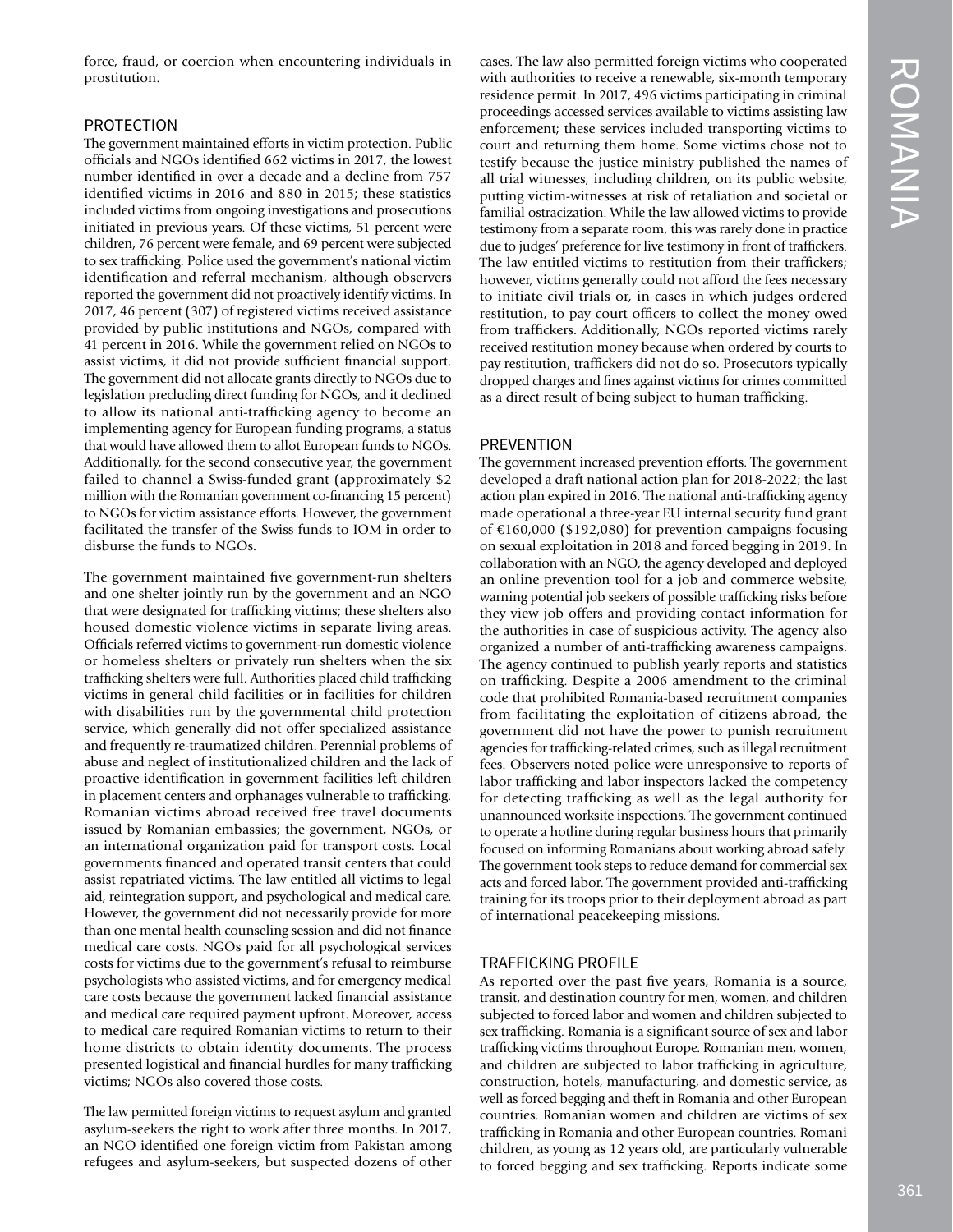state, particularly in small towns. Romania is a destination country for a limited number of foreign trafficking victims, including trafficking victims from Pakistan and the Philippines. Romanians living in privately run institutions for the mentally disabled are vulnerable to forced labor.

# **RUSSIA:** TIER 3

**Example 262**<br>
State nowe subjected to trafficking while in the care of the care of the<br>singure methods of the animal temperator of the limit of the singular<br>
Counter and the Philippine Control were subsected to the care The Government of Russia does not fully meet the minimum standards for the elimination of trafficking and is not making significant efforts to do so; therefore Russia remained on Tier 3. Despite the lack of significant efforts, there were reports some authorities took steps to address trafficking, including by identifying some victims, though the number of victims identified by the government remained negligible. However, authorities routinely detained and deported potential forced labor victims without screening for signs of exploitation, and prosecuted victims forced into prostitution for prostitution offenses. Throughout 2017, the government maintained bilateral contracts with the Democratic People's Republic of Korea (DPRK) under which the DPRK operated labor camps in Russia and subjected thousands of North Korean workers to forced labor, though near the end of the reporting period, Russia announced its intention to discontinue future contracts to comply with UN Security Council Resolution 2397. The government offered no funding or programs for trafficking victims' rehabilitation, while several privately run shelters remained closed due to lack of funding and the government's crackdown on civil society. Authorities did not report assisting any victims and lacked a process for the identification of victims and their referral to care. The government did not consistently provide comprehensive information on prosecution efforts, but the limited available data and media reports suggest prosecutions remained low compared with the scope of Russia's trafficking problem. As in previous years, the government did not draft a national strategy or assign roles and responsibilities to government agencies.



### RECOMMENDATIONS FOR RUSSIA

Investigate allegations and prevent the use of forced labor in construction projects and North Korean-operated labor camps; screen for trafficking indicators before deporting or repatriating migrants, including from the DPRK; allocate funding to state bodies and anti-trafficking NGOs to provide specialized assistance and rehabilitative care to trafficking victims; develop formal national procedures to guide law enforcement, labor inspectors, and other government officials in identifying and referring victims to service providers, particularly among labor migrants and individuals involved in prostitution; increase efforts to investigate and prosecute trafficking offenses and convict traffickers including complicit officials, respecting due process; create a national anti-trafficking action plan and establish a central coordinator for government efforts;

implement a formal policy to ensure identified trafficking victims are not punished, detained, or deported for acts committed as a direct result of being subjected to trafficking; provide victims access to legal alternatives to deportation to countries where they face hardship or retribution; create a central repository for publicly available information on investigation, prosecution, conviction, and sentencing data for trafficking cases; and increase efforts to raise public awareness of both sex and labor trafficking.

### PROSECUTION

The government maintained minimal law enforcement efforts. It did not report comprehensive data on trafficking criminal cases, making it difficult to assess the adequacy or effectiveness of law enforcement efforts. Media reports and publicly available data revealed some details on trafficking cases investigated and prosecuted during the reporting period, although the limited number of cases reported did not constitute an adequate law enforcement response compared to the scale of trafficking in Russia. From the limited available information, authorities prosecuted trafficking suspects through Articles 127.1 and 127.2 of the criminal code, which criminalized "trade in people" and "use of slave labor." These articles prescribed punishments of up to five years of forced labor or up to six years of imprisonment for "trade in people" and up to five years imprisonment for "use of slave labor." These penalties were sufficiently stringent and, with respect to sex trafficking, commensurate with punishments prescribed for other serious crimes, such as rape. However, inconsistent with the definition of trafficking under international law, these articles established the use of force, fraud, or coercion as aggravating factors, rather than essential elements of the crime.

In 2017, Russia's federal-level investigative committee publicly reported 19 investigations, 16 under article 127.1 and three under 127.2, an increase from seven investigations reported in 2016. The government did not report the number of prosecutions initiated. The Supreme Court did not release conviction statistics before the close of the reporting period. Media reports about these investigations and prosecutions revealed several cases involving baby-selling, a crime that falls outside the international definition of trafficking. There were indications that some trafficking cases were reclassified as kidnapping or battery in order to secure a conviction; the government provided no public information on whether any of these cases involved force, fraud, or coercion.

Law enforcement training centers provided lectures and courses on trafficking for investigators and prosecutors. Due to insufficient funding, NGOs did not conduct trafficking training for officials. Russian authorities cooperated in some international investigations involving Russian nationals subjected to trafficking abroad. The DPRK government continued to send workers to Russia under bilateral contracts with Russia and other foreign governments. Despite credible reports of slave-like conditions of North Koreans working in Russia, the Russian government did not report any investigations into those conditions. Corruption and official complicity remained significant concerns, inhibiting law enforcement action during the year. Despite media reports that alleged the use of forced labor in the construction of the new Russian embassy in Panama in 2017, the government did not report any investigations, prosecutions, or convictions of government employees or contractors complicit in human trafficking offenses.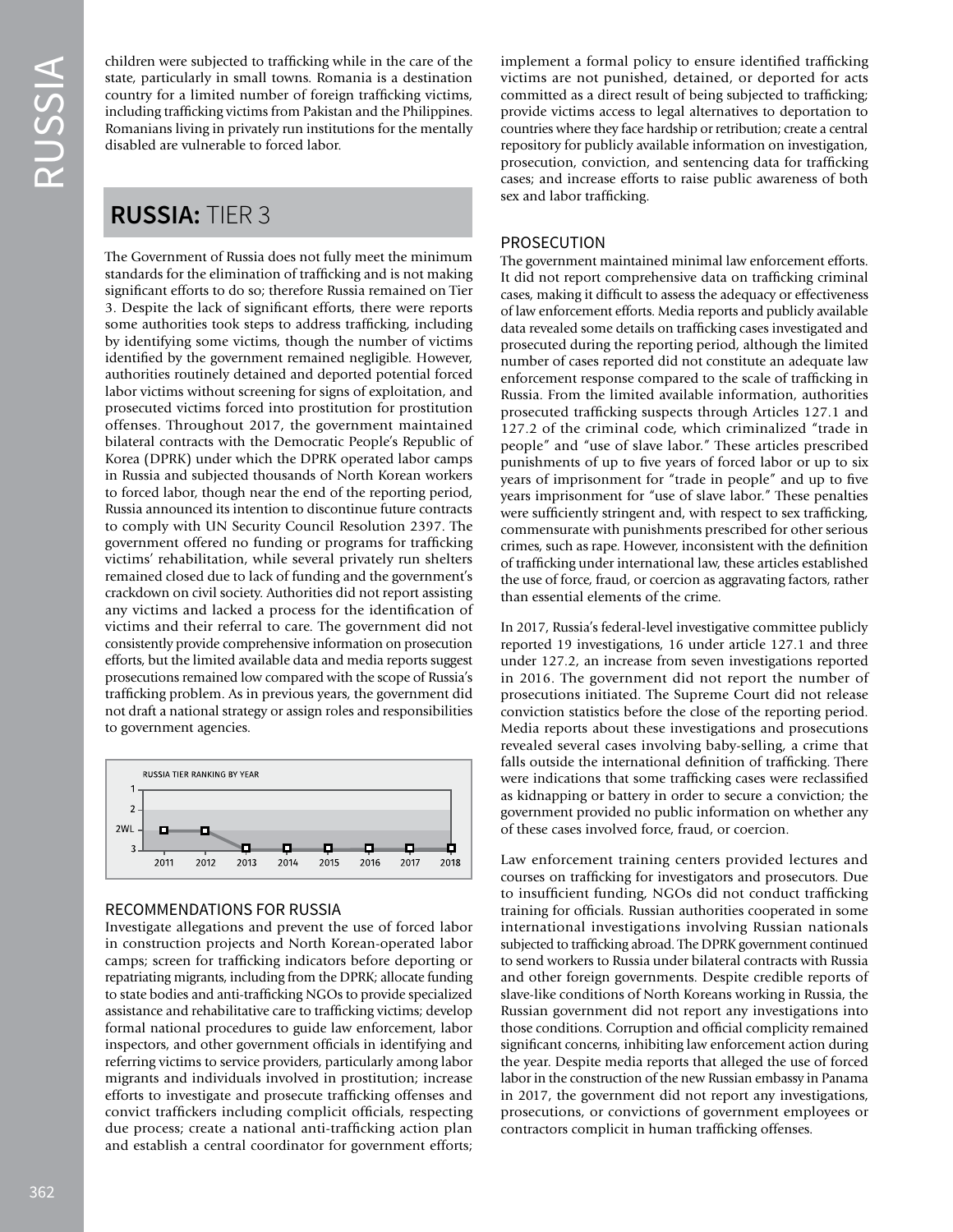# **DON STAR RESPONSED ASSESS** RUSSI/

## PROTECTION

The government generally did not undertake efforts to protect victims and did not publicly report assisting victims. The government did not provide funding or programs for protective services dedicated to trafficking victims. Without specific legislation differentiating trafficking victims from victims of other crimes, government agencies claimed they had neither the means nor authority to provide assistance programs specifically for trafficking victims. Three dedicated trafficking shelters remained closed due to lack of funding; however, some victims continued to be accommodated in homeless shelters. A government-funded homeless shelter accepted Russian and foreign trafficking victims, provided medical and psychiatric aid, and referred victims to international NGOs and other homeless shelters located in many of Russia's regions. A homeless shelter run by the Russian Orthodox Church continued to accept victims and offered them food and housing, although not medical or psychological care; the government did not provide financial support for the shelter. The Russian Red Cross continued to operate a hotline, which primarily served labor migrants and did not identify any victims of trafficking among its callers. Similar to the previous reporting period, the government took steps to limit or ban the activities of other civil society groups, including some dedicated to anti-trafficking activities. Further, the government's efforts to exert pressure on NGOs through the implementation of restrictive laws also targeted those providing protective services for trafficking victims; the government criminally charged and investigated one NGO working on trafficking issues, although charges were eventually dropped. In 2016, two locally registered NGOs working on trafficking issues were designated as "foreign agents." The "Yarovaya" package of anti-terror laws made it a crime for individuals or organizations to provide material assistance to people considered to be in Russia illegally. There were limited examples of government cooperation with civil society. In January 2018, local authorities worked with NGOs to free victims from a factory, obtain travel documents and raise funds to help repatriate Uzbek victims. Authorities reportedly covered repatriation costs on a case-by-case basis.

The government identified 20 trafficking victims in 2017. According to law enforcement statistics, all identified victims were Russian; four victims were females subjected to sex trafficking, six were men subjected to forced labor, and 10 were children, although many of these were baby-selling cases. An NGO assisted approximately 125 victims in 2017. An international organization identified more than 2,400 trafficking cases in Russia from 2015 to 2017. Police regularly avoided registering victims in criminal cases that were unlikely to be solved in order not to risk lower conviction rates. The government did not develop or employ a formal system to guide officials in proactive identification of victims or their referral to available services. NGOs reported a significant number of cases go unreported due to the lack of a formal referral mechanism, victims' fears, and the lack of government assistance to victims. Despite the lack of formal procedures, observers reported some working-level officials referred potential victims for assistance on an ad hoc basis. However, observers also noted other authorities often did not distinguish between foreign victims and individuals unlawfully present in Russia, which resulted in the penalization of foreign victims rather than their referral to care. Frequently, authorities criminally charged victims with prostitution or unlawful presence in country. Authorities punished child victims of forced criminality along with their exploiters. Authorities routinely detained and deported possible foreign victims with no effort to screen them as victims or refer them to care providers. However, in limited instances, Moscow city police informally provided "permit letters" valid for one year to individuals the police determined were trafficking victims. While the letters offered no official status to the migrants, they allowed victims to remain in the Moscow region without risk of deportation or prosecution while police investigated their trafficking case. Authorities reportedly prosecuted Russian citizens returning from Syria and Iraq, where some were subjected to trafficking, under anti-terror laws without being screened for indicators of trafficking. A February 2016 agreement between Russia and DPRK enabled Russian authorities to deport North Koreans residing "illegally" in Russia, possibly even for those with refugee status; this may increase the risk of labor trafficking for North Koreans working under the state-to-state agreement. Moreover, DPRK authorities reportedly arrested, imprisoned, subjected to forced labor, tortured, and sometimes executed repatriated trafficking victims. In February 2018, government officials announced that in accordance with UN Security Council Resolutions 2375 and 2397, Russia would cease issuing new work permits to North Korean laborers, and repatriate those workers whose contracts had expired. Media reports indicated Russia had begun to repatriate the first wave of laborers whose permits had expired. Although government representatives publicly stated workers were asked to leave voluntarily, it was not clear that workers were being screened for trafficking indicators or offered options to legally remain in the country. Authorities did not screen other vulnerable populations, such as migrant workers or foreign women entering Russia on student visas despite evidence of their intention to work or other vulnerabilities to trafficking.

### **PREVENTION**

The government maintained limited efforts to prevent trafficking. The government operated regional migration centers where migrants could obtain work permits directly from the government; however, the permits contained large upfront fees and sometimes required multiple time-consuming trips to the center to obtain. In 2017, Russia entered into bilateral agreements with Uzbekistan to regulate, control, and provide training to migrant laborers in each country. Authorities conducted scheduled and unannounced audits of firms employing foreign laborers to check for violations of immigration and labor laws—with penalties in the form of revoking foreign worker permits. While these raids took place with some regularity, the use of undocumented or forced labor remained widespread due to complacency and corruption. There were widespread reports of abuse of World Cup stadium construction workers, many of whom were migrants from Central Asia, ranging from non-payment of wages to the death of 17 laborers in 2017. Russia did not have a national action plan, nor was there a designated lead agency to coordinate anti-trafficking measures; legislation that would implement such a framework continued to languish at the highest levels within the presidential administration. The government did not have a body to monitor its anti-trafficking activities or make periodic assessments measuring its performance. The government made no efforts to develop public awareness of forced labor or sex trafficking, although high-level officials, including the Ministers of Foreign Affairs and Internal Affairs, occasionally urged cooperation in countering human trafficking. In July 2017, Russia provided in-kind support for an OSCE conference focusing on the role of public-private partnerships in the fight against human trafficking; however, the event focused on the global scope of the problem rather than the challenges in Russia. The government did not make efforts to reduce the demand for commercial sex acts or forced labor.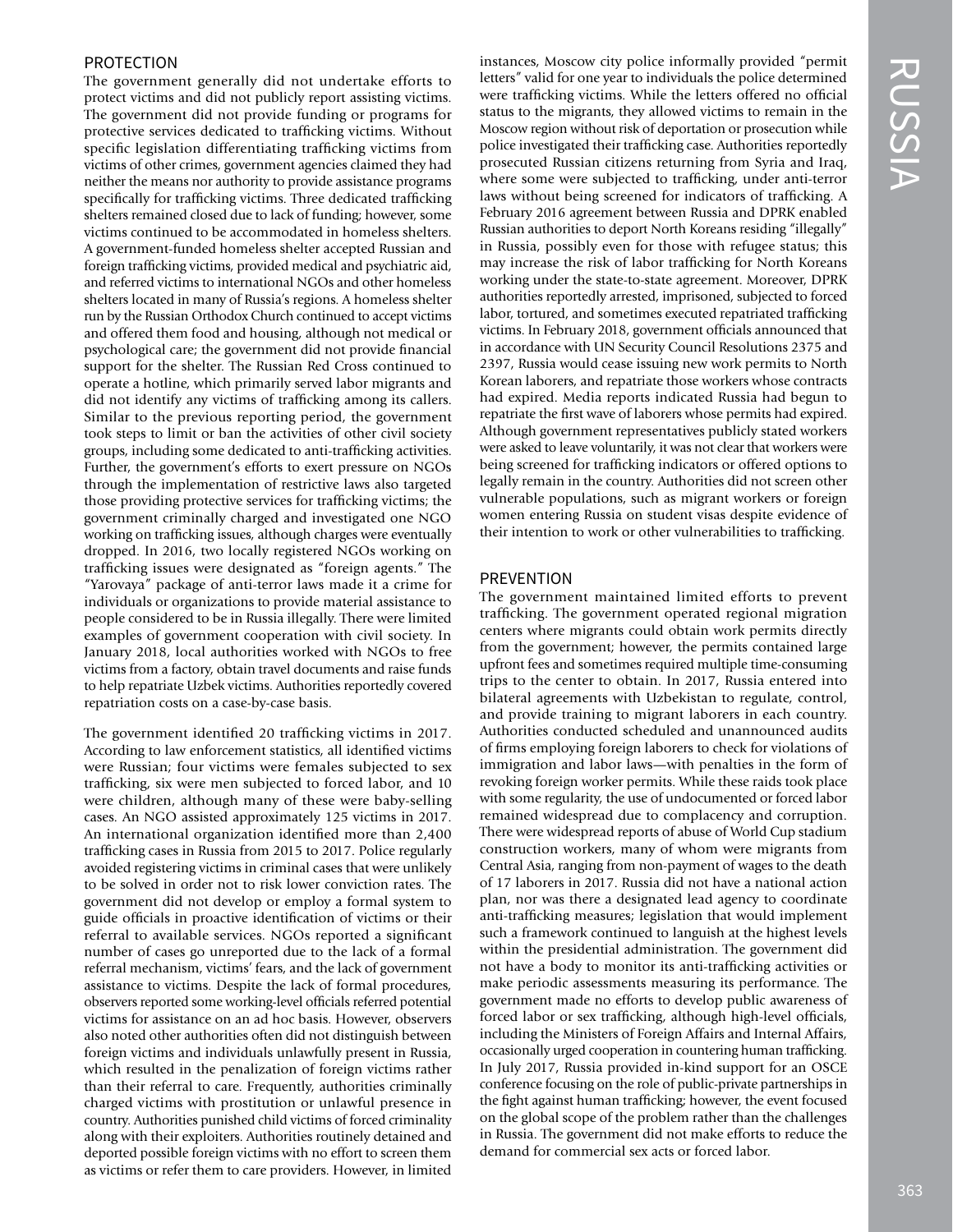TRAFFICKING PROFILE<br>Asseroted over the past five and the star control control of mean fits the desirantion country for means the predominant<br>Russia, sex trafficking is in the construction in a sumple and sex trafficking is As reported over the past five years, Russia is a source, transit, and destination country for men, women, and children subjected to forced labor and sex trafficking. Although labor trafficking remains the predominant human trafficking problem within Russia, sex trafficking is increasing. Workers from Russia and other countries in Europe, Central Asia, and Southeast Asia including Vietnam and DPRK—are subjected to forced labor in Russia. Instances of labor trafficking have been reported in the construction, manufacturing, logging, agricultural, brick factories, textile, grocery store, maritime, and domestic service industries, as well as in forced begging, waste sorting, and street sweeping. Official and unofficial statistics estimate there are between 5 and 12 million foreign workers in Russia, of which the government estimates 1.5 million are irregular migrants. According to press reports, 2.3 million Ukrainians resided in Russia, including more than 1 million who went east to escape Russian aggression in Ukraine. International organizations estimate up to 40 percent of these migrants were working unofficially and vulnerable to both forced labor and sex trafficking. Foreign laborers work primarily in construction, housing, and utilities, and as public transport drivers, seasonal agricultural workers, tailors and garment workers in underground garment factories, and vendors at marketplaces and shops. Many of these migrant workers experience exploitative labor conditions characteristic of trafficking cases, such as withholding of identity documents, non-payment for services rendered, physical abuse, lack of safety measures, or extremely poor living conditions. Subcontracting practices in Russia's construction industry result in cases of non-payment or slow payment of wages, which leave workers at risk of labor trafficking. Corruption among some government officials and within some state agencies creates an environment enabling trafficking crimes. There are reports of Russian citizens facing forced labor abroad. There are also reports of increased vulnerability of minors from state and municipal orphanages being lured to forced begging, forced criminality, child pornography, and sexual exploitation, and use by armed groups in the Middle East.

Women and children from Europe (predominantly Ukraine and Moldova), Southeast Asia (primarily Vietnam), Africa (particularly Nigeria), and Central Asia are victims of sex trafficking in Russia. NGOs reported an increase in the number sex trafficking victims from Africa in 2017 and predicted the number of Africans subjected to trafficking in Russia could increase during soccer tournaments and as the Libyan route to Europe becomes more treacherous. Forced prostitution occurs in brothels, hotels, and saunas, among other locations. Homeless children are exploited in sex trafficking. Teenagers are targeted for "pick-up trainings," sexual education classes in which they are pressured into performing recorded sexual acts on course organizers; the compromising videos are subsequently used to coerce the victims into further sexual exploitation. Russian women and children are reportedly victims of sex trafficking in Russia and abroad, including in Northeast Asia, Europe, Central Asia, Africa, the United States, and the Middle East. Women from Russia's North Caucasus region as well as women from Central Asia residing in Russia were recruited to join ISIS through online romantic relationships and subjected to exploitation once they arrived. Wives and children of foreign fighters were sold after their spouse or father was killed in action.

In recent years, criminal cases have involved Russian officials suspected of allegedly facilitating trafficking in Russia by facilitating victims' entry into Russia, providing protection to traffickers, and returning victims to their exploiters. Employers sometimes bribe Russian officials to avoid enforcement of penalties for engaging illegal workers. The DPRK sends approximately 20,000 North Korean citizens to Russia annually for work in a variety of sectors, notably including logging in Russia's Far East and construction of the 2018 World Cup Stadiums—with 30,000 to 40,000 North Korean citizens believed to be present in Russia; reportedly many of these North Korean citizens are subjected to conditions of forced labor.

# **RWANDA:** TIER 2

The Government of Rwanda does not fully meet the minimum standards for the elimination of trafficking; however, it is making significant efforts to do so. The government demonstrated increasing efforts compared to the previous reporting period; therefore Rwanda was upgraded to Tier 2. The government demonstrated increasing efforts by prosecuting and convicting more perpetrators of transnational trafficking crimes, opening more short-term care facilities, and continuing to implement anti-trafficking awareness campaigns and other prevention measures. However, the government did not meet the minimum standards in several key areas. The government did not convict any traffickers for internal trafficking crimes, despite the presence of sex trafficking and forced labor within the country. The government did not systematically or proactively identify and refer trafficking victims among vulnerable populations or operate sufficient long-term care facilities for all trafficking victims. While there were no credible reports of Rwandan government involvement in either the recruitment into armed groups or sexual exploitation of refugees, during the reporting period, refugee whistleblowers from 2015 reported reprisal from the government for reporting trafficking concerns in camps. The government did not adequately screen for trafficking victims at government transit centers that serve vulnerable populations, and observers stated these centers continued to function as de facto detention facilities. The government implemented some improvements after an NGO documented physical and sexual abuse at these facilities in 2015, but observers stated the reforms were insufficient.



### RECOMMENDATIONS FOR RWANDA

Systematically and proactively identify trafficking victims among vulnerable populations, and ensure potential and identified victims are not arrested, detained, or punished for unlawful acts committed as a direct result of being subjected to human trafficking; cooperate and coordinate with NGOs and international organizations to provide all foreign and domestic trafficking victims with appropriate long-term protection services, including shelter and psycho-social care; develop and implement a victim-witness support program and expand training for prosecutors dealing with victim-witnesses; develop a formal mechanism to systematically refer trafficking victims to appropriate care; adopt and implement an updated national anti-trafficking action plan (NAP); continue to investigate, prosecute, and convict perpetrators of forced labor and sex trafficking, including internal trafficking; continue to implement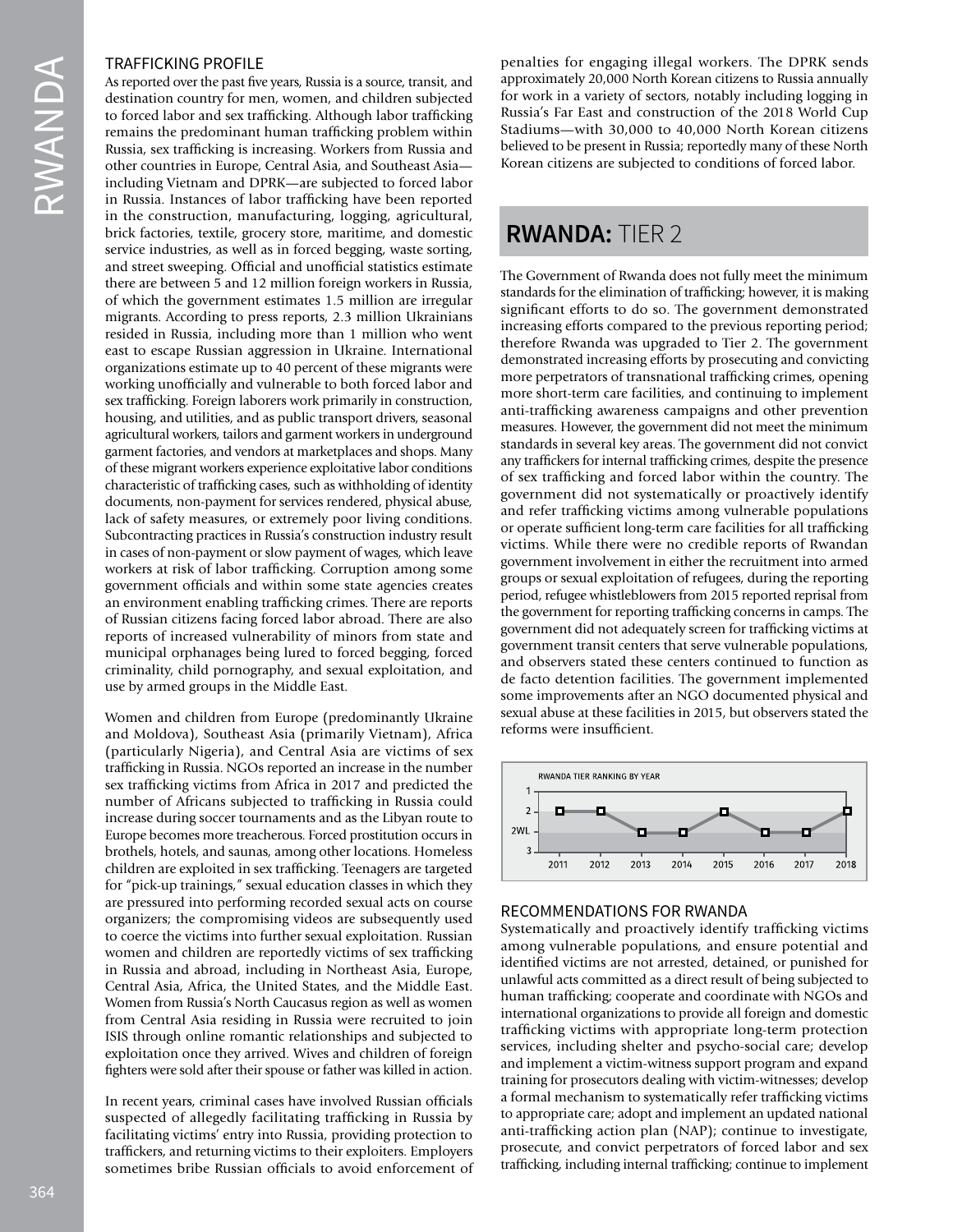protection measures for Rwanda's refugee population; increase training of law enforcement, judicial officials, labor inspectors, and social workers on the implementation of trafficking laws and victim identification procedures; and expand anti-trafficking awareness campaigns.

### PROSECUTION

The government increased law enforcement efforts to combat cross-border trafficking crimes but continued to make inadequate efforts to address internal trafficking crimes. Rwanda's penal code did not criminalize all forms of sex and labor trafficking because it required movement to constitute a trafficking offense. Chapter 8 prescribed penalties of seven to 10 years imprisonment and a fine of 5 million to 10 million Rwandan francs (\$5,850 to \$11,700) for internal trafficking, and 10 to 15 years imprisonment and a fine of 10 million to 20 million Rwandan francs (\$11,700 to \$23,400) for transnational trafficking. Child trafficking convictions were subject to a minimum five-year prison term. These penalties were sufficiently stringent and, with respect to sex trafficking, commensurate with those prescribed for other serious crimes, such as rape. During the reporting period, parliament passed a revised penal code and, following partnership with a foreign donor to draft the provisions, a standalone anti-trafficking law, the Law on the Prevention, Suppression, and Punishment of Trafficking-in-Persons and Exploitation of Others. However, as the president had not yet signed the legislation into law, it remained pending enactment at the close of the reporting period.

The National Public Prosecution Authority (NPPA) reported increased efforts compared to the government's previously reported timeframe, initiating 65 trafficking investigations and prosecuting at least 25 alleged traffickers in 25 cases of suspected trafficking between October 2016 and September 2017—a timeframe that does not entirely correspond to the one previously used (July 2015-October 2016). Of the 25 prosecutions of alleged traffickers, five involved internal trafficking. The NPPA reported obtaining convictions for at least 12 traffickers in 12 cases during the specified timeframe, but it did not report the sentences or the laws under which these offenders were convicted. During the previous timeframe, the government reported investigating 44 cases, prosecuting 16 cases, and convicting seven traffickers. In 2017, the government did not adequately prosecute and did not convict any perpetrators of internal sex trafficking or forced labor, despite the presence of trafficking within the country. The government admitted difficulty prosecuting and convicting trafficking offenders due to a lack of investigative and prosecutorial anti-trafficking knowledge, extensive trafficking networks, and lack of victim testimony. Unlike previous years, the government held a complicit official accountable for trafficking offenses, sentencing a former Rwandan National Police (RNP) officer to five years imprisonment for participating in the trafficking of women to Oman. During the reporting period, there were no reports that government officials were complicit in trafficking from refugee camps; however, there were reports that refugee whistleblowers from 2015 experienced reprisal from the government for reporting protection concerns in camps. Following previous years' concerns with complicit officials at the refugee camps, an NGO, in partnership with the government, trained all Ministry of Refugee Affairs and Disaster Management (MIDIMAR) officials on anti-trafficking.

As in the previous reporting period, the RNP continued to operate a 15-officer anti-trafficking unit in its Criminal Investigations Division. The RNP directorate for anti-genderbased violence (GBV) had three officers in each of the country's 78 police stations who served as points of contact for domestic trafficking victims. The government continued to provide anti-trafficking training as a part of standard training and professional development for immigration officers, police, labor inspectors, judicial officials, and social workers. The RNP continued to convene quarterly meetings of provincial and district police, investigators, prosecutors, and immigration officials to provide ongoing training on Rwanda's regional anti-trafficking laws, trafficking recognition and investigation techniques, which reached an additional 39 investigators. The government did not report provision of training to law enforcement personnel on a victim-centered approach and victim-witness support mechanisms. The government also held joint exercises with Ugandan and Tanzanian officials for the purpose of bolstering cross-border security, including cooperation to combat trafficking.

### PROTECTION

The government modestly increased protection efforts, but proactive victim identification efforts remained inadequate. Law enforcement and immigration officials identified approximately 56 transnational trafficking victims and four internal trafficking victims in 2017; officials referred all 60 victims for assistance at one-stop centers. The government also identified four potential victims who were intercepted en route to Uganda. This compared to 60 transnational victims identified and assisted in 2016. However, the government did not report efforts to identify or assist internal trafficking victims during the reporting period. Law enforcement and immigration officials and social workers in victim centers had victim identification guidelines; however, implementation appeared limited and officials still noted difficulty in screening specifically for trafficking victims among the broader population of victims of GBV assisted at the centers. The government did not adequately collaborate with civil society to identify and assist trafficking victims and did not provide protection services specifically catered to the needs of trafficking victims as distinct from victims of other crimes. The government did not adequately protect vulnerable populations from punishment for crimes committed as a result of being subjected to trafficking. Following 2015 NGO reports of abuse at government transit centers, including Gikondo in Kigali, the government adopted guidelines for improving conditions at the centers. However, the government reportedly continued to detain vulnerable persons, including persons in prostitution, destitute individuals, and street children, and advocacy groups continued to report that the transit centers operated without judicial oversight and functioned as de facto detention facilities in which individuals were not adequately screened for trafficking and were held for arbitrary periods of time.

The government expanded its network of Isange One-Stop Centers to assist GBV and trafficking victims from 29 to 44 centers. The government's one-stop centers, located in hospitals and district capitals, provided short-term care and various psycho-social, medical, legal, and law enforcement services to victims. One-stop centers typically have "safe rooms" available that victims may use as temporary shelter for a few days. The government acknowledged that the extent and quality of services varied between locations, particularly regarding the provision of adequate psycho-social counseling, and that trafficking victims were not always screened and identified as distinct from GBV victims. NGOs highlighted gaps in communication between investigators in rural areas and police at one-stop centers, which may have impeded investigation and prosecution of crimes. The government provided long-term assistance to a limited number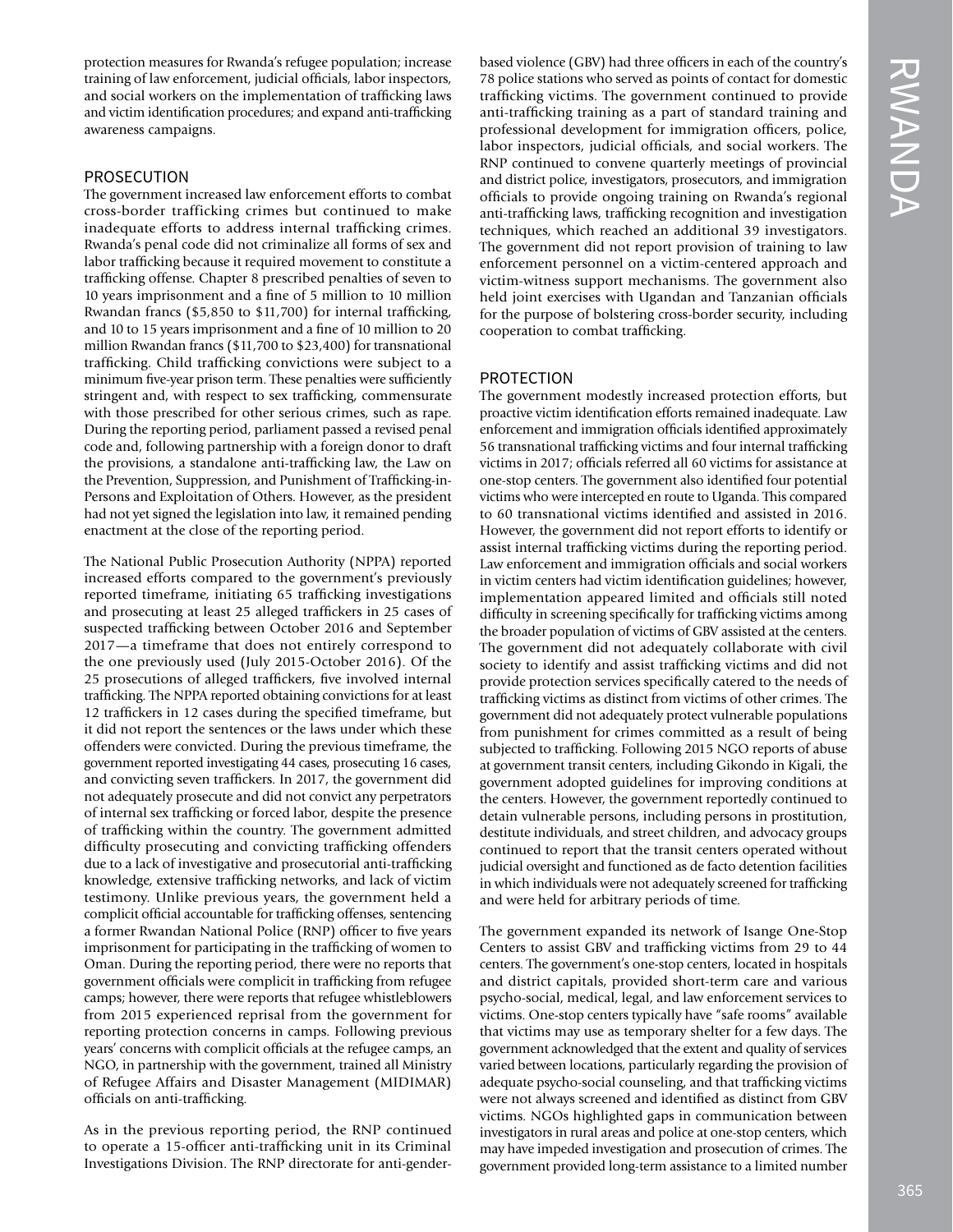**SYSTEM INTERFEV (CONTRACT STEP)** and a done basis; in one case, the government of binality in the function by the function of the function by the function of the function of the function of the function of the function o provided a house to a female victim pregnant as a result of being trafficked and consequently rejected by her family. In 2017, the government assisted approximately 10 children, a decrease from the previous year, in a rehabilitation center for former child combatants associated with armed groups in the Democratic Republic of the Congo (DRC), which provided psycho-social support, education, and reintegration services. However, in general, the government lacked long-term care facilities for the vast majority of trafficking victims. The NPPA continued to operate two safe houses for witnesses in criminal cases, which could include trafficking victims; however, for the fourth consecutive year, the government did not report whether the safe houses were used specifically for trafficking victims. The government reportedly encouraged victims to testify against perpetrators, but officials noted that participation of victims in the investigation and prosecution of traffickers continued to be a challenge. An NGO reported that seven of the one-stop centers are equipped with video recording equipment to help encourage the cooperation of witnesses in prosecutions via recorded testimony. Rwandan law does not provide foreign trafficking victims with legal alternatives to their removal to a country where they may face hardship or retribution; however, in practice, the government made efforts not to deport foreign victims who faced retribution in their home country.

### PREVENTION

The government maintained efforts to prevent trafficking. The government reestablished the interagency anti-trafficking working group. International organizations and NGOs reported that insufficient coordination among government agencies and resource constraints continued to hinder the government's antitrafficking efforts. The government continued to implement its 2014-2017 NAP; an international organization worked with the interagency anti-trafficking working group to initiate development of an updated NAP. Throughout the reporting period, the government continued to conduct multiple national and local awareness raising anti-trafficking campaigns in schools and at community events, as well as on television and radio. These campaigns focused primarily on transnational trafficking and did not adequately address internal trafficking. RNP continued to operate a national GBV hotline, which was staffed by social workers trained to identify and refer trafficking cases, which reportedly identified an unspecified number of victims in 2017. The government had policies to regulate labor recruitment companies, which required their registration with the Rwandan Development Board, licensing from the Ministry of Labor, and submission of monthly reports to the government. The government reportedly prosecuted fraudulent companies in the past; however, there were no reports of prosecutions during the reporting period.

The government made efforts to reduce demand for forced labor and commercial sex through awareness raising campaigns. The government continued to train labor inspectors on identifying and handling child labor cases, including forced child labor. The government provided training to all Rwandan troops on gender sensitivity, human rights, and trafficking prior to their deployment abroad as part of international peacekeeping missions.

### TRAFFICKING PROFILE

As reported over the past five years, Rwanda is a source, transit, and to a lesser extent, destination country for men, women, and children subjected to forced labor and sex trafficking. Rwandan girls and some boys, some of whom are secondary school students between the ages of 13 to 18, are exploited in commercial sex in hotels, at times with the cooperation of hotel owners. Local human rights groups reported in 2017 that some Rwandan girls in domestic work who were terminated by their employers after becoming pregnant, and were therefore unable to return to their home villages, were subsequently exploited in prostitution. Some Rwandan men, women, and children are subjected to sex trafficking and forced labor in domestic work and agricultural and industrial sectors in destinations around the world; the primary destinations for Rwandan victims are Uganda, the DRC, and other parts of East Africa. Rwandan victims are also reportedly exploited in domestic servitude in the Middle East and sex trafficking in China. In 2016, some Rwandan girls were forced into marriages with men in Tanzania and may have experienced commercial sexual exploitation through these marriages. Reporting in 2013 indicated that Kampala- and Nairobi-based labor recruiters and brokers recruited Rwandan workers through fraudulent offers of employment abroad and subjected them to sex trafficking and forced labor in agriculture and domestic work, and the government indicated that foreignbased labor recruiters continued to pose a risk to vulnerable Rwandans during the reporting period.

Refugees fleeing conflict and political violence in Burundi and the DRC remain highly vulnerable to trafficking in Rwanda or are subjected to exploitation in third countries after transiting Rwanda. According to an international organization, there has been an increase in sex trafficking of Burundian male and female teenagers through Rwanda to third countries since 2015. In 2015, Burundian refugee girls transited through Rwanda and were exploited in sex trafficking in Uganda; some of these girls may also be subjected to domestic servitude in Uganda. Separately, female child refugees in a Congolese refugee camp in Rwanda were reportedly subjected to sex trafficking in nearby towns in 2015, allegedly facilitated by one civilian and three Rwandan Defense Forces soldiers assigned to the camp.

Between May and September 2015, Burundian refugees residing in Mahama refugee camp in Rwanda were recruited into nonstate armed groups supporting the Burundian opposition; Rwandan security forces charged to protect the camp population reportedly facilitated or tolerated the recruitment activity. Whistleblower refugees in 2015 alleged that recruiters—including both Rwandan officials and other refugees—threatened, intimidated, harassed, and physically assaulted those who refused recruitment attempts. Most recruits were adult males, but in three verified cases in 2015, Burundian refugee children were also identified as recruits from Mahama refugee camp. Refugees reported that Rwandan military personnel trained Burundian recruits, including women and children, in weaponry at a training camp in southwestern Rwanda. There were no reports of forcible or coerced recruitment out of Mahama refugee camp by Rwandan government officials in 2017.

# **ST. LUCIA:** TIER 2

The Government of St. Lucia does not fully meet the minimum standards for the elimination of trafficking; however, it is making significant efforts to do so. The government demonstrated increasing efforts compared to the previous reporting period; therefore St. Lucia remained on Tier 2. The government demonstrated increasing efforts by cooperating with Caribbean countries to exchange trafficking reports, conducting a series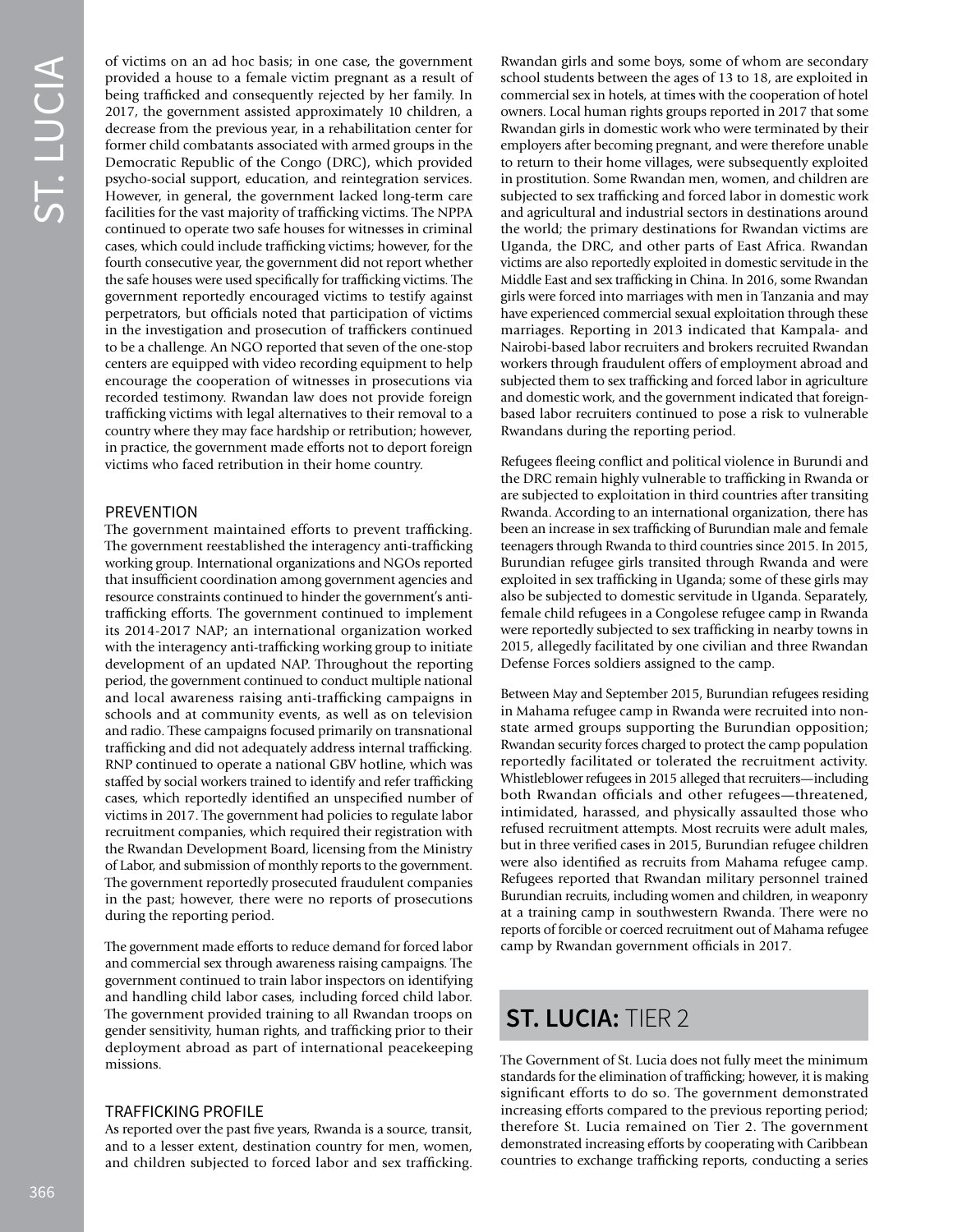of public awareness campaigns, and training its personnel in measures to combat trafficking. The government sought international funding to build prevention and detection capacity. However, the government did not meet the minimum standards in several key areas. The government did not conduct any investigations, had yet to have a successful prosecution, had yet to convict a trafficker, and had not identified victims for the past two years. The government's anti-trafficking law included sentencing provisions that allow fines in lieu of imprisonment, which was not commensurate with penalties for other serious crimes. Since 2014, the government had not completed standardized written procedures to identify victims, and did not have sufficiently trained personnel to identify victims. The government did not provide adequate resources to implement its national action plan.



### RECOMMENDATIONS FOR ST. LUCIA

Increase efforts to identify victims; investigate, prosecute, convict, and punish perpetrators of forced labor and sex trafficking; amend the anti-trafficking law to remove sentencing provisions that allow fines in lieu of imprisonment; provide sufficient resources to fully implement the 2015-2018 national action plan; develop a national action for the period beyond 2018; finalize and adopt standard operating procedures on a victimcentered approach to guide police, immigration, labor, child protection, judicial, and social welfare officials on victim identification and referral; continue to train government officials to implement procedures to proactively identify labor and sex trafficking victims among vulnerable populations, such as children exploited in sex trafficking and migrant workers in domestic service, and refer them to appropriate services; develop and implement labor recruitment policies to prevent trafficking; provide legal mechanisms for victims to work and receive formal residency status; and increase efforts to reduce the demand for commercial sex and forced labor.

### PROSECUTION

The government maintained minimal law enforcement efforts. The 2010 Counter-Trafficking Act criminalized sex and labor trafficking and prescribed penalties of up to five years imprisonment or fines up to 100,000 Eastern Caribbean dollars (\$37,040). This penalty was sufficiently stringent; however, by allowing for a fine in lieu of imprisonment, the prescribed punishment for sex trafficking was not commensurate with those for other serious crimes, such as rape. The government did not conduct any investigations during the reporting period; this compared to three in 2016 and one in 2015. The police reported monitoring suspicious establishments. The police lacked a dedicated budget for anti-trafficking efforts and sufficient personnel trained to identify trafficking.

The government did not initiate any prosecutions in the reporting period, compared to none in 2016, four in 2015, and none since 2011. In December 2017, the magistrate court dismissed the human trafficking charges against four defendants (three men from India and one from Bangladesh) in the labor trafficking case initiated in March 2015 involving 70 students from Nepal, India, and the Philippines for want of prosecution. The government had yet to convict a trafficker.

The government did not report any investigations, prosecutions, or convictions of government employees complicit in trafficking offenses. The police, judges, lawyers, and immigration officials participated in training conducted by Interpol-trained local trainers on investigation, victim identification, referral, and assistance; this included working on a plan for a raid at a potential trafficking hotspot. With technical assistance from an international organization, the government was developing a proposal for a database to manage and process trafficking cases. The government reported it cooperated regularly with other Caribbean countries to exchange trafficking information.

### PROTECTION

The government decreased protection efforts. The government did not identify any trafficking victims in the reporting period, compared with zero in 2016 and 10 in 2015. The government did not have written procedures to guide officials on the proactive identification and referral of victims. The anti-trafficking task force was working to finalize standard operating procedures (SOPs) for victim identification and referral, but was unable to complete them due to a lack of technical expertise. At the end of the reporting period, the government sought out, collaborated with, and provided partial assistance to an international organization (along with financial assistance of a foreign government) to obtain the necessary technical expertise to finish the SOPs in 2018. The government did not spend funds on victim care or services because it did not identify any victims, compared with 1 million Eastern Caribbean dollars (\$370,370) for care in 2016 for 20 victims and witnesses related to a 2015 labor trafficking prosecution. Although there was no dedicated shelter for trafficking victims, the government had six different facilities available to house victims. Through the Office of Gender Relations, trafficking victims could be referred to various organizations to provide legal, health, advocacy, and crisis services. Adult victims were able to leave at will, but were not allowed to work or receive formal residency status because the government considered victims wards of the state. The 2010 anti-trafficking act contained victim protection provisions, such as privacy and witness protection, to encourage victims to participate in the investigation and prosecution of traffickers.

### PREVENTION

The government maintained efforts to prevent trafficking. The home affairs, justice, and national security ministry led an anti-trafficking task force, consisting of relevant agencies and NGOs, in implementing the national action plan for 2015- 2018. The government, however, did not provide sufficient financial resources to the task force to fully implement the plan. The government planned to debate a new budget, which would include funds for anti-trafficking efforts in April 2018. The task force provided some resources and worked with an NGO to design brochures and the government printed and distributed them in post offices and airports. The gender office worked with youth-related organizations to conduct awareness campaigns in secondary schools; the government also worked with an international organization to hold focus groups in secondary schools to raise awareness. The government hired a media specialist to design and implement a 10-week prevention campaign. The government was in the planning stages to execute a more comprehensive prevention campaign with an international organization. There was no current policy in place to prevent trafficking in labor recruitment. The government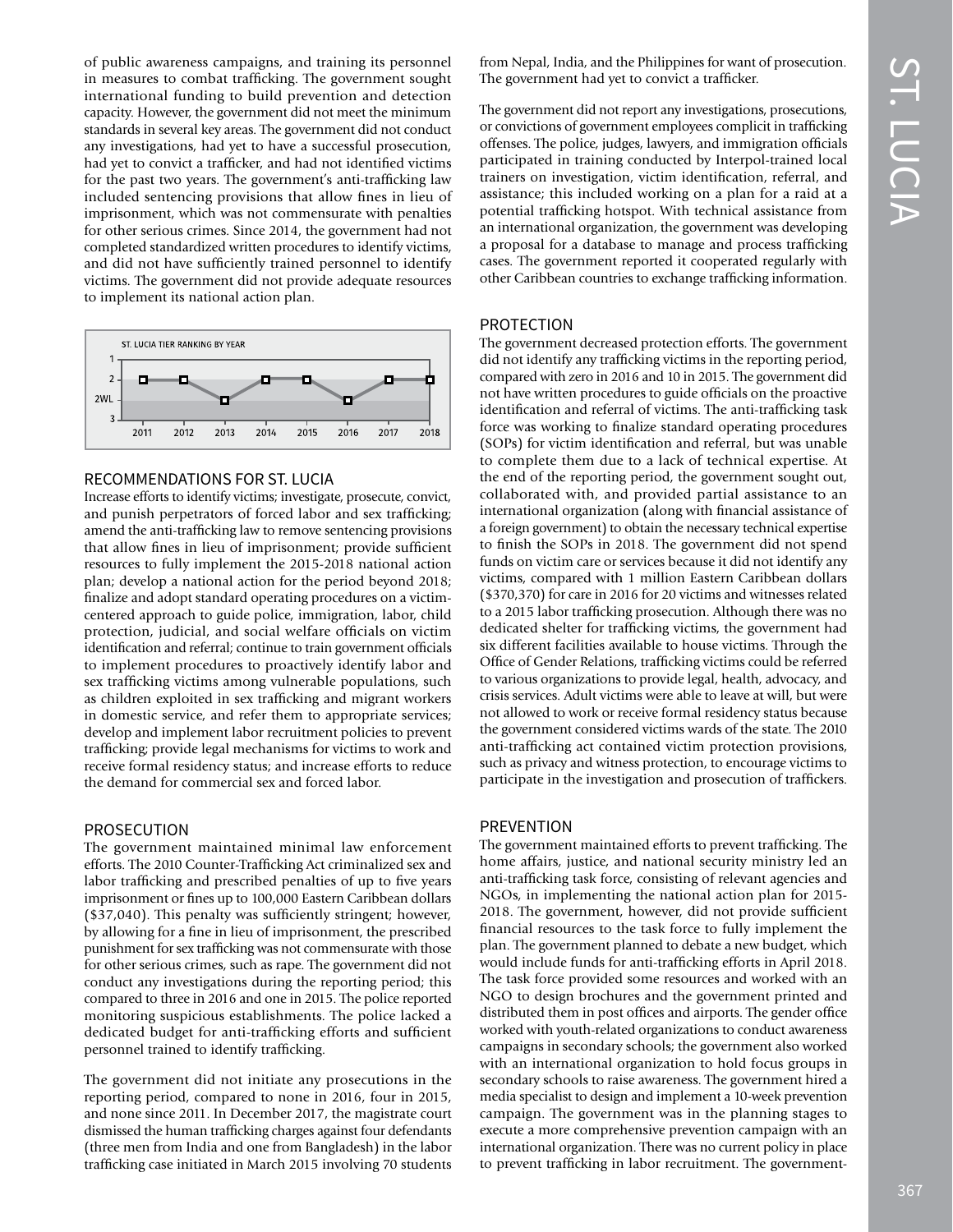including trafficking victims, but it received zero trafficking calls during the reporting period. The government did not provide anti-trafficking training for its diplomatic personnel, although the Ministry of External Affairs was expected to do so in April 2018; the task force planned the curriculum for the antitrafficking training. The government did not conduct research or monitoring during the reporting period. The government did not take measures to reduce the demand for commercial sex or forced labor.

### TRAFFICKING PROFILE

In the control of the computer of the control of the control of the control of the control of the control of the control of the control of the control of the state of planet and the control of the state of victims of the As reported over the past five years, St. Lucia is a source and destination country for men, women, and children subjected to sex trafficking and forced labor. Local adolescents are the groups most vulnerable to trafficking. Documented and undocumented migrants from the Caribbean and South Asia, including domestic workers, are also vulnerable to trafficking. Local children are subjected to sex trafficking. Government officials, civil society, and educators reported St. Lucian children from economically disadvantaged families are vulnerable to unorganized commercial sexual exploitation often encouraged or forced by caretakers in exchange for goods or services. Foreign women who work in strip clubs and in prostitution are also vulnerable to sex trafficking. NGOs report disadvantaged young women from rural areas are vulnerable to sex trafficking. According to the government, business owners from St. Lucia, India, China, Cuba, and Russia are the most likely trafficking perpetrators in the country. Civil society has also reported women, or in some cases older teenagers, recruiting younger adolescents to provide transactional sex with adults at street parties.

# **ST. VINCENT AND THE GRENADINES:** TIER 2

The Government of St. Vincent and the Grenadines does not fully meet the minimum standards for the elimination of trafficking; however, it is making significant efforts to do so. The government demonstrated increasing efforts compared to the previous reporting period; therefore St. Vincent and the Grenadines remained on Tier 2. The government demonstrated increasing efforts by investigating more suspected cases, increasing training to relevant government officials and NGOs; increasing its cooperation with foreign governments to combat trafficking; and improving its public awareness campaigns. However, the government did not meet the minimum standards in several key areas. The government's anti-trafficking law, which allowed for fines in lieu of imprisonment, was not commensurate with penalties for other serious crimes. Government agencies cited a lack of resources for anti-trafficking efforts.



### RECOMMENDATIONS FOR ST. VINCENT AND THE GRENADINES

Amend the trafficking law to remove sentencing provisions allowing fines in lieu of imprisonment; increase government funding across all relevant agencies to combat trafficking; implement the 2016-2020 national action plan; increase investigations of suspected sex and labor trafficking cases; prosecute and convict traffickers; improve the quality and specialization of victim services; raise awareness about forced labor and sex trafficking and the need for public cooperation in law enforcement investigations; increase training for law enforcement on trafficking at all levels; and create new bilateral agreements with relevant source countries to better coordinate and combat trafficking.

### PROSECUTION

The government increased law enforcement efforts. The Prevention of Trafficking in Persons Act of 2011 criminalized sex trafficking and forced labor and prescribed punishments of 15 years imprisonment, a fine of 250,000 Eastern Caribbean dollars (\$92,590), or both. These penalties were sufficiently stringent. However, by allowing for a fine in lieu of imprisonment, the penalties were not commensurate with those for other serious crimes, such as rape. The government investigated seven suspected cases of trafficking; this compared with three cases each year in 2014, 2015, and 2016. Of the seven cases, none resulted in arrest or prosecution due to a lack of evidence. The government requested and received technical assistance from an NGO, with partial foreign government funding, to improve law enforcement's capacity to conduct victim-centered investigations. The government continued to cooperate with Trinidadian law enforcement to investigate a 2016 sex trafficking case involving a Vincentian national. With assistance from an EU grant, the police created a new survey tool that enabled new data collection on trafficking in the country; implementation was ongoing at the end of the reporting period. The police conducted several spot investigations at local bars and nightclubs throughout the country to surveil for trafficking. Authorities indicated the police need additional personnel and resources to more effectively investigate cases of trafficking.

There were no prosecutions during the reporting period (none in 2016), and the government has never convicted a trafficker. The government did not report any investigations of government employees complicit in trafficking offenses. The government provided funding for three investigators from the police department's Anti-Trafficking in Persons Unit (ATIPU) to participate in training in Guyana and Jamaica. The ATIPU conducted specialized anti-trafficking training for 69 new police recruits. The government signed a new bilateral agreement with Taiwan to increase training and coordination to combat trafficking.

### PROTECTION

The government improved victim protection efforts. The government identified four potential labor trafficking victims from Saint Vincent and the Grenadines in 2017, compared to three victims in 2016; no victims were identified by NGOs. Procedures existed to guide the ATIPU, immigration department, and labor department in identifying and referring potential victims of trafficking; some observers noted the referral process could be strengthened. With technical assistance from an NGO, the government provided in-kind resources for training on victim identification guidelines for 37 personnel from 15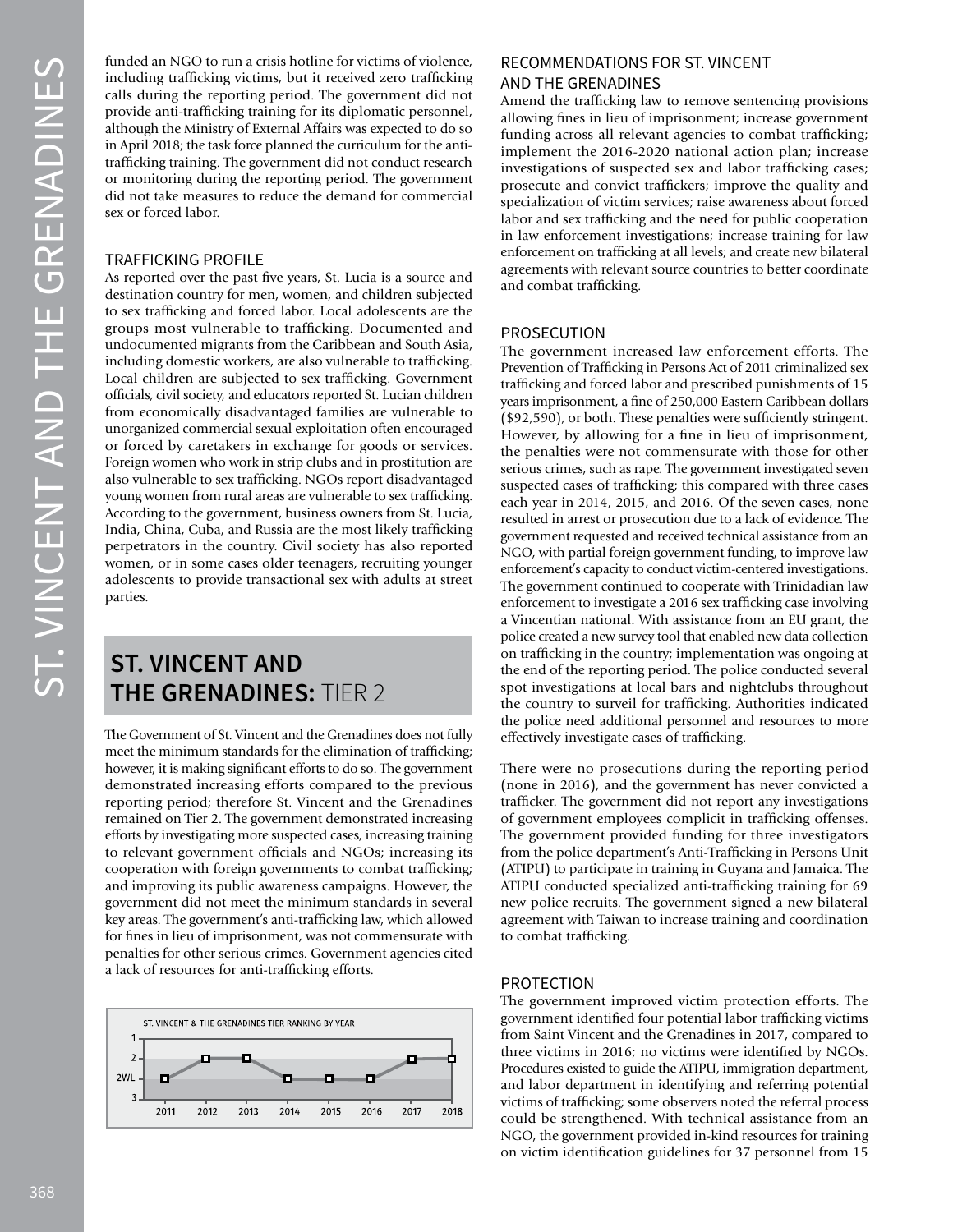organizations covering law enforcement, relevant government ministries, and NGOs. The government's domestic violence shelter could accommodate adult women and child trafficking victims. Three faith-based NGOs could house children subjected to trafficking. Some observers noted the quality of care for victims was insufficient. There were provisions in the trafficking act that offered protections to victims before, during, and after a trial, such as keeping the names of victims and their families confidential. There were provisions for witness protection programs and facilities for the victims to testify via video. The anti-trafficking law provided foreign victims with the possibility of temporary and permanent residence permits and protected victims from immediate deportation; benefits were not linked to cooperation in investigations or trials. Foreign victims who remained in country were allowed to work. Victims could obtain restitution via civil suits from traffickers; however, there were no reported cases of restitution during the reporting period.

### PREVENTION

The government increased efforts to prevent trafficking. The national task force, led by the prime minister, coordinated the anti-trafficking efforts of various government agencies. The government revised its 2016-2018 national action plan to include more specific strategic inputs, outcomes, and lead agencies involved and extended the plan to 2020. In 2016, an EU-funded technical assistance program on capacity building and institutional strengthening to combat trafficking was completed. The government signed an MOU between nine government agencies that assigned tasks and responsibilities to combat trafficking. Government agencies cited a lack of financial resources towards anti-trafficking efforts.

The government conducted a two-day training for law enforcement, government officials, civil society actors, and NGOs. The ATIPU conducted sensitization training to more than 400 nurses and teachers and 426 students in summer camps about trafficking, participated in two national radio appearances to sensitize the public on trafficking, and created a special exhibition in Kingstown to educate the public. The ATIPU also published information in print and online media highlighting recent trends in trafficking and ways to identify trafficking. The government reported regulating the licensing and recruitment of foreign workers. The government monitored its anti-trafficking efforts through quarterly and annual reports submitted to its national task force on trafficking and to the minister of national security. The annual report was submitted to the House of Assembly and made available to the public. There was a 24-hour hotline available to which citizens could report crimes, to include trafficking. The government made modest efforts to reduce the demand for commercial sex acts and forced labor.

### TRAFFICKING PROFILE

As reported over the past five years, St. Vincent and the Grenadines is a source and destination country for men, women, and children subjected to forced labor and sex trafficking. Foreign women engaged in prostitution may have been subjected to sex trafficking in the country and foreign workers from South America and the Caribbean may have been subjected to trafficking for forced labor both in the country and while in transit. Foreign workers employed by small, foreignowned companies may be vulnerable to labor trafficking. Men, women, and children are vulnerable to forced labor, primarily in agriculture; government officials and civil society suspect drug traffickers subject workers to forced labor in the production of marijuana. NGOs and government officials have reported Vincentians are subjected to both forced labor and sex trafficking in foreign countries. There are reports indicating child sex trafficking, facilitated by parents and caregivers, to be a problem in the country.

# **SAUDI ARABIA:** TIER 2 WATCH LIST

The Government of Saudi Arabia does not fully meet the minimum standards for the elimination of trafficking; however, it is making significant efforts to do so. The government demonstrated significant efforts by identifying and referring more victims to protective services, enhancing its regulatory enforcement of labor protections for expatriates, launching the second phase of the Wage Protection System (WPS) to better safeguard domestic workers' contracts, and expanding a pilot program to provide free phone cards and informational materials to all domestic workers and laborers arriving in Riyadh, Jeddah, and Dammam. The government-funded and commenced implementation of its four-year national action plan and continued to improve shelter services through a privatization program. It also prosecuted four Saudi nationals for passport retention. However, the government did not demonstrate increasing efforts compared to the previous reporting period. It continued to arrest and/or deport undocumented migrant workers, some of whom were potentially unidentified trafficking victims. The government prosecuted and convicted fewer traffickers and did not explicitly report the penalties imposed or other sentencing details it administered. Because the government has devoted sufficient resources to a written plan, that, if implemented, would constitute significant efforts to meet the minimum standards, Saudi Arabia was granted a waiver per the Trafficking Victims Protection Act from an otherwise required downgrade to Tier 3. Therefore Saudi Arabia remained on Tier 2 Watch List for the fourth consecutive year.



### RECOMMENDATIONS FOR SAUDI ARABIA

Strengthen efforts to prosecute, convict, and stringently sentence trafficking offenders, including abusive employers, under the anti-trafficking law; reform the sponsorship system and ensure trafficking victims are able to pursue criminal cases against their employers in practice; vigorously investigate for potential trafficking crimes employers who withhold workers' passports and wages and restrict workers' movement, and adequately punish these employers under the anti-trafficking law; continue to improve efforts to ensure victims among vulnerable populations, including domestic workers, illegal foreign migrants, male victims, and persons in prostitution, are not punished for acts committed as a direct result of being subjected to human trafficking to include proactive screening for trafficking indicators when arresting and before deporting individuals among vulnerable populations; continue to expand the formal victim identification mechanism to proactively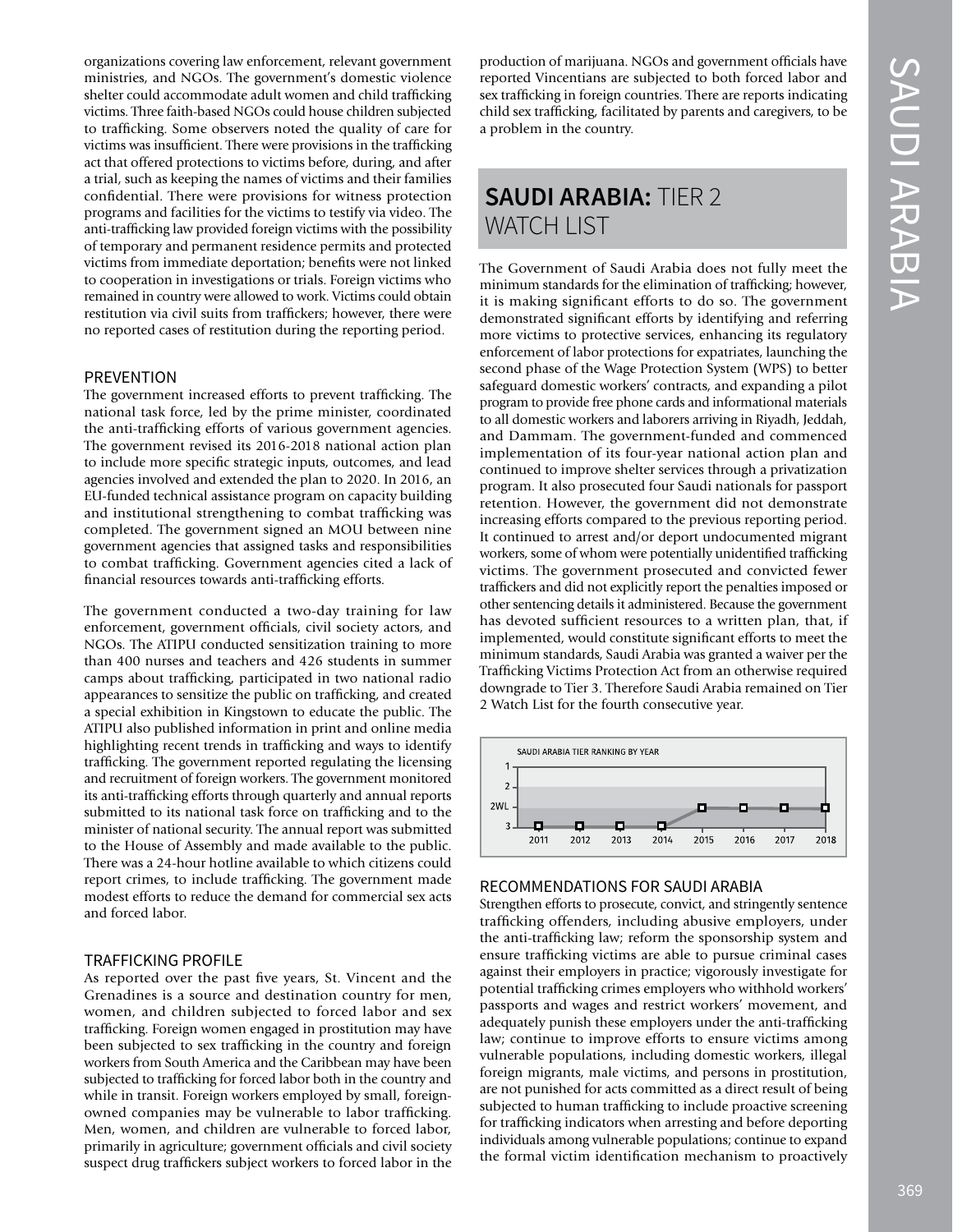continue to train government officials on identifying cases of sex trafficking; and, expand country-wide public awareness campaigns on all forms of trafficking.

### PROSECUTION

The government increased its law enforcement efforts but demonstrated an uneven ability to capture and share data on trafficking-related cases. The 2009 anti-trafficking law criminalized labor and sex trafficking and prescribed punishments of up to 15 years imprisonment and financial penalties of up to 1 million Saudi Arabian riyal (SAR) (\$266,670), which were increased under aggravating circumstances, including trafficking committed by an organized criminal group or against a woman, child, or person with disabilities. These penalties were sufficiently stringent and, with respect to sex trafficking, commensurate with those prescribed for other serious crimes, such as rape. The Council of Ministers' Decision 166 prohibited withholding workers' passports as a lesser criminal offense punishable by fines.

370 storike is the most controlled by the system among voltentile populations; a complete the controlled and experiment effects and experiment effects among the populations; among the populations among the populations; am During the reporting period, the government reported investigating and prosecuting 177 trafficking cases, as compared to 264 in 2016. Of these, it convicted 20 traffickers under the anti-trafficking law and, due to insufficient information to prosecute as trafficking crimes, acquitted 31 defendants; 133 cases remained pending in the court system at the close of the reporting period. In 2016, the government achieved 254 prosecutions and convictions; however, this higher number was due to an amalgamation of trafficking and traffickingrelated crimes, in addition to multiple laws under which they were criminally pursued. The 2017 convictions were for forced and bonded labor, involuntary domestic servitude, and forced begging. The government did not explicitly report the specific penalties imposed on the convicted traffickers or how many received prison sentences, although it reportedly handed down severe sentences to each convicted trafficker to include lengthy imprisonment, fines, and confiscation of gains from the trafficking crimes. The government did not report any investigations, prosecutions, or convictions of government officials complicit in human trafficking offenses. In December 2017, the Human Rights Commission (HRC) sponsored a trainthe-trainer workshop provided by an international organization on general trafficking issues for 171 officials, including 42 judges and representatives of the Ministry of Labor and Social Development (MOLSD), border guard and police personnel, the interior ministry, recruitment companies, and foreign embassies. The HRC also developed and produced multiple anti-trafficking public awareness campaigns that also reached an unknown number of government officials.

### PROTECTION

The government maintained efforts to protect trafficking victims and reported details on its protection efforts for the first time. The government widely disseminated victim identification and referral criteria to relevant official stakeholders and provided regular training on their implementation. During the reporting period, officials identified and referred to government-run shelters 121 trafficking victims—of which 20 were victims of forced labor—out of 164 individuals proactively identified as potential victims; during the previous year, it did not provide aggregate information on victims identified, but reported 264 potential victims discovered over the course of investigations. The government allocated—and reported for the first time—10 million SAR (\$2.7 million) to the MOLSD, which operated

shelters across the country for vulnerable populations and abuse victims, some of whom were likely trafficking victims. These include shelters for child beggars in Mecca, Jeddah, Dammam, Medina, Qassim, and Abha, in addition to welfare centers for female domestic workers in at least ten locations throughout the Kingdom and for male domestic workers in Riyadh. Each shelter provided accommodation, social services, health care, psychological counseling, education, and legal assistance, and all 121 government-identified victims received these services from the government during the reporting period; the government did not report what types of protection services, if any, it provided to identified victims during the previous reporting period. Diplomats from labor-sending countries had regular access to their nationals residing in government-run shelters and reported conditions and quality of services in the shelters varied slightly across the Kingdom, but were overall satisfactory and safe. Some embassies and consulates—including those of the Philippines, India, Indonesia, and Sri Lanka also operated shelters for their respective nationals. Various diplomatic missions reported complaints by their citizens of unpaid wages, passport retention, physical or sexual abuse, or substandard working conditions. The Saudi Arabian government and foreign missions reported the large majority of foreign workers in Saudi Arabia did not experience problems with their employers. During the reporting period, officials extended a 90-day amnesty program, which commenced in March 2017, for five additional months for undocumented migrant workers, those who worked for an unofficial sponsor, and those who were declared absconders by employers, to depart the Kingdom without punishment by granting emergency exit certificates. The amnesty program also permitted undocumented expatriates to reverse their illegal status, fully exempt from any associated consequences. After the expiration of the amnesty period, the government detained approximately 250,000 people reportedly in violation of its residency laws and deported some 50,000, the majority of whom were of Ethiopian descent, according to press reports. There were no reports of confirmed trafficking victims being punished for unlawful acts committed as a direct result of their being subjected to trafficking; however, despite efforts to improve screening there were claims by human rights organizations that the government did not always screen all deportees for potential trafficking victimization and police frequently arrested and/or deported undocumented migrant workers, some of whom experienced abuses indicative of forced labor and were potentially unidentified trafficking victims.

The government extended all identified trafficking victims the option of remaining in the country—either in a shelter or via transfer to a new employer—during judicial proceedings or an immediate exit visa; these benefits did not require a successful prosecution or cooperation with law enforcement personnel. Victims who wanted to repatriate immediately could assign a power-of-attorney and pursue their legal case from abroad. During the reporting period, the anti-trafficking secretariat worked with interior ministry officials to extend the residency permits—without employers' consent—of an unknown number of identified trafficking victims on an ad hoc basis. The government reportedly encouraged victims to assist in the investigation and prosecution of trafficking offenders, and the law entitled trafficking victims to legal assistance, security protection, translation services, and the right to immediate repatriation or continued residence incountry until resolution of the case, in addition to medical and psychological care, shelter, and recovery; it did not report how many victims accessed these provisions during the reporting year. The government reportedly provided protection to witnesses involved in trafficking cases, but the government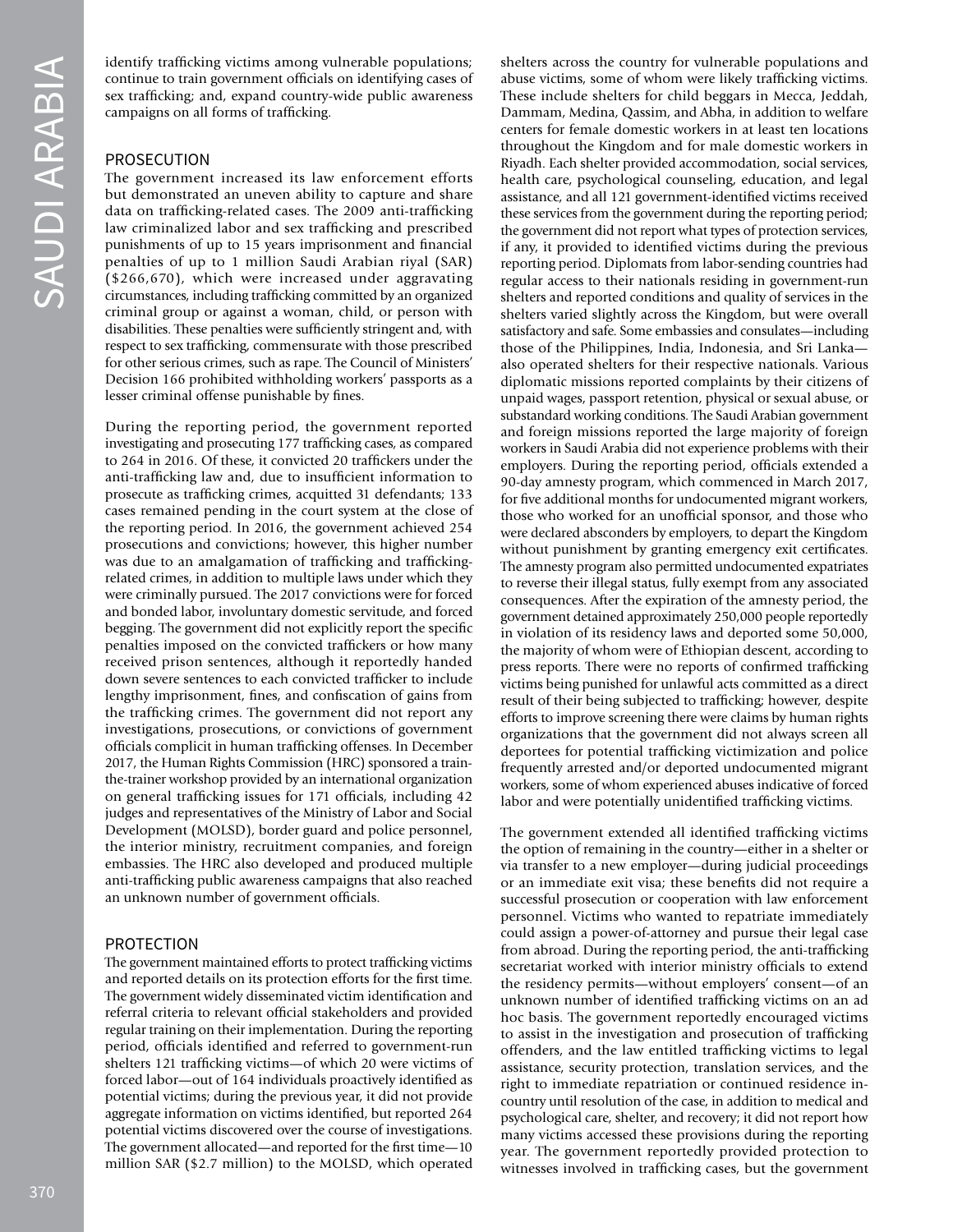### PREVENTION

The government increased its efforts to prevent trafficking. The Saudi Arabian government reiterated its commitment to combat human trafficking through initiatives undertaken as part of the Vision 2030 socioeconomic reform program. The government allocated a budget of 36 million SAR (\$9.6 million) for its interagency anti-trafficking secretariat, which commenced implementation of its 2017-2020 national action plan to combat trafficking that focused on monitoring, prevention, building government capacity, inter-ministerial coordination, effective law enforcement, and provision of protective services for victims. The government-controlled media frequently aired discussions of forced labor, visa scams, forced begging, and other trafficking-related topics throughout the reporting period to raise awareness among the Saudi public. Officials operated a 24-hour call center that received calls in nine major laborsending country languages including Urdu, Hindi, Bengali, Tagalog, Indonesian, Malay, and Amharic, in addition to Arabic and English. During the reporting period, the call center received approximately 1.3 million general inquiries and requests, labor disputes, employment complaints, and tips, which helped authorities identify four trafficking cases. MOLSD continued to receive workplace-related grievances via its website, a smartphone application, and social media. Expanding on a 2016 pilot program that provided pre-paid SIM cards to domestic workers and laborers arriving at Riyadh's international airport, the government launched this initiative in Jeddah and Dammam in 2018 to educate workers on their rights through complementary calls and text messages to the call center and local embassies.

In February 2018, the government implemented a new phase of the WPS, requiring employers to pay foreign workers by electronic transfer via a Saudi bank, thereby permitting the MOLSD to track disbursements. This requirement applied to all employees who worked for companies with 11 or more employees and covered the vast majority of expatriate workers in Saudi Arabia. In addition, it mandated individual employers of domestic labor to issue prepaid payroll or salary cards as soon as the domestic worker arrived in the Kingdom to ensure a legal working relationship between employer and employee and safeguard employees' prescribed wages. During the reporting period, the WPS covered a total of 6.4 million workers; more than 95 percent of Saudi companies were compliant with the system requirements, and the five percent in noncompliance were penalized, including an unknown number whose services the government suspended, either temporarily or permanently. The government made efforts to reduce the demand for commercial sex and forced labor. MOLSD conducted investigations of 17 cases of passport retention and imposed upon each defendant 1,000 SAR (\$270) per passport withheld without consent; during the previous reporting period the government did not report investigating any such crimes that contained trafficking indicators. In addition, the prosecutor general investigated four Saudi business owners who retained their workers' passports without their employees' consent and referred all four to the judiciary; authorities fined each Saudi employer 2,000 SAR (\$530) in accordance with the ministerial decree. The government did not report investigating or referring for criminal prosecution any passport retention crimes during the previous reporting period. MOLSD continued to employ nearly 1,000 labor inspectors, and during the reporting period, it ordered the closure of 14 recruitment offices and the suspension of operations of 40 others that contravened Saudi Arabia's labor laws. There were anecdotal accounts of employers prosecuted for these violations. Additionally, MOLSD imposed fines on 227 work places violating the government's mid-day work ban during the summer months. During the reporting period, the government concluded bilateral labor agreements with the governments of Uganda, Kenya, Ethiopia, and the Philippines, which aimed to protect workers' contracts with their employers. There were no reported cases of Saudis prosecuted or convicted for sex tourism outside the Kingdom. The government provided anti-trafficking training for its diplomatic personnel.

### TRAFFICKING PROFILE

As reported over the past five years, Saudi Arabia is a destination country for men and women subjected to forced labor and, to a lesser extent, forced prostitution. Men and women—primarily from South and Southeast Asia and Africa—voluntarily migrate to Saudi Arabia to work in a variety of sectors, including construction and domestic service, and some are low-skilled laborers; many of these workers are vulnerable to forced labor. Some migrants are illegally recruited to work in Saudi Arabia and subsequently forced into domestic servitude and debt bondage. The Kingdom's migrant laborer population continued to be the largest group at risk of human trafficking, particularly female domestic workers due to their isolation inside private residences and subjection to severe employer abuse. According to a regional news source, there are approximately 11 million foreign workers in Saudi Arabia, and the largest populations during the reporting period hailed from India, Pakistan, Egypt, Indonesia, Syria, Yemen, Bangladesh, the Palestinian Territories, Sudan, the Philippines, and Sri Lanka. In previous years, some foreign citizens who have experienced indicators of trafficking were prosecuted for crimes and sentenced to death. Nonpayment of wages is the prominent complaint from foreign workers in the Kingdom, while employers withholding workers' passports remains a significant problem. Trafficking perpetrators include businesses of all sizes, private families, recruitment companies in both Saudi Arabia and labor-sending countries, gangs, and organized criminal elements.

Due to Saudi Arabia's requirement under its de facto sponsorship—*kafala*—system that foreign workers obtain permission from their employers for an exit visa to be able to legally depart the country, some are forced to work well beyond their contract term because their employers do not grant such permission. Although most migrant workers sign contracts delineating their rights, some report work conditions substantially different from those previously prescribed, while others never see work contracts at all, rendering them vulnerable to forced labor and debt bondage. Additionally, some migrant workers voluntarily enter into illegal arrangements where they seek freelance work while concurrently paying a Saudi national to sponsor their initial residency permit, thereby becoming vulnerable to extortion by their sponsors. Some migrants from Yemen and the Horn of Africa who enter Saudi Arabia illegally—involuntarily or through smuggling—via the Yemeni border may be trafficking victims. Previous reports allege some Saudi citizens engaged in sex tourism abroad, where they engaged in temporary or seasonal marriages, which included payment for short-term sexual access to children and others who the purchaser then abandons.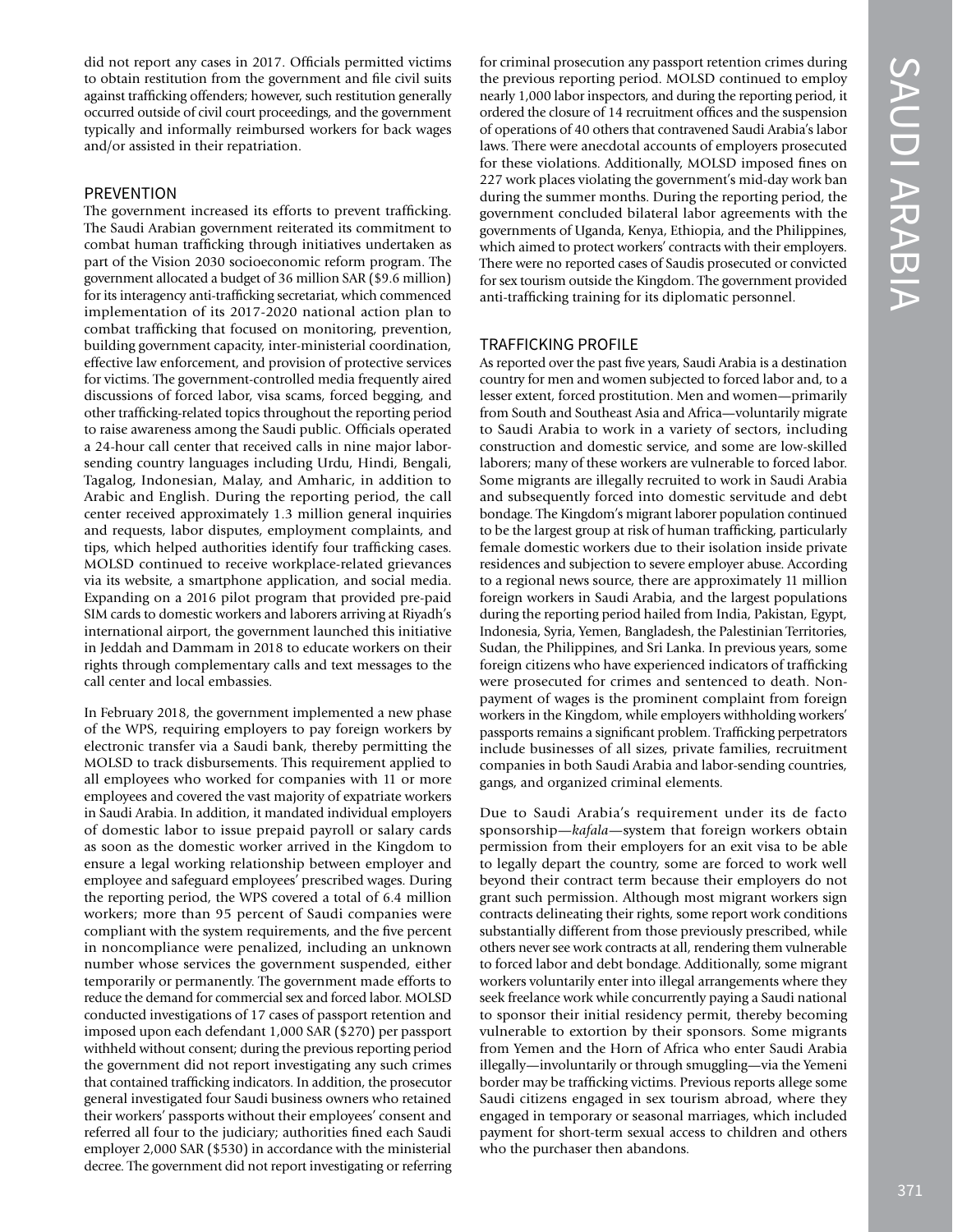# **SENEGAL:** TIER 2 WATCH LIST

The Government of Senegal does not fully meet the minimum standards for the elimination of trafficking; however, it is making significant efforts to do so. The government demonstrated significant efforts during the reporting period by convicting five traffickers, including one for forced begging; collecting data from more regions; training officials on the 2005 anti-trafficking law; restarting a lapsed campaign to remove children from the streets; and finalizing and committing to fund a 2018-2020 anti-trafficking national action plan. However, the government did not demonstrate overall increasing efforts compared to the previous reporting period. Police rarely investigated suspected trafficking cases brought to their attention, especially forced begging cases, which effectively prevented such cases from moving forward in the law enforcement system. In some cases, officials obstructed justice by pressuring the judiciary to drop cases against allegedly exploitative Quranic school teachers *(marabouts)*. In addition, the only trafficker convicted for forced begging received a fine, which was inconsistent with the penalties prescribed in the 2005 law, and victim services remained inadequate. Because the government has devoted sufficient resources to a written plan that, if implemented, would constitute significant efforts to meet the minimum standards, Senegal was granted a waiver per the Trafficking Victims Protection Act from an otherwise required downgrade to Tier 3. Therefore Senegal remained on Tier 2 Watch List for the third consecutive year.



### RECOMMENDATIONS FOR SENEGAL

Explicitly direct law enforcement and encourage judicial officials to significantly increase efforts to investigate and prosecute trafficking offenses brought to their attention and convict and punish traffickers, including those who exploit children in forced begging, with sufficiently stringent sentences; ensure prosecutors and investigative judges operate in full independence and pursue forced begging cases without interference or consequences; establish a legal framework to regulate *daaras* (Quranic schools) and allocate adequate inspectors to enforce implementation; implement the 2018-2020 anti-trafficking national action plan, including by allocating sufficient funding to the antitrafficking task force; expand funding or in-kind support to government- and NGO-run shelters to increase care options for victims; train law enforcement, labor, and social welfare officials to adequately identify trafficking victims, including among child beggars, investigate cases, refer victims to services, and prevent their penalization; expand workplace regulations to include labor inspections in the informal sector; continue the *daara* mapping project; and broaden efforts to raise public awareness of trafficking.

### PROSECUTION

The government maintained minimal anti-trafficking law enforcement efforts. Senegal's 2005 Law to Combat Trafficking in Persons and Related Practices and to Protect Victims criminalized labor and sex trafficking. The law prescribed penalties of five to 10 years imprisonment and a fine for sex trafficking and labor trafficking—except forced begging—and prescribed lesser penalties of two to five years imprisonment and a fine for forced begging. These penalties were sufficiently stringent and, with regards to sex trafficking, commensurate with penalties prescribed for other serious crimes, such as rape.

In data collected from five of Senegal's 14 regions, the government reported investigating 20 cases of alleged trafficking, prosecuting 10 alleged traffickers, and convicting five, compared to 16 investigations, eight prosecutions, and five convictions the previous reporting period, with data from three regions. At least four investigations involved sex trafficking and seven involved forced labor; the type of trafficking in the other investigations was unknown. Nine investigations and five prosecutions were ongoing at the end of the reporting period. Four traffickers—one adult sex trafficker and three child sex traffickers—received two years imprisonment. One trafficker received a fine for forced begging. Officials rarely used the 2005 anti-trafficking law to prosecute alleged traffickers, and all sentences imposed during the reporting period were below the minimum penalties prescribed in the law. Despite allegations of government complicity—either by refusing to investigate trafficking offenses or pressuring the judiciary to drop cases—the government did not report any investigations, prosecutions, or convictions of government officials complicit in human trafficking offenses. Authorities from the then-Ministry of Women, Families, and Childhood and the government-run Ginddi Center for trafficking victims noted in mid-2017 that they routinely reported individuals suspected of involvement in forced child begging to the *gendarmerie* criminal research brigade. To date, however, there has not been a single investigation or prosecution in response to the referrals. Most trafficking prosecutions and convictions have focused on sex trafficking; the government has only convicted three individuals for forced begging under the 2005 law in the last five years, which is inadequate compared to the scale of the problem. In addition, judiciary and social services officials reported that some government officials, including within the Ministry of Interior (MOI), have used their positions and influence to prevent law enforcement and the judiciary from pursuing cases against individuals who force children to beg.

As in past years, the anti-trafficking task force (CNLTP) cofinanced five trainings led by international organizations on identifying, investigating, and prosecuting human trafficking. These trainings reached more than 200 judges, prosecutors, and police officers, as compared to reaching 124 officials the previous year. In addition, the Ministry of Justice conducted several training sessions for law enforcement and judiciary officials on the 2005 law, investigation practices, and the national trafficking database. However, many law enforcement and judicial personnel remained unaware of the provisions of the 2005 law, which, coupled with limited institutional capacity, inhibited efforts to prosecute and convict traffickers under the law and collect data on such efforts. Although the government began to roll out a national trafficking database in key regions of the country and trained law enforcement on its usage, the government did not fully implement it during the reporting period.

### PROTECTION

The government maintained efforts to identify and provide services to trafficking victims. Law enforcement, immigration,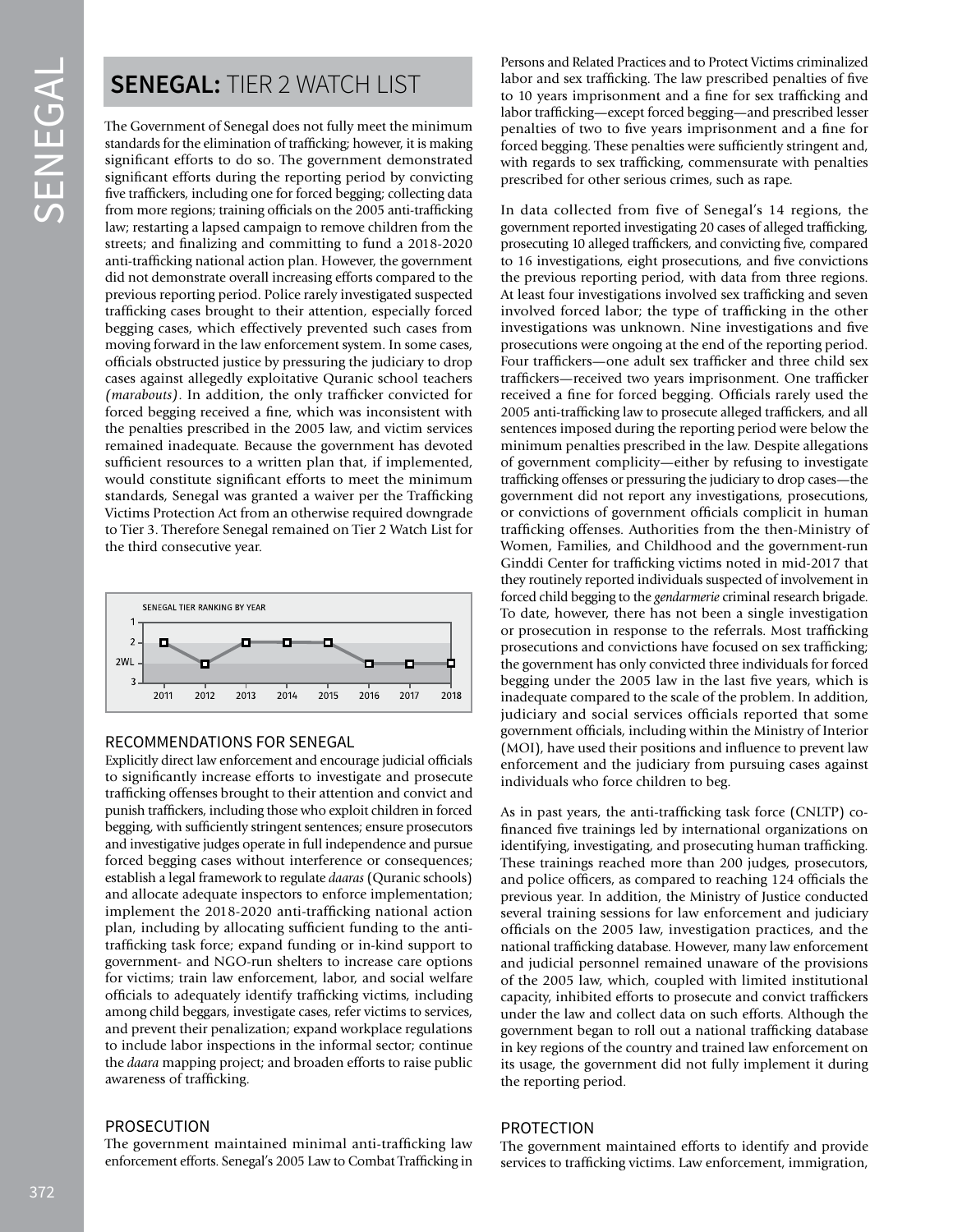and social services personnel had formal written procedures to proactively identify trafficking victims among high-risk populations; however, they made limited efforts to implement those procedures, especially among gold-mining communities and children in begging. The government, at times in collaboration with NGOs, identified and referred to services approximately 1,381 trafficking victims during the reporting period—including three Nigerian sex trafficking victims and a significant number of child forced begging victims. This was compared to identifying and providing services to 1,547 potential child trafficking victims the previous reporting period, when the government led a campaign to identify children in forced begging. One NGO repatriated and reunited 249 of the trafficking victims with their families, with the government providing travel documents for foreign victims and transportation for internal returns. A second NGO identified and cared for an additional 565 trafficking victims without government support.

The government created a new ministry with a special emphasis on child protection—the Ministry of Good Governance and Child Protection (MGGCP). The MGGCP took the lead for child trafficking victim protection. The Ginddi Center, under the aegis of the MGGCP, provided temporary shelter and basic care to both foreign and domestic victims. The Ginddi Center cared for approximately 1,278 victims during the reporting period, and authorities referred at least 20 other trafficking victims to NGOs for care. Nearly all victims identified were child forced begging victims from Senegal, Guinea, Guinea-Bissau, The Gambia, and Mali. In a positive step, authorities stopped their previous practice of returning child forced begging victims to exploitative *marabouts*. However, Ginddi Center officials reported that even when victims were returned to their families, recidivism occurred. The government provided 90.6 million West African CFA francs (FCFA) (\$161,120) to the center in 2017, an increase from 85.7 million FCFA (\$152,400) allocated to the center in the previous year. The center provided basic meals and shelter for victims. The center could also provide clothing, basic psychological services, and legal counseling, but only when such resources were available; it was unknown how many victims received these services during the reporting period. The center lacked sufficient staff, resources, and specialized training for social workers and volunteers, and it only had one volunteer doctor to provide basic medical treatment. The center lacked space to accommodate all victims identified, which limited the number of victims authorities could remove from exploitation and how long victims could remain at the center. In order to address the lack of space at the Ginddi Center, in March 2018 the MGGCP began sending some trafficking victims identified during the second phase of the anti-forced begging campaign to the center for immediate services, and then on to partner *daaras*—which the government had certified met capacity, hygiene, and security standards and did not engage in forced begging—that provided children with follow-on support until family reunification. Seventy-five trafficking victims identified in late March 2018 were sent to one such *daara*. The Ministry of Justice operated three shelters (CPAs) for child victims of crime, witnesses, and children in emergency situations, which trafficking victims could access. It was unclear how much funding the CPAs received in 2017, but the government allocated 20 million FCFA (\$35,570) to the centers in early 2018. Several NGOs operated trafficking victim shelters throughout the country. Outside of Dakar, international observers reported NGOs sometimes had to provide critical shelter and trafficking victim services due to a lack of government involvement.

Authorities inconsistently applied the victim referral system, and it was not available in all regions of the country. Authorities referred victims identified along Senegal's borders to an international organization and government center for questioning before referring them to NGOs or government centers for protective services. In Dakar and rural areas, law enforcement, civil society, and community protection groups generally referred children to the government or NGOs for social services and repatriation; however, members were not always aware of the shelters and services available, especially for adults, which at times caused delays in the provision of services. The law provided alternatives to the removal of foreign victims who may face hardship or retribution upon return, including the option to apply for temporary or permanent residency; the government did not report offering this relief to any victims during the reporting period. Victims could legally obtain restitution and file civil suits against their traffickers, although the government did not report that any did so during the reporting period.

### PREVENTION

The government increased efforts to prevent human trafficking. The CNLTP continued to implement the 2015-2017 antitrafficking national action plan. The government allocated 80 million FCFA (\$142,270) to the CNLTP in 2017, a significant increase from 50 million FCFA (\$88,920) allocated in 2016. With wide input from a variety of civil society and religious leaders, the government developed and adopted a 2018-2020 anti-trafficking national action plan, and it committed to funding the CNLTP for implementation of the plan. While funding for the CNLTP increased, it remained insufficient, and the CNLTP had to seek additional donor funds to support many of its activities. In collaboration with NGOs, the CNLTP continued awareness-raising programs on child forced begging and sex trafficking. The Ginddi Center continued to run a hotline for child trafficking in three languages. The hotline received 3,409 calls during the reporting period, leading to the identification of 1,077 vulnerable children, many of whom were trafficking victims. Staff responded to each call, despite the fact that the Ginddi Center did not have a vehicle, forcing it to rent one each time it followed up on a trafficking report. Due to limited funding, the hotline only operated from 7:30am-10:00pm.

In 2016, the government allocated 100 million FCFA (\$177,830) to the then-Ministry of Women, Families, and Childhood to implement the president's June 2016 campaign to remove children from the streets of Dakar, including child trafficking victims. The ministry used some of that funding to assist families vulnerable to trafficking and *daaras* who committed to ending the practice of forcing children to beg. The MGGCP continued to provide in-kind support during the reporting period to vulnerable families and *daaras* that did not engage in forced begging. The government ceased all other activities under the 2016 campaign for the majority of the reporting period because the funding ran out. At the close of the reporting period, the MGGCP began the second phase of the campaign with increased roles for the Ministries of Interior, Justice, and Health, as well as local officials. The second phase began to address earlier complaints about a lack of government coordination during the first phase of the campaign. While the lack of interagency coordination on trafficking among government structures remained a problem, reports indicated the MGGCP's efforts began to improve coordination during the reporting period. For example, MOI officials and MGGCP social workers conducted joint operations to identify and remove child trafficking victims from situations of exploitation.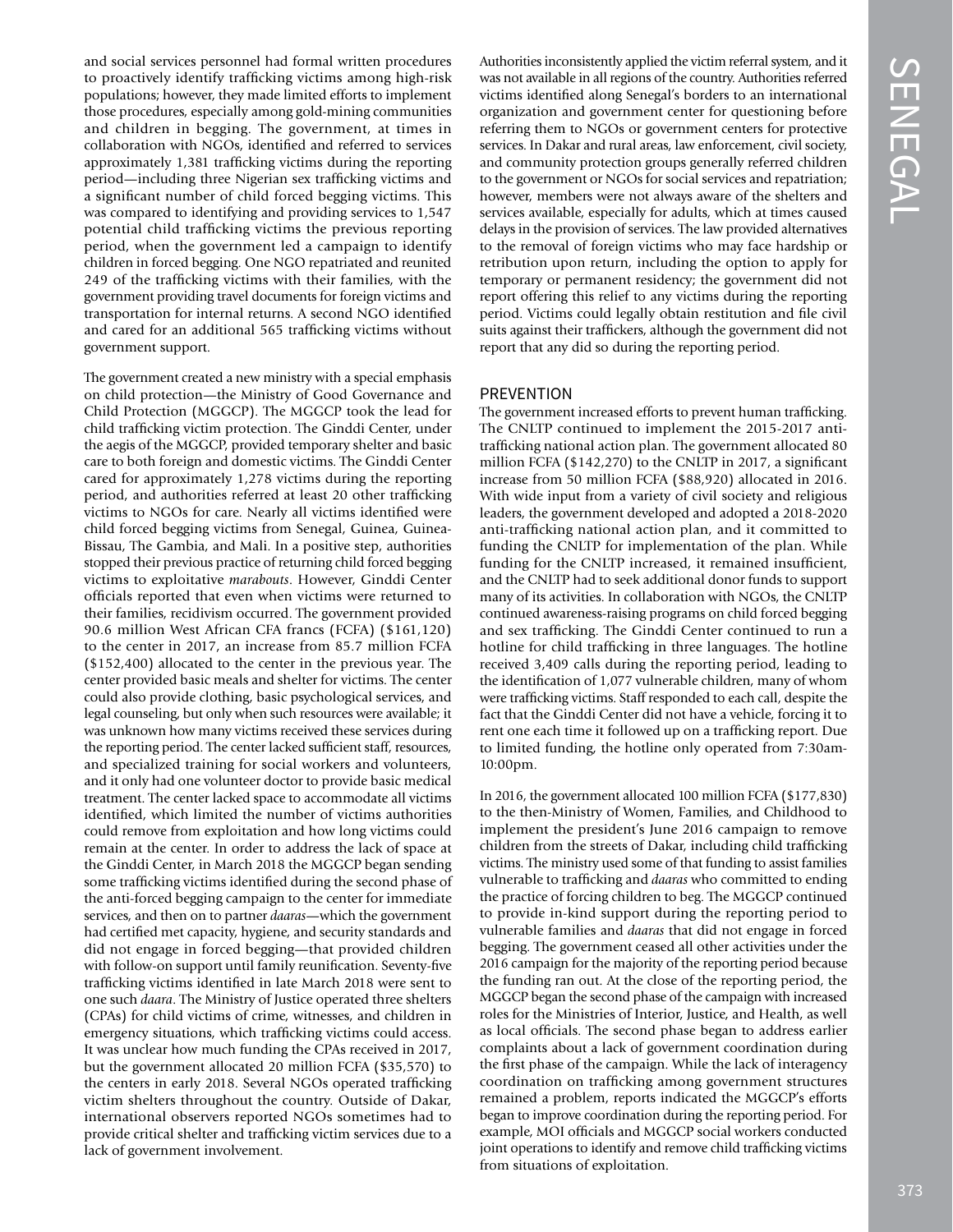to provide funding and in-kind support to local communities in order to close *daaras* that practiced forced begging, repatriate child forced beggars to their homes, and decrease the incidence of forced begging; the local governments reported a drastic decrease in the incidence of forced begging in their communities as a result of this effort. To better understand the scope of child forced begging around the country, the MGGCP, with the support of a foreign NGO, continued the *daara* mapping project. Government and religious leaders finalized the draft decree to operationalize the draft bill to modernize *daaras*; if passed, the bill would outline requirements that *daaras* must meet in order to be eligible for government subsidies. The bill and operational decree remained in draft form at the end of the reporting period. According to the law's drafters, *daaras* that used forced begging would not be eligible to receive subsidies; participation in the program would be voluntary, however, so it was unclear if the draft bill, once passed, would adequately address child forced begging. Approximately 60 percent of Senegal's economy operated in the informal sector, where most forced child labor occurred, yet the government did not improve regulation of this sector or provide adequate protections for workers. The government made efforts to reduce the demand for forced labor and commercial sex acts. The task force's tourism police forces continued to monitor the resort areas of Saly and Cap Skirring for indicators of child sex tourism and other abuses, although they did not report identifying any cases of child sex trafficking. The government, in cooperation with international partners, provided anti-trafficking training to Senegalese troops before their deployment abroad as part of international peacekeeping missions.

### TRAFFICKING PROFILE

Four local government partnered with an international donor the model and the model and the international donor the model and the international donor the model and the model and the model and the model and the model and t As reported over the past five years, Senegal is a source, transit, and destination country for women and children subjected to forced labor and sex trafficking. Forced begging is the most prevalent form of trafficking; some *marabouts* and men who claim to be *marabouts* force children to beg in Dakar and other major cities in Senegal. A 2014 government study reported *marabouts* or men pretending to be *marabouts* force approximately 30,000 children to beg in Dakar alone. In addition, a 2017 NGO-led study identified more than 14,800 child forced begging victims in Saint-Louis and reported that 187 of the city's 197 *daaras* send children to beg for at least part of the day. Traffickers subject Senegalese boys and girls to domestic servitude, forced labor in gold mines, and sex trafficking. Internal trafficking is more prevalent than transnational trafficking, although boys from The Gambia, Guinea, Guinea-Bissau, and Mali are victims of forced begging in Senegalese cities as well as forced labor in artisanal gold mines in Senegal. Traffickers exploit Senegalese women and girls in domestic servitude in neighboring countries, Europe, and the Middle East, including Egypt. Reports indicate traffickers exploit most Senegalese sex trafficking victims within Senegal, particularly in the southeastern gold-mining region of Kedougou. Traffickers also subject Nigerians, Guineans, Malians, and Burkinabes to forced labor and sex trafficking in mining communities. West African women and girls are subjected to domestic servitude and sex trafficking in Senegal, including for child sex tourism for tourists from France, Belgium, Germany, and other countries. During the reporting period, an international organization identified more than 1,100 Senegalese migrants in Libya who were vulnerable to trafficking. The majority of migrants reported traveling through Mali, Burkina Faso, and Niger to reach Libya, with the intent to reach Europe.

# **SERBIA:** TIER 2

The Government of Serbia does not fully meet the minimum standards for the elimination of trafficking; however, it is making significant efforts to do so. The government demonstrated increasing efforts compared to the previous reporting period; therefore Serbia was upgraded to Tier 2. The government demonstrated increasing efforts by consolidating the jurisdiction for trafficking crimes under one authority to improve investigations, and by creating a stand-alone Office of the National Coordinator that effectively elevated the national trafficking coordinator to a full-time position. The government adopted an anti-trafficking strategy and action plan, allocated 8 million dinars (\$79,950) to its implementation, and mandated the reconstituted national anti-trafficking council to meet at least twice a year to coordinate anti-trafficking efforts. However, the government did not meet the minimum standards in several key areas. The government continued to lack formal victim identification procedures and the national referral mechanism lacked established roles and responsibilities for referring victims to support services. The urgent reception center, designed to provide safe shelter and services, was not functional for the fifth consecutive year. Judges did not consistently assign the status of "especially vulnerable witness" to trafficking victims and the government did not uniformly apply non-penalization principles for trafficking victims. The number of trafficking convictions fell for the fifth consecutive year.



### RECOMMENDATIONS FOR SERBIA

Vigorously investigate, prosecute, and convict traffickers and sentence them to stringent penalties; formalize victim identification procedures and ensure their implementation; update the national referral mechanism, including formalizing cooperation with NGOs to provide all victims necessary support services and adopting specific procedures for children; provide victims testifying in court protection to diminish intimidation and re-traumatization; train investigators, prosecutors, and judges on victim-centered approaches to trafficking cases; fully implement written guidance to prevent penalization of trafficking victims for acts committed as a direct result of being subjected to human trafficking and amend the law to mandate non-penalization of victims; increase efforts to identify victims, including among migrants, refugees and asylum-seekers, and unaccompanied children engaged in street begging; allocate sufficient resources to enable the Center for the Protection of Trafficking Victims to implement victim protection efforts and allocate resources for the completion of the urgent reception center; improve training for government personnel on victim assistance and referral; and provide labor inspectors and market inspectors the resources and training necessary to regulate recruitment agencies and investigate cases of fraudulent recruitment.

### PROSECUTION

The government maintained law enforcement efforts. Article 388 of the criminal code criminalized sex and labor trafficking and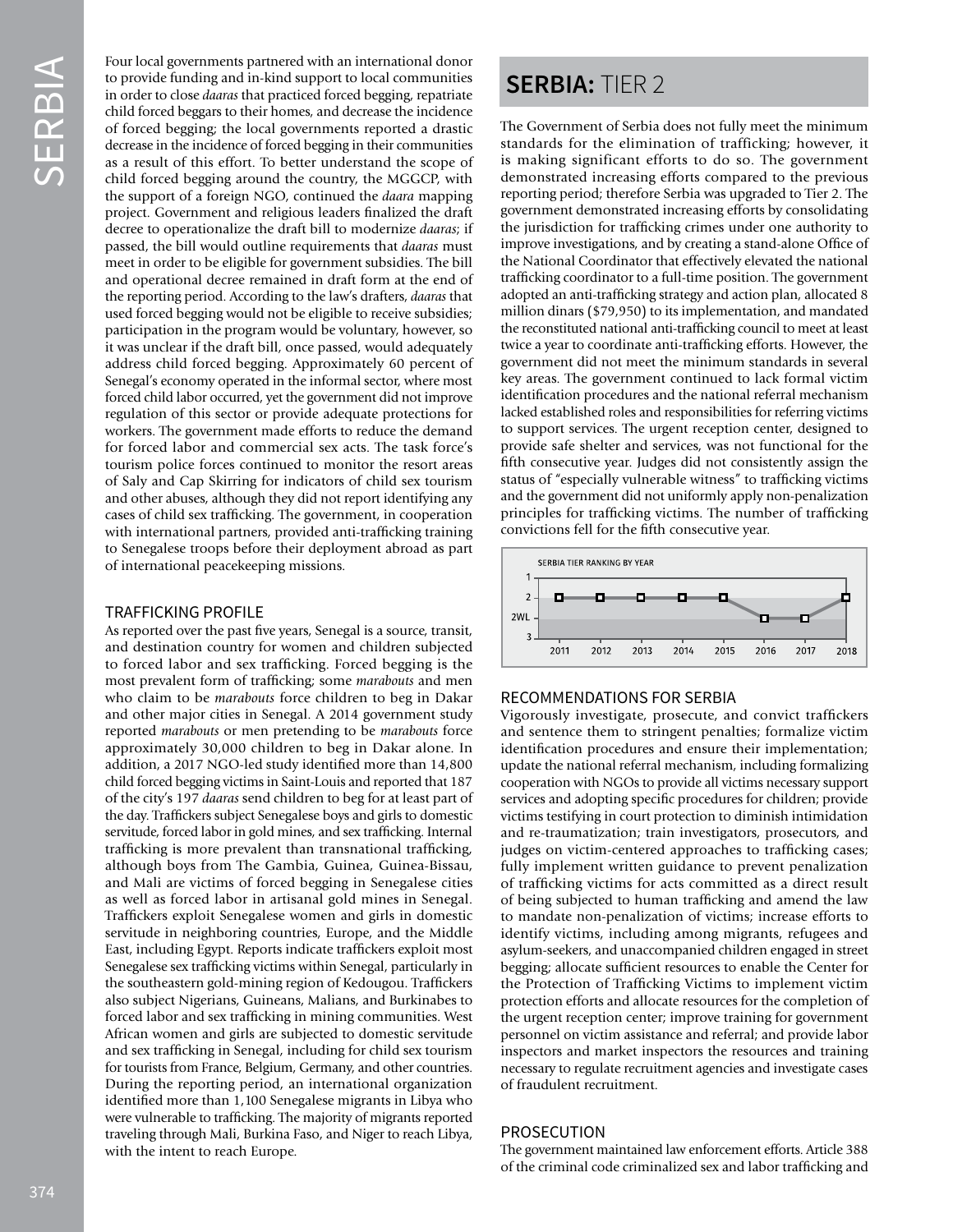prescribed penalties ranging from two to 12 years imprisonment, which were sufficiently stringent and, with respect to sex trafficking, commensurate with those prescribed for other serious crimes, such as rape. Law enforcement investigated 13 suspects (14 in 2016). The government initiated prosecutions against 24 defendants (23 in 2016). The government continued ongoing prosecutions for 14 defendants from previous years. Courts convicted 13 traffickers (22 in 2016 and 20 in 2015). Traffickers received sentences between one year and eight years imprisonment.

The government consolidated the jurisdiction to investigate trafficking under the Criminal Police Directorate (CPD); in previous years, the border police and Foreigners Office split this responsibility, which hindered investigations because of unclear jurisdiction and the implication that a trafficking crime needed a transnational element. Observers reported the need to increase the capabilities and capacity of the CPD to investigate trafficking. Each police directorate had both a standalone antitrafficking unit and officers within the organized crime police and border police that specialized in investigating trafficking. The government also continued to operate a standing migrant smuggling and trafficking task force that coordinated efforts to proactively investigate trafficking. The Public Prosecutor's Office (PPO) designated specialized prosecutors for trafficking cases, who also acted as single points of contact for investigators and care providers and provided operational guidance. Experts reported strengthened cooperation with the PPO but noted prosecutors faced difficulties in distinguishing the differences between labor rights violations and forced labor. The government trained police, immigration officials, border police, and labor inspectors on anti-trafficking issues, including 60 police officers on the structural change for investigative jurisdiction. The government did not report any investigations, prosecutions, or convictions of government officials complicit in human trafficking offenses.

### PROTECTION

The government maintained efforts in victim protection. The government identified 40 trafficking victims (49 in 2016). Of these, 21 were victims of sex trafficking, four of forced labor, four of forced begging, one of forced criminality, and 10 of multiple types of exploitation. Eighteen victims were children (21 in 2016). First responders referred 142 potential victims (150 in 2016) to the government's Center for Protection of Trafficking Victims (CPTV); the government referred 44, social welfare organizations referred 57, and 41 were referred by civil society or other means. Seventeen police directorates also had multidisciplinary anti-trafficking teams that included prosecutors, social workers, and health officials intended to identify and refer victims in their localities; however, observers reported most teams did not meet and had minimal activities in 2017.

The government continued to lack formal victim identification procedures. The Ministry of Labor, Employment, Veteran and Social Affairs implemented the use of trafficking indicators produced by CPTV but the use of these indicators was ad hoc in other government entities, such as law enforcement and schools. Observers reported law enforcement in charge of investigating prostitution-related offenses, particularly outside of Belgrade, continued to operate with limited or no training on victim identification. CPTV trained first responders on proactive identification of victims, including within migrant and refugee populations. The government used an outdated national referral mechanism that lacked established roles and responsibilities for referring victims to support services. CPTV assessed and officially recognized victims referred by first responders and developed a protection and assistance plan for each victim. GRETA reported CPTV lacked the staff to review cases in a timely manner and resources to travel to the location of potential victims and interview them in person. Experts also reported concern about the lack of control and transparency over the official victim assessment.

The government did not provide information on funds allocated for victim protection in 2016 or 2017. The government did not provide funding to NGOs despite relying on their victim support and reintegration services. The government and NGOs provided psycho-social, legal, educational, medical, financial, and reintegration support; however, the government had limited procedures outlining cooperation with NGOs on victim services. CPTV had two units, the protection agency and the urgent reception center, but for the fifth consecutive year the urgent reception center, designed to provide safe shelter and services, was not functional. An NGO-run shelter remained the only specialized shelter for female trafficking victims; local centers for social work (LCSW) operated shelters for domestic violence victims that also accommodated female trafficking victims. GRETA visited a LCSW-run shelter in Sremska Mitrovica and reported "good living conditions" but these shelters generally lacked the specialized programs and trained staff necessary for working with trafficking victims. Experts reported CPTV referred fewer victims to NGOs for support and assistance in 2017. The government reported authorities returned child victims to their families, referred them to foster care, or placed them in one of the two Centers for Children without Parental Care; however, observers reported CPTV lacked specific procedures for child trafficking victims. For example, the questionnaire used in the identification process was not adapted to children and children often did not understand the questions. Observers reported there were no child-friendly premises for interviews and the majority of social workers did not receive specific training on working with children. The government did not provide specialized support for male victims; an NGO rented accommodation for male victims as needed and male victims could access all other rehabilitation services offered to female victims. CPTV signed a protocol with the National Employment Service (NES) to assist victims in finding employment; NES assisted 36 victims in 2017.

Victims' ability to access support services and assistance was not contingent on cooperating with law enforcement investigations; however, once a case was reported to police, authorities required victims to cooperate with investigations and testify during prosecution, including children. Observers reported Serbian authorities threatened some victims with prosecution for noncooperation. Authorities did not adequately protect victims' rights during lengthy court proceedings and victims frequently had to appear in front of their traffickers. Observers reported CPTV consistently appointed lawyers to represent victims but the length of trials and assistance provided to victims depended on the individual prosecutor or judge. Judges did not consistently assign the status of "especially vulnerable witness" to trafficking victims; this status allowed witnesses to testify without the defendant present and allowed testimony via video link. The government inappropriately prosecuted trafficking victims for unlawful acts committed as a direct result of being subjected to human trafficking, particularly forced criminality; however, NGOs reported CPTV successfully intervened to suspend known prosecutions of trafficking victims. The law entitled victims to file criminal and civil suits against their traffickers for restitution, but judges continued to encourage victims to seek restitution solely by filing civil suits. One victim received 2.2 million dinars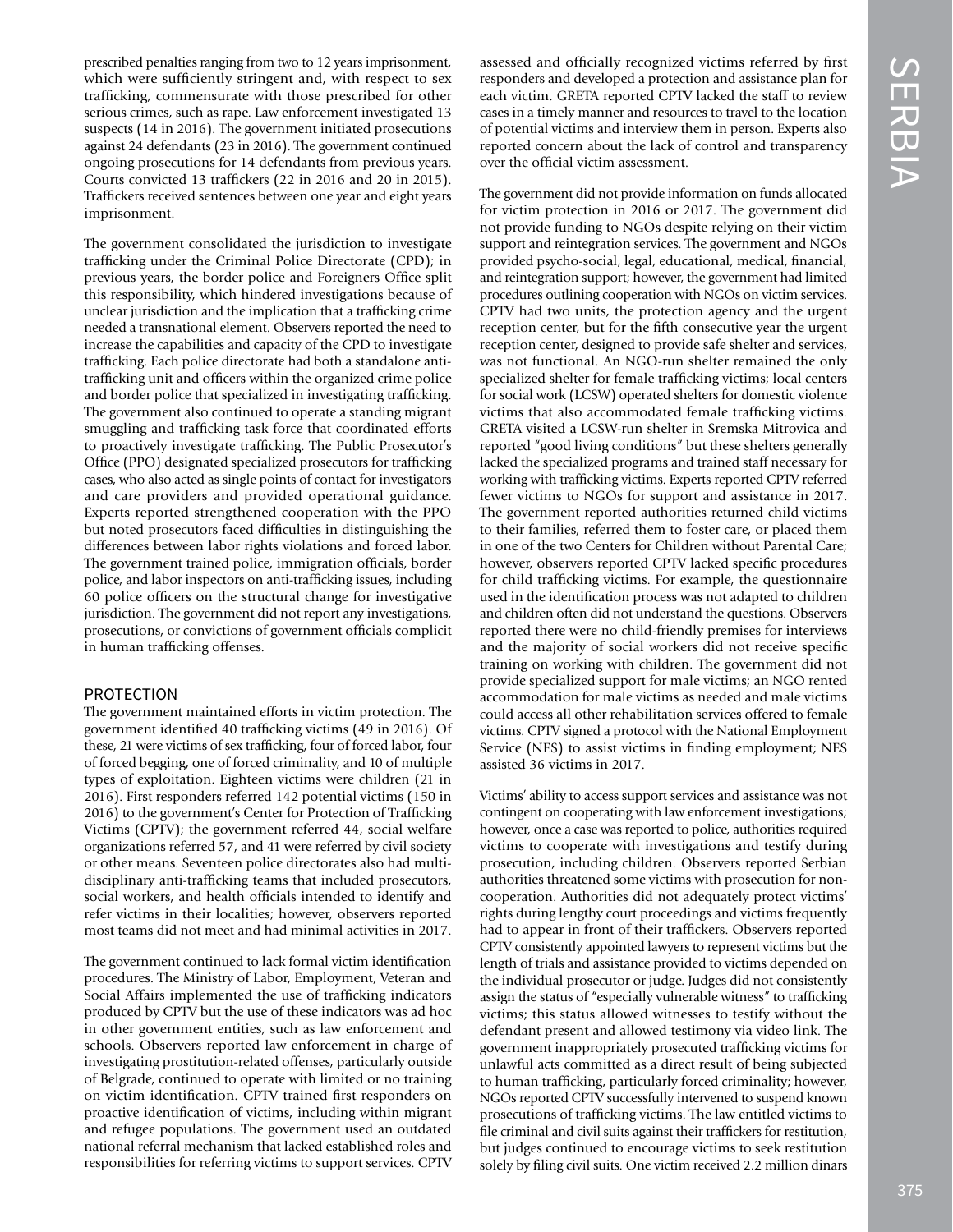civil suits were lengthy, expensive, and required the victim to face the abuser numerous times. Only two victims received compensation to date. The government provided foreign victims temporary residence permits renewable up to one year; two victims received residence permits in 2017. Observers reported the government provided inadequate repatriation support for Serbian forced labor victims in Slovakia.

### PREVENTION

(52.17.0) in compensation from a civil suit in 2017; however, the denote in details in 2017; how of the singer more station from a civil so the singer more and the singer energy in the systems of the systems of the system The government increased prevention efforts. The government adopted the anti-trafficking strategy and action plan for 2017- 2022. The government allocated 8 million dinars (\$79,950) to implement the action plan for the first two years. The government created a stand-alone Office of the National Coordinator, elevating the national coordinator to a fulltime position, and allocated five employees and office space. The government replaced the anti-trafficking council with the Council to Combat Trafficking (CCT) and mandated it to meet twice year; the council met in December 2017. CCT founded an interagency working group to strengthen cooperation and a separate multi-disciplinary group to monitor the implementation of the national strategy. The government organized educational and outreach activities, but efforts were on an ad hoc basis. The government operated a hotline to collect human trafficking-related tips, published anti-trafficking efforts on its website, provided information on trafficking via social media and incorporated trafficking issues into grade school curriculums. Police continued to enforce laws against purchasing commercial sex. The government did not make efforts to reduce demand for forced labor. The government licensed and regulated private employment agencies; however, observers reported in practice, tourist agencies also performed labor recruitment and were largely unregulated. GRETA reported the Market Inspectorate may take up to two months to react to reports of fraudulent employment offers. Serbian troops participated in anti-trafficking training prior to their deployment on international peacekeeping missions.

### TRAFFICKING PROFILE

As reported over the past five years, Serbia is a source, transit, and destination country for men, women, and children subjected to sex trafficking and forced labor, including domestic servitude and forced begging. Serbian women are subjected to sex trafficking both in Serbia and in neighboring countries and throughout Europe, particularly Austria, Germany, Turkey, and Italy. Serbian nationals, primarily men, are subjected to forced labor in labor-intensive sectors, such as the construction industry, in European countries (including Azerbaijan, Slovenia, and Russia) and the United Arab Emirates. Serbian children, particularly Roma, are subjected within the country to sex trafficking, forced labor, forced begging, and petty crime. Thousands of migrants and refugees from Afghanistan, Iraq, Syria, and neighboring countries transiting through or stranded in Serbia are vulnerable to trafficking within Serbia. Alleged traffickers reportedly influenced some trafficking cases through bribery of the victim or judge.

# **SEYCHELLES:** TIER 2 WATCH LIST

The Government of Seychelles does not fully meet the minimum standards for the elimination of trafficking; however, it is making significant efforts to do so. The government demonstrated

significant efforts during the reporting period by continuing to prosecute a suspected trafficker, providing assistance to four trafficking victims from a 2016 case, and collaborating with an international organization to develop implementing regulations for the Prohibition of Trafficking in Persons Act of 2014. However, the government did not demonstrate increasing efforts compared to the previous reporting period. The government did not report allocating funds for victim services, did not have any comprehensive shelters or care facilities available for trafficking victims, and did not implement its standard operating procedures or victim assistance mechanism, resulting in the government not identifying any trafficking victims during the year. The government also did not initiate any new investigations or prosecutions, or convict any traffickers, and did not provide adequate anti-trafficking training for its personnel. The government did not inspect employers of, or screen for indicators of trafficking among, potential labor trafficking victims within the Seychelles International Trade Zone (SITZ) despite vulnerability to trafficking among migrant labor in the country. The government did not have an active anti-trafficking committee that drove national anti-trafficking efforts. Therefore Seychelles was downgraded to Tier 2 Watch List.



### RECOMMENDATIONS FOR SEYCHELLES

Increase efforts to investigate and prosecute trafficking under the anti-trafficking law, and convict and punish traffickers; implement standard operating procedures to systematically identify and refer trafficking victims to services; provide specialized training to government officials, including members of the National Coordinating Committee of Trafficking in Persons, law enforcement officials, social workers, immigration officials, and labor inspectors, on victim identification and referral procedures; allocate adequate funding for victim services; increase effectiveness of the National Coordinating Committee; adopt a law prohibiting the retention of passports by employers of migrant workers; provide adequate oversight of laborers working in the SITZ, and require labor inspectors to conduct regular and comprehensive inspections of migrant workers' work sites; draft a national action plan to drive national efforts to combat all forms of trafficking; remove the required fee for a migrant worker to file a complaint with the Labor Tribunal; screen for potential trafficking offenses among complaints before the Labor Tribunal; implement labor laws in all of Seychelles, including the international trade zone, and authorize officials to monitor domestic workers' employment; conduct anti-trafficking awareness campaigns to increase the understanding of the crime among the local population and the large number of foreign tourists and migrant workers entering the country; and utilize the national centralized anti-trafficking data collection and reporting tool.

### PROSECUTION

The government decreased law enforcement efforts to combat trafficking. The Prohibition of Trafficking in Persons Act of 2014 criminalized sex and labor trafficking in adults and children. The law prescribed penalties of up to 14 years imprisonment and a fine up to 500,000 Seychelles Rupees (\$37,370), and in cases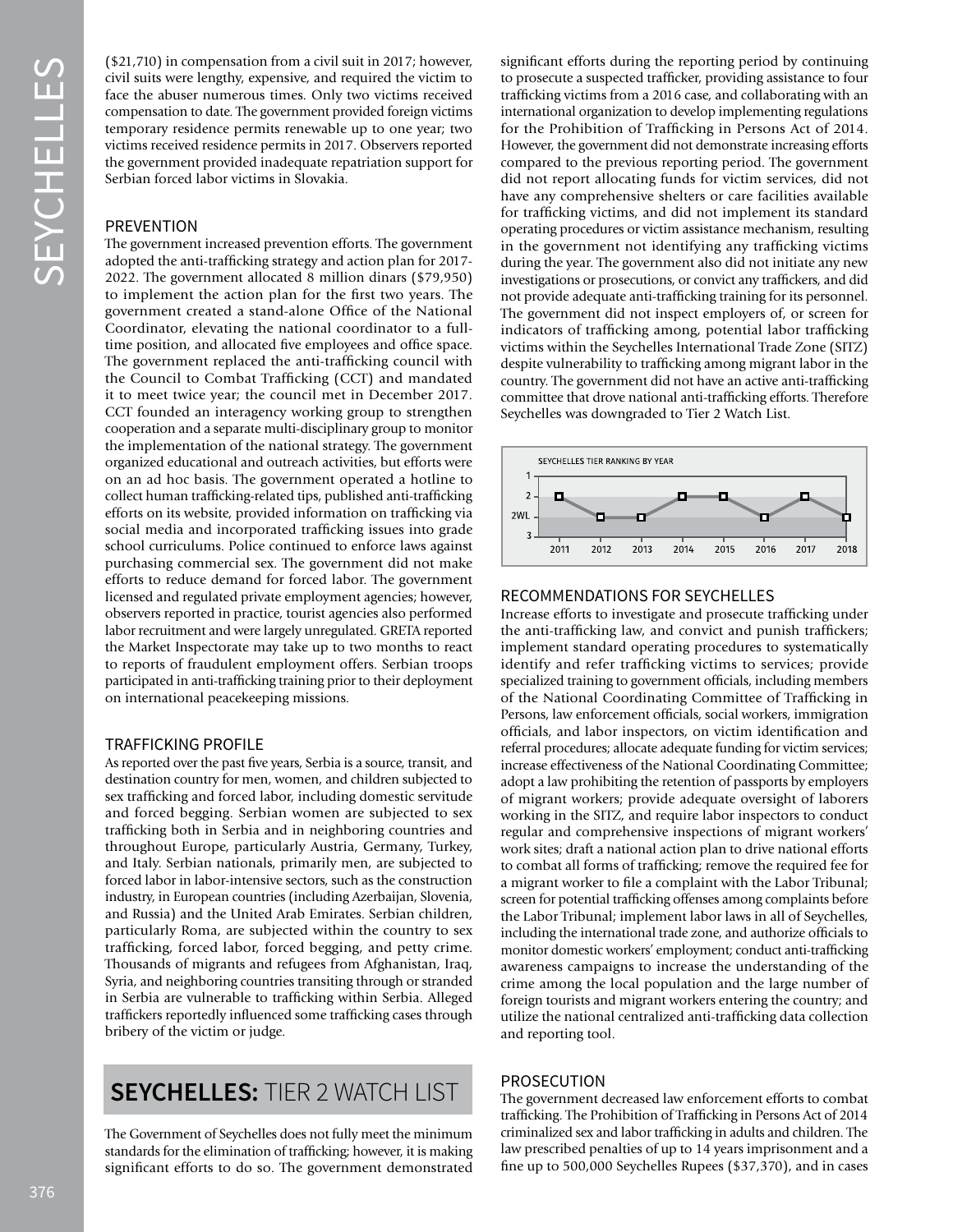involving children, a maximum of 25 years imprisonment and a fine up to 800,000 Seychelles Rupees (\$59,790); these penalties were sufficiently stringent and, with respect to sex trafficking, commensurate with those for other serious crimes, such as rape. Elements of human trafficking were also criminalized in provisions of the penal code, including Section 250 that prohibited slavery, and Section 251 that prohibited forced labor. Although child sex trafficking was criminalized under the anti-trafficking law, unclear and conflicting statutes in the penal code did not clearly define the ages of consent, causing confusion between the traditionally understood age of consent (15 years of age) and the legal age of majority (18 years of age). The government, in collaboration with an international organization, began development of implementing regulations for the 2014 anti-trafficking law to more effectively address protective measures for trafficking victims.

During the reporting period, the government did not investigate or prosecute any new trafficking crimes and it has never convicted any traffickers. The government initiated its first investigation and prosecution under the anti-trafficking law in the previous reporting period and that case remained pending in court at the end of the reporting period. Unlike the prior reporting period, the National Coordinating Committee did not continue its case conferencing group, which was established to provide a cohesive approach to the investigation and prosecution of trafficking cases. The government did not conduct any training sessions for front-line officials. The government did not report any investigations, prosecutions, or convictions of government officials complicit in human trafficking offenses; however, there were some allegations of corruption among immigration officials at the international airport. During the reporting period, immigration officers reported a lack of communication between immigration officers and possible high-level corruption, which allowed wealthy citizens from Gulf countries to coordinate the travel of young women aboard private planes, some of whom may have been trafficking victims. The government also reported that evidence collection remained a challenge. With support from an international organization, the government has had access to a national centralized anti-trafficking data collection and reporting tool since 2015; however, the government has never utilized this tool, despite receiving training from an international organization during the reporting period.

### PROTECTION

The government made negligible efforts to identify and assist trafficking victims. The government did not identify any victims during the reporting period or report efforts to implement the standard operating procedures or victim assistance mechanism in order to systematically undertake such efforts; in comparison, the government proactively identified four Bangladeshi victims of forced labor and assisted 16 potential Malagasy victims following their interception during the previous reporting period. The government continued to provide accommodation, food, and travel costs, and permitted the temporary stay and employment of four Bangladeshi forced labor victims identified last reporting period. The government did not assist in or facilitate the repatriation of any trafficking victims during the reporting period, compared with the repatriation of 16 potential victims in coordination with the Government of Madagascar during the previous reporting period. There were no shelters specifically for trafficking victims or comprehensive care facilities in the country; however, in prior years, the Social Affairs Department of the Ministry of Health and Social Affairs provided victims with accommodations in private guesthouses, per diem, access to a social worker and translator, and new work permits. The government did not report providing training to social workers on implementing the victim identification and assistance tool during the reporting period, as it had done in the previous reporting period.

The 2014 anti-trafficking law allowed for limited legal alternatives to victim removal to countries in which they would face hardship; the law permitted the minister of home affairs to decide whether to allow a foreign victim to stay in the country for 30 days, issue a permit letting the victim to stay in the country for a period until the completion of legal proceedings, or deport the foreign victim. The law protected trafficking victims from being detained or prosecuted for the illegal entry into Seychelles, but it did not protect the victim from being inappropriately prosecuted for other unlawful acts committed as a direct result of being subjected to human trafficking. The government reportedly detained some potential victims entering the country through the international airport; however, there were no reports that the government inappropriately detained or penalized trafficking victims during the reporting period. Moreover, because officials did not use standard victim identification procedures, victims likely remained unidentified in the law enforcement system and as a result may have been inappropriately penalized. The anti-trafficking law allowed the government to provide compensation to victims from the fine imposed on the accused or from the Trafficking in Persons Fund; however, the government has never awarded compensation to victims or funded the Trafficking in Persons Fund. The 2014 anti-trafficking law provided for the government to place witnesses under protection and, if the court found it necessary, for trafficking trials to be held in private for the sake of the victim or witness' confidentiality and privacy. The anti-trafficking law also ensured victims could testify through closed circuit television and courtroom accommodations could be made for the psychological comfort of the victim.

### PREVENTION

The government decreased prevention efforts. The National Coordinating Committee on Trafficking in Persons, established to coordinate anti-trafficking efforts across government agencies and drive national efforts, significantly decreased its efforts during the reporting period. Despite requirements in the antitrafficking law to meet at least twice a year, the committee did not meet during the reporting period. The government did not report progress in implementing the 2014-2015 national action plan or undertaking efforts to draft an updated plan. Unlike last year, the government did not conduct annual awareness campaigns, other than distributing the national helpline number to the public. The Ministry of Employment, Entrepreneurship Development and Business Innovation (MOE) reported that, in partnership with the Government of the Philippines, it had developed new brochures detailing migrant worker rights, but did not report whether the brochures were disseminated to any workers during the reporting period. The government maintained a police helpline for reporting crimes, including trafficking, but the government did not report whether it received any calls.

The government does not have effective policies or laws regulating labor recruiters. Trafficking vulnerabilities in labor recruitment and monitoring persisted throughout the country during the reporting period. Despite the known vulnerability, seizure and retention of passports by employers is legal under Seychellois law, unless it was specifically for the purpose of further trafficking a person. The MOE employed labor inspectors that were responsible for conducting inspections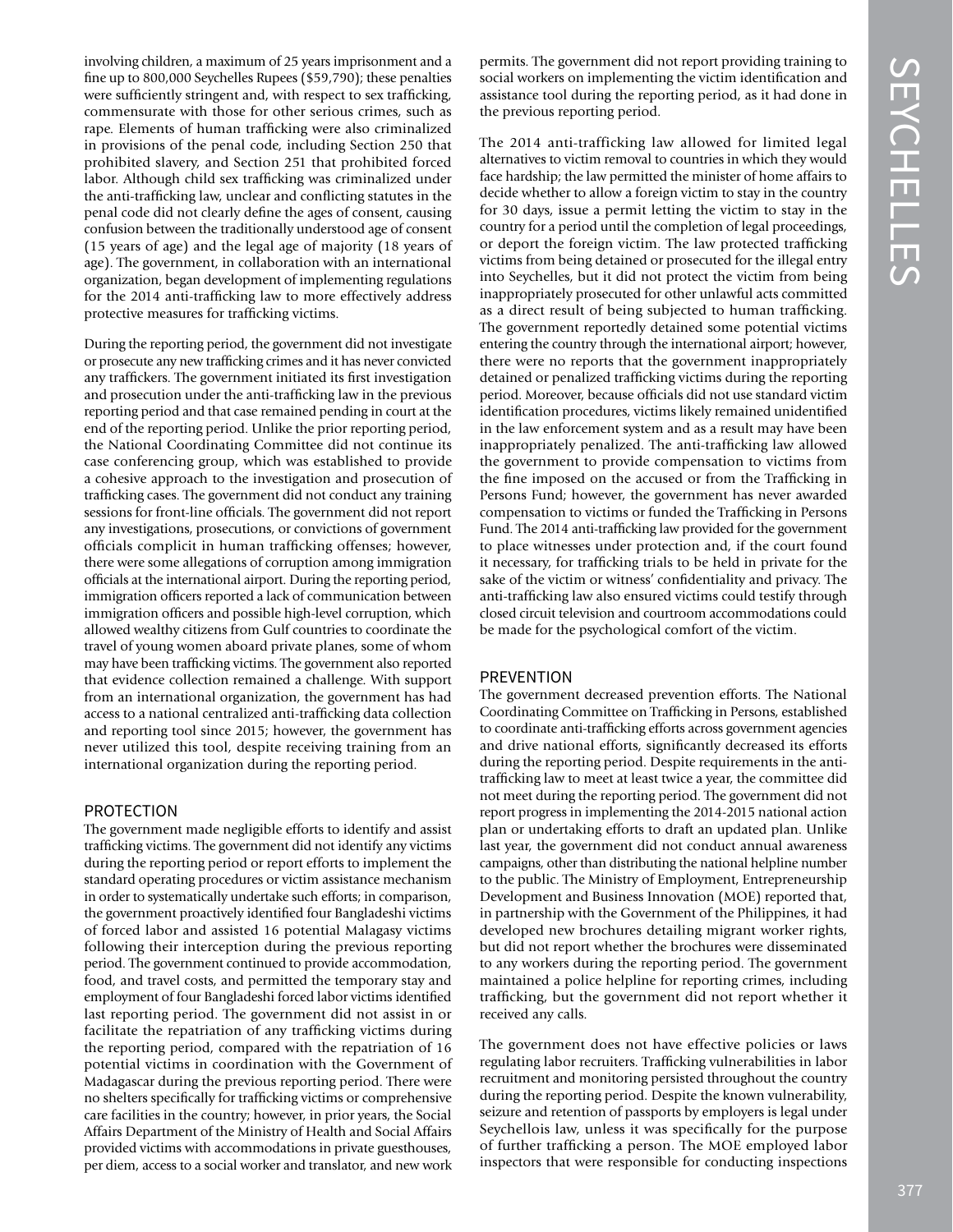workers of their employment rights. The MOE continued to lack authority to conduct inspections in the SITZ, where many migrant laborers work, as it was considered exterritorial and was managed by the Financial Services Authority (FSA). The FSA did not provide adequate oversight of laborers working in the SITZ, nor conduct any inspections during the reporting period. The MOE did not have authority to enter private homes to monitor employers of domestic workers, limiting the government's ability to identify and investigate indicators of trafficking among this community. The Ministry of Health had authority to inspect migrant worker dwellings but did not have the mandate to investigate labor violations or potential trafficking crimes. The MOE reported an increase in the demand for expatriate domestic workers. The government provided all citizens and foreign workers with national identity cards and employment permits. The government did not make efforts to decrease the demand for commercial sex acts or forced labor during the reporting period, despite the prevalence.

### TRAFFICKING PROFILE

378 SIERRA LEONEIF ARE country and informing all migration in the country of the counter information in the SITZ obten many the counter in the country of containing the matrix of the country of the country of the country As reported over the last five years, Seychelles is a destination country for foreign men and women subjected to labor trafficking and sex trafficking and a source country for children subjected to sex trafficking. Seychellois girls and, according to some sources, boys are subject to child sex trafficking, particularly on the main island of Mahe; they are exploited by peers, family members, and pimps in bars, guest houses, hotels, brothels, private homes, and on the street. Young drug addicts are vulnerable to forced prostitution and traffickers have subjected Eastern European women to forced prostitution in hotels. Migrant workers—including from Bangladesh, India, China, Kenya, Madagascar, and countries in South Asia—make up 20 percent of the working population in Seychelles and are primarily employed in fishing, farming, and construction; some workers are subjected to forced labor in the construction sector. Malagasy women who transit the Seychelles may be subjected to forced labor in the Middle East. NGOs report migrant workers face exploitative conditions in fish processing plants, and fishermen aboard foreign-flagged fishing vessels in Seychelles' territorial waters and ports are subjected to abuses indicative of forced labor, including non-payment of wages and physical abuse. Migrant workers sign their employment contracts upon arrival in the Seychelles and frequently do not speak the language, which increases their vulnerability to fraudulent recruitment tactics. There were reports of employers routinely retaining migrant workers' passports to prevent them from changing jobs prior to the expiration of their two-year contracts.

# **SIERRA LEONE:** TIER 2 WATCH LIST

The Government of Sierra Leone does not fully meet the minimum standards for the elimination of trafficking; however, it is making significant efforts to do so. The government demonstrated significant efforts during the reporting period by investigating trafficking cases and initiating prosecutions, identifying and referring victims to services, and funding temporary shelter and services for 16 Sierra Leonean trafficking victims exploited abroad. However, the government did not demonstrate increasing efforts compared to the previous reporting period. For the seventh consecutive year, the government did not convict a trafficker. Judicial inefficiency, general corruption, and procedural delays continued to prevent traffickers from being held accountable and contributed to judges dismissing many trafficking cases during the reporting period. The government continued to rely on NGOs to provide nearly all victim assistance, and uneven implementation of the national referral mechanism resulted in delayed assistance for some victims. For the fourth consecutive year, the government did not provide funding for the anti-trafficking task force to adequately fulfill its mandate or implement the 2015-2020 national action plan. Therefore Sierra Leone was downgraded to Tier 2 Watch List.



### RECOMMENDATIONS FOR SIERRA LEONE

Increase efforts to prosecute and convict traffickers with sufficiently stringent sentences that include imprisonment; institute witness protection and support measures to encourage greater victim participation in the criminal justice process; train police, prosecutors and judges to investigate and prosecute trafficking cases, including those at Freetown Court Number One; address procedural delays, including by allowing regional courts to try trafficking cases, and address judicial corruption so victims can participate in trials and judges cease dismissing cases against alleged traffickers; train all actors on the national referral mechanism to ensure trafficking victims receive timely services; increase financial or in-kind support to NGOs that support trafficking victims; follow the licensing procedures for recruitment agencies, and investigate agencies suspected of fraudulent recruitment; improve coordination among government agencies responsible for combating trafficking in persons; train law enforcement officers and social workers to identify trafficking victims among vulnerable populations, including children in sex trafficking and domestic servitude; sufficiently fund anti-trafficking activities in the national budget and allocate funds to the anti-trafficking task force; in collaboration with civil society organizations, increase efforts to raise public awareness of trafficking; amend the 2005 antitrafficking law to remove sentencing provisions that allow for a fine in lieu of imprisonment; and continue to improve data collection on anti-trafficking law enforcement and victim assistance efforts.

### PROSECUTION

The government maintained minimal anti-trafficking law enforcement efforts. The 2005 anti-trafficking law criminalized sex and labor trafficking and prescribed penalties of up to 10 years imprisonment and/or a fine; these penalties were sufficiently stringent. The Sexual Offences Act criminalized forced prostitution and child prostitution with penalties of up to 15 years imprisonment, which were sufficiently stringent and commensurate with penalties for rape. The anti-trafficking task force continued to review the 2005 law with the aim to align the penalties for sex trafficking with the penalties for forced prostitution prescribed in the Sexual Offenses Act.

The government reported 33 investigations, prosecution of seven suspects, and no convictions, compared to 34 investigations,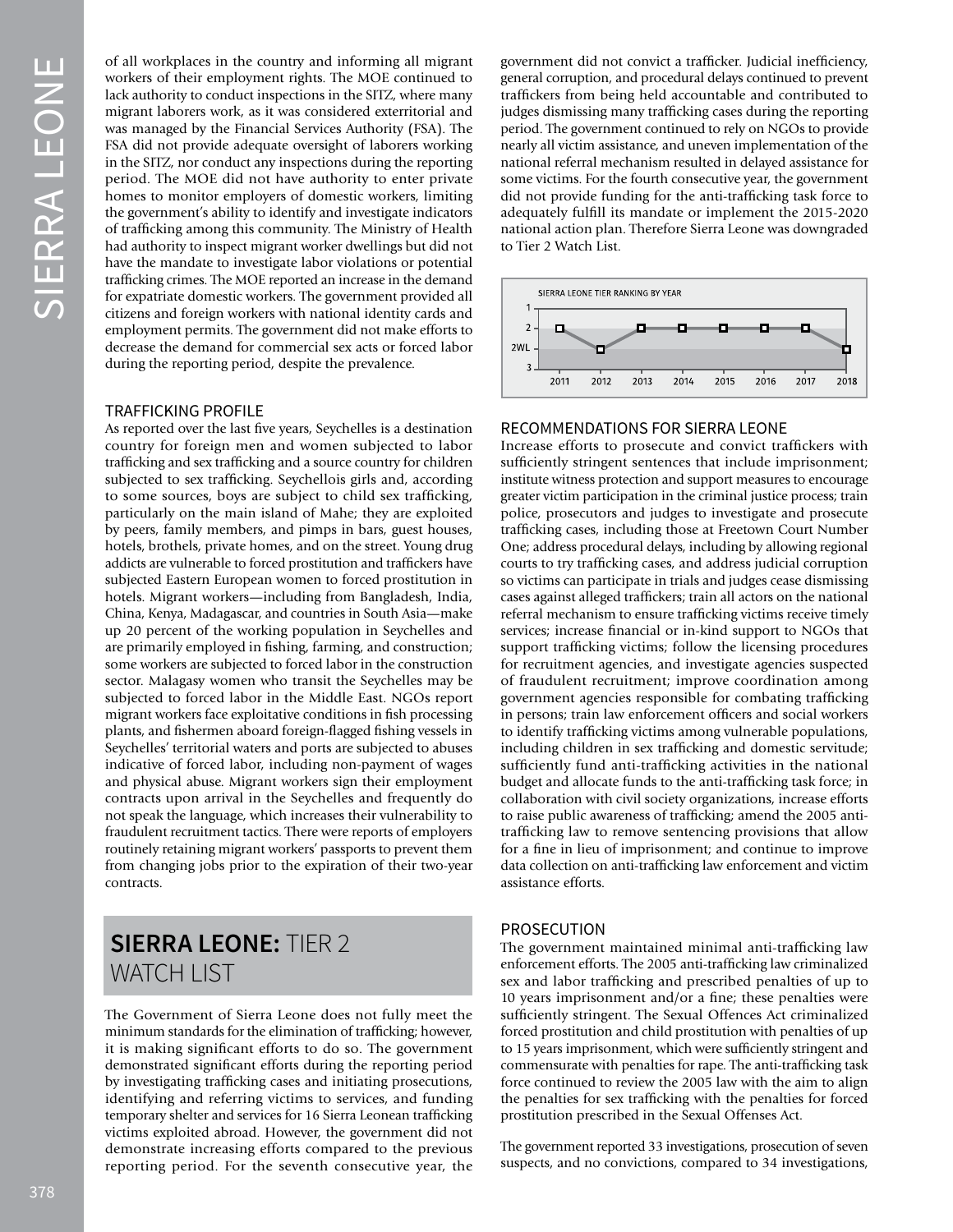prosecution of four suspects, and no convictions in the previous reporting period. All seven prosecutions were ongoing at the close of the reporting period; at least one of the prosecutions had been initiated in a previous reporting period. The government did not report how many investigations remained ongoing at the end of the reporting period, and it did not report how many, if any, investigations it had continued from the previous year. Among the 33 investigations, there were three for sex trafficking and 30 for forced labor. Due to lengthy investigations required for trafficking cases, prosecutors sometimes pursued trafficking cases under charges in the Domestic and Gender Abuse Act or the Child Rights Act because they required less evidentiary rigor and could more often result in conviction. However, the government did not report any data on trafficking cases prosecuted under these acts during the reporting period. The government last convicted an individual for trafficking or trafficking-related offenses in 2011. Judicial inefficiencies, general corruption, and procedural delays prevented traffickers from being held accountable and diminished faith in the judicial system. As a result, victims' families often accepted payments from traffickers rather than pursue cases in court and families sometimes exerted pressure on victims to not participate in investigations and prosecutions against their alleged traffickers due to security concerns, community ties to alleged traffickers, and the high cost and travel required to participate in such cases. In many cases, victims either did not agree to testify against their traffickers and prosecutors dropped the charges, or victims could not meet the travel requirements for court appearances and judges dismissed their cases. In an effort to better prosecute these crimes, the judiciary designated Freetown Court Number One as the dedicated court to hear all human trafficking cases.

Inadequate training of law enforcement and judges on human trafficking remained a key problem. The Sierra Leone Police Family Support Units trained 75 police officers from other units on trafficking in persons and human rights issues broadly. In practice, however, the police's Transnational Organized Crime Unit (TOCU) and the Ministry of Labor Social Services (MLSS) investigated most trafficking cases, and neither entity received anti-trafficking training during the reporting period. Two NGOs trained border guards and police on identifying human trafficking. The government did not report any investigations, prosecutions, or convictions of government officials complicit in human trafficking offenses; however, corruption, particularly within the judiciary, remained a serious problem and affected the provision of justice to trafficking victims. Traffickers bribed prosecutors not to prosecute cases and bribed judges to dismiss cases. The government continued regular border security meetings with the Governments of Guinea and Liberia, which included trafficking, but reported its non-ratification of the ECOWAS Convention on Mutual Assistance in the Fight against Trafficking compounded the difficulties in cross-border investigations.

### PROTECTION

The government maintained uneven protection efforts. The government identified 46 trafficking victims in Sierra Leone and abroad, compared to 34 victims identified in the previous reporting period. Among the victims identified, authorities reported males and females, adults and children, and victims of sex trafficking, domestic servitude, and internal labor trafficking. The majority of victims were Sierra Leoneans exploited in labor trafficking in a foreign country. The government relied on NGOs to care for the majority of trafficking victims. The government referred 33 of the 46 victims it identified to NGOs for care. The Ministry of Social Welfare, Gender, and Children's Affairs (MSWGCA) operated a temporary shelter for victims

of gender-based violence that trafficking victims could access, and it referred two trafficking victims to the shelter during the reporting period. It was unclear how much funding the shelter received. The government did not report if the other 11 victims identified received government or NGO services; at times, family members provided intra-familial care. In the previous reporting period, the government had committed to devoting approximately 119 million Leones (\$15,570) quarterly to an NGO shelter that cared for the majority of trafficking victims; however, it disbursed only one payment of approximately \$3,940 to the NGO during the reporting period, and did not provide any other financial support to NGOs that delivered nearly all victim care. NGOs reported identifying and providing services to seven additional victims. One NGO operated a shelter specifically for trafficking victims and offered medical, psycho-social, legal, and reintegration support. The center cared for both foreign and domestic victims; however, staff did not permit victims to leave unchaperoned. Two additional NGOs operated shelters that cared for vulnerable children, including trafficking victims. The government had standard measures to identify trafficking victims, including victims among vulnerable populations. The government had a national mechanism to refer trafficking victims to services; however, a lack of training on the mechanism caused delays in provision of services to victims. In one case, a victim slept at a police station for three weeks because authorities did not request appropriate housing, and in several other cases, MSWGCA officials disregarded the standard protocols for referring victims to NGOs for specialized care. In one case, police intercepted a suspected trafficker and suspected trafficking victims at the border. When alerted to this case, MSWGCA did not follow the established procedures to refer trafficking victims to care, and instead drew up fostering paperwork to allow the children to travel with the alleged trafficker a second time; police intercepted the suspected trafficker a second time and released her after investigation, while an NGO cared for the children.

The Sierra Leonean embassy in Kuwait temporarily housed several trafficking victims and referred others to a shelter for care; the government-funded repatriation for five victims, and an international organization repatriated an additional 10 trafficking victims. In addition, the embassy in Guinea housed and provided food, clothing, and repatriation for 11 trafficking victims; however, the government continued to hold the victims' passports at the close of the reporting period. This was comparable to Sierra Leonean embassies supporting and repatriating at least 25 trafficking victims from Kuwait and Guinea the previous reporting period. The Ministry of Foreign Affairs engaged with the Government of Kuwait to advocate for humane treatment of Sierra Leonean domestic workers. The government provided a brochure to migrants returning from Libya with information on social services trafficking victims could access.

The government did not provide sufficient protection or support to victims who participated in trials against their traffickers; as a result, many victims could not meet the travel requirements for court appearances and judges dismissed their cases. Two trafficking victims participated in trials against their traffickers during the reporting period. The anti-trafficking law did not provide for restitution, and while victims could file civil suits against their traffickers, none did so during the reporting period. The Sexual Offenses Act provided for restitution, which sex trafficking victims could access; however, restitution could only be pursued after conviction, and there were no convictions during the reporting period. The law provided alternatives to removal to countries in which victims would face retribution or hardship, including temporary residency; the government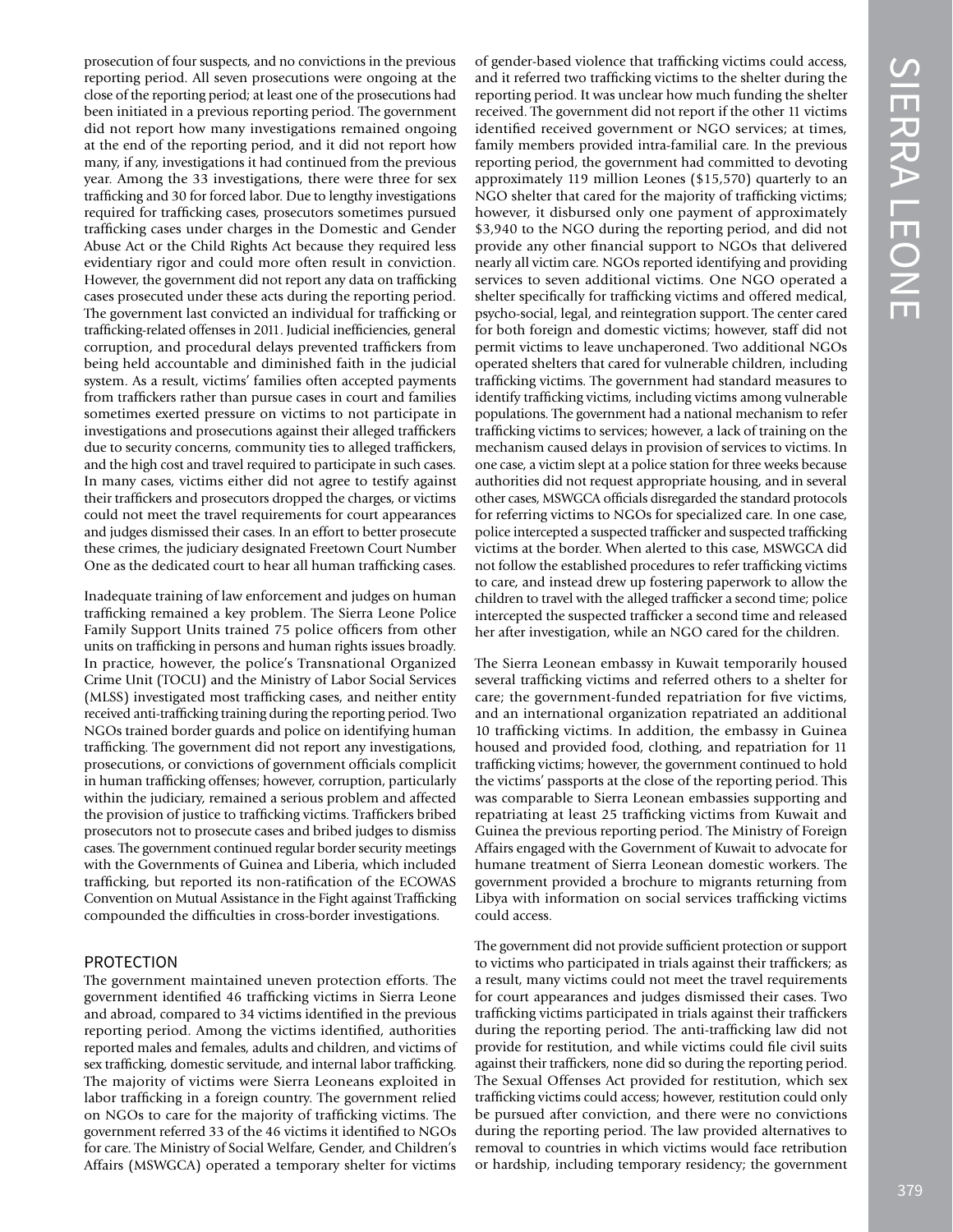the reporting period. There were no reports the government detained, fined, or jailed victims for unlawful acts committed as a direct result of being subjected to trafficking, but inadequate screening for trafficking may have resulted in some victims remaining unidentified in the law enforcement system.

### PREVENTION

did not report in the services to any victims during these services to any victims of the services of all detections of the services of the service of the service of the service of the service of the service of the servic The government made minimal efforts to prevent trafficking. The anti-trafficking task force had a 2015-2020 national action plan and met regularly, but the government did not provide an operational budget for the task force or funding for implementation of the plan, which limited activities and impeded law enforcement efforts. While MLSS had strict licensing procedures for new recruitment agencies to prevent exploitation of intending migrant workers, it continued to issue business registration certificates before TOCU had finished vetting the prospective agencies. The government did not report any tangible efforts to correct this issue. After continued reports of Sierra Leonean women fraudulently recruited to Kuwait for domestic work and forced prostitution, TOCU and MLSS investigated alleged fraudulent recruitment networks for suspected trafficking, and some of these investigations led to prosecution. MSWGCA and police participated in several radio programs to raise awareness of human rights, including the dangers of human trafficking. The government did not make discernible efforts to reduce the demand for commercial sex acts or forced labor. After identifying Sierra Leonean forced labor victims abroad, Sierra Leonean embassies in Kuwait and Guinea contacted other migrant workers in the country to inform them of the dangers of human trafficking and provide them with information on their rights as workers and assistance available. In addition, the government provided 5 million leones (\$650) to some trafficking victims upon repatriation to educate their communities about trafficking. The government did not provide anti-trafficking training to its diplomatic personnel.

### TRAFFICKING PROFILE

As reported over the past five years, Sierra Leone is a source and destination country for men, women, and children subjected to forced labor and sex trafficking. Traffickers recruit victims largely from rural provinces to urban and mining centers for exploitation in sex trafficking and forced labor in domestic service, artisanal diamond and granite mining, petty trading, portering, making ceramics, rock breaking, quarrying, street crime, and begging. Traffickers exploit victims in fishing and agriculture, and sex trafficking or forced labor through customary practices, such as forced marriages. The government reported child sex trafficking—especially of children from poor homes was a serious problem, including at beaches and in nightclubs. Local demand fueled the majority of child sex trafficking, although foreign tourists were also clients at beaches and nightclubs. Traffickers typically operate individually, convincing parents to hand over their children and promising to provide an education or better life but instead exploiting the children in trafficking. Children from neighboring West African countries have been exploited in forced begging, forced labor, and sex trafficking in Sierra Leone, and Sierra Leonean children are taken to Mali, Niger, and increasingly Guinea for forced labor and sex trafficking. During the reporting period, traffickers exploited Lebanese and Indian men in forced labor in Sierra Leone; in previous years, Chinese, Indian, Kenyan, and Sri Lankan men have been forced labor victims in Sierra Leone. Traffickers have exploited boys and girls from Sierra Leone reportedly as "cultural dancers"—and possibly also for sexual exploitationin The Gambia. During the reporting period, an increasing number of traffickers, including family members, tried to sell Sierra Leonean children for domestic servitude. Sierra Leonean adults voluntarily migrate to other West African countries, including Mauritania and Guinea, as well as to the Middle East and Europe, where some are subjected to forced labor and forced prostitution. Sierra Leonean-Kuwaiti trafficking networks increasingly fraudulently recruit Sierra Leonean for education in Europe and the United States but subject them to domestic servitude in Kuwait. During the reporting period, authorities identified traffickers moving women through Guinea en route to exploitation in Kuwait. Traffickers also exploit Sierra Leonean women in domestic servitude in Egypt and Lebanon. During the reporting period, an international organization repatriated at least 186 Sierra Leoneans from Libya, some of whom were victims of slavery and sex trafficking. It also reported that some Libyan soldiers sold stranded Sierra Leonean migrants in their custody to Libyan and Middle Eastern traffickers.

# **SINGAPORE:** TIER 2

The Government of Singapore does not fully meet the minimum standards for the elimination of trafficking; however, it is making significant efforts to do so. The government demonstrated increasing efforts compared to the previous reporting period; therefore Singapore remained on Tier 2. The government demonstrated increasing efforts by imposing strong sentences against convicted traffickers, improving freedom of movement for adult victims by funding the return to their country of origin prior to court proceedings, and increasing new migrant workers' awareness of their rights. However, the government did not meet the minimum standards in several key areas. Large numbers of migrant workers experienced conditions indicative of labor trafficking in Singapore, and, although the government continued to prosecute labor trafficking cases, it had yet to secure the conviction of a labor trafficker under the trafficking law. Authorities did not effectively identify victims compelled into service through psychological coercion or debt bondage, leaving some victims unidentified and subject to punishment or deportation.



### RECOMMENDATIONS FOR SINGAPORE

Using the 2015 anti-trafficking law, increase investigations and prosecutions of sex and labor trafficking offenses, including debt bondage, and convict and stringently sentence traffickers; increase resources for investigative and prosecutorial training on human trafficking for Ministry of Manpower officials who handle labor violations; strengthen efforts to identify trafficking victims, including by conducting training for frontline law enforcement officials with a focus on screening for psychological coercion among women in prostitution and individuals in debt bondage; strengthen the legal framework to enhance protection for victims from punishment for acts committed as a result of being subjected to trafficking;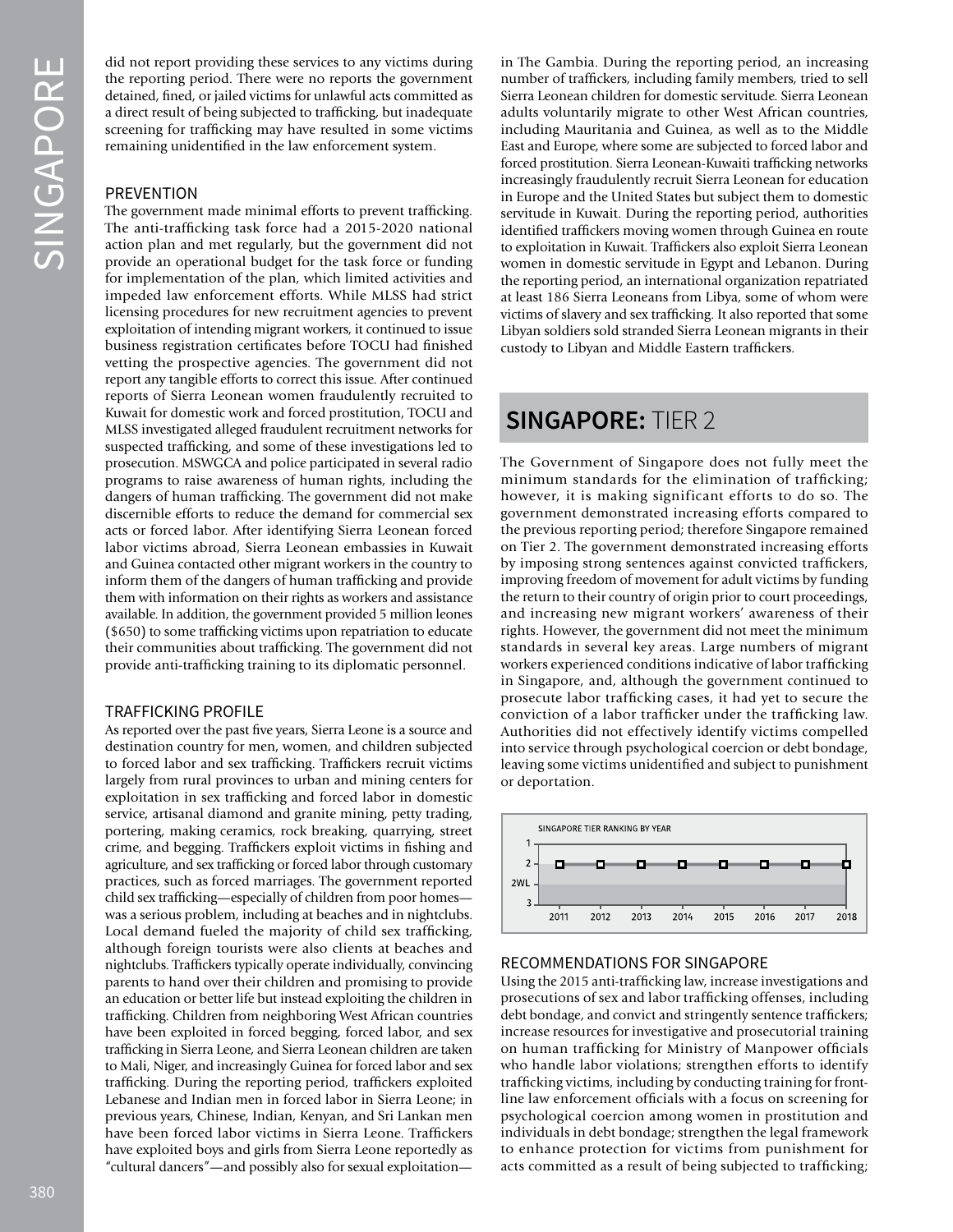develop formal policies to provide all victims the right to robust protective services, regardless of their individual circumstances; and strengthen cooperation with NGOs for developing and implementing anti-trafficking policies and assisting victims.

### PROSECUTION

The government maintained efforts to prosecute and convict traffickers. The Prevention of Human Trafficking Act (PHTA) criminalized sex and labor trafficking and prescribed penalties of up to 10 years imprisonment and fines up to 100,000 Singapore dollars (\$74,850), which were sufficiently stringent and, with respect to sex trafficking, commensurate with those prescribed for other serious crimes such as rape. The government investigated most suspected labor trafficking cases as labor law offenses under the Employment of Foreign Manpower Act (EFMA) or the Employment Act; these laws carried significantly lower penalties than the anti-trafficking law and excluded domestic workers and fishing crews.

In 2017, authorities investigated 34 trafficking cases, compared to 33 in 2016. Of these, 22 were cases of suspected sex trafficking, compared to 20 cases in 2016. The Ministry of Manpower investigated 12 suspected labor trafficking cases involving four suspects under the anti-trafficking law, compared with 13 cases involving three suspects in 2016; however, the government determined that none of the cases in 2017 violated trafficking laws. The government prosecuted 10 suspected traffickers (one labor trafficking suspect and nine sex trafficking suspects) and convicted four persons, compared to 13 prosecutions (10 sex trafficking and three labor trafficking suspects) and three convictions in 2016. One convicted trafficker received a sentence of six years and eight months imprisonment and a fine of 2,000 Singapore dollars (\$1,500). In a previously reported case involving two defendants convicted in 2016 for starving a domestic worker, the government reported the appeal resulted in an increased sentence of 10 months for both. Through appeals by prosecutors, two similar cases involving abuse of domestic workers received increased sentences in 2017; however, the government had yet to obtain a labor trafficking conviction under the trafficking law, nor had it ever prosecuted any cases of domestic servitude under the trafficking law.

Law enforcement partnered with a local NGO to create a video to train officers on psychological trauma of sex crime survivors so officers can employ more appropriate interviewing techniques. The Ministry of Manpower collaborated with a foreign government to develop a course for its labor investigators to build their capacity, including the investigation of human trafficking cases. The government did not report any investigations, prosecutions, or convictions of government officials complicit in human trafficking. The government continued to work closely with international counterparts, including continuing to investigate a crossborder case initiated in February 2017 that alleged a foreign national resident of Singapore was promoting commercial sex tours involving minors.

### PROTECTION

The government increased protection efforts. The government reported identifying 25 alleged victims (eight sex trafficking victims and 17 labor trafficking victims), compared to 33 alleged victims (20 sex trafficking and 13 labor trafficking victims) in 2016. The government identified two child victims in 2016 and eight in 2017. Police, labor, and immigration officials had standard operating procedures for identifying victims, and the government had a victim referral process among government officials, civil society organizations, and foreign embassies. Immigration officials referred suspected victims to lead investigative agencies. All police officers received basic training in victim identification; however, several NGOs reported officials failed to recognize key indicators of trafficking when interviewing potential victims, particularly in cases involving sex or labor exploitation through various forms of psychological coercion or debt bondage, and among migrant workers. NGOs reported authorities' opaque victim identification and referral standards sometimes complicated effective use of the government's referral mechanism.

The government provided 80 percent of the cost of some services, including funding for shelters to accommodate adult and child victims. The government designated one shelter exclusively for adult female trafficking victims. Authorities permitted freedom of movement outside of the shelter for most residents, but restricted movement for any residents deemed to be under physical threat or in need of psychological care. Although the government did not identify any male victims during the year, it designated one shelter for male victims. The government allocated funding for an NGO that provided trauma recovery services including counseling and medical care for female victims. The government provided a range of additional support measures, including interpreters, medical services, temporary work permits, and resettlement assistance. However, absent a formal policy mandating the provision of these services to all victims, and due to frontline officers' incomplete understanding of psychological coercion, some victims likely did not benefit from these services. NGOs reported police did not consistently screen for trafficking indicators among women apprehended in law enforcement operations; the government may have prosecuted and punished unidentified sex trafficking victims for immigration violations or soliciting.

To provide freedom of movement, the government implemented a new policy initiative in 2017 permitting victims who were material witnesses in court cases against their former employers to leave the country, at the government's expense, pending trial procedures. Four victims benefited from this policy during the year. The government offered assistance such as shelter and food for victims participating in investigations and prosecutions of trafficking offenses. The government granted six victims short-term work permits, available for the duration of their legal processes, compared to 12 in 2016. NGOs reported that the government facilitated pro bono legal assistance for victims of trafficking to pursue civil court claims for restitution; most declined the offer, but one victim received five years of unpaid wages in a civil claim. The government did not provide long-term alternatives to removal to countries where victims may face hardship or retribution.

### PREVENTION

The government increased efforts to prevent trafficking. The interagency task force continued coordination of antitrafficking efforts outlined in Singapore's "National Approach against Trafficking in Persons," which launched in 2016. The task force conducted campaigns through social media, news outlets, and other outreach materials to educate workers on their rights, raise public awareness of trafficking, and publicize efforts to punish employers for trafficking-related violations.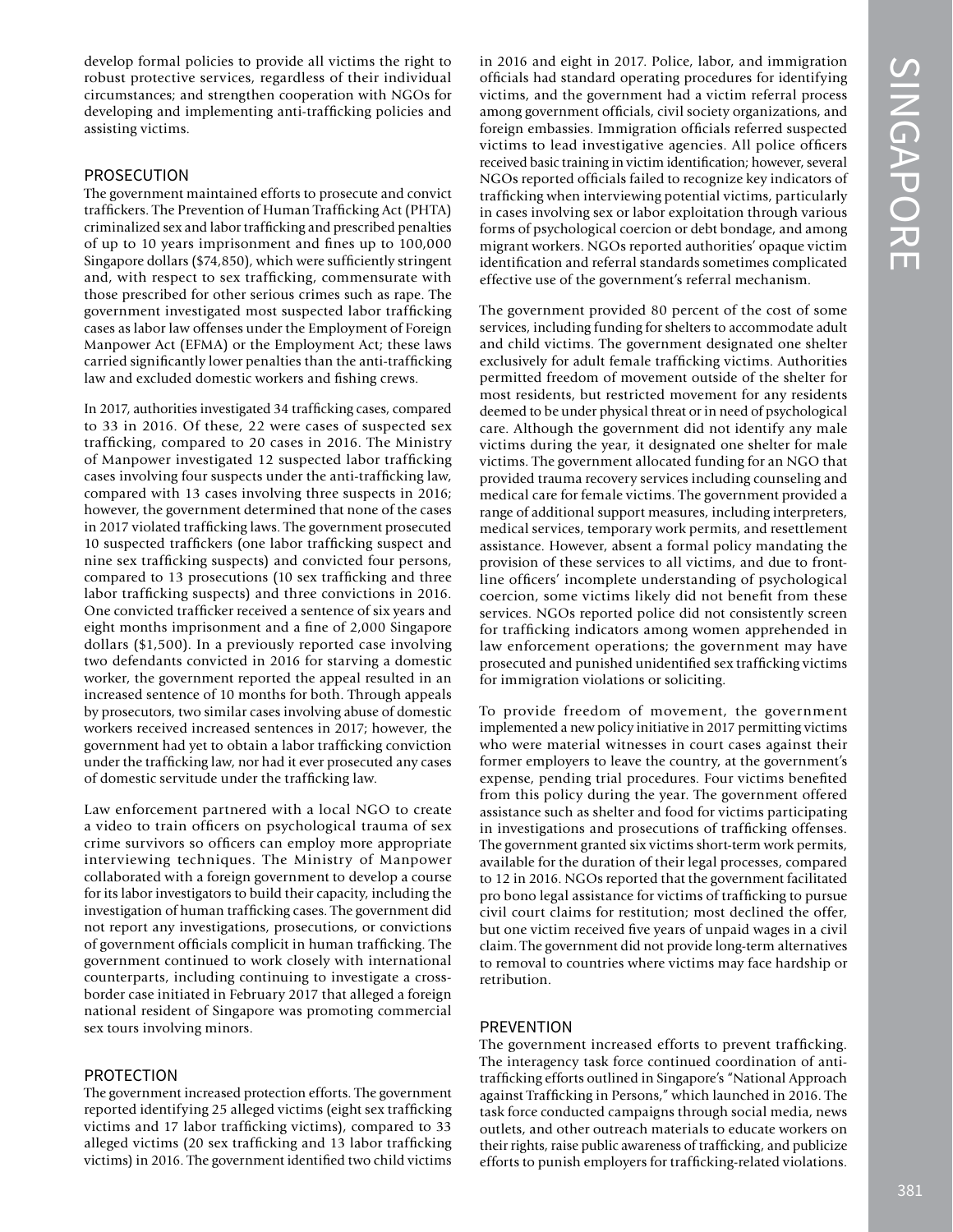dollars (\$59,880) to assist with conducting awareness raising campaigns. The government launched new initiatives in 2017 to improve communication with vulnerable foreign workers, including a new mobile phone app and a one-day mandatory course to inform new arrivals of their rights. The government provided a pre-departure video at overseas testing centers to educate foreign workers on regulations prior to migrating to Singapore. The government prosecuted two unlicensed employment agents illegally collecting fees from migrant workers in Singapore. The government also conducted ongoing campaigns to inform employers of the consequences for withholding passports or salaries. The government made some efforts to reduce the demand for commercial sex acts and forced labor.

### TRAFFICKING PROFILE

NGCs received public grants totaling 80,000 Singapore<br>SCS received public grants totaling 80,000 Singapore The given method row in infinites in the grants of the symmetric land total method reseived public first grants to As reported over the past five years, Singapore is a destination country for men, women, and girls from other Asian countries subjected to sex trafficking and forced labor, a source country for Singaporean women and children subjected to sex trafficking, and a transit country for Asian men subjected to forced labor on fishing vessels that transit through Singapore or its territorial waters. Some of the 965,000 foreign work permit holders that comprise more than one-quarter of Singapore's total labor force are vulnerable to trafficking; most victims migrate willingly for work in construction, domestic service, performing arts, manufacturing, the service industry, or commercial sex. Traffickers compel victims into sex or labor exploitation through illegal withholding of their pay, threats of forced repatriation without pay, restrictions on movement, and physical and sexual abuse. Withholding travel documents, such as passports, is illegal in Singapore; however, it remains a common practice for some employers. Although Singaporean law limits agency fees and mandates prosecution for those who exceed them, many foreign workers assume large debts to recruitment agencies or individual recruiters in their home countries and sometimes in Singapore, making them vulnerable to forced labor, including debt bondage. Some recruitment agencies illegally engage in contract switching and charge workers fees over the legal limit. Foreign workers have credible fears of losing their work visas and deportation, since employers have the ability to repatriate workers legally at any time during their contracts with minimal notice. Unscrupulous employers exploit the non-transferability of low-skilled work visas to control or manipulate workers. Some employers rely on repatriation companies to seize, confine, and escort foreign workers to the airport for departure from Singapore, including through the use of assaults, threats, and coercion, to prevent them from complaining about abuses to authorities.

Foreign women sometimes arrive in Singapore with the intention of engaging in prostitution, but under the threat of serious harm or other forms of coercion, they become victims of sex trafficking. A small number of Singapore residents facilitate and engage in child sex tourism abroad. Some captains used physical abuse to force men to perform labor on long-haul fishing vessels that transit or dock at Singaporean ports, and some agencies in Singapore use deceptive tactics to recruit Asian men for this work.

# **SLOVAKIA:** TIER 1

The Government of the Slovak Republic, or Slovakia, fully meets the minimum standards for the elimination of trafficking. The government continued to demonstrate serious and sustained efforts during the reporting period; therefore Slovakia remained on Tier 1. The government demonstrated serious and sustained efforts by increasing investigations, indictments, and convictions of traffickers. The government identified more victims and increased funding for victim services. Although the government meets the minimum standards, the high number of suspended sentences for trafficking convictions undercut efforts to hold traffickers accountable. In contrast to past years, only one-fifth of identified victims benefited from the victim assistance program. Authorities did not adequately identify foreign or domestic trafficking victims within the country, screen migrants for trafficking indicators, or identify child victims. Legal support to victims was not always adequate, and victims who cooperated with prosecution were at risk of re-traumatization. The government did not protect all victims from crimes committed as a result of their being subjected to trafficking.



### RECOMMENDATIONS FOR SLOVAKIA

Vigorously investigate, prosecute, and convict traffickers, and sentence those convicted to effective prison terms; improve sentencing norms and regulations by limiting the plea bargain procedure for trafficking offenses and sensitizing judges to the severity of trafficking crimes; protect victims from potential retaliation and intimidation in the course of law enforcement and judicial proceedings, including by implementing the new exemption from direct confrontation and increasing training and capacity building for investigators, prosecutors, and judges on a victim-centered approach to law enforcement efforts; improve law enforcement efforts to identify domestic and foreign victims within the country, including by training government officials, particularly border police, on proactive victim identification among vulnerable groups; improve identification of child victims; update formal written procedures for victim referral and outline roles for officials and all stakeholders in order to improve victims' access to and the quality of legal assistance; and streamline definitions and methodologies for gathering law enforcement and victim data.

### PROSECUTION

The government maintained law enforcement efforts. Section 179 of the criminal code criminalized sex and labor trafficking and prescribed penalties of four to 10 years imprisonment for trafficking offenses. These penalties were sufficiently stringent and, with respect to sex trafficking, commensurate with those prescribed for other serious crimes, such as rape. In 2017, government officials initiated 37 new investigations (25 in 2016, eight in 2015). Prosecutors newly indicted 25 alleged traffickers under section 179 of the criminal code (10 in 2016, 22 in 2015, and 18 in 2014). Prosecutors entered plea bargains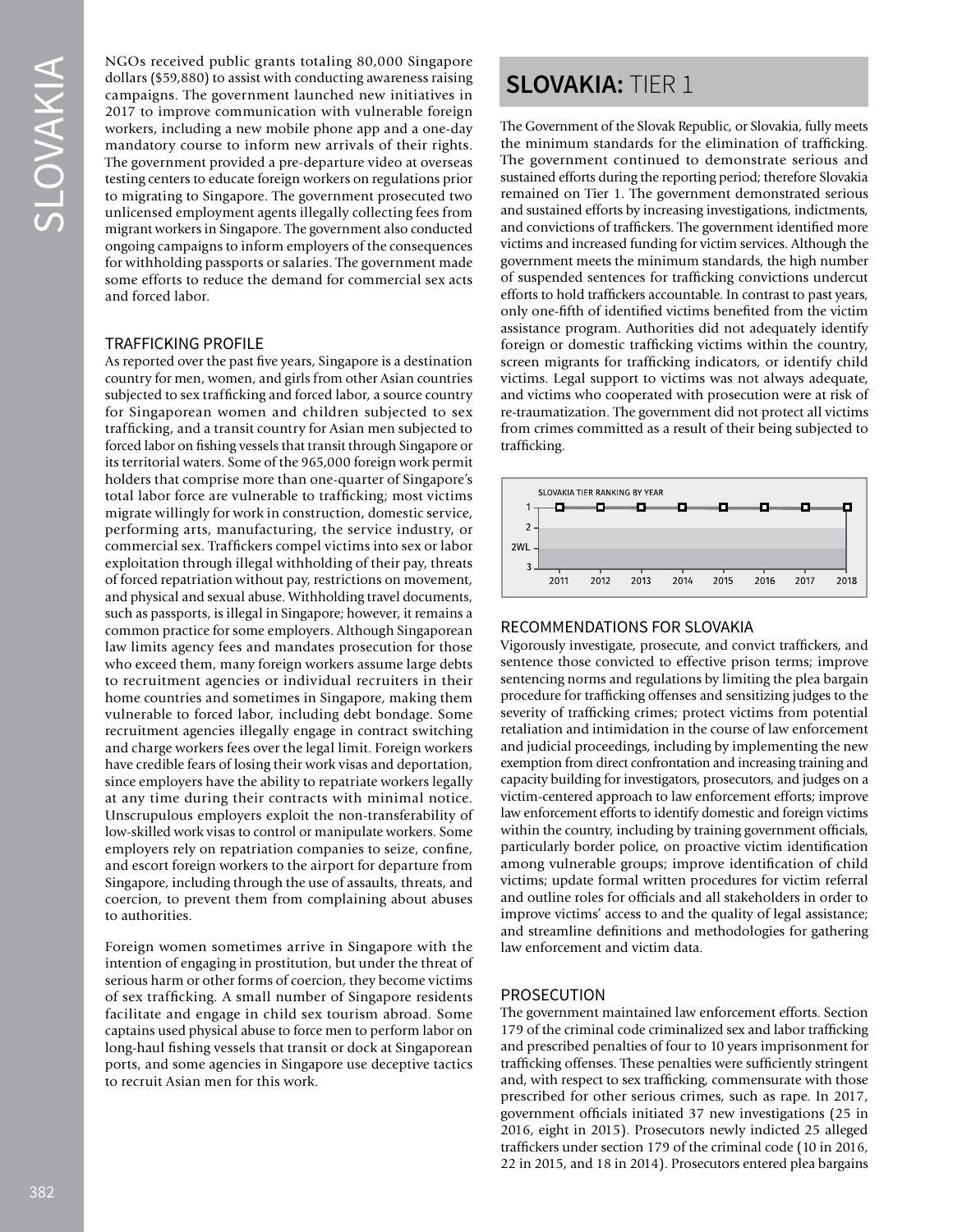with an additional three individuals. Courts closed six trafficking cases (two cases from 2017, one from 2016, two from 2015, and one from 2014). Prosecutors obtained convictions of 14 Slovak citizens under the trafficking law (four in 2016, 21 in 2015, and 19 in 2014). Courts sentenced five convicted traffickers to effective prison terms ranging four to 10 years, but courts fully suspended nine convicted traffickers' prison sentences and instead issued probation. Over the past five years, a large number of trafficking convictions resulted in short, reduced, or fully suspended sentences; authorities reported courts tended to reduce sentences for first-time offenders, when the parties reached a plea bargain or when the defendant pled guilty, or because a victim's testimony may not have been strong enough to prove aggravating circumstances warranting a higher sentence. National police cooperated with United Kingdom (UK) police, EUROPOL, and INTERPOL. The national police cooperated with the financial intelligence unit of the national criminal agency to establish a set of indicators for identifying suspicious financial transactions potentially related to trafficking. During 2017, the government extradited one individual on trafficking charges to Austria.

The Irregular Migration Unit within the Bureau of Border and Alien Police (BBAP) coordinated law enforcement efforts. NGOs commended the head of the trafficking unit within BBAP for promptly and proactively investigating suspected trafficking and for facilitating improved referral of cases to specialized police officers. Differences in how various institutions gathered law enforcement statistics hindered the effective comparison and monitoring of trafficking-related efforts. The government did not report any investigations, prosecutions, or convictions of government employees complicit in trafficking. The judicial academy and the Ministry of Interior (MOI) conducted one seminar on identifying trafficking victims for judges, prosecutors, and police officers. The government trained 35 members of the national police unit, and the police academy trained approximately 60 members of the foreign police unit. The MOI did not launch a previously reported trafficking curriculum for police high schools in Bratislava and Kosice, but continued seeking accreditation. The MOI and labor inspectorate conducted more than 340 joint inspections of workplace entities, screening more than 3,200 individuals; the government did not identify any victims of trafficking in these inspections.

### PROTECTION

The government maintained efforts to protect victims. In 2017, the government identified 75 victims (32 in 2016 and 25 in 2015). NGOs identified an additional 13 victims. Of the 88 total victims identified, 58 were female (including 11 underage girls), 30 were male, and two were foreign citizens. Sexual exploitation remained the most common form of trafficking, with 38 cases reported by the police, followed by forced begging (16 victims), forced labor (15 victims), forced marriage (seven victims), forced engagement in criminal activities (three victims), and unknown (one victim); some cases included multiple forms of exploitation. The national police reported 60 of the 75 victims formally identified by law enforcement involved Slovak victims exploited in other countries, mainly the UK and Germany. GRETA's critique remained relevant that the identification of foreign national, unaccompanied minor, and Slovak national victims within the country remained a challenge, and the statistics on identified victims did not reflect the actual scale of this phenomenon in the country.

The MOI state secretary acted as the national coordinator on anti-trafficking efforts and approved the official identification of victims and their enrollment into the victim assistance program. Some NGOs continued to criticize the government's victim assistance program for placing too high a burden of proof on the victim, impeding access to care services, and allowing too much discretion by law enforcement to decide whether a potential victim could enroll in the program. Of the 88 victims, 19 entered the government-funded victim care program in 2017 (21 of 45 total victims in 2016 and 25 of 28 total victims in 2015). The government reported a lower percentage of victims entered the program in 2017 because they did not require the full range of services. In 2017, the government provided €275,000 (\$330,130) to two NGOs for the victim assistance program, compared to €221,600 (\$266,030) in 2016, and €213,000 (\$255,700) in 2015. This funding covered the support and care of victims, voluntary return of victims, and the national trafficking hotline. The MOI allocated €19,000 (\$22,810) in grants for anti-trafficking projects.

NGOs provided victims shelter and care services, including financial support, repatriation to Slovakia, health care, psychosocial support, and legal and interpretation services. Shelters for domestic violence victims housed trafficking victims separately. There were limited accommodations for victims with families. The government did not fund a specialized victim care provider dedicated to child victims. Child trafficking victims could be accommodated in government-run children's homes or an NGO-run crisis home for children; no children entered the care program in 2017 (six in 2016). While law enforcement and social workers had procedures to refer victims to the national coordinator or care facilities, other officials lacked such procedures, including health care specialists, employees of foster homes, and counselors of offices of labor, social affairs, and family. The MOI began outlining procedures for these professionals.

The government did not adequately identify foreign trafficking victims; NGOs reported authorities did not properly identify potential victims among migrants or refer them to services because it encouraged them to take advantage of assisted voluntary return. Experts criticized government screening, outreach, and prevention efforts among foreign workers as insufficient, especially among Serbian and Ukrainian temporary workers employed in the manufacturing and construction sectors. Border police did not always proactively screen migrants for indicators of trafficking, despite having received numerous victim identification trainings. NGOs under MOI contract conducted 10 screening visits to asylum-seeker facilities and irregular migrant detention facilities to provide victim services. The Slovak Embassy in London did not report the number of Slovak victims identified (11 in 2016, none in 2015, and 151 in 2014), but it assisted five Slovak victims with voluntary return in 2017. A government-funded NGO assisted seven Slovaks subjected to trafficking abroad with voluntary returns. The government offered repatriation services for foreign victims, and assisted one national of Ukraine in the reporting period.

All potential victims were eligible for at least 30 days of crisis care; victims enrolled in the assistance program by the national coordinator were eligible for up to 180 days of care without having to participate in an investigation. There were no cases of victims denied entry into the program, but it was unclear what would happen procedurally in such a case. Victims who decided to participate in an investigation were eligible for victim care services for the duration of court proceedings. Unaccompanied minors were automatically eligible for tolerated residency, which allowed a foreigner to temporarily reside in Slovakia with legal status. Migrants suspected of being victims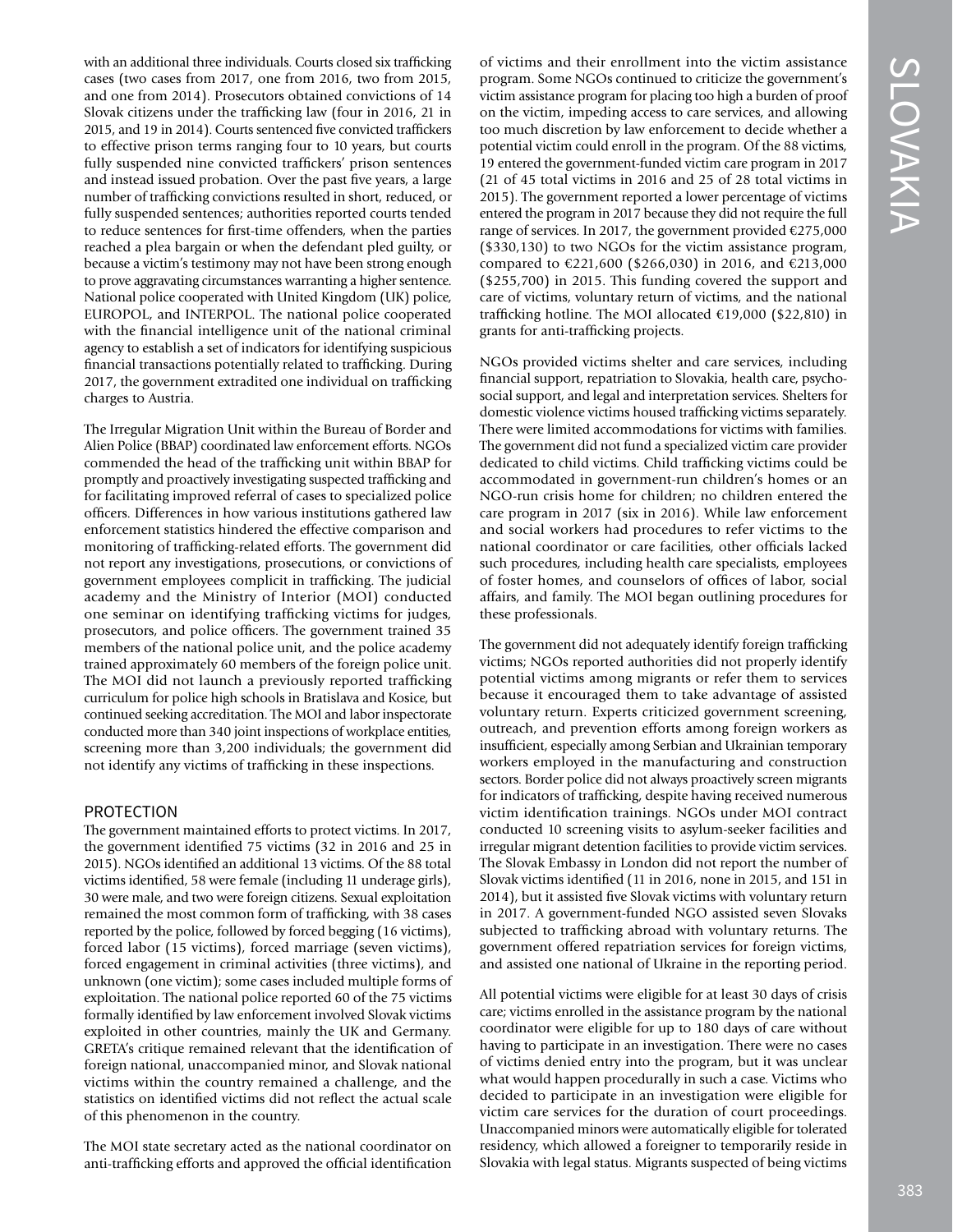trafficking were eligible for tolerated residency for a period of up to 180 days, during which they had to decide whether to participate in an investigation. Slovak law allowed foreign victims to seek employment, but due to uncertain length of their tolerated residency status while participating in an investigation, employers were reluctant to hire foreign victims. The law authorized the extension of permanent residency to foreign trafficking victims who would face hardship or retribution if returned to their country of origin; however, authorities issued no such residence permits.

The method is victims of the considered residency. Victims of the particle in the particle in the particle in the particle in the particle in the particle in the particle in the method is the considered residency. The base All 75 trafficking victims identified by police cooperated with police and prosecutors in investigating and prosecuting trafficking cases. NGOs did not report any cases of coerced cooperation. The pre-trial and trial process, however, was not always adapted, nor law enforcement, prosecutors, or judges sufficiently trained, to avoid re-traumatization of victims. As reported by GRETA in 2015, victims provided testimony multiple times and in close proximity to suspected traffickers during the pre-trial and trial process. The government passed a crime victims protection law, effective January 1, 2018, that provided psychological assistance and legal counsel to victims in pre-trial proceedings and reclassified trafficking victims as "particularly vulnerable victims," which were not to be subject to direct crossexamination. NGOs reported little clarity regarding practical implications of the law and its application, and skepticism that judges would be willing and able to enforce the new provisions. Witness protection programs existed, but had not been used to protect trafficking victims. The new law also facilitated victims' claims for compensation from the state during criminal proceedings. Although Slovak law allowed victims to pursue restitution through civil and criminal cases, experts noted judges did not award damages in the majority of cases, whether criminal or civil proceedings, and victims lacked legal and financial support to pursue damage claims in the various stages of extremely lengthy proceedings. The government did not report cases of victims being awarded restitution. Moreover, experts noted lawyers provided by the government might not have had relevant experience and knowledge to handle trafficking cases. There were no reports of the government penalizing victims for unlawful acts committed as a direct result of being subjected to trafficking, however, unidentified foreign victims may have been prosecuted or deported. As reported by GRETA, the law outlined a narrow interpretation of the non-punishment of victims, giving prosecutors discretion to terminate criminal prosecution only for offenses committed by negligence and offenses carrying a maximum sentence of imprisonment of five years; it did not cover administrative offenses.

### PREVENTION

The government increased efforts to prevent trafficking. A national program to fight trafficking, covering 2015-2018, continued to guide all government anti-trafficking efforts, and the MOI published an implementation report on its website in March 2018. The MOI's crime prevention office coordinated the government's anti-trafficking activities, including preparing policy documents, implementing projects with NGO partners, training officials on victim identification, conducting awareness campaigns and trainings, and convening the expert working group, consisting of government and NGO representatives. The crime prevention office housed an information center, which managed the victim care program and functioned as the national rapporteur. The center also collected statistics on the government's anti-trafficking efforts, but faced challenges reconciling the data from different institutions. In April 2018,

the center produced a comprehensive report assessing the trafficking situation in Slovakia and the government's efforts. The government launched extensive trafficking prevention and public awareness campaigns to engage the general public, students, employers, and at-risk children in orphanages. Experts reported foreign migrants working in Slovakia lacked basic information on trafficking indicators and resources for victim assistance. In December 2017, the labor ministry convened a working group to begin preparing a brochure for Serbian temporary workers on the labor code and the rights and obligations of foreign employees. The government continued a nationwide public awareness campaign to promote the national trafficking hotline. The MOI continued negotiations with major local employers to use their internal communication channels to disseminate trafficking awareness information. The government continued to implement an internet-based computer application that allowed the families of Slovaks traveling abroad to receive alerts should the user cease online activity. A publicly supported anti-trafficking hotline operated by an NGO for 12 hours per day received approximately 400 calls related to trafficking; no victims were identified through the hotline. The government did not make efforts to reduce the demand for commercial sex acts or forced labor. The government provided anti-trafficking training to troops prior to their deployment abroad as part of international peacekeeping missions.

### TRAFFICKING PROFILE

As reported over the past five years, Slovakia is a source, transit, and destination country for men, women, and children subjected to sex trafficking and forced labor. Slovak men and women are subjected to forced labor in agriculture and construction in Western Europe, primarily in the UK. Slovak women are subjected to sex trafficking in the UK, Germany, Denmark, Austria, Switzerland, Belgium, Ireland, Poland, and other European countries, as well as the United States. NGOs report Ukrainian, Moldovan, Bulgarian, Romanian, Serbian, Thai, Filipino, and Vietnamese men and women are subjected to forced labor in Slovakia. Temporary workers from Serbia and Ukraine, recruited to work in the manufacturing and construction industries, are in some cases subject to deplorable conditions that may rise to the level of trafficking, including non-payment of wages. Thai and Filipina women may be subjected to sex trafficking or forced labor in domestic service or massage parlors or spas. Eastern European women are reportedly transported to and through Slovakia and forced into prostitution within the country and throughout Europe. Roma from marginalized communities are disproportionately vulnerable to trafficking. Slovak women of Romani descent are particularly vulnerable to sex trafficking; they are transported to the UK by force or deception for sham marriages for the purpose of sex trafficking or forced labor. Slovak children of Romani descent are subjected to sex trafficking within marginalized communities in the Slovak Republic and forced criminal behavior in the UK. Slovak men, women, and children of Romani descent are subjected to forced begging throughout Western Europe. Children without family or relevant support structures who leave institutional care facilities are subjected to sex and labor trafficking.

# **SLOVENIA:** TIER 1

The Government of Slovenia fully meets the minimum standards for the elimination of trafficking. The government continued to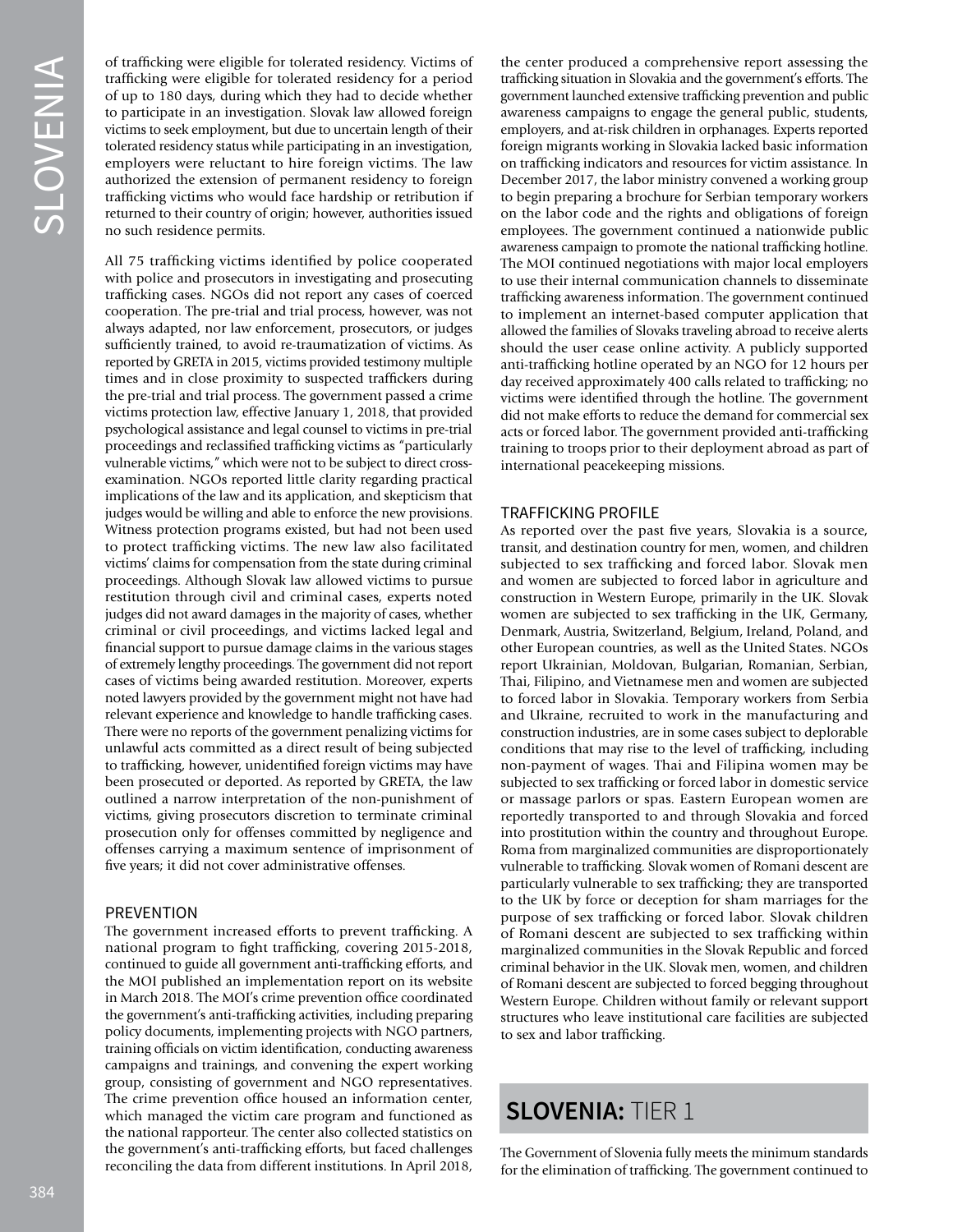demonstrate serious and sustained efforts during the reporting period; therefore Slovenia remained on Tier 1. The government demonstrated serious and sustained efforts by convicting more traffickers and sentencing them to more severe sentences than in previous years. The government offered training across a broad range of government personnel and identified more victims. Although the government meets the minimum standards, it did not consistently provide proper facilities to assist child victims of trafficking, and it limited availability of one type of restitution only to victims from EU member states. gain access to personal bank account information. Prosecutors



### RECOMMENDATIONS FOR SLOVENIA

Provide proper systems and designated facilities to assist child victims of trafficking, particularly unaccompanied children, as well as enhanced training of supervisors and foster care parents; increase efforts to facilitate access to restitution for both EU and non-EU citizen victims alike, including from convicted traffickers; expand efforts to identify victims of both sex and labor trafficking among vulnerable populations, including individuals in prostitution, foreign workers, unaccompanied children, children in begging, and persons transiting Slovenia; increase steps to reduce demand for the services of both sex and labor trafficking victims; continue prevention outreach that targets vulnerable populations, such as Roma; vigorously prosecute sex and labor trafficking offenses, and impose on all traffickers sentences that reflect the severity of their crime; establish and maintain a comprehensive publicly available statistical system on measures taken to protect and promote the rights of victims, and including data on investigations, prosecutions, and judicial determinations; increase efforts to provide potential victims with information about rights and access to services in languages they understand; and expand national awareness activities.

### PROSECUTION

The government increased law enforcement efforts. Article 113 of the criminal code criminalized sex and labor trafficking and prescribed penalties ranging from one to 10 years imprisonment, and up to 15 years if the offense involved a minor or if there were aggravating elements. These penalties were sufficiently stringent and, with respect to sex trafficking, commensurate with those prescribed for other serious crimes, such as rape. In 2017 police conducted five trafficking investigations, the same number as in 2016. The investigations involved 67 criminal acts, 66 victims, and 15 perpetrators. Authorities initiated or continued seven prosecutions of 19 defendants. The government convicted 10 defendants of trafficking in 2017, compared with nine in 2016 and three in 2015. The courts sentenced all 10 to prison terms ranging from six months to eight years. Six of the 10 received sentences of greater than two years, and one received an eight-year sentence. In addition to prison terms, eight of the 10 convicted defendants received fines plus confiscation of property in amounts ranging between €3,500 to €36,000 (\$4,200 to \$43,220). In one noteworthy case in January 2018, police raided a fraudulent phone bank facility and identified 32 trafficking victims from Taiwan. These victims had been forced to call private individuals in China under false pretenses to charged three Slovenian and 12 Chinese defendants under human trafficking statutes. The telephone fraud operation in Slovenia functioned under a broader international network, and Slovenian police worked closely with Croatian police who concurrently disrupted a similar operation in Croatia. Police followed the victim protection referral process and transferred the victims to shelters and care providers. All the victims returned voluntarily to Taiwan in February after recording statements available to the court for use during the trial of the perpetrators. The 2017-2018 National Action Plan mandated training of all government employees with positions that may encounter trafficking issues, and the government continued to conduct specialized training for investigators, prosecutors, judges, border control officials, and police. Each of the eight police districts had at least one officer specialized in trafficking investigations, together operating as a de facto national coordination network.

### PROTECTION

The government increased victim protection efforts. The government allocated €85,000 (\$102,040) for victim protection in 2017, the same level as in 2016 and 2015. The government identified 98 victims—66 adult sex trafficking victims in 2017 (compared to 27 in 2016 and 47 in 2015) and 32 Taiwan labor trafficking victims in 2017. Authorities trained 80 labor inspectors in April 2017 on identifying trafficking indicators and 181 employees of the Ministry of Public Administration on signs of trafficking in work and residency permit applications. The Chamber of Social Workers and the Ministry of Labor together trained 60 social workers serving migrants and potential victims of trafficking. The Financial Administration trained 35 mobile financial inspectors and 52 other employees on spotting transactions with trafficking indicators. The government continued distribution of the Manual for Identification of Victims of Trafficking in Persons, adopted in 2016, to relevant government officials.

The ministries of interior and labor funded two NGOs for crisis and safe housing for victims, supplemented by private donations and support from the Catholic Church. Child victims of trafficking continued to lack adequate assistance, and there were no designated facilities for unaccompanied child trafficking victims, who instead were provided shelter jointly with unaccompanied migrants and received care through the Center for Social Work. The 2018 GRETA report highlighted the concern of unaccompanied child victims disappearing from public care, underscoring the need for suitable accommodation and fully trained supervisors or foster parents. Foreign victims were allowed a 90-day reflection period to reside in Slovenia while recovering and considering whether to participate in an investigation, although they were not authorized for employment during this period. During this period, they were allowed to remain in temporary accommodations based on their temporary residence permit. Foreign victims willing to cooperate in criminal proceedings were allowed to extend their stay by 180 days or longer, depending on the duration of trial proceedings. When participating in pre-trial and criminal proceedings, victims were allowed a temporary residency permit and additional services, including accommodation, translation and interpretation services, and a protective escort. The GRETA report noted a need to improve the process of providing comprehensive information to victims in a language they could easily understand to assess their choices, including participation in programs to resist re-victimization. The government-funded two NGO hotlines offering help to both domestic violence and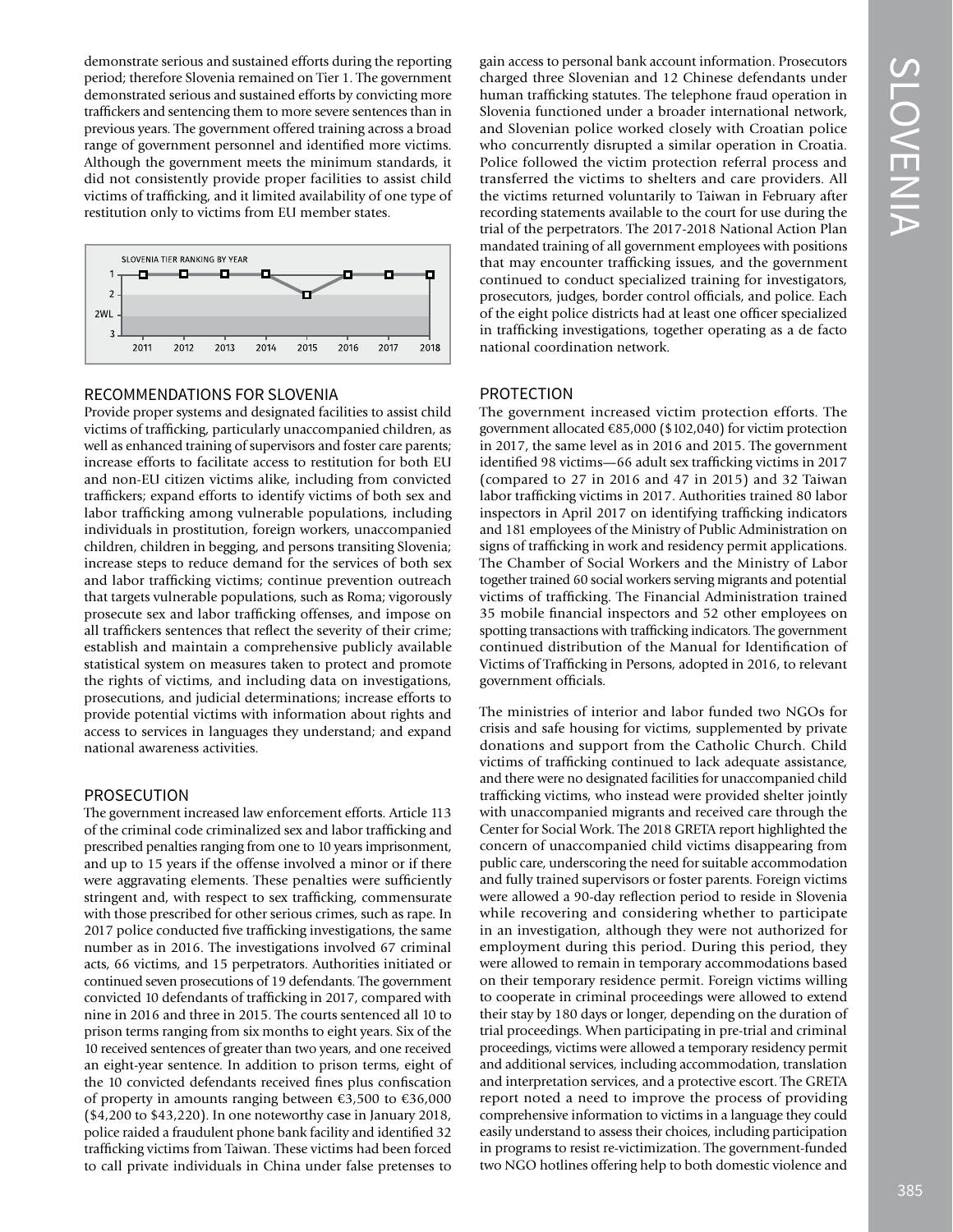apply for restitution from the state fund for crime victims; other victims could seek restitution through the courts.

### PREVENTION

**EVALUAT VALUAT THE CONSTRANDS CONSTRANDS CONSTRANDS TO THE CONSTRANDST CHAND IN the CONSTRAND IN the CONSTRAND IN the CONSTRAND IN the CONSTRAND CONSTRANDS (THE SPECIFY CONSTRANDS) TO THE CONSTRANDS CONFIDENT CONSTRANDS** The government maintained prevention efforts. The Ministry of Interior's interdepartmental working group (IWG), led by the National Coordinator for Countering Trafficking in Persons, organized awareness efforts that included producing an annual monitoring report. Slovenia did not have an independent national rapporteur. NGOs participated in the IWG, which met every two months. The IWG allocated approximately €20,000 (\$24,010), an amount similar to 2016, for four awareness projects targeting potential trafficking victims, particularly schoolchildren and migrant workers. The government marked the EU Anti-Trafficking Day with media focused on labor trafficking. A government-funded NGO performed a theatrical production before 1,000 elementary students, expected to reach 10,000 students by June 2018. The government communications office remained underfunded, particularly in light of research on new trends in trafficking methods, and the need to expand related awareness. A government website promoted awareness of forced labor and labor exploitation with international research, information on investigations and prosecutions, and a mechanism for contacting NGOs providing assistance to potential victims. Although the website expanded the amount of information available, there was no public data on measures taken to protect and promote the rights of victims. Slovenia was active in regional cooperation, meeting twice yearly with national anti-trafficking coordinators in Western Balkans countries to review new forms of trafficking in the region, share best practices, and consider joint strategies. Slovenian officials assisted Serbia and Bosnia and Herzegovina in drafting national counter-trafficking strategies. They also trained Serbian police on restructuring investigation procedures. The government did not take significant measures during the reporting period to reduce the demand for commercial sex or forced labor.

### TRAFFICKING PROFILE

As reported over the past five years, Slovenia is a destination, transit, and, to a lesser extent, a source country for women and children subjected to sex trafficking and for men, women, and children subjected to forced labor and forced begging. Foreign workers and illegal migrants from countries such as Bosnia and Herzegovina, Romania, Serbia, Slovakia, Slovenia, and Ukraine are among the most vulnerable to labor trafficking, and are exploited in the construction sector, or in forced begging. Sometimes these persons are in transit to Western Europe, particularly Italy, Austria, or Germany, where they experience continued vulnerability to forced labor. Women and children from Slovenia, Eastern European and Western Balkan countries, and the Dominican Republic are subjected to sex trafficking within the country, and many also transit to Western Europe where they may face sexual and labor exploitation. Ethnic Roma are particularly vulnerable to trafficking in Slovenia.

# **SOLOMON ISLANDS:** TIER 2

The Government of the Solomon Islands does not fully meet the minimum standards for the elimination of trafficking; however, it is making significant efforts to do so. The government demonstrated increasing efforts compared to the previous reporting period; therefore the Solomon Islands remained on Tier 2. The government demonstrated increasing efforts by initiating its first two prosecutions of suspected traffickers and investigating the parents of two child victims, further amending its legal framework to provide additional protections for children against all forms of trafficking, and implementing victim identification procedures. However, the government did not meet the minimum standards in several key areas. Victim protection was severely lacking as the government did not provide resources such as shelter and psycho-social support for all victims. Low awareness among government officials and the public hindered progress, yet the government did not conduct any anti-trafficking training.



### RECOMMENDATIONS FOR THE SOLOMON ISLANDS

Investigate and prosecute both sex and labor trafficking offenses and convict and punish traffickers with dissuasive prison sentences; amend anti-trafficking laws to ensure that the penalties for sex trafficking offenses occurring outside Solomon Islands are commensurate with the penalties for other grave crimes, such as rape; increase efforts to identify sex and labor trafficking victims, including in the fishing, logging, and mining industries; provide training on human trafficking laws and victim identification procedures to immigration officials, law enforcement officers, and social service providers, including at the provincial level; increase government support for victim services, including through the allocation of funding; institute a campaign to raise public awareness of human trafficking; allocate funding to relevant ministries to implement the national action plan for combating trafficking in persons; and accede to the 2000 UN TIP Protocol.

### PROSECUTION

The government increased law enforcement efforts. The penal code, together with provisions in the Immigration Act, criminalized sex and labor trafficking. Article 143 of the penal code criminalized child sex trafficking and prescribed penalties of up to 15 or 20 years imprisonment, based on the child's age. Article 145 of the penal code criminalized sex and labor trafficking when the offense occurred within the country and prescribed penalties of up to 15 years imprisonment. These penalties were sufficiently stringent and, with respect to sex trafficking, commensurate with those prescribed for other serious crimes, such as rape. The Immigration Act criminalized other forms of trafficking, including crimes in which the recruitment, transportation, harboring, or receipt of the trafficking victim occurred outside the Solomon Islands. The Immigration Act prescribed penalties of up to five years imprisonment, a fine of up to 45,000 Solomon Island dollars (\$6,010), or both for the trafficking of adults; it prescribed a penalty of up to 10 years imprisonment, a fine of up to 90,000 Solomon Island dollars (\$12,010), or both for the trafficking of children. These penalties were sufficiently stringent, but with respect to sex trafficking, not commensurate with penalties prescribed for other serious offenses.

The government prosecuted its first two alleged sex traffickers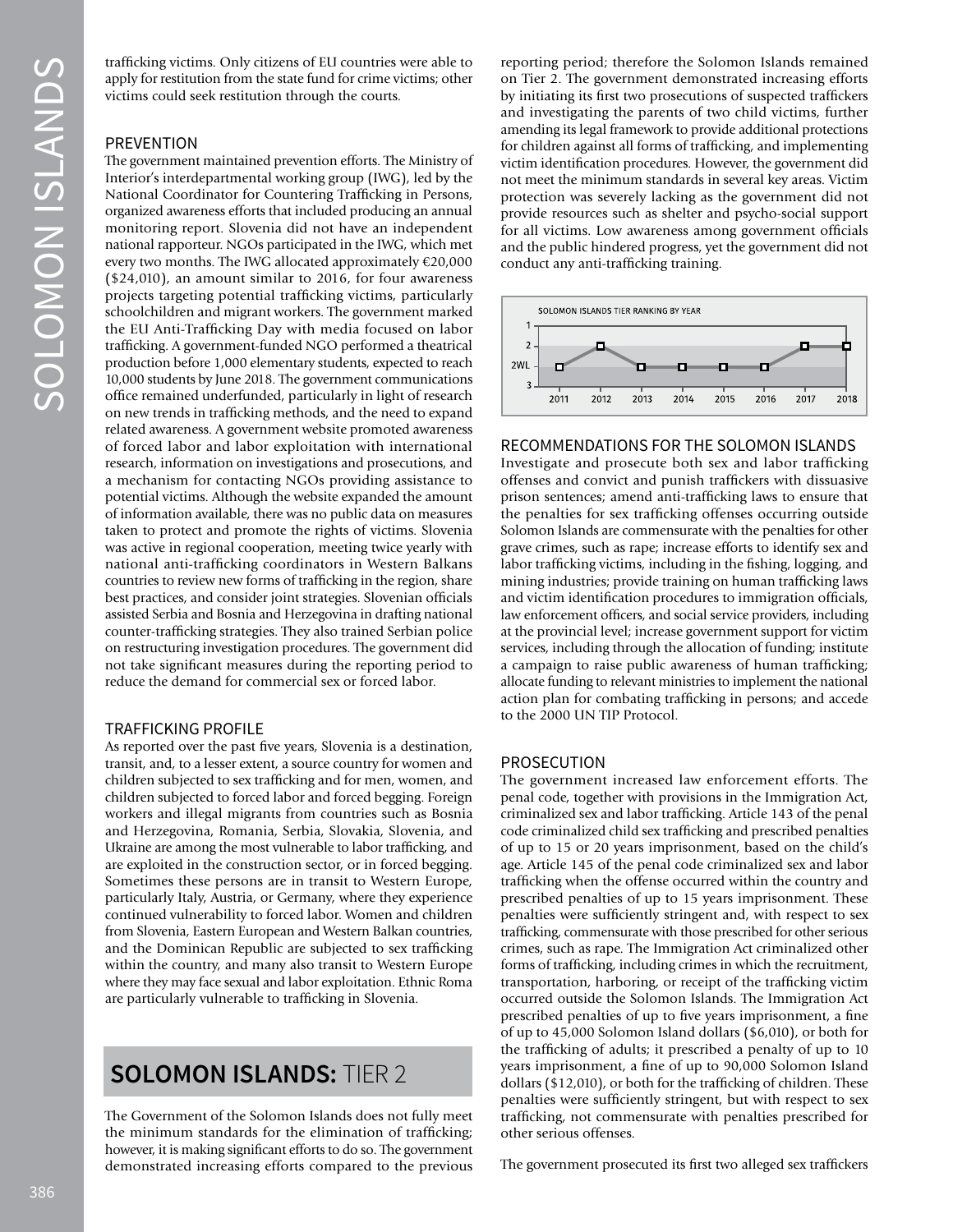(no prosecutions or convictions recorded in previous reporting periods). Authorities prosecuted two suspected sex traffickers accused of exploiting two child victims from the Solomon Islands at logging camps. In each case, law enforcement was also investigating the victims' parents for engaging in and benefiting from child sex trafficking. Due to inadequate funding at enforcement agencies, authorities were slow to respond to reports of trafficking. Law enforcement lacked logistical resources and technical expertise to pursue investigations. The government did not initiate or conduct any training programs. A foreign government conducted training for law enforcement officials on human trafficking investigations with logistical support from the government. Many officials remained unaware of anti-trafficking legislation and an overall lack of awareness of trafficking hindered effective law enforcement activity. The government did not conduct any investigations, prosecutions, or convictions of government officials complicit in trafficking offenses.

## PROTECTION

The government maintained efforts to protect trafficking victims. It continued implementing victim identification guidelines and a screening tool to assess potential cases. The government conducted multi-agency monitoring and inspection operations at logging, mining, and fishing operation sites. The government reported identifying two victims. In comparison, authorities identified 11 trafficking victims in 2016 and 15 victims in 2015. No trafficking-specific services existed in the country; however, one local organization operated a shelter in Honiara for domestic violence victims that could provide shelter to female sex trafficking victims. Police referred one sex trafficking victim to the shelter and trauma counseling through an international NGO. The government provided a total of 700,000 Solomon Islands dollars (\$93,450) to fund the shelter and provide victim services. A lack of long-term protective services left victims vulnerable to re-trafficking after being returned to their home communities. No shelter services existed for victims of labor trafficking.

The Immigration Act granted the government authority to provide temporary residence permits to allow foreign victims to assist police with investigations and provided victims protection from prosecution for immigration-related crimes committed as a result of being subjected to trafficking. The government did not report whether these protections would be extended to victims whose cases were investigated under the penal code. Authorities may have arrested and prosecuted sex trafficking victims for prostitution violations without screening to determine whether they were trafficking victims. Due to lengthy legal processes, fear of retaliation by traffickers or prosecution by police, and a lack of incentives to remain and participate in cases, foreign victims typically opted to return to their home countries, which hindered prosecutions. The government reported trafficking victims were able to seek compensation from their employers through civil suits, although no trafficking victims had filed such suits.

## PREVENTION

The government maintained limited efforts to prevent trafficking. The Anti-Human Trafficking Advisory Committee (AHTAC), which included members of the government and civil society, met on a quarterly basis. The AHTAC continued implementation of the 2015-2020 national action plan. The government promulgated the Child and Welfare Act in 2017 to strengthen the Solomon Islands penal code, providing protection for children against sexual and trafficking crimes. As a result of increased monitoring by the authorities, logging companies reportedly changed their recruitment policy to increase compliance with foreign employment recruitment laws. The government targeted specific communities for public awareness last year. The government investigated a report of child sex trafficking at one of the logging camps in Temotu Province and met with the local community in the province to conduct public awareness sessions on sex trafficking. The government did not report taking action to reduce the demand for commercial sex acts or forced labor. The government did not provide anti-trafficking training for its diplomatic personnel. The Solomon Islands was not a party to the 2000 UN TIP Protocol.

## TRAFFICKING PROFILE

As reported over the past five years, the Solomon Islands is a source, transit, and destination country for local and Southeast Asian men and women subjected to forced labor and forced prostitution, and local children subjected to sex and labor trafficking. Women from China, Indonesia, Malaysia, and the Philippines pay large recruitment fees for jobs and upon arrival are forced into prostitution. Men from Indonesia and Malaysia, recruited to work in logging and mining industries, are subjected to forced labor.

Fishermen from Indonesia, the Philippines, Vietnam, Sri Lanka, the Democratic People's Republic of Korea, and Fiji have reported situations indicative of labor trafficking, including non-payment of wages, severe living conditions, violence, and limited food supply on Taiwan-flagged fishing vessels in the Solomon Islands' territorial waters and ports.

Traffickers subject Solomon Island children to sex trafficking and forced labor within the country, sometimes in exchange for money or goods, particularly near foreign logging camps, on foreign and local commercial fishing vessels, and at hotels and entertainment establishments. Girls and young women are recruited for domestic work and some are subsequently exploited in prostitution at the logging camps. Some parents receive payments for sending young women and girls into forced marriages with foreign workers at logging and mining companies; many of them are exploited in domestic servitude or prostitution. To pay off debts, families may offer their children for "informal adoption," and the adopted family or guardians subject them to forced labor or sexual servitude. Traffickers at logging camps force young males to work as domestic servants and cooks.

# **SOUTH AFRICA:** TIER 2 WATCH LIST

The Government of South Africa does not fully meet the minimum standards for the elimination of trafficking; however, it is making significant efforts to do so. The government demonstrated significant efforts during the reporting period by investigating 82 potential trafficking cases, prosecuting 23 potential traffickers, and convicting eight traffickers, two under the Prevention and Combating of Trafficking in Persons Act (PACOTIP). The government also arrested several low level officials for complicity in cross-border trafficking. The South Africa Police Service (SAPS) finalized standard operating procedures (SOPs) for implementation of PACOTIP and the government trained front-line responders on its provisions.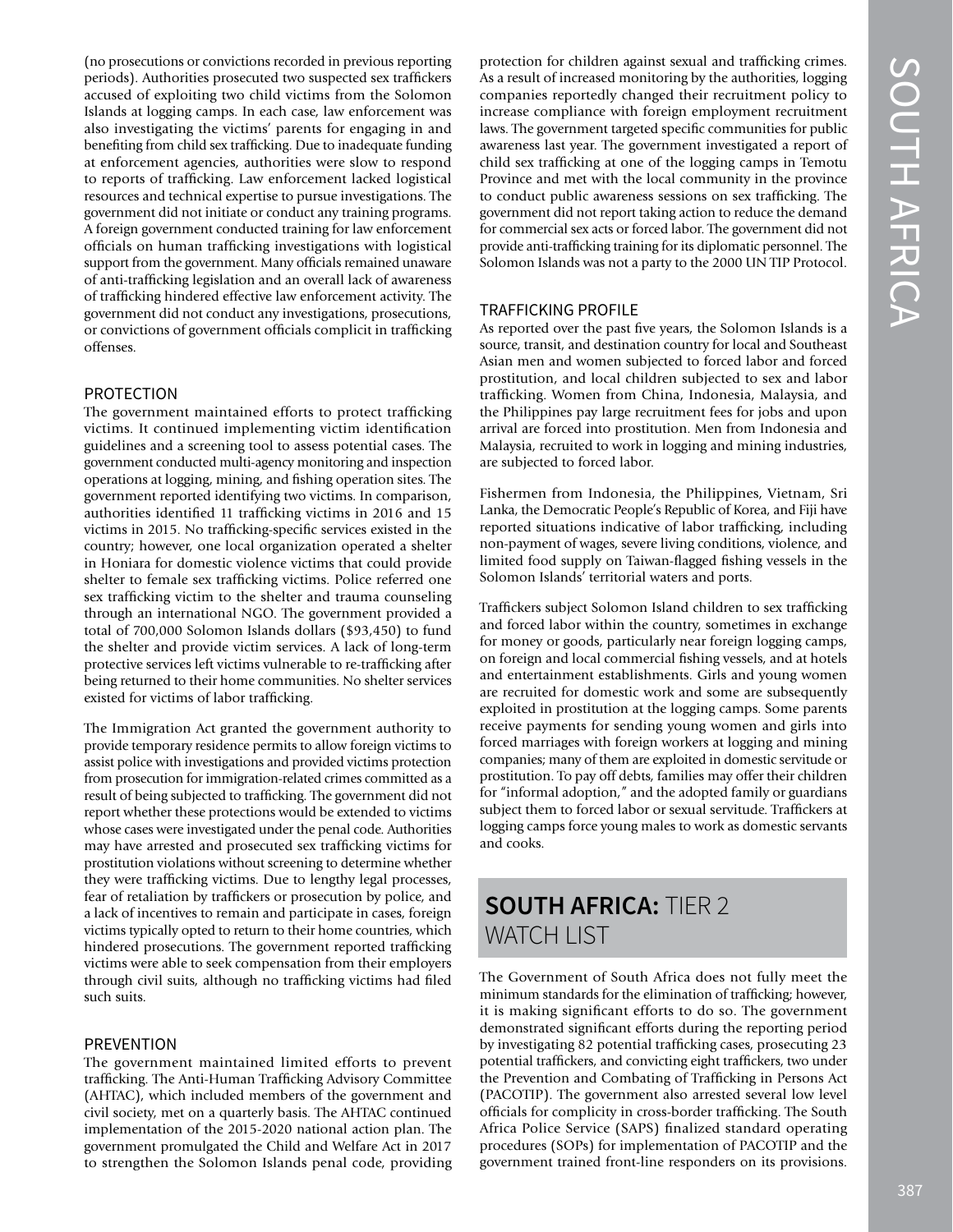previous reporting period and referred them to care, upgrading 12 of 14 shelters to provide comprehensive psycho-social assistance to victims. The government also conducted numerous public awareness raising activities. However, the government did not demonstrate increasing efforts overall compared to the previous reporting period. Although the government convicted eight traffickers, four received suspended sentences, which were inadequate compared to the seriousness of the crime. Official complicity and allegations of official complicity affected the government's prosecution, protection, and prevention efforts and there were significant concerns for victim protection. The implementing regulations for PACOTIP's immigration provisions have not been promulgated since its enactment in 2013, and officials lacked adequate training on identification measures, which occasionally led the government to arrest, detain, and deport victims. The government sometimes denied foreign nationals protective services, especially if they chose not to participate in an investigation. For the second consecutive year, the government's lack of sufficient funding for antitrafficking efforts prevented front-line responders from fully implementing the anti-trafficking law. Therefore South Africa was downgraded to Tier 2 Watch List.



#### RECOMMENDATIONS FOR SOUTH AFRICA

The government is consistent with the significant interest in the significant of the significant of provide comprehensive populations of the entropy of the significant of the government is consistent to the government int Investigate and prosecute officials suspected of complicity in trafficking crimes; promulgate the immigration provisions in sections 15, 16, and  $31(2)(b)(ii)$  of PACOTIP and cease efforts to deny access to immigration relief, including the asylum process, on the basis of trafficking victimization; fund and increase efforts to fully implement PACOTIP and related regulations; increase efforts and resources to identify trafficking victims, including to screen for trafficking indicators among vulnerable populations, including potential deportees and women in prostitution, and continue to train law enforcement and social service officials on these provisions and victim identification measures; amend antitrafficking law to remove sentencing provisions that allow fines in lieu of imprisonment; increase efforts to investigate, prosecute, and convict traffickers, including employers who use forced labor, under PACOTIP; ensure victims are issued the appropriate immigration identification documents in order to receive protective services; train law enforcement and social service providers to use a victim-centered approach when interacting with potential victims and recognize initial consent is irrelevant; establish a translator database to expand the capacity to seek justice for foreign trafficking victims; replicate the coordinated anti-trafficking law enforcement and victim referral mechanisms of KwaZulu-Natal (KZN) and Western Cape in all provinces; extend the availability of drug rehabilitation services to trafficking victims; certify or establish additional shelters for male victims; provide anti-trafficking training for diplomatic personnel and troops deployed abroad; and institute formal procedures to compile national statistics on traffickers prosecuted and victims assisted.

#### PROSECUTION

The government maintained uneven and inadequate prosecution efforts. Official complicity in trafficking crimes remained a concern. The PACOTIP of 2013 criminalized sex and labor trafficking and prescribed penalties of up to life imprisonment, a fine of up to 100 million South African rand (\$8.1 million), or both. The penalties were sufficiently stringent; however, by allowing for a fine in lieu of imprisonment, the prescribed punishment was not commensurate with those for other serious crimes, such as rape. The implementing regulations for PACOTIP's immigration provisions found in sections 15, 16, and 31(2)(b)(ii) have not been promulgated. The Sexual Offenses Act (SOA) also criminalized the sex trafficking of children and adults and prescribed penalties of up to 20 years imprisonment; these penalties were sufficiently stringent and, with respect to sex trafficking, commensurate with other serious crimes, such as rape. The Basic Conditions of Employment Act of 1997 (BCEA), amended in 2014, criminalized forced labor and prescribed maximum penalties of three to six years imprisonment. In addition, the Children's Amendment Act of 2005 prescribed penalties of five years to life imprisonment or fines for the use, procurement, or offer of a child for slavery, commercial sexual exploitation, or to commit crimes. Where relevant, prosecutors sometimes relied on the Prevention of Organized Crime Act of 1998 in combination with SOA, which added additional charges—such as money laundering, racketeering, and criminal gang activity—and increased penalties of convicted defendants.

The Department of Priority Crime Investigation reported it investigated 82 potential trafficking cases and collaborated closely with the National Prosecuting Authority (NPA) to compile evidence and build cases. The government initiated prosecutions of 23 cases compared to six cases in the previous year, and it obtained convictions of eight traffickers, compared to 11 traffickers convicted in 2016. The government sentenced two traffickers to terms of imprisonment; one trafficker received two consecutive life sentences and the other trafficker received 25 years imprisonment. The government convicted six additional traffickers, four of whom received suspended sentences; one case was withdrawn due to the suspect's death, and one case was overturned on appeal and resulted in an acquittal. The government did not report action on pending prosecutions from previous years, some of which have been pending for multiple years. The government has made little progress in prosecution of traffickers connected to international syndicates involving Nigerian, Thai, Chinese, Russian, or Bulgarian traffickers, who dominate the commercial sex industry in several South African cities; NGOs reported police officers received bribes from crime syndicates. The government did not sufficiently fund agencies responsible for implementing the PACOTIP, leading to uneven enforcement of the law. NGOs reported local police stations often declined to investigate trafficking cases, even when NGOs provided case information, because of inadequate resources and training on PACOTIP. A lack of awareness of PACOTIP among law enforcement officers remained a significant barrier to its implementation; for example, in one training session, a law enforcement officer denied the existence of PACOTIP. However, SAPS did finalize SOPs for the implementation of PACOTIP for the first time.

The government arrested several border guards complicit in assisting smugglers and traffickers to pass through South Africa's borders, but did not prosecute or convict any complicit officials. There were allegations for the second consecutive year that officials within Department of Home Affairs (DHA) produced fraudulent birth certificates, passports, and other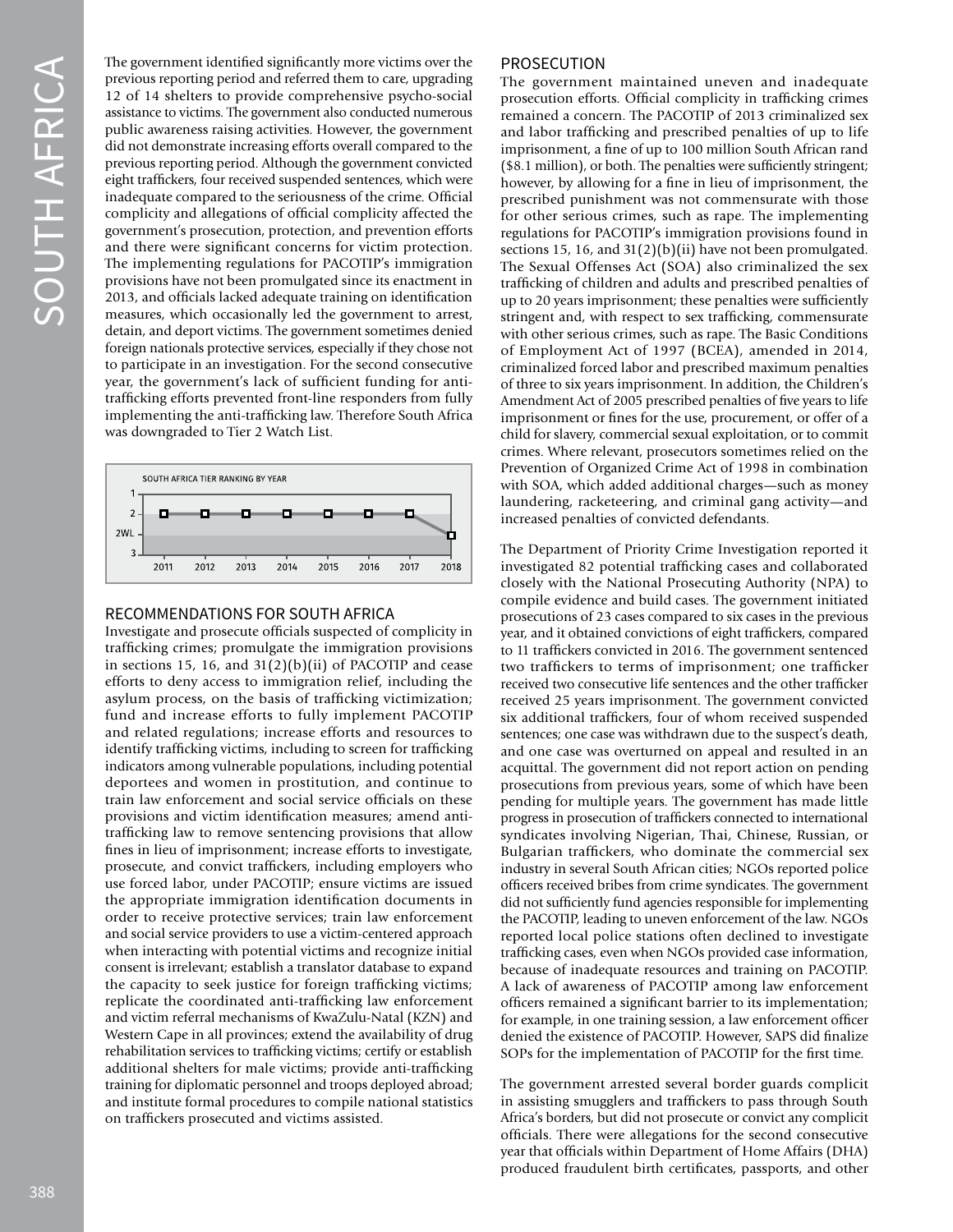identification documents that facilitated trafficking crimes. NGOs reported some police officers solicited commercial sex acts from victims. Immigration officials, private security companies, and airline officials may have been involved in facilitating trafficking operations at international airports.

Although the majority of trafficking victims in South Africa are labor trafficking victims, the government did not comprehensively monitor or investigate forced child labor or the labor trafficking of adults in the agricultural, mining, construction, and fishing sectors. Department of Labor (DOL) inspectors continued to use administrative provisions within the BCEA as their core enforcement mechanism and rarely referred cases for criminal investigation. Although NGOs reported a lack of training across all agencies hindered the government's antitrafficking efforts as a whole, the government conducted various trainings during the reporting period. In coordination with an international organization, the Department of Justice (DOJ) and NPA conducted two workshops for criminal justice practitioners on trafficking in persons. Department of Social Development (DSD) conducted a training for DHA on victim identification, and reporting and referral mechanisms. DSD also trained 198 social workers, five SAPS officers, three DHA officials, and a DOL representative throughout six training workshops on child exploitation and the roles and responsibilities of stakeholders in the implementation of PACOTIP. The NPA conducted four anti-trafficking training sessions for 53 prosecutors, covering PACOTIP, other relevant legislation used to try trafficking crimes, prosecutorial approaches, and trafficking case law. DOJ convened a two-day workshop at which representatives from all relevant agencies for every province came together to learn from South African and international anti-trafficking experts. Eighty high-level, empowered, passionate officials learned about best practices and protocols for fighting trafficking, from front-line responders to prosecutors.

#### PROTECTION

The government had mixed protection efforts. The government identified 399 victims and referred them to care, compared to 220 victims in 2016. In six cases, the government's response was cause for concern; four victims reportedly disappeared, one was reported missing from the police station and may have been returned to her traffickers, and the government incarcerated the sixth victim for holding a fraudulent visa. Of the 399 victims identified, 305 were victims of forced labor, 66 were victims of sex trafficking, 19 were exploited in domestic servitude. The overwhelming majority of victims were from South Africa; other victims were from Thailand, Lesotho, Ethiopia, Mozambique, Ghana, Nigeria, Eswatini, Bulgaria, and Tanzania. A lack of adequate funding resulted in a lack of training on victim identification, which led to unlawful arrests and detentions of trafficking victims during the reporting period. A government-wide lack of funding for anti-trafficking efforts led to front-line responders occasionally denying cases of trafficking to avoid assuming responsibility for costs of protective service provision. In some cases, victims did not receive protective services for more than two months after a referral was made. This waiting time was tripled in the case of male labor trafficking victims who waited at least six months for care and, when it was ultimately delivered, it was only as a result of an NGO assuming responsibility.

The government continued oversight of and partial funding for 14 accredited NGO-run multipurpose shelters and continued to oversee 17 NGO-run safe houses designed to temporarily shelter victims before transfer to an accredited shelter. The government provided a stipend on a per-person, per-night basis to the safe houses. There was only one shelter, in Gauteng, that could provide care for male trafficking victims. DSD trained 58 officials who comprised site verification teams responsible for formally accrediting shelters that provided protective services for victims. In coordination with an international organization, DSD conducted an assessment of all 14 DSD-accredited shelters; 12 were upgraded to the minimum standards to provide comprehensive psycho-social assistance to victims. The government provided shelters accessible to persons with disabilities that provided limited services for victims with disabilities; however, it is unclear if any victims received these services during the reporting period. Some government-run shelters refused to receive trafficking victims due to security, drug addiction, or cultural concerns.

DSD ran a nine-week rehabilitation program to address the psycho-social well-being of victims and paid for victims to receive residential treatment at rehabilitation centers for overcoming drug addiction. Not all provinces had such centers and it is unclear how many victims participated in the rehabilitation program during the reporting period. The government operated a network of 55 Thuthuzela Care Centers (TCCs)—full service crisis centers to assist victims of rape and sexual violence, including potential trafficking victims; it is unknown if TCCs assisted any victims of trafficking during the reporting period. Per DSD policy, staff prevented both adults and children from leaving shelters unaccompanied. Rapid-response teams comprised of government agencies and NGOs in Gauteng, Mpumalanga, Western Cape, and KZN continued to coordinate protective services, including shelter, for victims. DSD, which is responsible for designating and certifying trafficking victim status, continued to accept victims from law enforcement and coordinate their placement in registered shelters.

SAPS, DSD, NPA, DHA, and DOJ had shared formal procedures to identify and refer trafficking victims to care, in accordance with PACOTIP. Implementation of these procedures varied by department and province; not all officials were aware of referral procedures. SAPS was criticized for not identifying victims. Furthermore, the government occasionally denied foreign nationals protective services, especially if they chose not to participate in an investigation. NGOs reported that front-line officials responsible for receiving referrals were often unreachable and that DSD and SAPS were sometimes not informed of their responsibilities to certify and refer victims, a necessary step before victims could receive care of any kind. Furthermore, some SAPS officers regularly failed to follow referral guidelines. Some officials had difficulty identifying labor trafficking victims and differentiating between trafficking and smuggling crimes. SAPS did not always screen women and LGBTI persons in prostitution for trafficking indicators; officials sometimes charged them with prostitution and other violations. LGBTI persons, particularly transgendered persons, were especially vulnerable to trafficking due to social stigmatization; however, there was one shelter dedicated solely for victims from the LGBTI community, in the Western Cape. There were multiple reports that victims and potential victims were detained or incarcerated during the reporting period. Male labor trafficking victims remained largely unidentified and were frequently detained, deported, jailed, or fined. One Zimbabwean child trafficking victim who was exploited in forced labor was not given a court appearance for three months until he turned 18, at which point he was detained as an illegal immigrant and handed over to DHA for deportation. In another case, one NGO reported that three potential child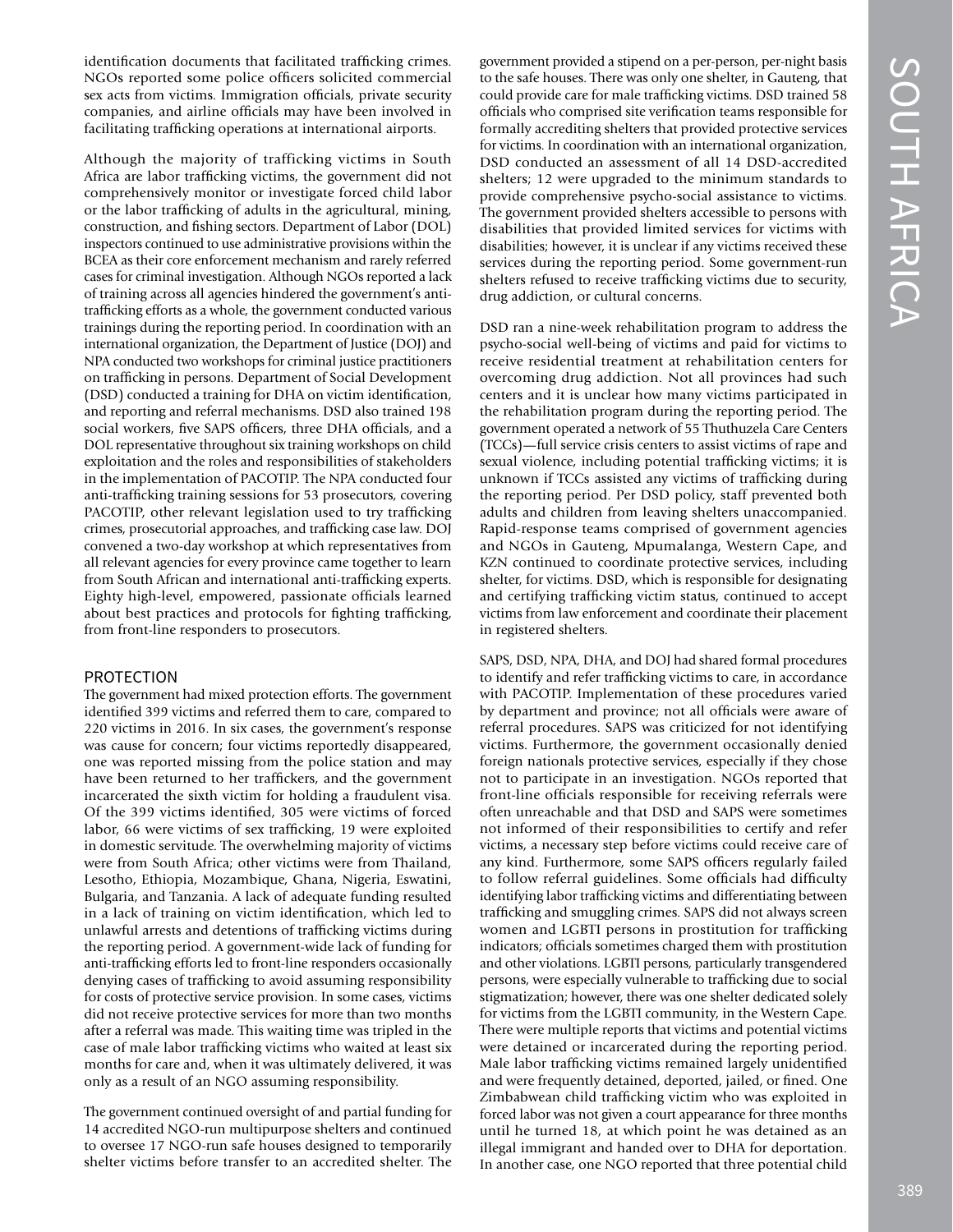and subsequently detained; no assessment was conducted to determine whether they had endured trafficking or would qualify for asylum. One NGO continued its collaboration with DHA to screen and identify potential trafficking victims prior to deportation. Through this initiative, DHA and the NGO conducted more than 100 screenings and referred an unknown number of victims to care.

390 SUP THE SUP TO the mean interaction and the mean interaction of the mean interaction of the mean interaction of the mean interaction of the mean interaction of the mean interaction of the mean interaction of the mean Officials encouraged victims to participate in the investigation and prosecution of traffickers and the government provided security and long-term care for an unknown number of victims who did so during the reporting period. However, some hurdles inhibited progress in providing justice and protection for victims. A lack of language interpretation continued to impede the investigation of trafficking cases, prosecution of suspected offenders, and screening of victims. PACOTIP provides trafficking victims relief from deportation; however, regulations to implement this provision were not promulgated. As a result, unless foreign victims actively participated in law enforcement investigations and law enforcement petitioned DHA on their behalf, victims faced the possibility of deportation. DHA often required foreign nationals to renew their immigration paperwork every 30 days, which placed an unnecessary financial and logistical burden on the NGOs providing care for victims. NGOs reported that in some cases DHA doubted trafficking victimization and used this as justification to deny access to immigration documentation and the asylum process. In instances where DHA denied such access, it did not always carry out substantive follow-up to determine if trafficking crimes had been committed, nor did it always coordinate with the appropriate front-line responders to identify potential trafficking victims. Sometimes foreign victims lacking appropriate documentation or residency status were not allowed to study or work for the duration of an investigation or court proceeding, thus sometimes limiting foreign victims' willingness to testify in court. Foreign national victims did not always have the same access to health care as South African victims. DSD policy required evidence of force, fraud, or coercion immediately after victims' rescue and their classification as victims of trafficking to facilitate placement in facilities. There was an insufficient number of psychologists trained on human trafficking who could provide expert testimony in court.

### PREVENTION

The government made inadequate efforts to prevent trafficking. NPA and DOJ oversaw a national task team and six provincial task teams, which met quarterly to discuss counter-trafficking efforts and worked collaboratively to address challenges. The government conducted national awareness-raising activities during the reporting period. In November, DSD organized marches in multiple provinces at the beginning of its 16 Days Against Sexual and Gender-Based Violence campaign, which included anti-trafficking messages. In partnership with civil society, SAPS organized an anti-trafficking awareness campaign in Mpumalanga province. KZN and Western Cape provincial task teams used an interagency protocol to guide law enforcement interactions with women in prostitution; however, other task teams ceased meeting or functioning altogether. However, a lack of a well-funded, full-time antitrafficking coordination team within the government limited the effectiveness of these task teams.

The government made efforts to reduce demand for commercial sex. The Cape Town Metro Police Department operated a vice squad that arrested an unknown number of individuals soliciting commercial sex. The government did not provide anti-trafficking training to its peacekeepers prior to their deployment abroad on international peacekeeping missions. In coordination with an international organization, the government provided anti-trafficking training for its diplomatic personnel.

### TRAFFICKING PROFILE

As reported over the past five years, South Africa is a source, transit, and destination country for men, women, and children subjected to forced labor and sex trafficking. South African children were recruited from poor, rural areas to urban centers, such as Johannesburg, Cape Town, Durban, and Bloemfontein, where girls were subjected to sex trafficking and domestic servitude and boys are forced to work in street vending, food service, begging, criminal activities, and agriculture. Many children, including those with disabilities, were exploited in forced begging. A non-consensual and illegal form of *ukuthwala*, a traditional faux-abduction of women for marriage, was practiced in some remote villages in Eastern Cape province. Local criminal rings organized child sex trafficking, Russian and Bulgarian crime syndicates facilitated trafficking within the Cape Town commercial sex industry, and Thai and Chinese nationals often organized the sex trafficking of Asian men and women. Nigerian syndicates dominated the commercial sex industry in several provinces. To a lesser extent, syndicates recruited South African women to Europe and Asia, where some are forced into prostitution, domestic servitude, or drug smuggling. Law enforcement reported that traffickers employed forced drug use to coerce sex trafficking victims.

Thai and Chinese women remained the largest group of identified foreign victims. Women and girls from Brazil, Eastern Europe, Asia, and neighboring African countries are recruited for work in South Africa, where some are subjected to sex trafficking, domestic servitude, or forced labor in the service sector, or transported to Europe for similar purposes. An NGO in Western Cape province reported an increased number of Nigerian sex trafficking victims, many coerced through voodoo rituals, and more Nigerians in domestic servitude. Central African women are reportedly subjected to forced labor in hair salons. Foreign and South African LGBTI persons are subjected to sex trafficking. Foreign male forced labor victims have been identified aboard fishing vessels in South Africa's territorial waters; NGOs estimated 10 to 15 victims of labor trafficking disembark each month in Cape Town. Young men and boys from neighboring countries migrate to South Africa for farm work; some are subjected to forced labor and subsequently arrested and deported as illegal immigrants. Forced labor is reportedly used in fruit and vegetable farms across South Africa and vineyards in Western Cape province. Pakistanis and Bangladeshis are subjected to bonded labor in businesses owned by their co-nationals. Official complicity—including by police—in trafficking crimes remained a serious concern. Some well-known brothels previously identified as locations of sex trafficking continued to operate with officials' tacit approval.

## **SOUTH SUDAN:** TIER 3

The Government of the Republic of South Sudan does not fully meet the minimum standards for the elimination of trafficking and is not making significant efforts to do so; therefore South Sudan remained on Tier 3. Despite the lack of significant effort,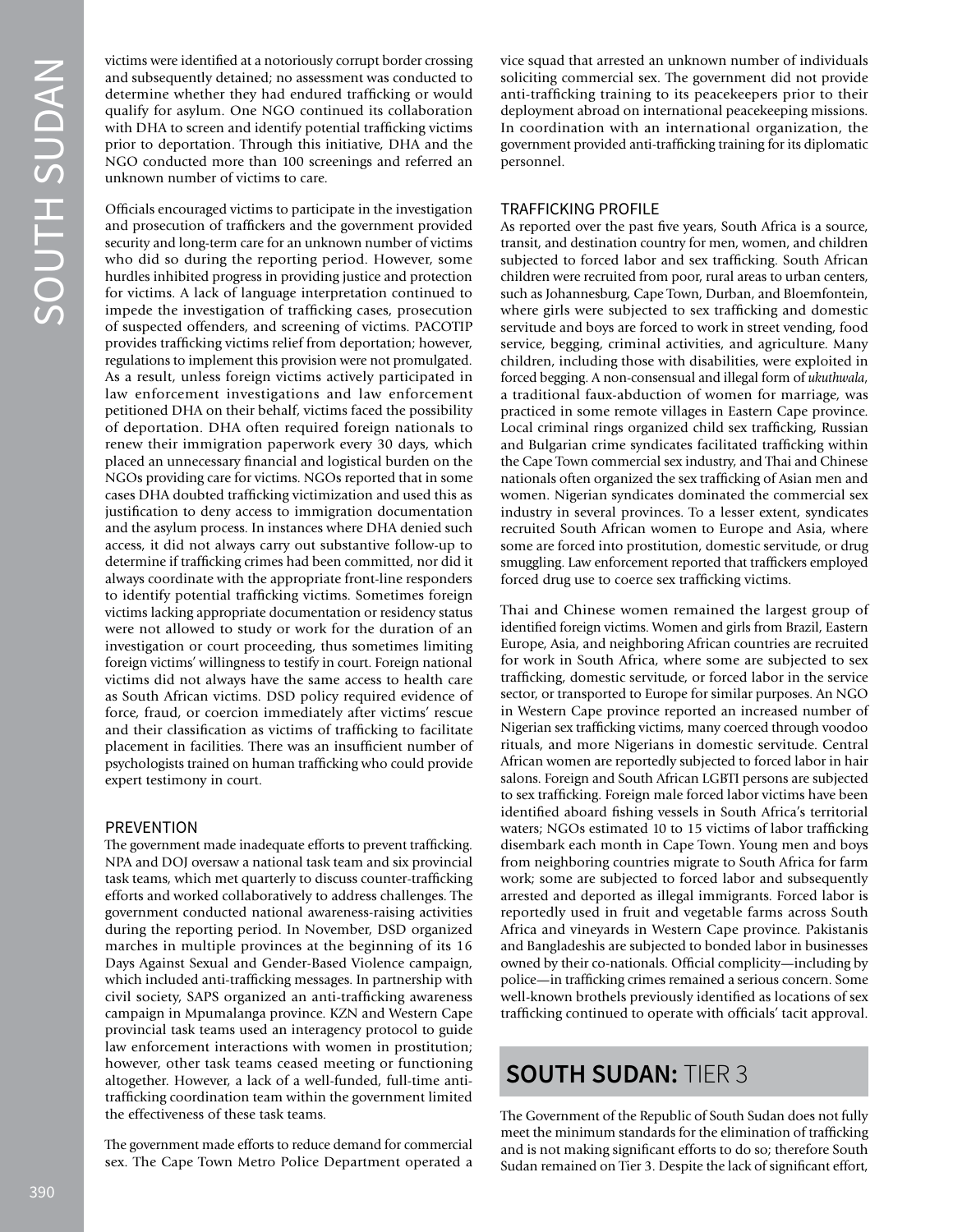the government took some steps to address trafficking, including cooperating with the National Disarmament, Demobilization and Reintegration Commission (NDDRC) and an international organization to release 311 child soldiers, and passing the 2017 Labor Law, which reportedly will expand the forms of trafficking criminalized in the country. However, the government continued to unlawfully recruit and use child soldiers, at times by force; did not fully implement its existing action plan to demobilize child soldiers; and did not hold any members of the Sudan People's Liberation Army (SPLA) criminally accountable for these unlawful acts. Authorities did not report any investigations or prosecutions of forced labor or sex trafficking crimes and officials generally lacked understanding of existing laws prohibiting human trafficking. The government made negligible efforts to protect trafficking victims and continued to indiscriminately arrest and imprison individuals for prostitution violations, including child sex trafficking victims, without screening for indicators of trafficking.



#### RECOMMENDATIONS FOR SOUTH SUDAN

Cease all unlawful recruitment and use of children younger than 18 years of age by the SPLA and its associated militias; pursuant to article 1.10 of the Agreement on the Resolution of the Conflict in South Sudan, immediately release child soldiers under the command or influence of the SPLA and affiliated militias and, in partnership with international organizations, transfer them to appropriate civilian rehabilitation and reintegration programs; use the 2008 Child Act to investigate, prosecute, and convict military officials allegedly complicit in the recruitment, use, and sexual exploitation of children; investigate and prosecute suspected trafficking offenses, and convict and punish traffickers, including complicit government officials; provide financial support to the SPLA's Directorate of Child Protection to facilitate efforts to identify perpetrators and refer cases to civilian courts; establish and implement procedures to prevent penalization of trafficking victims for crimes committed as a direct result of being subjected to trafficking; train law enforcement and judicial officials to recognize trafficking victims, particularly among vulnerable groups such as children, individuals in prostitution, and internally displaced persons; develop an inventory of service providers and train government officials on procedures to refer victims to these entities to receive care; conduct a public awareness campaign to educate the public on all forms of human trafficking; develop and implement a national anti-trafficking strategy that incorporates government ministries, law enforcement, NGOs, and civil society actors; improve data collection efforts; pass a civil registry bill to provide a framework for the government to register births, adoptions, name changes, marriages, and deaths in South Sudan; and accede to the 2000 UN TIP Protocol.

#### PROSECUTION

The government continued negligible anti-trafficking law enforcement efforts. The 2008 penal code and 2008 Child Act criminalized some forms of labor and sex trafficking. Article 277 of the penal code prohibited forced labor and prescribed a penalty of up to two years imprisonment, or a fine, or both; these penalties were not sufficiently stringent. However, Articles 278 and 279 increased the penalties for forced labor when the offense involved kidnapping, abduction, or the transfer of control over a person to up to seven years imprisonment, or a fine, or both. Article 276 criminalized buying or selling a child for the purpose of prostitution and prescribed a punishment of up to 14 years imprisonment and a fine, which was sufficiently stringent and commensurate with punishment prescribed for other serious crimes, such as rape. Articles 254 and 258 criminalized the procurement of a child for prostitution and the facilitation of the prostitution of a child by the child's parent or guardian and prescribed penalties of up to 10 years imprisonment and a fine; these penalties were also sufficiently stringent and commensurate with those prescribed for other serious crimes, such as rape. The criminal code did not explicitly criminalize adult sex trafficking. Article 282 prohibited and prescribed a sufficiently stringent punishment of up to seven years imprisonment for the sale of a person across international borders. Articles 31 and 32 of South Sudan's 2008 Child Act prohibited the recruitment and use of children for military or paramilitary activities, and prescribed punishments of up to 10 years imprisonment for such crimes. In October 2017, the government adopted the Labor Act of 2017, which prohibited forced labor and prescribed penalties of up to five years imprisonment, a fine, confiscation of property, cancellation of a business license, or closure of business, or a combination of these penalties; these penalties were sufficiently stringent.

The government did not report any investigations, prosecutions, or convictions for trafficking crimes. Despite the ongoing unlawful recruitment and use of child soldiers by the SPLA and its allied militias, the government has never held an offender criminally or administratively accountable for such crimes. Lack of capacity throughout the justice sector impeded law enforcement efforts. Courts lacked lawyers, judges, and defense attorneys knowledgeable of trafficking issues and laws, and resources to investigate and prosecute most crimes, including human trafficking, were scant. The government did not report any investigations, prosecutions, or convictions of government employees complicit in human trafficking offenses; however, corruption and official complicity in trafficking crimes remained significant concerns and impeded law enforcement action during the year.

#### PROTECTION

The government increased efforts to protect victims. The government cooperated with the NDDRC and an international organization to release 311 child soldiers—the first such release since 2015; however, government forces continued to recruit and use child soldiers. Lacking a formal mechanism to identify potential victims, security forces continued to indiscriminately arrest individuals in prostitution without screening, including child sex trafficking victims and others who may have been victims. The Ministry of Women, Child, and Social Welfare ran a transition center in Yambio with support from an international organization. The center provided interim care and support to children and mothers rescued from violent extremist organizations, including potential trafficking victims. There were no specialized services available for trafficking victims.

Social stigma and fear of punitive law enforcement actions discouraged victims—particularly those subjected to sex trafficking—from communicating with law enforcement authorities. There were no laws or policies to protect victims from prosecution for crimes committed as a direct result of being subjected to trafficking. The government did not provide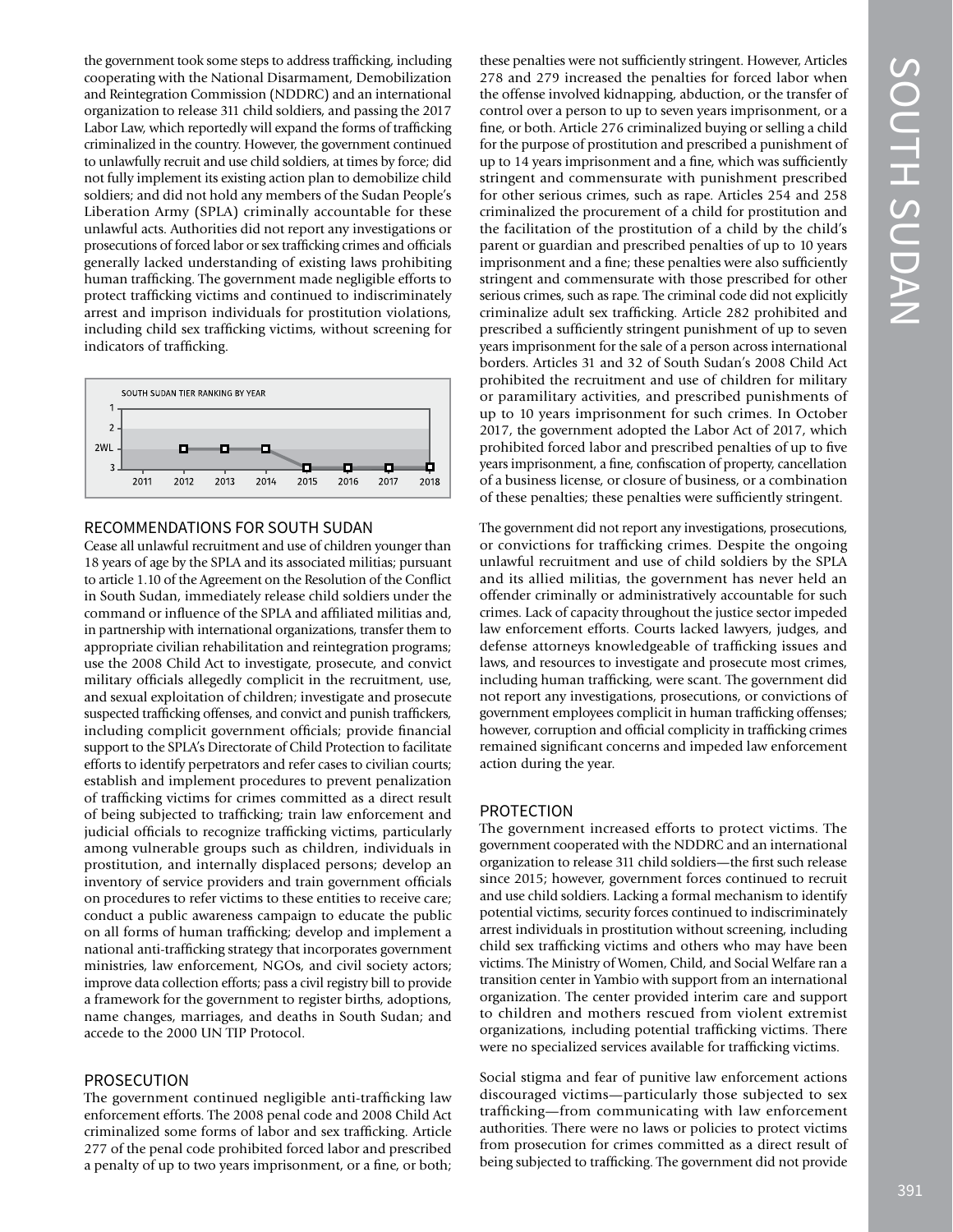where they would face hardship or retribution; nor did it otherwise encourage victims to assist in the investigation and prosecution of trafficking crimes.

## PREVENTION

SPAI alternatives to the entropy desired in the investor of the removal of the removal of the removal of the measurable contribution to the removal properties are the investor of the removal of the removal of the removal The government continued negligible efforts to prevent trafficking. The National Aliens Committee—tasked in 2015 to address trafficking issues in the country—met three times during the reporting period, but did not undertake any notable antitrafficking efforts. The government did not have a national action plan to combat trafficking and trafficking awareness remained low among government officials and the public. Although senior SPLA representatives acknowledged the military's recruitment of children into its ranks, forces continued to actively recruit child soldiers, at times by force, and did not implement its existing action plan to demobilize currently identified child soldiers. Formal enlistment procedures required an age assessment (many South Sudanese people do not have birth certificates); however, implementation was lacking due to poor command and control and ongoing conflict throughout the country. The government continued its annual campaign against sexual exploitation, designed to raise awareness among vulnerable groups and how to identify, prevent, and report gender-based violence crimes, including trafficking. Authorities failed to make efforts to prevent or address the labor exploitation of South Sudanese nationals working abroad or foreign nationals within South Sudan. The government made no discernible efforts to reduce the demand for forced labor or commercial sex acts during the reporting period. The government did not provide anti-trafficking training for its diplomatic personnel. South Sudan is not a party to the 2000 UN TIP Protocol.

### TRAFFICKING PROFILE

As reported over the past five years, South Sudan is a source and destination country for men, women, and children subjected to forced labor and sex trafficking. South Sudanese women and girls, particularly those from rural areas or who are internally displaced, are vulnerable to domestic servitude throughout the country. Some of these women and girls are sexually abused by male occupants of the household or forced to engage in commercial sex acts. South Sudanese girls are subjected to sex trafficking in restaurants, hotels, and brothels in urban centers at times with the involvement of corrupt law enforcement officials. Children working in construction, market vending, shoe shining, car washing, rock breaking, brick making, delivery cart pulling, gold mining, and begging may be victims of forced labor. Girls are forced into marriages, at times as compensation for inter-ethnic killings; some may be subsequently subjected to sexual slavery or domestic servitude. South Sudanese and foreign business owners recruit men and women from neighboring countries—especially Eritrea, Ethiopia, Kenya, Uganda, and Somalia—as well as South Sudanese women and children, with fraudulent offers of employment opportunities in hotels, restaurants, and construction; many are forced to work for little or no pay or are subjected to sex trafficking. Some traffickers operate in organized networks within the country and across borders.

Violent conflict continued throughout the year, increasing the number of internally displaced persons to 1.9 million and the number of refugees in neighboring states to nearly 2.43 million as of January 2018. These groups, including orphaned children, are at increased risk of trafficking and other forms of exploitation. Unaccompanied minors in camps for refugees or internally displaced persons are particularly vulnerable to abduction for sex or labor trafficking. Inter-ethnic abductions, as well as abductions by external criminal elements, continue between some communities in South Sudan, especially in legacy Jonglei, Unity, and Upper Nile states. Traffickers subject abductees to forced labor or sex trafficking. An international organization estimated government and opposition-affiliated forces have recruited more than 19,000 child soldiers since the start of the conflict in 2013, and recruitment continues. The use of children in armed forces remains widespread and is on the rise for the fourth consecutive year. Government forces use children to fight and perpetrate violence against other children and civilians, or to serve as scouts, escorts, cooks, and cleaners, or to carry heavy loads while on the move. According to the Agreement on the Resolution of the Conflict in South Sudan, signed by the warring parties in August 2015, SPLA and the SPLA in Opposition (SPLA-IO) committed to the immediate and unconditional release of child soldiers under their command or influence, to be carried out by international organizations. However, throughout the reporting period both groups continued to retain, recruit, and use child soldiers, including on the front-line, and evidence persists of the rerecruitment of numerous children. The majority of cases of recruitment and use of child soldiers were documented in Unity State, and over half of all verified cases are reportedly perpetrated by the SPLA. Child soldiers are also present within groups affiliated with the opposition; international observers verified instances in several of the country's legacy states, including Western Equatoria, Upper Nile, Jonglei, Warrap, Central Equatoria, and Northern Bahr el Ghazal. During the reporting period, international observers noted an increase in the reported use of girls in both governmental and nongovernmental opposition armed groups.

## **SPAIN:** TIER 1

The Government of Spain fully meets the minimum standards for the elimination of trafficking. The government continued to demonstrate serious and sustained efforts during the reporting period; therefore Spain remained on Tier 1. The government demonstrated serious and sustained efforts through increased prosecutions and convictions of traffickers, extensive cooperation with multinational law enforcement efforts, and expanding anti-trafficking training to judges. Authorities improved victim identification within the national health care sector and bolstered regional governments' resources to coordinate assistance. Although the government meets the minimum standards, it initiated fewer investigations, did not effectively implement victim protection laws during criminal trials, and lacked adequate resources for government-run victim service centers.



### RECOMMENDATIONS FOR SPAIN

Increase investigations, prosecutions and convictions of trafficking offenses, particularly for forced labor; increase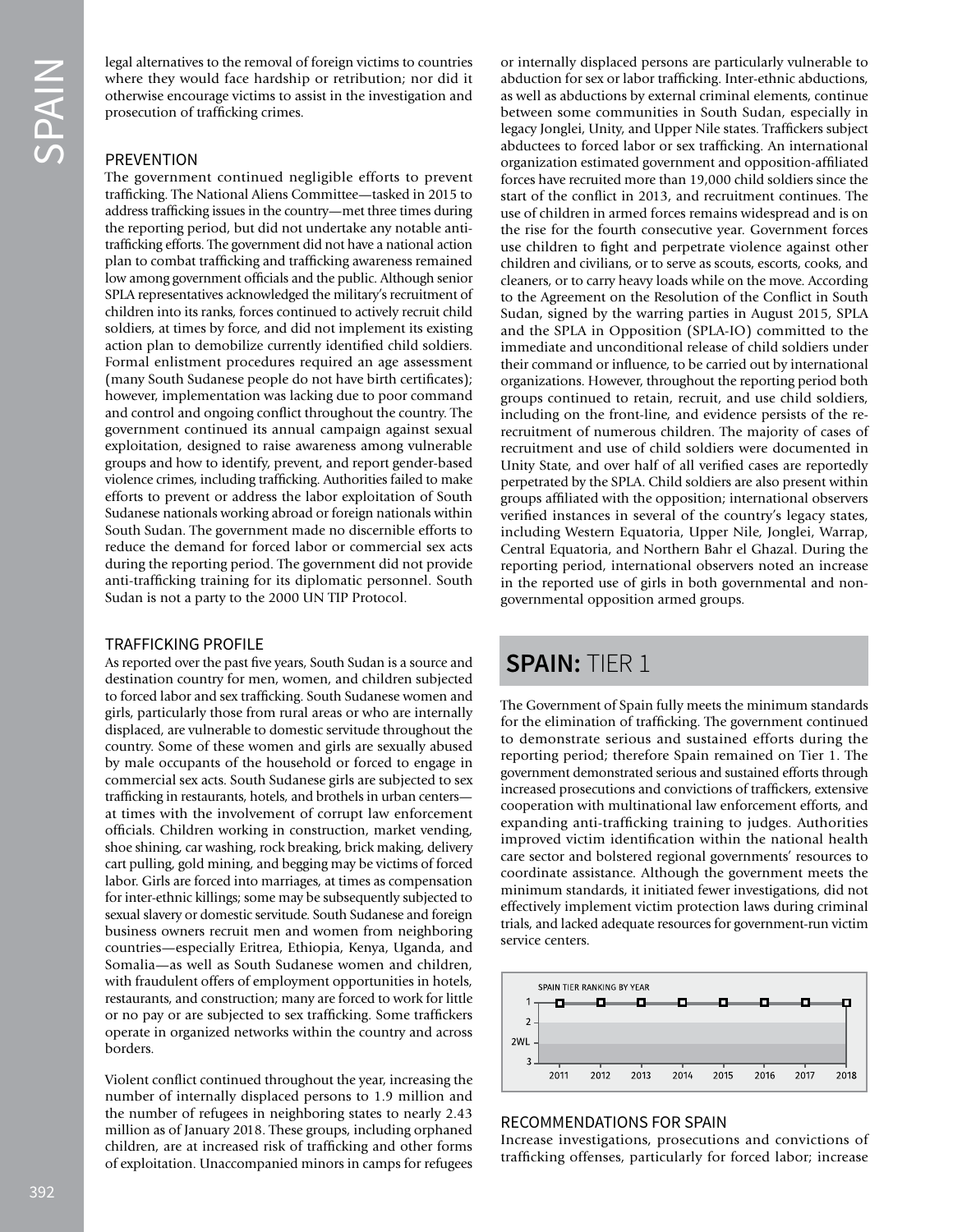training on proactive victim identification, in particular among women in prostitution, irregular migrants, unaccompanied minors, and workers in industries and agricultural regions with high incidences of labor exploitation; extend protections for all victims under the 2015 Law of the Statute of Victims of Crime, including through increased training for judges; increase witness protection resources available to victims; increase resources to victim service centers; increase efforts to reduce demand for forced labor, including in supply chains and government procurement; train all prosecutors and judges on a victim-centered approach to law enforcement; standardize protocols for child victim identification and care; re-issue a new national plan, adding benchmarks and indicators of progress; and provide victims with access to compensation, including from assets seized from traffickers.

#### PROSECUTION

The government maintained law enforcement efforts. Article 177 bis of the criminal code criminalized sex and labor trafficking, prescribing penalties from five to eight years imprisonment, which were sufficiently stringent and, with respect to sex trafficking, commensurate with those for other serious crimes, such as rape. The Office of the Prosecutor initiated 135 new investigations in 2017, compared to 272 cases in 2016 and 344 cases in 2015. The prosecutor's office stated fewer investigations were initiated due to the government's new focus on organized criminal organizations, rather than individual traffickers. For example, in March 2018, the national police arrested 155 suspects after a three-year investigation of a Chinese-led international trafficking organization. The government initiated prosecutions of 67 defendants (60 for sex trafficking and seven for labor trafficking) in 2017, compared with 54 in 2016 (37 and 17, respectively). Courts convicted 28 traffickers in 2017, of which 26 were for sex trafficking and two for labor trafficking, compared with 24 convictions (22 for sex trafficking and two for labor trafficking) in 2016.

The government reported several cases in which convicted traffickers received significant penalties. In January 2017 the Barcelona provincial court sentenced eight traffickers to one to five years in prison and ordered them to pay each of their five victims  $\epsilon$ 8,000 (\$9,600). In February 2017 the Madrid provincial court sentenced three traffickers to seven years and eight months in prison and ordered them to pay €60,000 (\$72,030) to their victim. In March 2017, the Madrid provincial court sentenced five traffickers to prison terms ranging from five years and one month to 13 years and one month and ordered them to pay  $£75,000$  (\$90,040) in total to their victims. In July 2017, the Barcelona provincial court sentenced two sex traffickers to five and six years in prison, respectively, and ordered them to pay  $\epsilon$ 6,000 (\$7,200) in total to the victims. In 2017, all convicted traffickers received prison sentences more than one year. Traffickers served an average of 75 percent of their sentence before being eligible for parole, and courts may impose separate sentences on multiple criminal offenses.

The national police trafficking brigade consisted of 120 investigators and, together with the civil guard, conducted 610 operations related to sex trafficking and 339 related to forced labor (510 and 401, respectively, in 2016). Authorities increased already strong collaboration with transnational investigations; several major operations were conducted during the reporting period. In March 2018, in a collaborative operation involving Spanish, Nigerian, and British authorities, the civil guard arrested 89 members of a criminal network and secured the release of 39 Nigerian victims of forced prostitution. Also in March, the national police, working together with security forces from Albania, EUROPOL, and U.S. law enforcement, dismantled a major human trafficking network centered in Albania. Security forces detained 39 people accused of trafficking more than 7,000 individuals from Albania to North America. The government provided anti-trafficking training for new police officers, consular and immigration officials, and, for the first time, judges. Specialized trafficking prosecutors maintained liaisons with the police. The government did not report any new investigations, prosecutions, or convictions of government officials complicit in trafficking offenses.

#### PROTECTION

The government increased protection efforts. Authorities reported identifying 173 victims (114 of sex trafficking and 59 of labor trafficking) in the first eight months of 2017, compared with 85 victims (73 of sex trafficking and 12 of labor trafficking) in the first six months of 2016. Authorities also identified 308 victims of sexual exploitation and 235 victims of labor exploitation, some of whom may be trafficking victims; an increase from 274 and 207 in 2016, respectively. Since 2013, the government has used a victim identification protocol developed with NGO input. NGOs reported good cooperation with law enforcement in the identification and referral of victims for assistance, including NGO participation in inspections of brothels and at locations where victims may have been present. The Intelligence Center against Terrorism and Organized Crime provided victim identification training to national police and civil guard personnel working at ports of entry. Government and civil society reported an increase in port-of-entry victim identification as a direct result from the training. In December 2017, the Ministry of Health, Social Services, and Equality (MSSSI) distributed standardized EU victim identification guidance to public health workers and NGOs and drafted a report on the actions for identification and care of child victims. Civil society reported the need to standardize protocols for child victims across the whole of government.

The government allocated  $\epsilon$ 3.5 million (\$4.2 million), plus an unspecified amount from regional governments, for the protection and support of trafficking victims, including  $\epsilon$ 2 million (\$2.4 million) for NGOs providing temporary shelter and access to legal, medical, and psychological services. The government, through victim service offices, provided free health care, legal assistance, social welfare benefits, and funds for repatriation to victims, and also referred victims to an NGO network running facilities, which received funding from national and local governments. Government and civil society reported victim service centers were generally overburdened and needed additional training and resources to provide trafficking victims with the assistance prescribed by law. There were specialized centers for child victims of crime and seven trafficking shelters all NGO-run—to assist child victims. Two multipurpose NGOrun shelters were available for adult male victims. The MSSSI, collaborating with NGOs, continued to update and use a victim resource guide, available in 12 languages, which listed by region 44 NGOs providing services, 82 shelters for victims and their children, and 143 centers that provide services without lodging, including social, psychological, medical, legal, training, housing, and job search tools.

In 2015, the government enacted laws providing additional protections to sex trafficking victims, including more time to appeal the dismissal of cases against alleged traffickers; the ability to appeal decisions made by court officials regarding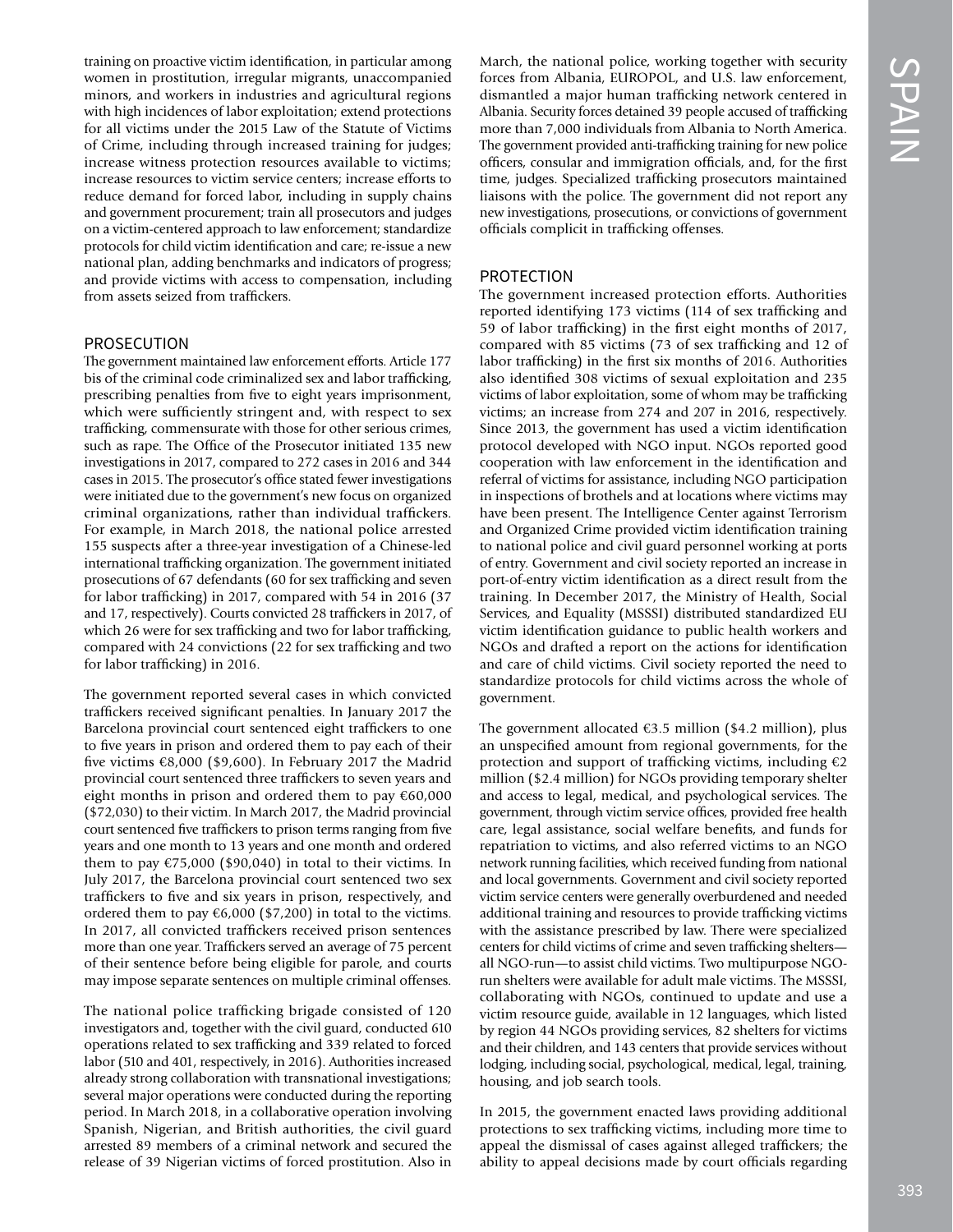that victims receive updates on the status of cases. The government had not yet reported on implementation of these provisions, but civil society reported the laws lacked effective implementation. The government expanded a regional program that assigned NGO-supplied "social interlocutors" (usually survivors of trafficking themselves) to act as a liaison for victims during legal proceedings and court testimony. In March 2017, social interlocutors received a week of training with judges, prosecutors, NGOs, and labor inspectors. Assets seized from convicted defendants supported a fund used to fight or prevent trafficking or to assist victims, although NGOs reported that seized assets were rarely used for victim compensation. NGOs reported inconsistent application of victim protections by judges and called for legal reform to protect witnesses better, including permitting video testimony in all cases and increased resources to the Office of Witness Protection to provide adequate assistance to victims, as fewer victims were willing to testify against criminal networks in cases where the court allowed release of witness names.

Foreign victims could request a renewable residence permit for up to five years based on their cooperation with law enforcement or, in some cases, on the basis of their personal situation without regard to whether they assisted law enforcement. Victims could also receive assistance to return to their country of origin if they were not participating in a criminal prosecution. The government allowed for reflection periods of a minimum of 90 days—time during which victims from outside the EU could recover while deciding whether to assist law enforcement. The government did not report how many victims received this benefit in 2017. Citizens of EU member states, however, were not limited to the 90-day reflection period and faced no deadline for claiming social services or cooperating with authorities.

### PREVENTION

Frame of increases for a several as requiring the controlled and yer releases a two states are severally assumed on implementation of these properties are a state as represented on including the controlled for collamolati The government maintained prevention efforts. The national anti-trafficking working group, operationally led by the Ministry of the Interior, and including the ministries of health, justice, and labor, set goals for fighting trafficking, established quarterly reviews, and facilitated data sharing between law enforcement and other agencies. The government continued to implement the 2015-2018 national plan, which focused on protection of women and girls, identification of and provision of services to victims, and multi-sectoral coordination. The government endowed €104 million (\$124.8 million) to implement the plan over its lifespan. In September 2017, congress approved a four-year State Pact against Gender Violence, which included programming to combat trafficking at the regional level. In 2017, the regional governments of Madrid, Valencia, and Navarra increased prevention efforts by signing their own anti-trafficking protocols to reinforce national laws and promote awareness. The three regions joined the regions of Galicia, Catalonia, and Extremadura, which already had protocols in place. The national rapporteur served as an independent body to monitor, evaluate, and coordinate trafficking efforts. The rapporteur held bi-monthly coordination meetings with representatives from government, NGOs, and law enforcement. NGOs lauded the rapporteur for increasing their inclusion into proceedings.

The government continued to conduct public awareness campaigns, including a television series, traditional media, digital media, roundtable discussions, and social media that reached up to two million people, with extensive press coverage. The government and NGOs operated hotlines for reporting suspected trafficking cases. While the government continued

efforts to discourage newspapers from publishing classified ads for sexual services offered by individuals engaged in prostitution, of which NGOs estimated 90 percent might be trafficking victims, most major newspapers continued to publish ads. The government monitored victim assistance efforts, shared its assessments on trafficking with domestic and international organizations, and continued to publish data on the numbers of victims, accused traffickers, prosecutions, and convictions. In the first eight months of 2017, labor inspectors conducted 1,892 inspections in places where prostitution occurred, and 4,124 in centers of labor activity, which resulted in 70 reports of trafficking (52 sex trafficking, 18 labor trafficking). The government conducted joint labor inspections with Romanian police agents. The rapporteur reported that forced labor is not clearly defined in the penal code, and has added its legislative reform as an agenda priority. Spanish troops received antitrafficking training prior to their deployment on international peacekeeping missions.

## TRAFFICKING PROFILE

As reported over the past five years, Spain is a destination, source, and transit country for men, women, and children subjected to forced labor and sex trafficking. Women from Eastern Europe (particularly Romania and Bulgaria), South America (particularly Venezuela, Paraguay, Brazil, Colombia, and Ecuador), China, and Nigeria are subjected to sex trafficking in Spain. Men and women from South and East Asia, particularly China and Vietnam, are subjected to forced labor in the textile, agricultural, construction, industrial, and service sectors. Prostitution is allowed under certain conditions in Spain, although NGOs believe a large percentage of individuals in prostitution in Spain are trafficking victims. Spain has seen a rise in trafficking through the Western Mediterranean as traffickers shift routes from Libya to Morocco, where victims are moved by sea into southern Spain. Nigerian criminal networks recruit victims in migrant reception centers in Italy for forced prostitution in Spain. Unaccompanied migrant children continue to be vulnerable to sex trafficking and forced begging. The increased numbers of newly arrived refugees and asylum-seekers are vulnerable to trafficking.

# **SRI LANKA:** TIER 2

The Government of Sri Lanka does not fully meet the minimum standards for the elimination of trafficking; however, it is making significant efforts to do so. The government demonstrated increasing efforts compared to the previous reporting period; therefore Sri Lanka remained on Tier 2. The government demonstrated increasing efforts by identifying more potential trafficking victims and partnering with an international organization to launch a national awareness campaign and train hundreds of local, district, and state officials and civil society members on victim identification and referral procedures. The government also amended legislation to allow diplomatic missions to record evidence and take statements from victims or witnesses overseas, which resulted in the referral of 29 statements related to alleged human trafficking to the Criminal Investigation Department (CID) for further investigation. However, the government did not meet the minimum standards in several key areas. For the fourth consecutive year, the courts did not convict any traffickers under the government's trafficking statute, although they continued to convict potential trafficking cases under the procurement law for obtaining a person to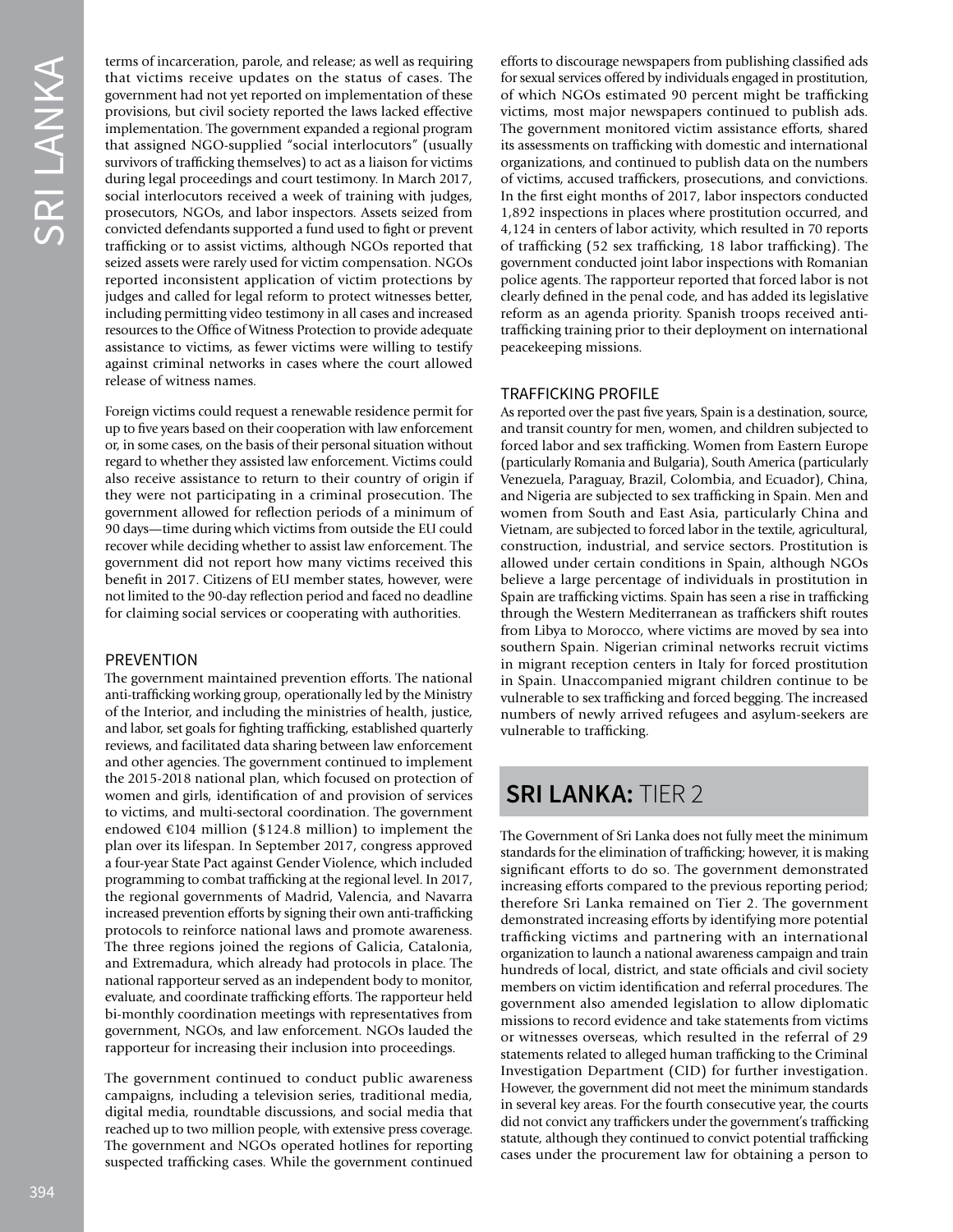become a prostitute. Only one person convicted for procurement served prison time; two other convictions were suspended. The capacity of local officials to proactively identify victims was low and observers reported authorities did not make adequate efforts to screen for indicators of human trafficking among individuals arrested or charged for prostitution, vagrancy, or immigration offenses. The government provided no specialized services to male victims and maintained specific requirements for migration of female migrant workers and those migrating for domestic work, which observers stated increased the likelihood women would migrate illegally and therefore heightened their vulnerability to human trafficking. Complicity remained a problem; while the government secured a conviction of one official for preparing forged documents and sentenced him to one year in prison, the government did not initiate any new investigations or prosecutions of allegedly complicit officials during the year.



#### RECOMMENDATIONS FOR SRI LANKA

While respecting due process, improve efforts to investigate and prosecute suspected traffickers, including complicit officials, and convict and punish offenders with sentences commensurate with other serious crimes; increase efforts to proactively identify trafficking victims and train officials on victim identification and referral procedures, especially to ensure victims are not detained or otherwise penalized for unlawful acts, such as immigration violations or prostitution, committed as a direct result of having been subjected to human trafficking; improve protection services to ensure identified victims, including men and children, receive specialized care services; take steps to eliminate all recruitment fees charged to workers by labor recruiters and instead ensure they are paid by employers; expand the foreign employment bureau's (SLBFE) mandate to include the regulation of sub-agents; promote safe and legal migration and ensure migration regulations do not discriminate on the basis of gender; and increase efforts of the task force to institutionalize sustained government coordination efforts.

#### PROSECUTION

The government maintained overall law enforcement efforts to address human trafficking. Section 360(C) of the penal code criminalized labor and sex trafficking and prescribed penalties of two to 20 years imprisonment and fines, which were sufficiently stringent and, with respect to sex trafficking, commensurate with those prescribed for other serious offenses, such as rape. The government also frequently used section 360(A), a procurement statute that criminalized obtaining a person to become a prostitute, with or without the consent of the person, to prosecute sex trafficking cases. Procurement crimes carried lesser penalties of two to 10 years imprisonment and fines, and these cases were often brought before magistrate judges who were generally only authorized to issue sentences of up to two years imprisonment.

During the reporting period, CID and the police initiated 15 trafficking investigations, compared with nine investigations in 2016. Of the 15 investigations, 10 were categorized as possible forced labor cases, four as sex trafficking, and one as selling of a child for exploitation. The government initiated 28 prosecutions during the reporting period, four under section 360(C), which included three sex trafficking cases and one case of selling a child for exploitation, and 24 under the procurement statute. This was compared to 35 prosecutions in the previous reporting period and 12 prosecutions in 2015. For the fourth consecutive year, the courts did not convict any traffickers under section 360(C). Courts did, however, convict three persons under the procurement statute compared with seven persons during the previous reporting period and one person in 2015. Courts suspended two of the three imprisonment sentences; instead of imprisonment, the convicted were ordered to pay fines of 1,500 Sri Lanka rupees (LKR) (\$10) and 5,000 LKR (\$33), with default sentences of six months imprisonment and one month respectively imposed if the convicted were unable to pay the fines. In addition, the court ordered one of the convicted to pay restitution to the victim of 50,000 LKR (\$330). The sentences of fines alone were not sufficiently stringent to deter the crime. The court sentenced one person to five years imprisonment and ordered the convicted to pay a fine of 1,000 LKR (\$7) and restitution to the victim of 75,000 LKR (\$490). The government's reliance on procurement charges resulted from police not thoroughly investigating potential human trafficking cases for elements of force, fraud, or coercion and difficulty securing evidence from victims. Prosecutors could pursue procurement cases without the cooperation of the victim.

In November 2017, the government amended the Assistance to and Protection of Victims of Crime and Witnesses Act to authorize Sri Lankan diplomatic missions to record evidence and take statements from a victim or witness outside Sri Lanka. The anti-trafficking unit of the SLBFE, created in the previous reporting period, received 38 complaints regarding possible trafficking crimes during the reporting period; of these complaints, 19 were referred from Sri Lankan embassies. The SLBFE referred 12 of these cases to the CID's anti-trafficking unit for further investigation. Separately, Sri Lankan diplomatic missions referred 29 witness and victim affidavits from abroad to CID for investigation. In two cases, CID coordinated with foreign authorities in Cyprus and Thailand on investigations involving Sri Lankan victims.

Official complicity in trafficking offenses remained a problem. Some sub-agents reportedly worked with officials to procure forged or modified documents, or genuine documents with falsified data, to facilitate travel abroad. In the previous reporting period, the Ministry of Foreign Employment (MFE) referred six cases of officials allegedly creating fraudulent documents to the police for further investigation. At the end of the current reporting period, the government reported one official had been convicted of preparation of forged documents and sentenced to one year imprisonment, with an additional year of imprisonment suspended, and a fine of 125,000 LKR (\$810); the other five investigations remained ongoing at the end of the reporting period.

#### PROTECTION

The government made modest improvements in protection efforts. The government reported identifying 46 potential trafficking victims, an increase compared with 23 potential victims identified in 2016. The government utilized standard operating procedures (SOPs) for the identification and referral of potential victims to protection services and in partnership with an international organization, conducted multiple trainings on victim identification and referral for 875 members of civil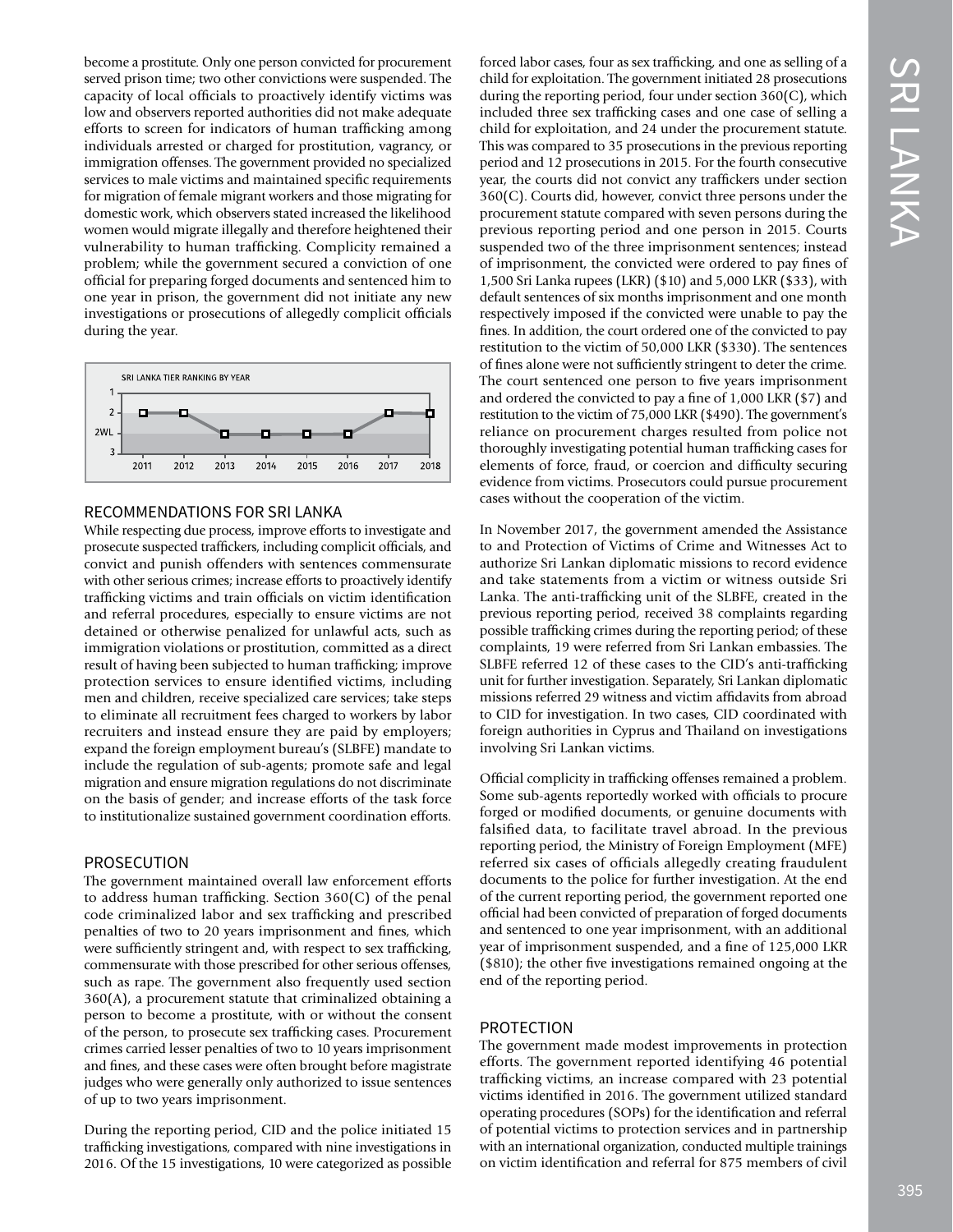probation, police, immigration, CID, and National Child Protection Authority (NCPA) officials. However, the government had not issued circulars and directives to relevant agencies to guide staff to follow the SOPs and both the government and members of civil society stated the capacity of local officials to identify trafficking victims was low. Observers reported Sri Lankan authorities jailed and charged individuals, possibly including children, for prostitution, vagrancy, or immigration offenses without adequate efforts to evaluate whether they were victims of trafficking. An NGO reported sex trafficking victims were reluctant to approach law enforcement for help due to perception of police hostility and social stigma associated with being a victim.

solen and focal district, and state officials, including bealth, including bealth, including (KRN), officials, incores the government and state incores are considered (KRN) officials, incores the capacity of the constraine The Ministry of Women and Child Affairs continued to operate a shelter for female victims of violence, including trafficking victims, although the shelter did not house any trafficking victims during the reporting period. The government did not have specialized rehabilitation services available for male trafficking victims. The government referred child victims to child-specific rehabilitation centers; however, an NGO reported in the previous reporting period that some children who were not identified as victims and instead arrested for prostitution crimes were held in government detention centers. The government acknowledged the possible arrest and detention of children who may be sex trafficking victims. The government provided training for 100 child probation officers and institutional staff and conducted a survey to identify and refer such victims to rehabilitation services. SLBFE continued to operate 11 short-term shelters for female migrant workers in distress at Sri Lankan diplomatic missions in 10 countries. During the reporting period, the shelters served 2,392 migrant workers; authorities did not report how many were trafficking victims. SLBFE also continued to operate a transit shelter near the Colombo international airport for returning male and female migrant workers who encountered abuse abroad. In 2017, the transit shelter provided medical, counseling, transportation, food, or accommodation, as needed, to 1,692 female and 1,546 male migrant workers, some of whom may have been trafficking victims.

Foreign victims who were officially identified had access to the same rehabilitation services as domestic victims. During the reporting period, the government provided a foreign victim with protection, medical, legal, and translation services. An international organization and NGO provided counseling and shelter and the victim was repatriated with assistance from the government and the international organization. The victim identification SOPs allow foreign victims who cooperate in prosecutions to receive a visa extension until the end of the trial; however, the government did not provide foreign victims with legal alternatives to deportation to countries where they might face hardship or retribution after trial completion or for victims who did not cooperate with prosecution.

#### PREVENTION

The government increased efforts to prevent trafficking. The inter-ministerial anti-trafficking task force increased its coordination through more frequent meetings; during the reporting period the task force met seven times and a separate project steering sub-committee met seven times on prevention activities. The government continued to implement the national action plan to combat human trafficking. In partnership with an international organization, the government launched a public awareness campaign on five national television channels. The campaign featured a hotline number run by an international organization, which received several calls seeking information and assistance, including from overseas, which were referred to the government for investigation. The government also distributed leaflets, posters, and brochures to local officials, NGOs, and the general public. The NCPA held awareness events on child sex tourism in October 2017 in coastal areas with local officials and schools.

SLBFE maintained its ban on migration of male and female domestic workers younger than age 21 and female domestic workers younger than age 25 to Saudi Arabia and younger than age 23 to other parts of the Middle East. SLBFE also required all female migrant workers below age 45 to submit a "family background report" to ensure the woman did not have children younger than age five. Observers reported any ban on migration increased the likelihood of migrating illegally and therefore heightened the vulnerability to human trafficking. During the reporting period, SLBFE's legal division filed 107 cases against licensed and 50 cases against unlicensed recruiters for fraudulent practices, compared with a total of 315 cases in 2016. SLBFE conducted multiple awareness trainings for recruitment agents and potential migrant workers and in February 2018 SLBFE, CID, and officials from the attorney general's office went to Sri Lankan missions in Oman, Saudi Arabia, and United Arab Emirates (UAE) to train mission staff on combating human trafficking. In February 2018, MFE and the Government of UAE signed a memorandum of understanding to produce increased transparency, monitoring, and compliance with migrant worker recruitment systems; reportedly, only recruitment agencies registered with SLBFE will be able to offer overseas employment to domestic workers. The MFE did not have the legal authority to regulate foreign employment recruitment sub-agents under SLBFE, which officials recognized as a problem contributing to trafficking. MFE partnered with an international organization to study foreign employment recruitment intermediaries and stated the government continued to explore an amendment to the Foreign Employment Act to address the oversight of sub-agents and the investigative authority of MFE officials. The government did not report efforts to reduce the demand for forced labor during the reporting period; however, in an attempt to reduce demand for the domestic sex trade, the government's awareness campaign highlighted the negative social consequences of procuring commercial sex. The government provided anti-trafficking training to military personnel prior to their deployments abroad on international peacekeeping missions. The Ministry of Foreign Affairs initiated training for diplomats and other officials who would be deployed to overseas missions, including SLBFE and defense officers, on prevention and identification of trafficking.

## TRAFFICKING PROFILE

As reported over the last five years, Sri Lanka is primarily a source, destination, and, to a lesser extent, a transit country for men, women, and children subjected to forced labor and sex trafficking. Some of the Sri Lankan men, women, and children who migrate to the Middle East, Southeast Asia, and Afghanistan to work in the construction, garment, and domestic service sectors are subjected to forced labor. Before leaving Sri Lanka, many migrant workers go into debt to pay high recruitment fees imposed by unscrupulous labor recruitment agencies—most of them members of Sri Lanka's association of licensed foreign employment agencies—and their unlicensed sub-agents. Migrant laborers, especially women, receive a monetary advance as an incentive to move abroad, only to be trapped in debt bondage upon arrival at their destination.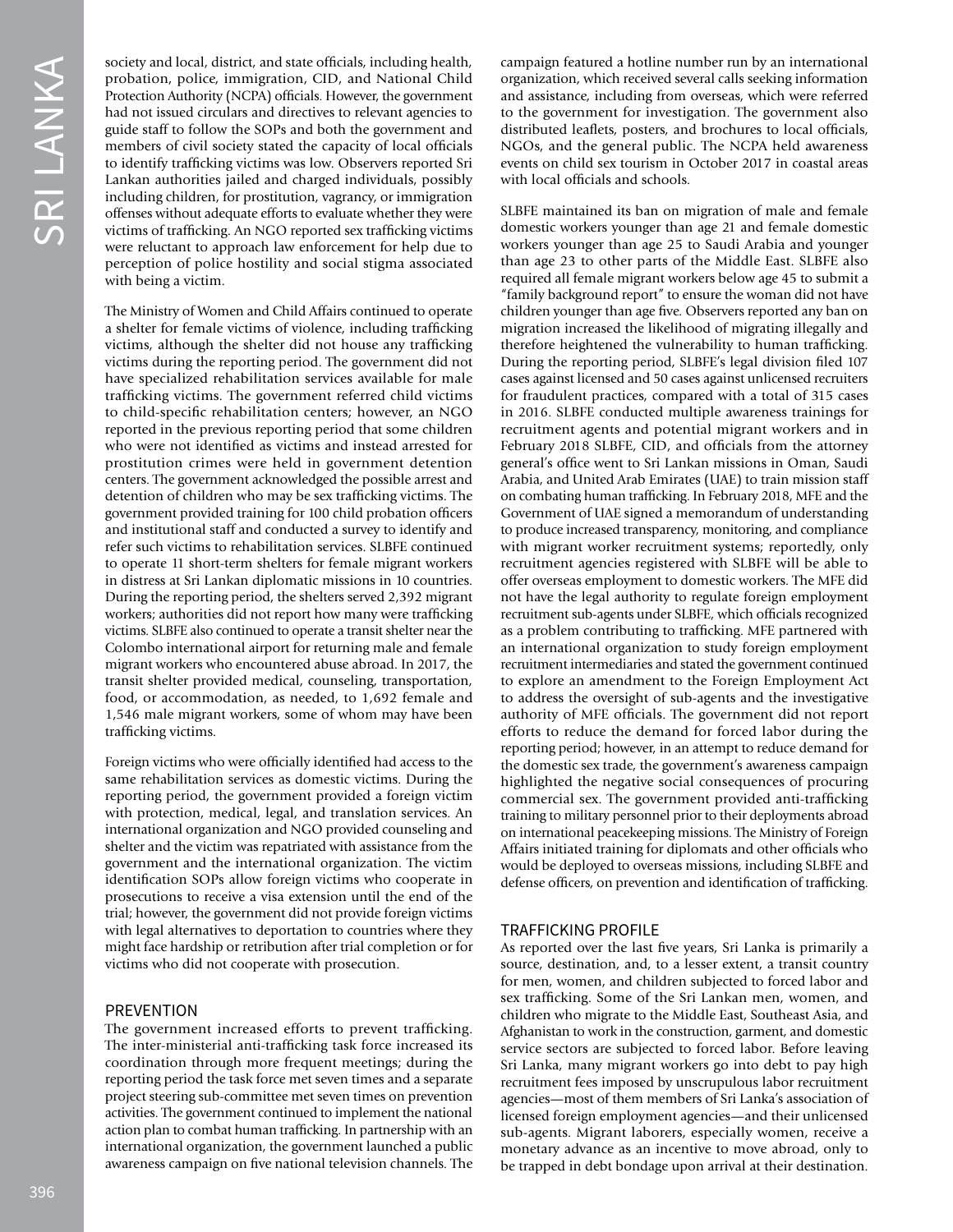Some recruitment agencies commit fraud by changing the agreed upon job, employer, conditions, or salary after the migrant's arrival. Some Sri Lankan women are subjected to forced prostitution in Cyprus, Maldives, Malaysia, Singapore, Thailand, and elsewhere. Sri Lanka is a transit point for Nepali women subjected to forced labor in the Middle East.

Within the country, women and children are subjected to sex trafficking in brothels. Boys are more likely than girls to be exploited in commercial sex in coastal areas for child sex tourism. Children, individuals with physical deformities, and those from socially vulnerable groups are forced to beg or engage in criminal activity in Sri Lanka's largest cities. Some child domestic workers in Colombo, generally Tamils from the tea estate region, are subjected to physical, sexual, and mental abuse, non-payment of wages, and restrictions of movement—indicators of labor trafficking. In recent years, a small number of women from other Asian and Central Asian countries have been subjected to forced prostitution in Sri Lanka. Police reportedly accept bribes to permit brothels to operate, some of which exploit trafficking victims. Sub-agents collude with officials to procure fake or falsified travel documents to facilitate travel of Sri Lankans abroad.

# **SUDAN:** TIER 2 WATCH LIST

The Government of Sudan does not fully meet the minimum standards for the elimination of trafficking; however, it is making significant efforts to do so. The government made key achievements during the reporting period; therefore Sudan was upgraded to Tier 2 Watch List. These achievements included increasing the number of investigations, prosecutions, and arrests of traffickers, including complicit officials; expanding training for law enforcement and judicial officials highlighting the differences between trafficking and migrant smuggling; improving screening processes to prevent government armed forces' recruitment of child soldiers; and identifying more victims through law enforcement operations. Despite these achievements, the government continued to penalize victims for crimes they committed while subjected to trafficking; did not make efforts to address sex trafficking or identify any sex trafficking victims; did not develop standard operating procedures to identify or refer victims to care; did not report providing assistance to any trafficking victims; and reports of official corruption and complicity in trafficking crimes continued.



### RECOMMENDATIONS FOR SUDAN

Ensure all government security forces maintain vigilance to prevent the use of child soldiers by government forces; implement the anti-trafficking law to increase prosecutions and convictions of traffickers and complicit officials, including those allegedly responsible for sex trafficking and as distinct from migrant smuggling or kidnapping crimes; increase training for law enforcement officials on distinguishing trafficking from other crimes, and establish procedures for authorities to identify and provide protective services to trafficking victims among vulnerable populations, such as domestic workers, women and children in prostitution, refugees and asylum-seekers, and foreign migrants; ensure victims are not punished for unlawful acts committed as a direct result of being subjected to human trafficking; National Council for Child Welfare (NCCW) drafts standard operating procedures (SOPs) for child soldier reintegration, and implements the SOPs in coordination with government ministries and civil society; regularly convene the National Committee to Combat Trafficking; amend the 2014 anti-trafficking law to criminalize sex trafficking of children in the absence of coercion and define exploitation; allow victims full freedom of movement from government safe houses; increase coordination with NGOs and civil society on victim protection; implement and dedicate adequate resources to the national anti-trafficking action plan; provide adequate protective services for all trafficking victims, regardless of their participation in law enforcement or prosecution efforts, and ensure protective services to victim witnesses; institute regular anti-trafficking training for relevant government officials and Sudanese diplomats posted abroad; develop awareness raising campaigns that address all forms of trafficking, including forced labor and sex trafficking.

### PROSECUTION

The government increased law enforcement efforts. The 2014 anti-trafficking law criminalized some forms of trafficking, but failed to define what constituted exploitation. Additionally, inconsistent with international standards, the law required a demonstration of force, fraud, or coercion to constitute a child sex trafficking offense, and therefore did not criminalize all forms of child sex trafficking. The law prescribed between three and 10 years imprisonment for base offenses involving adult male victims and between five and 20 years imprisonment for offenses involving adult female and child victims or involving additional aggravating circumstances; these penalties were sufficiently stringent and, with respect to sex trafficking, commensurate with the penalties prescribed for other serious crimes, such as rape. Article 14 of the Sudan Armed Forces Act of 2007 criminalized recruiting children younger than 18 years old by members of the armed forces, enslaving civilians, or coercing civilians into prostitution, and prescribed penalties between three years imprisonment and death.

Unlike in previous years, following increased training by the government and international organizations, senior officials and working level law enforcement and judicial officials demonstrated a clearer understanding of the differences between migrant smuggling and human trafficking, although some conflation of kidnapping, smuggling, and trafficking still existed at the working level. During the reporting period, the government reported investigating 99 total trafficking cases involving 179 suspected traffickers. These cases included several instances of suspected forced labor, but no alleged sex trafficking cases. The government prosecuted 94 of those cases involving 160 suspects, and convicted seven traffickers under the 2014 anti-trafficking law to sentences ranging from three years to death, compared with 450 investigations of potential traffickers during the previous reporting period; however, previous year's reporting likely included cases of migrant smuggling among other crimes. International organizations alleged that some police officers and local officials in Sudan were complicit in trafficking crimes, especially in the east of the country. The government reported prosecuting and convicting two complicit officials—one police officer and one colonel in the Sudan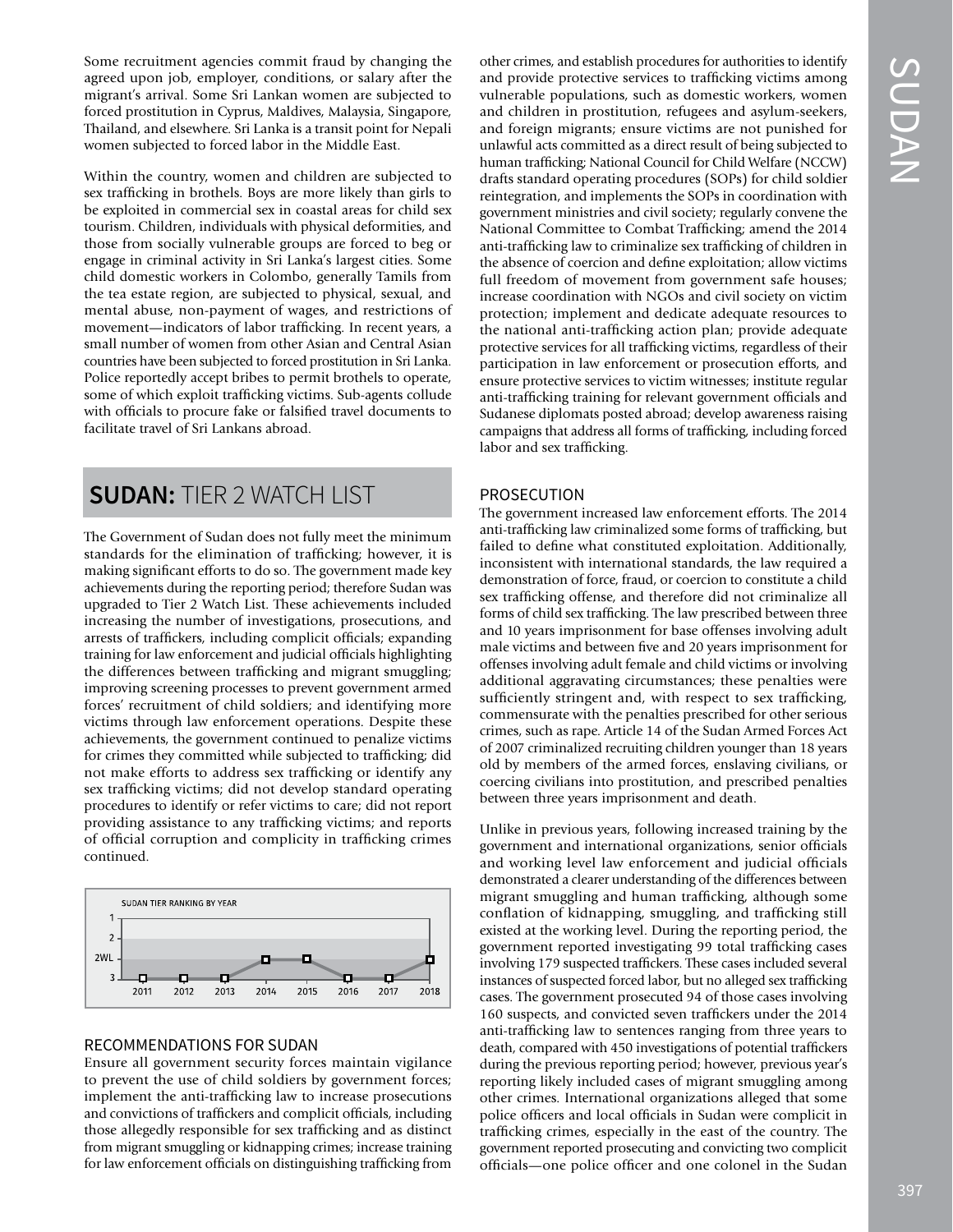years in prison under the 2014 anti-trafficking law, compared with no prosecutions or convictions of complicit officials reported during the previous five years. The government also reported convicting six officials for trafficking and sentencing them to between 10 and 15 years imprisonment in a special court in eastern Sudan.

Arma forces (SAF)—and sentence to the police officer to 10<br>
was in prison under the 2014 anti-methodis development of consideration<br>of the process (SaF)—and sentence of the consideration of consider the sentence of the se In 2017, the Ministry of Interior funded and launched the Trafficking Unit under the Organized Crime Directorate, and trained 100 detectives across eight states (Kassala, Gedaref, Red Sea, Blue Nile, Khartoum, Gezira, Nile River, and Northern State) on investigation procedures for trafficking cases during the reporting year. In 2017, the government's Judicial and Legal Sciences Institute, in collaboration with the Ministry of Justice, partnered with an international organization to provide four five-day trainings titled "Strengthening the Capacity of the Criminal Justice System in Sudan to Address Human Trafficking" for 83 male and female law enforcement officers, judges, prosecutors, defense lawyers, and social workers across eight of Sudan's 18 states. In August 2017, 20 representatives from the judiciary, Criminal Prosecution Office, Office of the Attorney General, various law enforcement branches, Ministry of Justice, and social workers assisted in the development of the training curriculum in a trainer-of-trainers model to increase their ability to effectively identify and prosecute human trafficking cases using the 2014 Anti-Trafficking law. In October 2017, the Police Training Authority, under the direction of the Ministry of Interior, provided training to law enforcement personnel on victim identification, care, and protection principles, with a focus on victim-centered approaches. Additionally in 2017, in partnership with the African Union and a multilateral organization, the Ministry of Interior launched the Regional Operational Centre on Trafficking (ROCK), which will help facilitate international trafficking investigations between source, transit, and destination countries along commonly used trafficking routes. International donors have pledged support for the ROCK, but have not yet disbursed funding.

### PROTECTION

The government increased efforts to identify trafficking victims subjected to forced labor but failed to identify victims of sex trafficking and likely penalized some victims for crimes they may have committed while being subjected to trafficking. Although victim protection remained a substantial gap in the government's anti-trafficking efforts, it took significant steps through the trainings listed in the previous section to increase the capacity of law enforcement and other first responders to proactively identify victims and refer them to care, in partnership with NGOs and international organizations.

In 2017, the government reported identifying 400 potential trafficking victims through the course of law enforcement activities, compared with 142 during the previous year; however, the government did not report referring any victims to care. The government did not have systematic procedures to identify trafficking victims, nor did it consistently use a standard mechanism to refer victims to protective services. The government also lacked a mechanism to screen for trafficking for use by officials engaging with vulnerable populations. As a result, trafficking victims who may have committed unlawful acts as a direct result of being subjected to trafficking were likely detained or deported from Sudan—or prosecuted—without access to protections afforded to them. Vulnerable individuals such as persons in prostitution, migrants, and refugees may not have reported abuses due to fear of retaliation by an employer

or arrest by government authorities. Authorities—particularly in eastern Sudan—continued to charge some trafficking victims for immigration violations and held them in custody throughout the duration of court processes, and some victims participating in investigations risked retaliation by traffickers.

During the reporting year, the NCCW and the Ministry for Social Welfare increased efforts to prevent the use of child soldiers within the SAF and its auxiliaries through the implementation of the National Action Plan to Prevent the Recruitment and Use of Children in Armed Conflict. In 2017, the government strengthened its age assessment and screening processes, established disciplinary procedures for those caught engaging in child recruitment, and increased awareness raising campaigns across the military, down to the unit level. The government also coordinated with international organizations to conduct monitoring and verification visits in eight conflict states and through the headquarters of its paramilitary Rapid Support Forces and facilitated the release of 21 child soldiers from nongovernmental armed forces in the Darfur region. The NCCW also reported partnering with international organizations to provide temporary shelter and services to 34 victims of trafficking, and 21 child soldiers. Shortcomings remained in the reintegration process following the release of child soldiers due to coordination challenges within government agencies and between the government and social services. International organizations noted that the lack of a centralized process led child soldiers to be treated as prisoners of war and held in prolonged detention.

The government referred victims to international organizations and civil society who provided shelter, medical care, psychosocial support, translation services, and witness protection to some victims of trafficking; however, the government did not report if any potential trafficking victims stayed or received care in either of two safe houses in Kassala state that an international organization operated with funding from a nongovernment body. Although the government did not report providing support to victims of trafficking in safe houses, NGOs indicated that victims did receive support from at least one safe house during the reporting period. Authorities did not permit victims to leave the shelters unchaperoned. The Domestic Workers Act of 2008 provided a legal framework for employing and registering domestic workers with limited labor rights and protections. The government did not report if any domestic workers were registered and protected under the law during the reporting period. Per the Asylum Act, foreign victims of trafficking identified as in need of international protection by police authorities or the judiciary were directed to the Commission for Refugees (COR) and an international organization where they had the opportunity to receive refugee status and apply for asylum; the government did not report any individuals pursuing or receiving this benefit during the year.

An international organization reported the government installed video and camera equipment in court houses across the country which allowed victims and witnesses to give testimony in separate rooms to prevent re-traumatization as a result of involvement in criminal proceeding. The government set up a mock trial room with this technology at its training center for prosecutors and judges, the government-funded Judicial and Legal Sciences Institute.

### PREVENTION

The government increased efforts to prevent trafficking, but some Sudanese policies may have increased risks of exploitation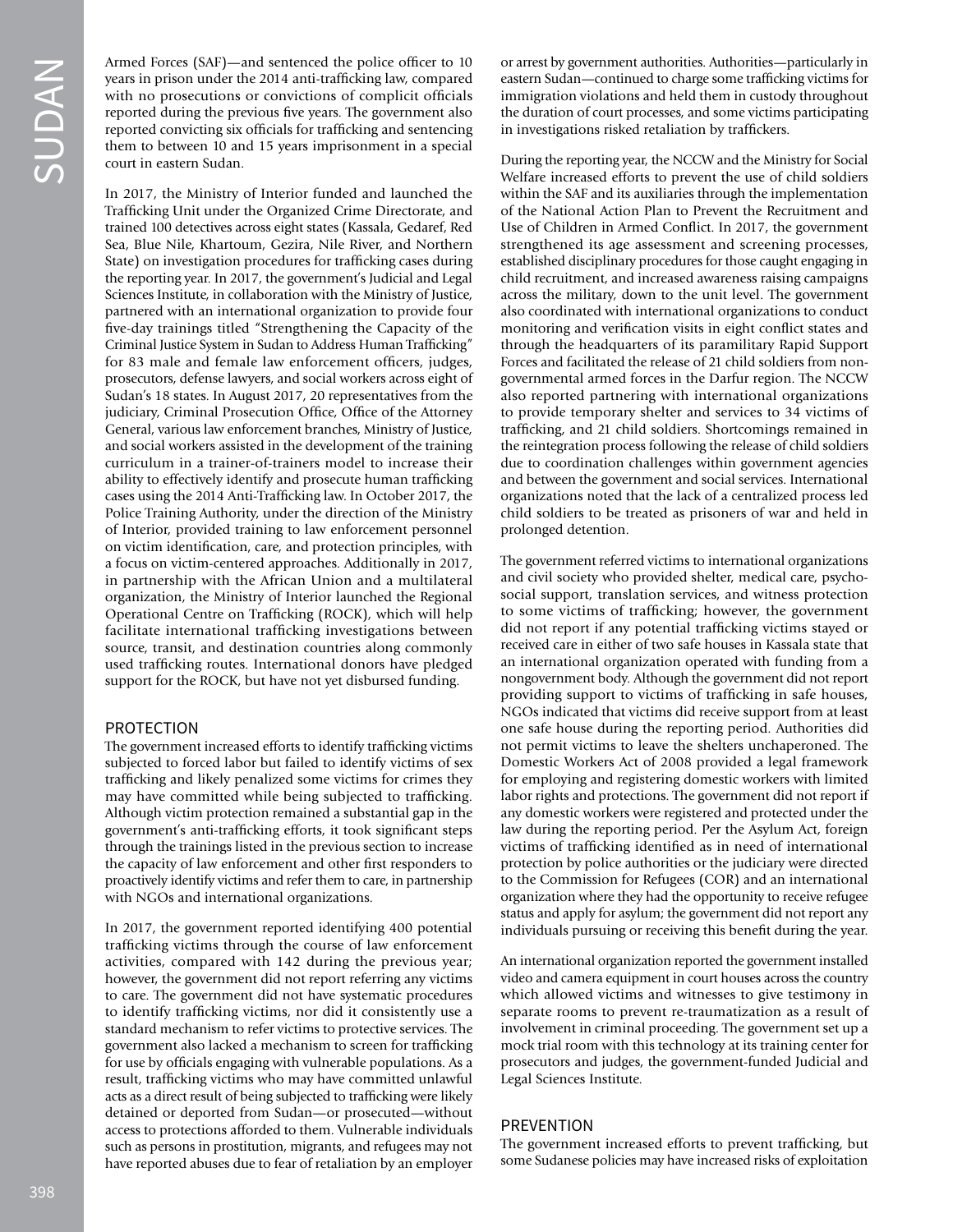among vulnerable populations. A 2016 policy required South Sudanese immigrants to register formally within one week of arriving in Sudan. This policy restricted South Sudanese access to legal work and potentially exposed them to exploitative work situations. The government sporadically granted protections including legal representation and residency—to foreigners who lacked refugee or asylum status, but only registered such applications at original points of entry, which compelled some fleeing persecution in other parts of the country to do so clandestinely.

The National Committee to Combat Trafficking, consisting of 19 government ministries, met three times during the reporting period, drafted and finalized a national action plan with support from an international organization, used multiple media channels to raise awareness of the crime, and in December 2017 met with NGOs to increase coordination on anti-trafficking service provision; however, at the end of the reporting period, the government did not allocate a budget for the national action plan, and only began implementation of its awareness raising programs. The government did not make efforts to reduce the demand for commercial sex acts and forced labor, and did not report providing anti-trafficking training for its diplomatic personnel.

### TRAFFICKING PROFILE

As reported over the past five years, Sudan is a transit, source, and destination country for men, women, and children subjected to forced labor and, to a lesser extent, sex trafficking and child soldiering. For the second consecutive year, traffickers increased their recruitment of male migrants to Sudan for purposes of forced labor or situations indicative of trafficking under false pretenses of employment. Street children in Khartoum including Sudanese and unaccompanied migrant children from West and Central Africa—who beg in the streets, and work in public transportation and large markets are particularly susceptible to forced labor; some experience sexual abuse and extortion. Human rights groups observe children working in brick-making factories, gold mining, collecting medical waste, street vending, and agriculture; these children are exposed to threats, physical and sexual abuse, and hazardous working conditions, with limited access to education or health services, making them highly vulnerable to trafficking. Sudanese women and girls, particularly internally displaced persons or those from rural areas, and refugee women are vulnerable to domestic servitude; Sudanese girls are also vulnerable to sex trafficking. Sudanese law prohibits the recruitment of children as combatants and provides criminal penalties for perpetrators; however, children remained vulnerable to recruitment and use as combatants and in support roles by non-governmental armed groups and militias, primarily in Sudan's conflict zones of Darfur, South Kordofan, and Blue Nile. An international organization reported that the non-governmental Sudan Liberation Movement-Minni Minnawi, Sudan Liberation Army-Abdul Wahid, and Sudan Liberation Army-Popular Defense may have recruited and used child soldiers, and verification was ongoing at the end of the reporting period.

Due to regional instability and conflict, Sudan hosts more than 2.9 million people of concern, including refugees, internally displaced persons, and asylum-seekers. These individuals are vulnerable to trafficking due to their lack of economic stability and access to justice. East Sudan hosts over 107,000 refugees, the majority of which are Eritreans. The government's COR partnered with NGOs and international organizations to assist asylum-seekers arriving in three reception areas.

European support for the government's efforts to limit irregular migration routes through Sudan to Europe has forced migration underground and therefore increased the vulnerability of migrants to abuse and exploitation by traffickers, complicit security forces, and criminal networks, primarily in the east of the country. A human rights organization reported that approximately 30,000 Eritrean, Ethiopian, and other African asylum-seekers—a population vulnerable to trafficking due to their economic fragility and lack of access to justice—are temporarily housed in Khartoum waiting to travel to Europe. During the reporting year, Eritreans represented the highest proportion of trafficking victims in Sudan—mainly in the east—due to the consistent flow of refugees and asylumseekers and their youth demographic. Ethiopian women are particularly vulnerable to domestic servitude in private homes in Khartoum and other urban centers; some Ethiopian women are forced into prostitution in Khartoum and experience debt bondage. Somalis represent a significant portion of smuggled individuals who become, or are at risk of becoming victims of trafficking. Anecdotal reports indicate Syrian refugees, including children, are observed begging on the streets in Khartoum and are vulnerable to exploitation. Analogous to Syrian nationals, some Yemenis fleeing conflict in their homeland sought asylum in Sudan, and their economic vulnerabilities upon arrival likely motivate their onward migration to Europe. Due to the ongoing conflict in South Sudan, there was an increase in South Sudanese refugees across Sudan, many of whom remained vulnerable to exploitation in Sudan. An international organization continued to document cases of West and Central African nationals—primarily from Niger, Mali, and Chad who arrived in Sudan via irregular migratory routes and were subsequently vulnerable to trafficking. Anecdotal evidence also suggests that Chinese women working for small-scale Chinese companies, such as restaurants and hotels, may be subjected to forced labor or prostitution.

Darfur remained a favored route to Libya, as the porous border and sustained insecurity allow traffickers to operate with impunity across the region. The previously defunct Egyptian route is being used again in connection with the migration influx to Europe; Sudanese citizens and other African nationalities are allegedly utilizing this course. In past years, some Sudanese citizens en route to Europe via Egypt were detained in the Sinai Peninsula where they were vulnerable to exploitation. Eritrean nationals are abducted at border crossings, extorted for ransom, and abused by smugglers linked to the Rashaida and Tabo tribes, although other cross-border tribes also take part in trafficking; some of those abducted are forced to perform domestic or manual labor and experience various types of abuse, indicative of trafficking. Sudanese police and border guards allegedly facilitate the trafficking of Eritrean nationals and allow potential victims to be transported across security checkpoints or international borders without intervention.

Sudanese citizens are subjected to forced labor, domestic servitude, and sex trafficking abroad. Some Sudanese men who voluntarily migrate to the Middle East as low-skilled laborers are subjected to forced labor. The government reported Sudanese children are exploited in forced begging and street vending in Saudi Arabia, especially during the Hajj season. Sudanese criminal gangs deceptively promise Sudanese nationals employment in Libya, but instead sell them to Libyans who subject them to forced labor in agriculture or mining.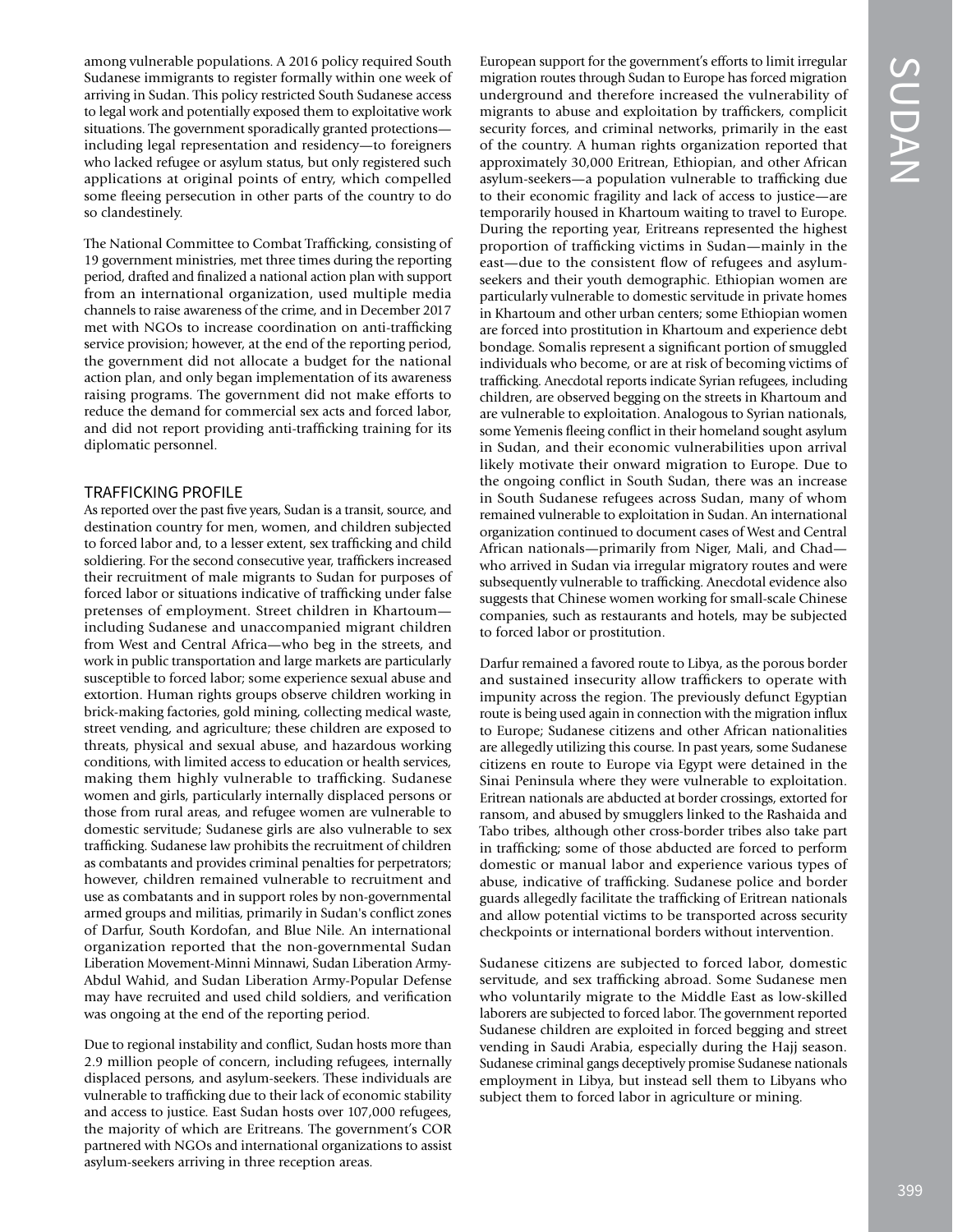# **SURINAME:** TIER 2 WATCH LIST

The Government of Suriname does not fully meet the minimum standards for the elimination of trafficking; however, it is making significant efforts to do so. The government demonstrated significant efforts during the reporting period by increasing investigations, increasing victim identification efforts in the country's interior, and passing two laws to regulate labor recruiters and prevent trafficking related to criminal or fraudulent recruitment. However, the government did not demonstrate increasing efforts compared to the previous reporting period. Convictions and victims identified decreased, courts imposed weak sentences on convicted traffickers, and no victim referral and protection protocols were developed. Therefore Suriname remained on Tier 2 Watch List for the second consecutive year.



### RECOMMENDATIONS FOR SURINAME

Vigorously investigate and prosecute trafficking offenses and convict and punish traffickers with sufficiently stringent sentences; increase efforts to identify victims, including forced labor victims in the interior; develop and implement formal procedures for the referral of identified victims to care; hold public officials complicit in trafficking criminally accountable; conduct targeted labor inspections in risk-prone areas, such as the interior of the country; provide additional training to law enforcement, immigration, health care, labor, and judicial officials to better identify and protect victims; provide reintegration support for all trafficking victims, and offer specialized processes for assisting foreign victims; increase collaboration with and support of local civil society; and complete and implement a national anti-trafficking action plan.

### PROSECUTION

The government decreased prosecution efforts. Article 334 of the criminal code criminalized all forms of trafficking and prescribed penalties of up to nine years imprisonment, which were sufficiently stringent and, with respect to sex trafficking, commensurate with those prescribed for other serious crimes, such as rape. Police reported 10 investigations (seven for sex trafficking, three for labor trafficking), an increase from three in 2016. The prosecutor's office initiated four new prosecutions for sex trafficking involving 11 suspects, compared with four prosecutions involving five suspects initiated in 2016. Prosecutors dropped two of the four cases during the reporting period due to insufficient evidence or a recanted testimony. The government convicted three traffickers, a decrease from five in 2016. Convicted traffickers continued to avoid serious punishment as courts issued weak penalties. The court sentenced two convicted traffickers to 12 months imprisonment with two months suspended and three years probation, and the third trafficker to 16 months imprisonment with nine months suspended and three years probation. In a separate case concluded during the reporting period, the court acquitted all three suspected traffickers. The government did not report any new investigations, prosecutions, or convictions of government employees complicit in human trafficking offenses. The 2015 investigation of Alien Affairs Department staff who sold residence permits to Hong Kong criminal networks that allegedly used the documents to exploit Chinese workers in forced labor remained open, with the Ministry of Justice and Police stating they did not expect any results from this investigation.

Police operated a specialized 15-person anti-trafficking unit (ATU) responsible for investigating cases. This unit provided training courses on awareness, identification, and management of trafficking cases for several stakeholders in different regions of the country; it also trained other specialized police units on the links between trafficking and other crimes. All incoming police recruits received basic human trafficking training as part of the police curricula. The acting chief of police signed agreements with counterparts from French Guiana and Guyana to intensify cooperation on combating cross-border crime, including human trafficking. The ATU cooperated with two embassies on investigating two separate suspected cases of trafficking; authorities found one case not to be trafficking, while the second case was still ongoing.

### PROTECTION

The government maintained protection efforts. Police identified five victims of sex trafficking and no victims of forced labor, compared with five victims identified in 2016. All five victims received medical assistance, basic services, and the option to use the state-run victim shelter. All five victims opted to return home. The ATU continued oversight of the shelter and services, as NGOs claimed a lack of funding led them to cease their human trafficking work. Two foreign female trafficking victims from prior reporting periods continued to receive services and shelter from the government. The government's inter-departmental working group, responsible for coordinating all anti-trafficking efforts, reached agreement with the Ministry of Social Affairs to add a line item in its budget to finance victim care. The working group reported continued attempts to utilize the state-owned psychiatric hospital for counseling services for trafficking victims.

The ATU assisted military police and immigration officials on identifying and interviewing potential victims, but there were no formal standard operating procedures (SOPs) for victim identification and assistance. In 2017, the ATU continued conducting random checks of international flights approximately three times a week. While brothels were not legal in Suriname, some continued to operate; the ATU performed random inspections of brothels, looking for trafficking indicators. The justice ministry launched a legalization project, aimed to register persons who entered Suriname legally but whose legal status had expired. The government claims this program serves as a tool to identify populations vulnerable to trafficking, as well as possible perpetrators. Victim identification efforts in the country's interior were limited, but the government secured funding and assistance from an international organization to carry out anti-trafficking operations in the interior and goldmining areas with both police and military forces.

The government did not sponsor any programs to facilitate victims' reintegration, such as a witness-protection program or long-term care. Foreign victims who cooperated with police could remain in Suriname. The government did not have legal alternatives to foreign victims' removal to countries where they would face hardship or retribution, as they could apply to receive work or residency permits on the same basis as any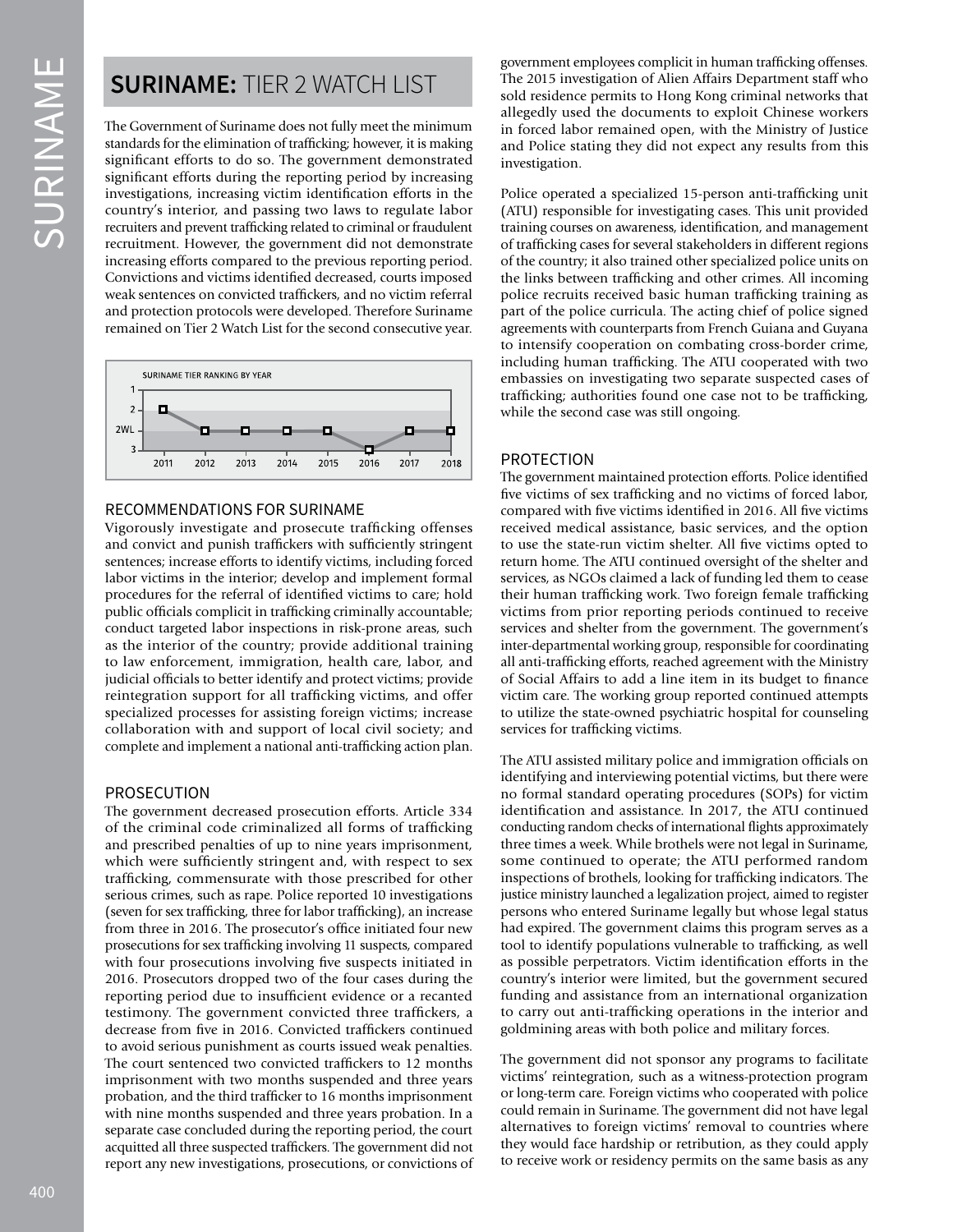foreign citizen. Victims had the option of pursuing civil suits against their traffickers, but no such cases were reported. Courts implemented a policy of obtaining testimony from victims in the early stages of judicial investigations in case victims were not available during the trial process. The government did not penalize victims for crimes committed as a direct result of being subjected to trafficking.

## PREVENTION

The government maintained prevention efforts. The working group included representatives from seven government agencies and focused on awareness-raising programs, interagency coordination, and developing protocols for victim care. The working group reported evaluating the existing national strategy and associated action plan, set to expire at the end of 2018, and began redrafting both documents. During the reporting period, the ATU trained a total of 100 government officials on awareness, identification, and management of human trafficking cases in the eastern part of Suriname. The ATU remained active in the press and on social media raising awareness and warning parents about the use of social media as a tool used by traffickers to lure children. The ATU held four awareness sessions for approximately 150 youth in four districts throughout the country. Police included trafficking awareness in its outreach campaign to youth in different districts. While the government's trafficking hotline remained inactive, the government continued to operate a child and youth hotline; investigators did not report any cases resulting from calls during the reporting period. The government did not make efforts to reduce the demand for commercial sex. Suriname passed two laws to regulate recruitment agencies and prevent potential cases of trafficking related to criminal and misleading recruitment. The government did not provide anti-trafficking training to its diplomatic personnel.

## TRAFFICKING PROFILE

As reported over the past five years, Suriname is a source, transit, and destination country for women and children subjected to sex trafficking and men, women, and children subjected to forced labor. Reported cases of trafficking in Suriname's remote jungle interior, which constitutes approximately 80 percent of the country, have increased in recent years; limited government presence in the interior renders the full scope of the problem unknown. Women and girls from Suriname, Brazil, Dominican Republic, Guyana, and Venezuela are subjected to sex trafficking in Suriname, including in remote and illegal gold mining camps in Suriname's interior. Some Surinamese parents subject their daughters to sex trafficking. The influx of migrants from Haiti and Venezuela is vulnerable to trafficking. Migrant workers in agriculture and on fishing boats off Suriname's coast are highly vulnerable to forced labor, as are children working in gold mines and informal urban sectors. Chinese associations, and allegedly some Hong Kong traffickers, recruit and subject Chinese immigrants to sex and labor trafficking in the mining, service, and construction sectors. Surinamese women in neighboring countries are vulnerable to sex trafficking. Traffickers may transport victims through Suriname's interior to bypass official checkpoints. There are reports of corruption and local official complicity in trafficking crimes that may impede anti-trafficking efforts.

# **SWEDEN:** TIER 1

The Government of Sweden fully meets the minimum standards for the elimination of trafficking. The government continued to demonstrate serious and sustained efforts during the reporting period; therefore Sweden remained on Tier 1. The government demonstrated serious and sustained efforts by establishing municipal-level anti-trafficking working groups and action plans to address regional needs and identifying more victims, including potential victims among asylum-seekers. Although the government meets the minimum standards, it did not sufficiently screen migrants for trafficking among an increased volume of migrants and asylum-seekers in the country. The government did not provide funding to NGOs for victim support services. While the government increased the number of prosecutions and convictions, including for forced begging, relatively few investigations resulted in prosecutions for trafficking offenses.



## RECOMMENDATIONS FOR SWEDEN

Vigorously prosecute and convict labor and sex traffickers using the anti-trafficking statute; improve efforts to conduct sufficient screenings to identify trafficking victims among migrants; allocate funding to sustain the operation of NGO victim support services; finalize and fully implement a comprehensive national action plan, incorporating all forms of trafficking, including forced labor and criminal activity; expand efforts to train officials involved in judicial proceedings, particularly judges on applying anti-trafficking laws; increase efforts to identify and vigorously prosecute Swedish child sex tourism offenders; establish specialized housing for trafficking victims, including for male victims; and increase efforts to raise awareness of labor trafficking and forced begging.

## PROSECUTION

The government increased law enforcement efforts. The 2002 anti-trafficking law, as amended, criminalized sex and labor trafficking and prescribed penalties of two to 10 years imprisonment, which were sufficiently stringent and, with regard to sex trafficking, commensurate with those prescribed for other serious crimes, such as rape. The government proposed new legislation, broadening trafficking penalties to apply to the exploitation of individuals for the purposes of forced labor and begging. In 2017, police investigated 212 trafficking cases (82 sex trafficking and 130 labor trafficking), compared with 196 cases (82 sex trafficking and 114 labor trafficking) in 2016. Of the cases in 2017, 23 sex trafficking cases involved children and 40 of the labor trafficking cases were forced begging. Authorities prosecuted six traffickers and convicted five, compared with three prosecutions and two convictions in 2016. Sentences ranged from eight months to four years and two months imprisonment. Authorities prosecuted three traffickers for forced begging, convicting two with prison terms of four years and two months and expulsion from Sweden, compared with four prosecutions and convictions in 2016. The government did not report any investigations, prosecutions, or convictions of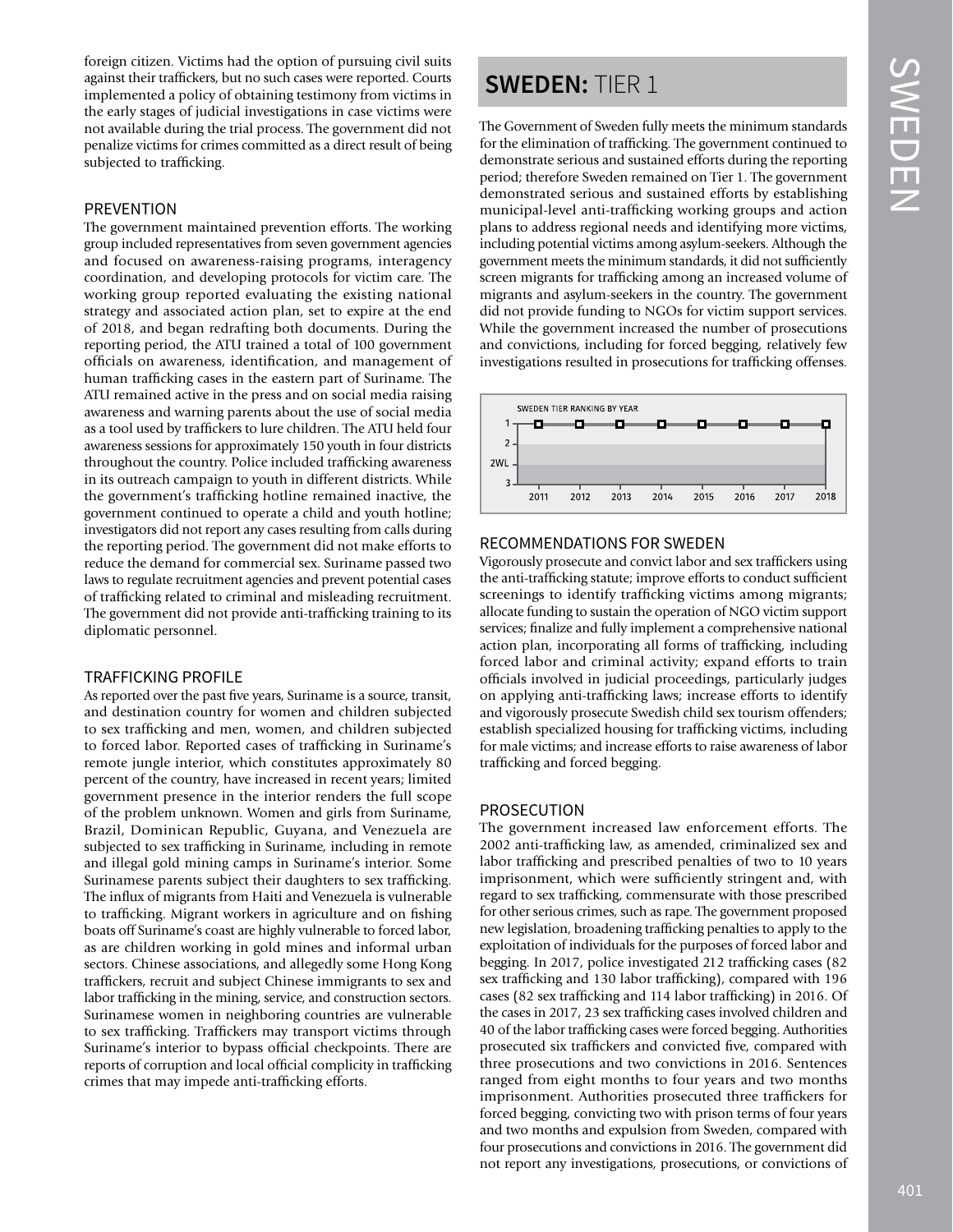Swedish authorities collaborated with foreign governments on transnational investigations.

The national anti-trafficking coordinator and national rapporteur noted law enforcement anti-trafficking efforts were hindered by a reorganization of the Swedish police organization and a shift in focus to other types of cases and crimes, such as gang violence. The national courts offered training for judges and lawyers that included sections on sex trafficking and child victims; however, experts reported some judges lacked sufficient understanding and did not apply current legislation in trafficking cases, which may have resulted in fewer convictions and weak sentences. The national rapporteur conducted training for police and judges, and the prosecutor's office offered online training for prosecutors on working with trafficking victims.

### PROTECTION

The government maintained victim protection efforts; however, it did not provide funding to NGOs for victim support services. Authorities identified 212 victims (82 of sex trafficking and 130 of forced labor and forced begging in 2017, compared with 196 victims in 2016 (82 of sex trafficking and 114 of labor trafficking and forced begging); 60 of these new victims were children. NGOs identified an additional 30 victims. Despite implementation of the referral mechanism, authorities continued to contend with the ongoing effects of the European migration crisis. The migration agency's anti-trafficking coordinator identified 444 suspected trafficking victims among asylumseekers in 2017 (107 were children), a 30 percent increase from 2016. Although the migration agency identified more potential victims, the high volume of asylum-seekers entering the country inhibited authorities' ability to conduct sufficient screenings for trafficking indicators. Authorities provided training on victim identification to new migration agency staff and police.

Examelent employees complicit in human trafficking effenses.<br>
The national anti-inficity conditions and variously approximates on<br>
The national anti-inficity conditions and variously approximates<br>
The national anti-inffic Municipalities, in collaboration with NGOs and other government agencies, provided victim services, including medical and psychological care, shelter, and social assistance. In the absence of a national action plan, the government did not allocate funding to NGOs for victim support services. In 2016, however, the government provided 500,000 kronor (\$61,030) to a civil society platform representing 23 NGOs that provided care to victims. Some municipalities ran shelters specifically for trafficking victims. The national coordinator led a network of approximately 40 NGO-run safe houses, and adult female trafficking victims could receive services at women's shelters for victims of domestic and honor-related violence. Shelters assisted non-Swedish victims with immigration issues, medical care, and educational and employment needs, including Swedish language training. The government trained professionals at safe houses and victim support centers. Authorities referred child victims to social services officials, who placed child victims in foster care or group housing.

The government encouraged victims to assist in the investigation and prosecution of their alleged traffickers. The Aliens Act entitled victims to a 30-day reflection period to contemplate cooperation with law enforcement, during which they were eligible for emergency financial aid; however, only an investigating police officer or prosecutor could file the application, limiting availability to victims already in contact with law enforcement. Victims and witnesses in trafficking cases who cooperated with authorities received temporary residence permits, which allowed them to seek employment. Thirteen trafficking victims and 47 witnesses received permits in 2017 (25 and 45, respectively, in

2016). Although only victims who assisted in investigations were eligible for residence permits, the government provided medical care and repatriation assistance for victims not assisting law enforcement. In 2017, the government repatriated 40 victims through a safe return program in conjunction with an international organization. Prosecutors had the power to file applications for permanent residence permits on behalf of victims based on protection needs, such as in cases in which victims would face retribution in their countries of origin; the government did not issue any permanent residence permits in 2016 or 2017. There were no reports the government penalized victims for acts committed as a direct result of being subjected to human trafficking. In past years, however, GRETA referenced reports of authorities deporting irregular migrants who had been subjected to trafficking without identifying them as potential victims, despite the presence of trafficking indicators.

### PREVENTION

The government increased prevention efforts. The government established municipal-level, anti-trafficking working groups and action plans to address regional needs and issues. A national strategy to address men's violence against women came into effect, and the government allocated 1.3 billion kronor (\$158.7 million) for awareness campaigns and to promote violence prevention programs and education, including antitrafficking. The administrative board developed reports on how children, including unaccompanied minors and asylumseekers, were vulnerable to exploitation, and how authorities handled their trafficking cases. During the reporting period, the government lacked a national action plan, though it initiated work on a new plan in 2017. The newly created gender equality agency incorporated the office of the national anti-trafficking coordinator; however, most of its employees did not transfer to the new agency, raising concerns over the loss of knowledgeable staff. Experts also expressed concern the new agency would focus on sexual exploitation, neglecting other forms of trafficking. As reports of labor trafficking increased, municipalities funded efforts offering advice on employee rights in the Swedish labor market and on avoiding labor trafficking. Authorities conducted mandatory interviews with foreign workers who were employed in at-risk sectors and seeking to extend their work permits. The migration agency conducted background checks on companies employing foreign workers and occasionally denied work visas in cases where employment contracts did not meet the necessary requirements. The tax authority implemented an action plan to combat illegal labor and organized crime. Authorities conducted or funded awareness training for taxi, hotel, and restaurant staff to detect trafficking at their places of work. The government proposed making the purchase of sexual services abroad a crime to reduce the demand for commercial sex, and the new strategy to address violence against women included measures aimed at demand reduction. Sweden's law prohibiting child sexual offenses had extraterritorial reach, allowing the prosecution of suspected child sex tourists for crimes committed abroad. The government provided anti-trafficking training to troops prior to their deployment abroad as part of international peacekeeping missions.

## TRAFFICKING PROFILE

As reported over the past five years, Sweden is a destination and, to a lesser extent, source and transit country for women and children subjected to sex trafficking, and a destination country for men, women, and children subjected to forced labor, including forced begging and stealing. Sex trafficking victims largely originate from Eastern Europe, Africa, East Asia, and the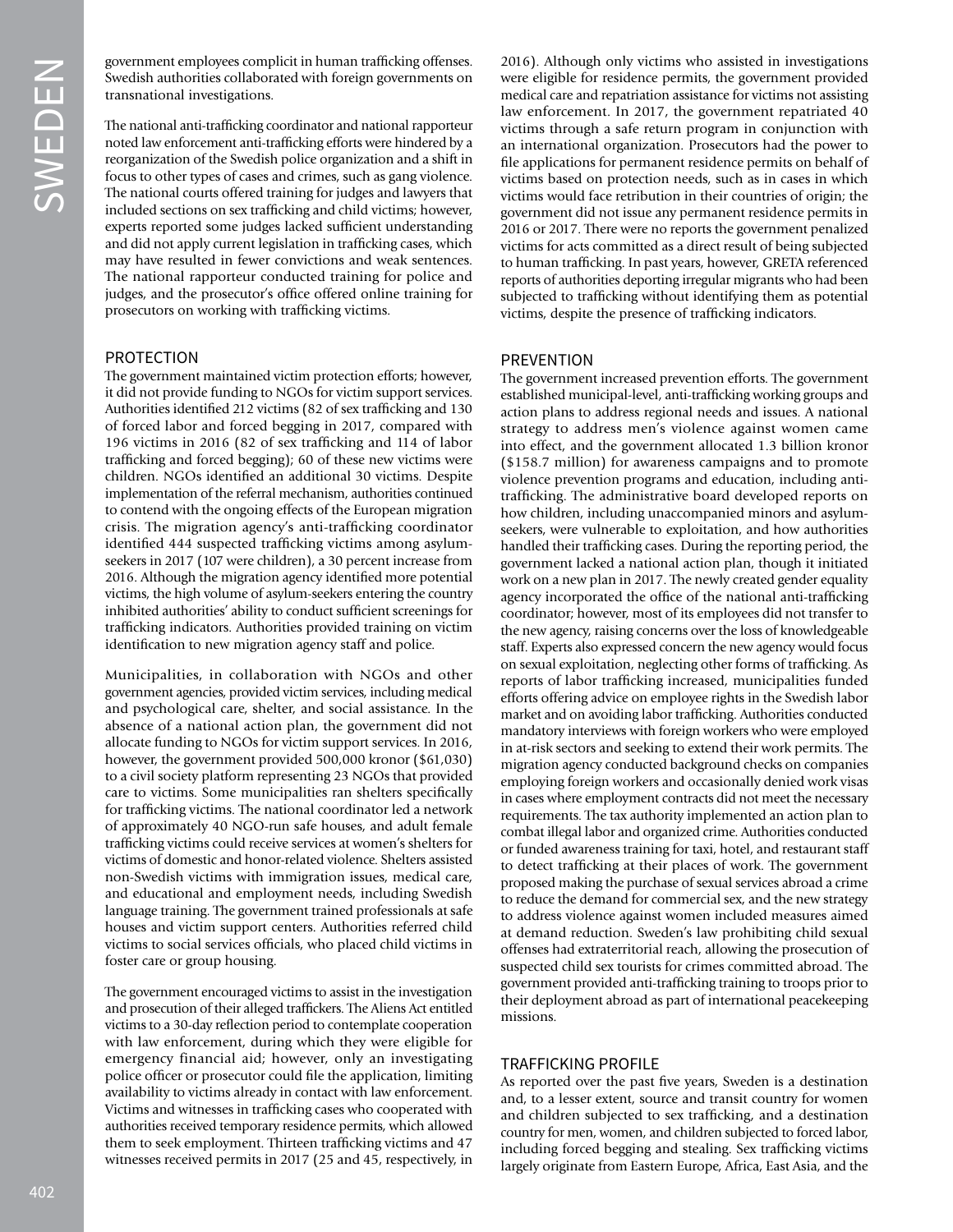Middle East, though Swedish women and girls are vulnerable to sex trafficking within the country. Reported cases of labor trafficking and forced begging are increasing. Victims of labor trafficking, who largely originate from Eastern Europe, West Africa, and East Asia, face exploitation in service, cleaning, and construction; cases among seasonal berry pickers have decreased significantly in recent years. Roma, primarily from Romania and Bulgaria, are vulnerable to forced begging and criminality and, to a lesser extent, sex trafficking. Most traffickers are the same nationality as their victims and are often part of criminal networks engaged in multiple criminal activities, although an increasing number of reported cases involve traffickers who are family members or have no ties to organized crime. The approximately 26,000 migrants, who applied for asylum in 2017, primarily from Nigeria, Afghanistan, Iraq, Vietnam, Morocco, and Cuba, as well as a many stateless individuals, are vulnerable to human trafficking. Unaccompanied children are especially vulnerable; a 2015 study found more than half of suspected child trafficking victims identified since 2012 arrived in Sweden as unaccompanied minors, primarily from Africa and Eastern Europe. More than 1,336 unaccompanied foreign children applied for asylum in Sweden in 2017. Street children in Sweden, especially boys from Morocco, are vulnerable to child sex trafficking and forced criminality. Approximately 4,000 and 5,000 Swedes commit child sex tourism offenses abroad annually, primarily in Asia.

## **SWITZERLAND:** TIER 1

The Government of Switzerland fully meets the minimum standards for the elimination of trafficking. The government continued to demonstrate serious and sustained efforts during the reporting period; therefore Switzerland remained on Tier 1. The government demonstrated serious and sustained efforts by increasing training for police and prosecutors, ratifying the ILO protocol of 2014 to the forced labor convention, and adopting an improved policy to screen newly arrived asylumseekers for trafficking. Although the government meets the minimum standards, it continued to partially or fully suspend sentences for the majority of convicted traffickers, prosecuted and convicted fewer traffickers, and provided insufficient resources to its trafficking coordinating body.



### RECOMMENDATIONS FOR SWITZERLAND

Vigorously prosecute, convict, and sentence traffickers with sufficiently stringent prison sentences, including in forced labor cases; strengthen or revise existing criminal code articles, particularly article 182, to better differentiate between sex and labor trafficking; increase victim identification training for labor inspectors; increase funding for the trafficking coordinating body and provide NGOs with fixed funding for annual operating costs; establish a comprehensive referral system and standardize assistance for all victims; increase access to specialized services, especially for asylum-seekers, male, child, and transgender victims; include NGO participation in the early stages of trafficking investigations to ensure victim protection; and improve the process for issuing short- and long-term residency permits for potential victims, especially those in the asylum registration and transition centers.

### PROSECUTION

The government maintained law enforcement efforts. Articles 180, 181, 182, 195, and 196 of the penal code criminalized sex and labor trafficking with penalties from one to 20 years imprisonment, which were sufficiently stringent and, with respect to sex trafficking, commensurate with those prescribed for other serious crimes, such as rape. As in previous years, the government did not disaggregate data on law enforcement efforts between sex trafficking and forced labor and did not provide annual investigative data. Cantonal authorities prosecuted 143 defendants in 2017, compared with 190 in 2016. In July 2017, in the government's largest case to date, authorities in Bern launched formal criminal proceedings against a Thai woman, arrested in 2014, accused of forcing at least 80 female and transgender victims into prostitution. The government convicted 13 defendants on trafficking charges in 2016 (the most recent year for which complete data were available), compared to 22 in 2015. Six prison sentences were partially suspended, two were fully suspended with no fines, and one was fully suspended with a fine of 500 Swiss francs (\$510). The highest sentence issued for trafficking crimes was for approximately 3 years in prison. Of the 13 convicted, nine received sentences that resulted in actual jail time and seven of the nine resulted in at least one year imprisonment. Although complete sentencing data was not available for the current reporting period, in 2017, a court in the canton of Fribourg convicted a man for trafficking and child sex abuse and sentenced him to 16 years imprisonment and fines between 40,000 and 50,000 Swiss francs (\$41,030 and \$51,280) to be paid to three victims.

Trafficking investigations and prosecutions fell strictly under the jurisdiction of individual cantons except for cases involving organized criminal networks, which fell under federal police (FedPol) jurisdiction. Several cantons had their own specialized anti-trafficking police units. The government conducted multiple training events for law enforcement. In April 2017, FedPol held a workshop focused on the prevention of labor trafficking for labor inspectors and prosecutors. In May 2017, the Swiss police institute held a three-day trafficking seminar for police and prosecutors. In June 2017, the government held advanced trafficking training for German-speaking police officers. The government continued to hold annual trafficking training for cantonal prosecutors, which focused on victim testimony and assistance during criminal proceedings.

Civil society reported the government's predominant focus on trafficking for sexual exploitation hampered the identification and prosecution of forced labor. Authorities continued to prosecute few labor trafficking cases, and civil society reported labor inspectors frequently regarded victims as criminals. An international organization reported labor inspectors often misidentified forced labor victims as illegal workers or victims of wage dumping. During the reporting period, the government assisted in 19 international investigations and criminal trials. According to GRETA, Switzerland had a network of 10 police attachés posted abroad, which provided support to government prosecution authorities in combating trans-border crime, including human trafficking. During the reporting period, the government investigated four Swiss registered sex offenders for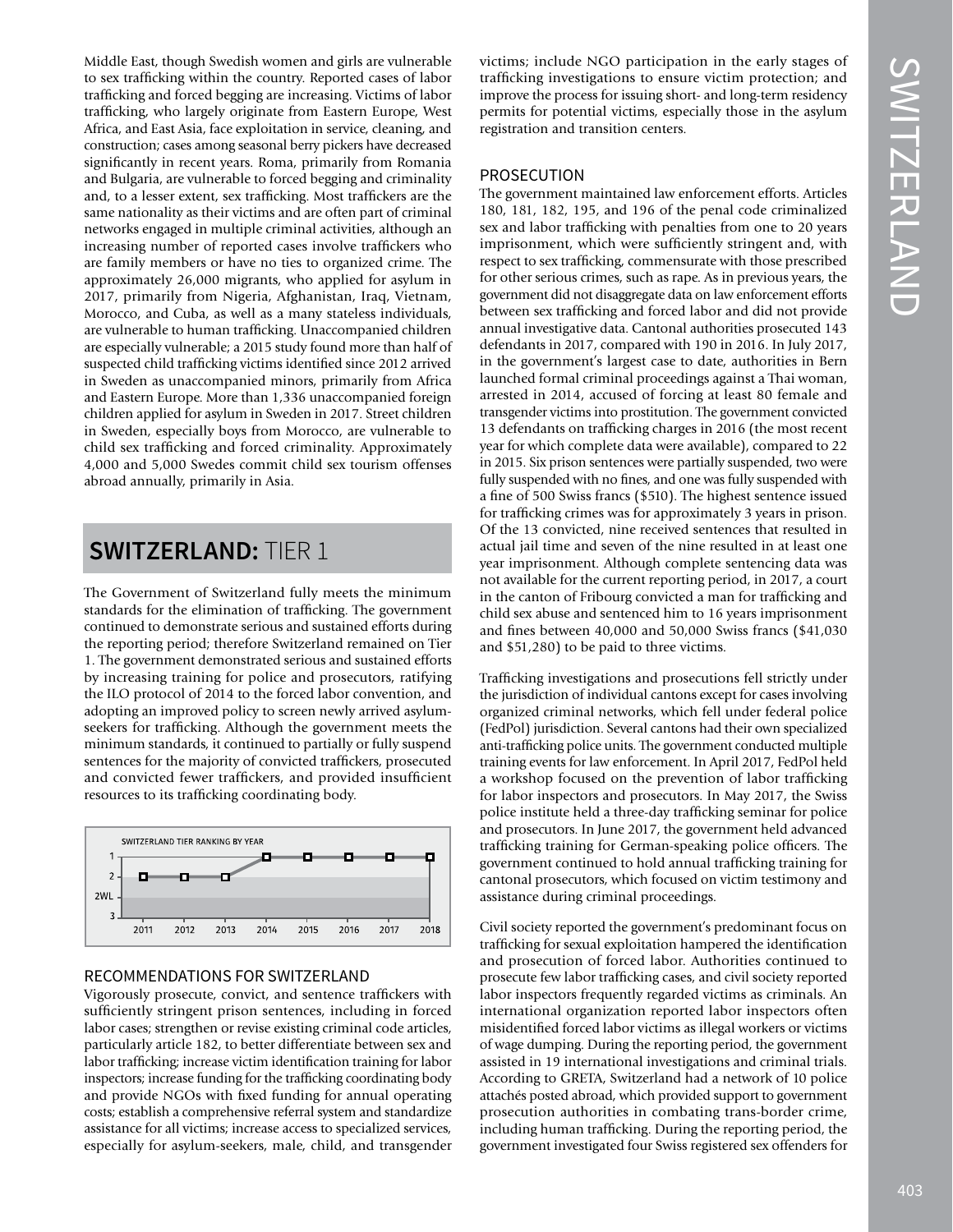any investigations, prosecutions, or convictions of government employees complicit in trafficking.

## PROTECTION

The government maintained protection efforts. The federal government continued to lack standard procedures across cantons for victim protection and victim identification. In 2017, cantonal authorities identified 228 victims (197 in 2016), 120 of whom were victims of forced prostitution (107 in 2016). Assistance for victims of violence was available in 24 out of the 26 cantons, but did not always include anti-trafficking services and varied canton to canton. In 2016, the latest year for which assistance data was available, 101 victims and relatives of victims received government-funded trafficking-specific counseling, compared with 71 in 2015. For the second consecutive year, civil society and an international organization reported an increase in the number of trafficking victims among asylumseekers. The State Secretariat for Migration identified 100 potential victims undergoing the asylum process in 2017. The government's border police adopted a new policy of screening newly arrived asylum-seekers alone in order to eliminate the potential influence of traffickers operating within migrant camps. However, NGOs reported asylum accommodations did not provide adequate assistance and counseling services to possible victims and asylum-seekers remained vulnerable as they could be deported back to their first country of EU entrance without first receiving victim protection.

40<br>
and sexual exploitation abroad the government did not report<br>the growth as the security of presentation abroad in the security of<br>
The government contributed to last standard procedures across the<br>
The government cont Under the Swiss Victim Assistance Law, all trafficking victims were entitled to help from the government-funded women's shelters or victim assistance centers for victims of abuse, and enjoyed special safeguards during criminal proceedings. Cantonal authorities maintained jurisdiction on providing protection for victims, and trafficking victims were entitled to free and immediate assistance centers that varied from canton to canton. Some cantons had formal referral systems in place with NGO-operated victim assistance facilities specialized in trafficking. While the provisions of local victim assistance centers varied from canton to canton, they generally provided victims with up to four weeks of emergency lodging and living allowance, several hours of consultations with a lawyer, mental health counseling, medical treatment, transportation, and translation services. If recovery required more time, the government was obligated to assume the additional cost of longer-term care. Through the anti-human trafficking ordinance, the government granted 314,060 Swiss francs (\$322,110) to five NGOs from a total annual allocation of 400,000 Swiss francs (\$410,260). Nine cantonal authorities adopted a new financing model for one Zurich-based NGO linked to the number of victims assisted and no longer allocated funds for fixed operating costs. NGOs reported the new model forced them to be more reliant on the federal government and private donations. The ordinance allowed all organizations involved in implementing anti-trafficking measures to apply for a government grant. Federal and cantonal government sources financed the vast majority of a leading NGO's 2.6 million Swiss francs (\$2.7 million) operating costs for its trafficking victim protection program. The NGO assisted 228 trafficking victims, 202 of which were women, 19 transgendered, and seven male. Sixty percent were sex trafficking victims, 13 percent were forced labor victims, and the remaining 23 percent fell into other categories. Twentythree percent of victims were referred by cantonal or federal police and judicial authorities, a decrease from 47 percent in 2016, which was reportedly due to recent pressure from local criminal defense attorneys to exclude the NGO's participation

in the early stages of trafficking investigations. Services for child and male victims were limited, especially shelter, counseling, and victim referral resources. The government provided male victims temporary shelter in centers, hotels, or NGO-operated shelters for men, and NGOs that received government support provided limited services to such victims. One of the leading NGOs also assisted male victims and helped four transgendered victims. NGOs reported insufficient resources for male and child trafficking victims. The government also facilitated assistance to foreign victims of trafficking; however, due to strict residency requirements, few were granted long-term residency permits and instead were provided with repatriation assistance to help them return home. In 2017, the government provided repatriation assistance to 16 victims, the majority from Eastern Europe. A leading NGO reported an increase in cases of victims, relatives of victims, and witnesses fined for breaching immigration laws and subsequently deported, despite making official statements to assist ongoing trafficking cases.

Cantonal immigration authorities were required to grant victims a minimum 30-day reflection period to decide participate in judicial proceedings against their traffickers. The government granted 55 individuals reflection periods, 90 short-term residence permits, and 14 hardship-based residence permits (48 reflection periods, 90 short-term residence permits, and 21 hardship-based residence permits in 2016). The government held three workshops in Bern, Lausanne, and Zurich to educate officials on guidelines for issuing residence permits to victims. NGOs expressed concern that it remained difficult for victims to obtain victim protection and hardship residence permits without the assistance of a judge. Twenty-three victims received restitution payments in 2016, compared with 16 in 2015, the most recent year for which data was available for comparison.

### PREVENTION

The government increased prevention efforts. A specialized unit within FedPol, the Swiss Coordination Unit against the Trafficking in Persons and Smuggling of Migrants (KSMM), coordinated national efforts, including anti-trafficking policy, information exchange, cooperation, and training. Members of civil society reported the KSMM continued to be understaffed, underfunded, and needed greater institutional support from the government. In 2017, the government began the implementation of its new national action plan. The plan focused on standardizing the issuance of residency permits and victim identification guidelines for police, as well as minimizing the unintentional punishment of victims. The plan also included the establishment of a national victim assistance program to standardize the varying level of victim assistance across cantons. Again, the government co-hosted and co-funded several awareness events organized by cantonal authorities and NGOs during the national anti-trafficking week in October 2017. In addition, the government provided funding to three Ticino-based NGOs to conduct awareness campaigns within the health care sector. In December 2017, KSMM hosted its fourth national meeting of the heads of the cantonal antitrafficking roundtable to exchange information on trafficking issues and anti-trafficking measures. The roundtable focused on the identification and protection of Nigerian and child victims. The government conducted an annual assessment of its anti-trafficking efforts, which it provided to the Council of Europe, OSCE, and UN. Programs to fund Romanian NGOs providing victim assistance and anti-trafficking efforts in Bulgaria continued during the reporting period. The government did not demonstrate efforts to reduce the demand for commercial sex. The government ratified the ILO's 2014 protocol to the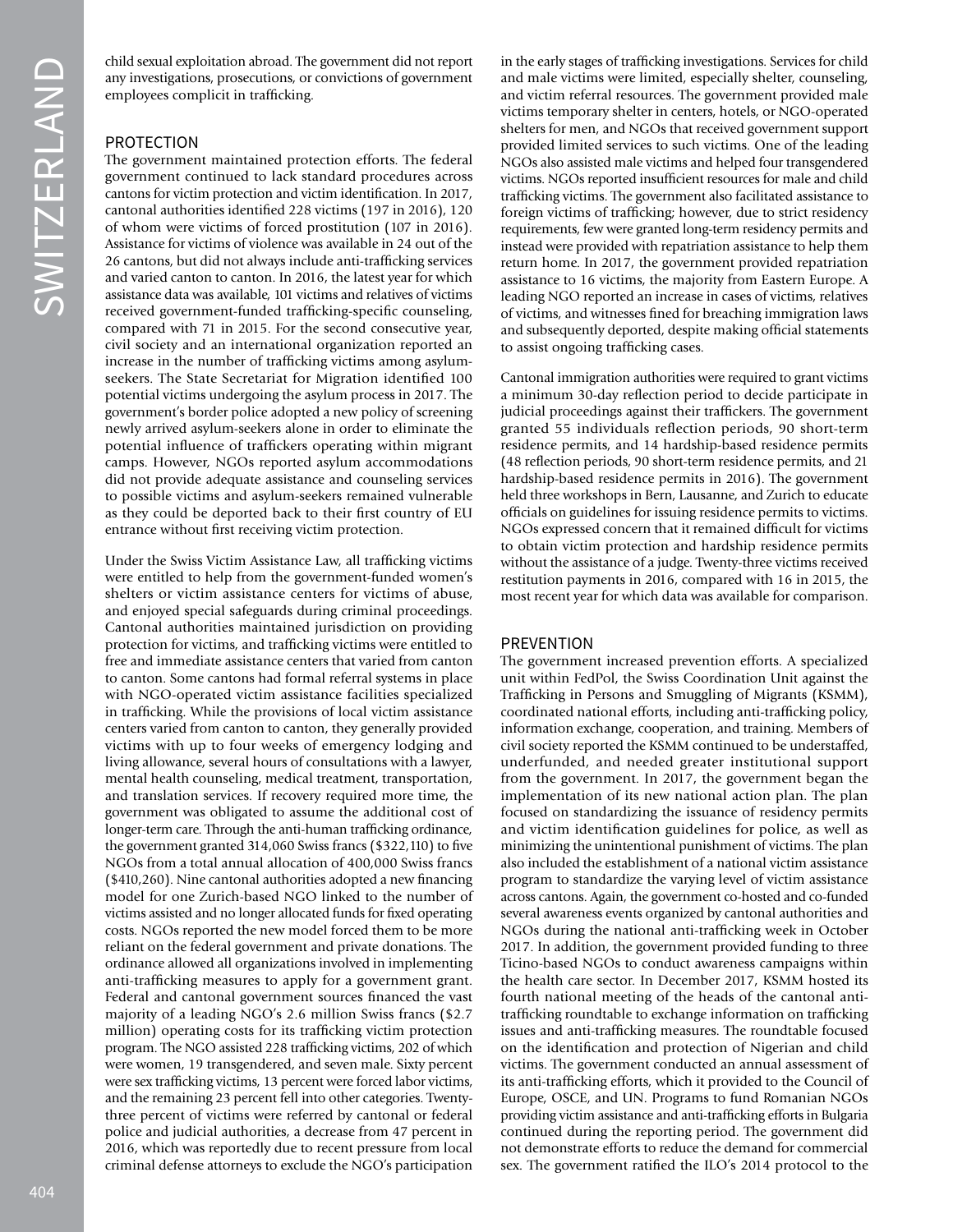forced labor convention in September 2017. The government provided funding to an NGO to operate a national victim hotline and email.

#### TRAFFICKING PROFILE

As reported over the past five years, Switzerland is primarily a destination and, to a lesser extent, a transit country for women, children, and transgender people subjected to sex trafficking, as well as men, women, and children subjected to forced labor, including forced begging and forced criminal activity. Foreign trafficking victims originate primarily from Central and Eastern Europe—particularly Romania, Hungary, and Bulgaria, with increasing numbers from Nigeria and Thailand. Victims also come from China, Brazil, Cameroon, and the Dominican Republic. Forced labor exists in the domestic service and health care sectors, and in agriculture, catering, construction, and tourism. The number of victims among asylum-seekers continues to grow. Female victims among asylum-seekers came from Nigeria, Eritrea, and Ethiopia, and were often forced into prostitution and domestic servitude. Male victims among asylum-seekers came primarily from Eritrea and Afghanistan and were exploited both in prostitution and forced labor.

# **SYRIA:** TIER 3

The Government of Syria does not fully meet the minimum standards for the elimination of trafficking and is not making significant efforts to do so; therefore Syria remained on Tier 3. The government did not demonstrate any efforts to address human trafficking through prosecution, protection, or prevention measures. The government's actions directly contributed to the population's vulnerability to trafficking and it continued to perpetrate human trafficking crimes routinely. The government did not investigate or punish traffickers, including officials complicit in recruiting and using child soldiers, nor did it identify or protect any trafficking victims. The government continued to forcibly recruit and use child soldiers, subjecting children to extreme violence and retaliation by opposition forces; it also did not protect and prevent children from recruitment and use by government and pro-Syrian regime affiliated militias, armed opposition forces, and designated terrorist organizations such as the Islamic State of Iraq and Syria (ISIS). The government continued to arrest, detain, and severely abuse trafficking victims, including child soldiers, and punished them for crimes committed as a direct result of being subjected to human trafficking.



### RECOMMENDATIONS FOR SYRIA

Stop the forcible recruitment and use of child soldiers by government forces, pro-government militias, armed opposition forces, and designated terrorist organizations such as ISIS; proactively identify potential trafficking victims and provide them with appropriate protection services, including appropriate and long-term care for demobilized children; ensure trafficking victims are not punished for crimes committed as a direct result of having been subjected to trafficking; and prosecute and convict perpetrators of trafficking, including officials complicit in the unlawful recruitment and use of child soldiers.

#### PROSECUTION

The government made no discernible anti-trafficking law enforcement efforts, and the government and governmentaffiliated militias remained complicit in child soldiering. The violent civil war continued to directly amplify the magnitude of human trafficking crimes occurring within Syria. Decree No.3 of 2011 appeared to criminalize some forms of labor and sex trafficking, but did not include a clear definition of human trafficking. This decree prescribed a minimum punishment of seven years imprisonment and a fine between 1 million and 3 million Syrian pounds (\$1,940 to \$5,830), a penalty that was sufficiently stringent but, with respect to sex trafficking, not commensurate with those prescribed for other serious crimes, such as rape. Law No.11/2013 criminalized all forms of recruitment and use of children younger than the age of 18 by armed forces and armed groups; however, the government made no efforts to prosecute child soldiering crimes perpetrated by government and pro-regime militias, armed opposition groups, and designated terrorist organizations. The government did not report investigating, prosecuting, or convicting suspected traffickers, nor did it investigate, prosecute, or convict government officials complicit in human trafficking. The government did not provide anti-trafficking training for officials.

#### PROTECTION

The government made no protection efforts; instead, it directly punished victims for crimes committed as a direct result of being subjected to human trafficking. The government did not protect children from forcible recruitment and use as soldiers, human shields, and in support roles by government forces and pro-government armed groups, armed opposition groups, and terrorist organizations. The government routinely arrested, detained, raped, tortured, and executed children for alleged association with armed groups; the government made no effort to offer these children any protection services. The government neither encouraged trafficking victims to assist in investigations or prosecutions of their traffickers nor provided foreign victims with legal alternatives to their removal to countries in which they may face hardship or retribution.

### PREVENTION

The government made no effort to prevent human trafficking; the government's actions continued to amplify the magnitude of human trafficking crimes in the country. The government did not implement measures to prevent children from unlawful recruitment and use as combatants and in support roles by government, pro-regime militias, opposition armed groups, and terrorist organizations. The government did not raise awareness of human trafficking among the general public or officials. The government did not report efforts to reduce the demand for commercial sex acts or forced labor, nor did it prevent child sex tourism by Syrian nationals abroad. The government did not provide anti-trafficking training for its diplomatic personnel.

#### TRAFFICKING PROFILE

As reported over the past five years, Syria is a source and destination country for men, women, and children subjected